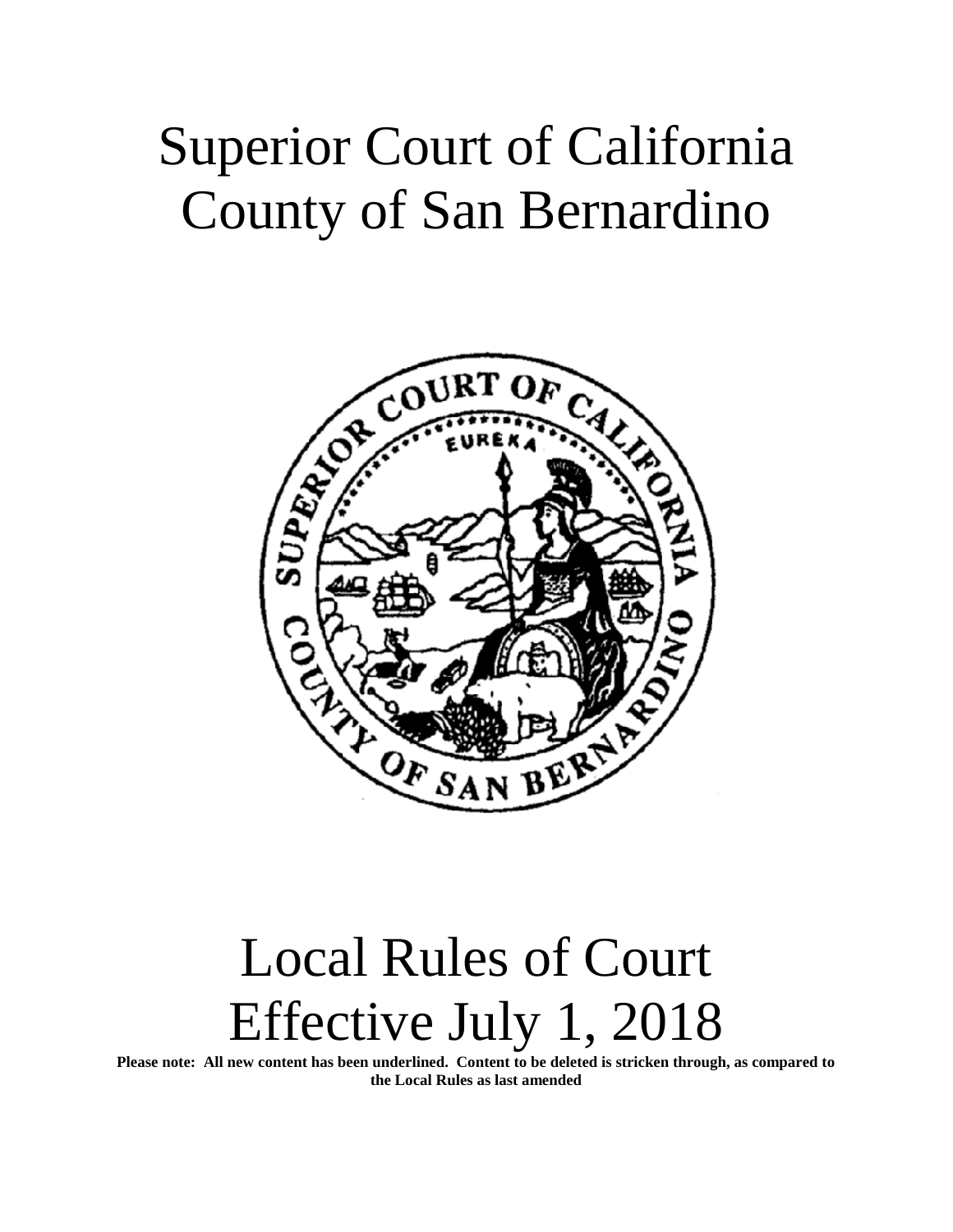Superior Court of California, County of San Bernardino

## **LIST OF CURRENTLY EFFECTIVE LOCAL RULES**

## **JANUAY 1, 2018**

## **CHAPTER 1 - COURT RULES AND ADMINISTRATION**

PART 1 - INTRODUCTION

RULE 113 - METHOD OF RULES AMENDMENT (AMENDED, EFF. JANUARY 1, 2017.) RULE 115 - CONSTRUCTION AND APPLICATION OF RULES (AMENDED, EFF. JANUARY 1, 2017.)

PART 2 - ASSIGNMENT OF JUDGES (AMENDED EFF. JANUARY 1, 2017.)

RULE 120 - JUDICIAL RESOURCES (AMENDED EFF. JANUARY 1, 2017.)

PART 3 – DISTRIBUTION OF BUSINESS

RULE 131 – (AS AMENDED, EFF. JANUARY 1, 2017.) RULE 132 - (FORMER RULE 132.2, RENUMBERED AS RULE 132 AND AMENDED, EFF. JANUARY 1, 2017.) RULE 133 TRIAL JURY VENIRES (AMENDED, EFF. JANUARY 1, 2017.)

#### **CHAPTER 2 – JUDICIAL OFFICER AND COURT EXECUTIVE OFFICER DUTIES**

PART 1 - PRESIDING JUDGE

RULE 210 - DUTIES (AMENDED, EFF. JANUARY 1, 2017.) RULE 210.1 – ( AMENDED, EFF. JANUARY 1, 2017.) RULE 210.2 – (FORMER RULE 231.6, RENUMBERED AS RULE 210.2 AND AMENDED, EFF. JANUARY 1, 2017.) RULE 211 – ELECTION OF PRESIDING JUDGE AND ASSISTANT PRESIDING JUDGE (EFF. JANUARY 1, 2017.) RULE 212 – SUCCESSION OF OFFICE (EFF. JANUARY 1, 2017.)

PART 2 – MEETINGS OF JUDGES

RULE 220 (AMENDED, EFF. JULY 1, 2012.) RULE 220.1 (AMENDED, EFF. JANUARY 1, 2017.)

PART 3 - EXECUTIVE COMMITTEE

RULE 231 - DUTIES (AMENDED, EFF. JULY 1, 2000.) RULE 231.1 (EFF. JANUARY 1, 2000.) RULE 231.2 (AMENDED, EFF. JANUARY 1, 2004.) RULE 231.3 (EFF. JANUARY 1, 2000.)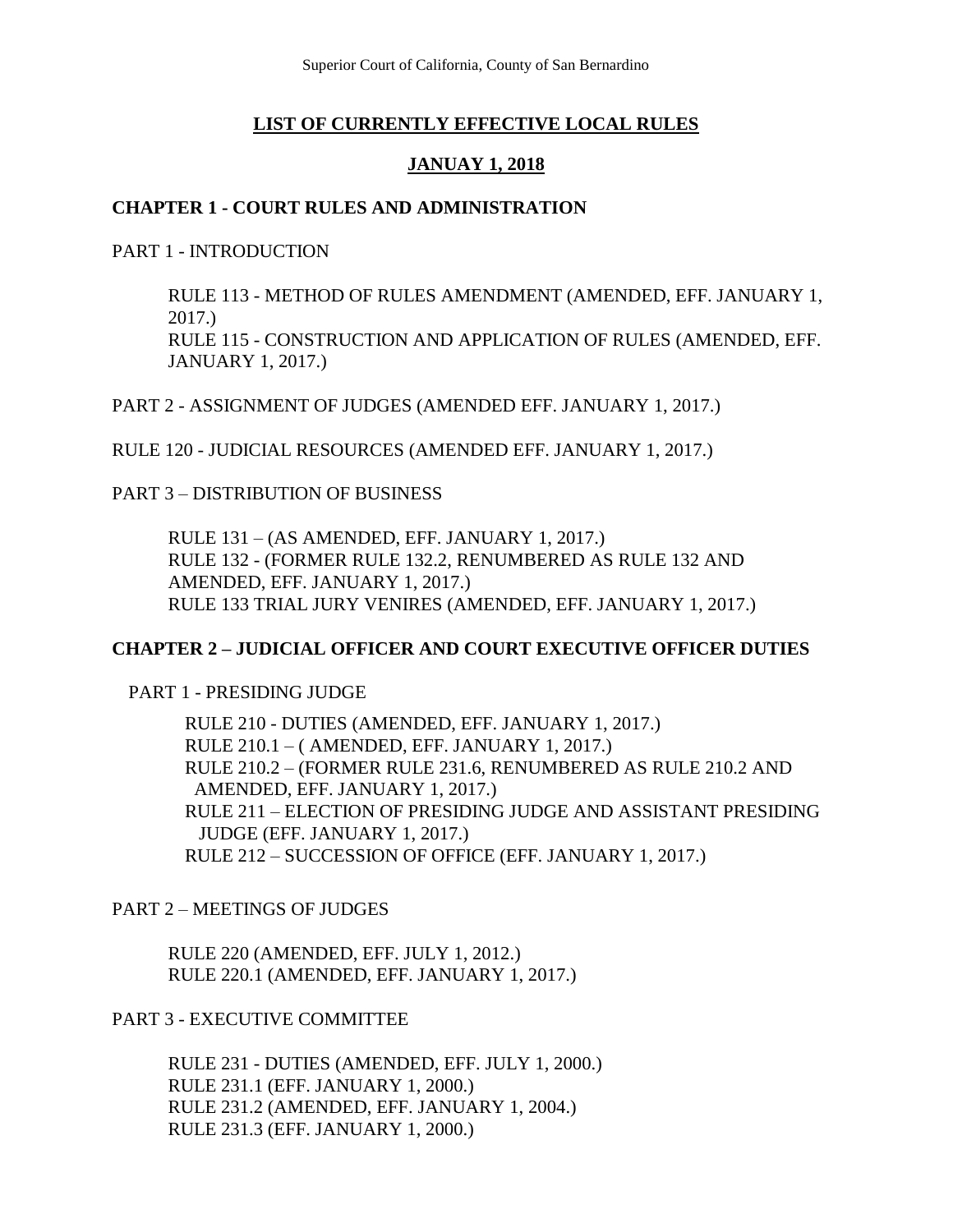RULE 231.4 ( AMENDED, EFF. JANUARY 1, 2017.) RULE 232 – EXECUTIVE COMMITTEE ELECTIONS (EFF. JANUARY 1, 2017.) RULE 233 - QUORUM (AMENDED, EFF. JANUARY 1, 2017.) RULE 234 - EFFECT OF ACTION OF THE EXECUTIVE COMMITTEE (AMENDED, EFF. JULY 1, 2000.)

# PART 4 - COURT EXECUTIVE OFFICER

RULE 240 - SELECTION AND REMOVAL (AMENDED, EFF. JANUARY 1, 2017.) RULE 241 - STATUTORY RESPONSIBILITIES (EFF. JANUARY 1, 1999.) RULE 242 - DUTIES (EFF. JULY 1, 1998.) RULE 242.1 (AMENDED, EFF. JANUARY 1, 2017.) RULE 242.2 (AMENDED, EFF. JANUARY 1, 2017.) RULE 242.3 (AMENDED, EFF. JULY 1, 2000.) RULE 242.4 (AMENDED, EFF. JULY 1, 2000.) RULE 242.5 (AS AMENDED, EFF. JANUARY 1, 2017.)

## PART 5 - RESERVED

#### PART 6 - COURT COMMISSIONER

RULE 260 - APPOINTMENT (AMENDED, EFF. JANUARY 1, 2017.) RULE 260.1 – SELECTION AND APPOINTMENT PROCEDURE FOR APPOINTMENT (AMENDED, EFF. JANUARY 1, 2017.) RULE 262 - VACATION (EFF. JULY 1, 1998.)

# PART 7 - DISCIPLINARY PROCEDURES FOR HEARING OFFICERS

RULE 272 – HEARING OFFICER SELECTION AND REMOVAL (AMENDED, EFF. JANUARY 1, 2017.)

PART 8 – JUDGES

RULE 280 – VACATION (AMENDED, EFF. JANUARY 1, 2017.)

# **CHAPTER 3 – BUSINESS PROCEDURES**

RULE 320 – FAX FILING (AMENDED, EFF. JANUARY 1, 2017.) RULE 321 – USE OF CORRECTION FLUID OR TAPE (AMENDED, EFF. JANUARY 1, 2015.) RULE 322 – EXHIBITS (AMENDED, EFF. JANUARY 1, 2017.) RULE 329 – COURT REPORTER POLICY (AMENDED, EFF. JANUARY 1, 2014.) RULE 330 - TELEPHONIC APPEARANCES (AMENDED, EFF. JULY 1, 2008.) RULE 330.1 - USE OF PRIVATE TELEPHONE VENDOR TO PLACE CALL (EFF.

JANUARY 1, 2005.)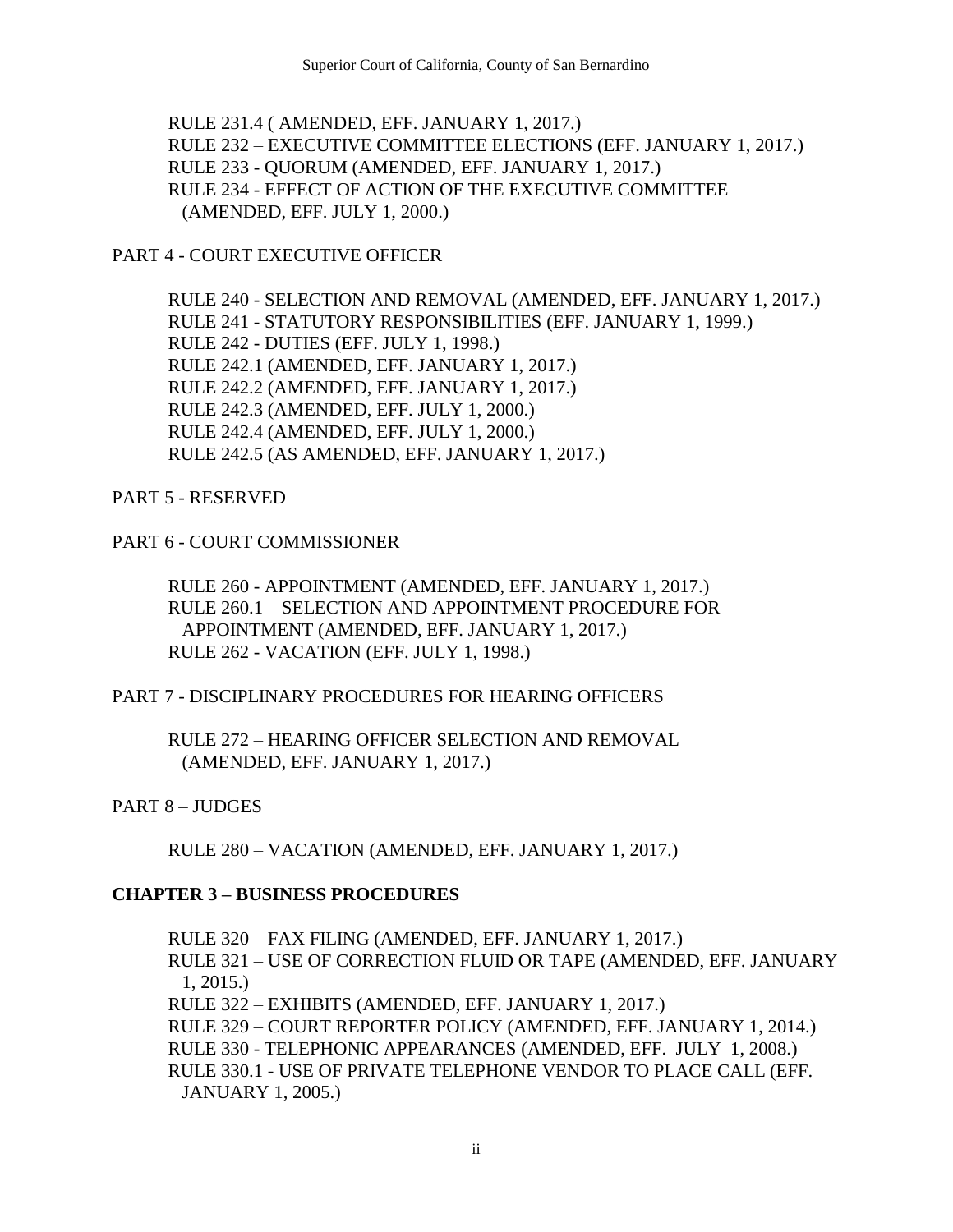RULE 330.2- OBLIGATION FOR PLACEMENT OF CALL (AMENDED, EFF. JANUARY 1, 2005.)

RULE 330.3 – COST OF TELEPHONE CALL (AMENDED, EFF. JANUARY 1, 2005.) RULE 330.4 – NON-APPEARANCE BY TELEPHONE CALL (AMENDED, EFF. JANUARY 1, 2005)

RULE 331 – COURTROOM DECORUM (FORMER RULE 910, RENUMBERED AS RULE 331, EFF. JANUARY 1, 2017.)

# **CHAPTER 4 - CIVIL CASE MANAGEMENT**

RULE 400 - CIVIL CASES SUBJECT TO THE DELAY REDUCTION ACT (AMENDED, EFF. JANUARY 1, 2017.) RULE 402 - DEFINITION (AMENDED, EFF. JANUARY 1, 2017.) RULE 403 - ASSIGNED JUDGES (EFF. JULY 1, 1998.) RULE 404 - DESIGNATION (AMENDED, EFF. JANUARY 1, 2010.) RULE 409 - ARBITRATION OR ALTERNATIVE TRIAL (AMENDED, EFF. JANUARY 1, 2017.) RULE 410 - MANDATORY SETTLEMENT CONFERENCE (MSC) (AMENDED, EFF. JANUARY 1, 2017.) RULE 411 - TRIAL CONFERENCES (AMENDED, EFF. JANUARY 1, 2017.) RULE 411.1 – TRIAL SETTING CONFERENCE (AMENDED, EFF. JANUARY 1, 2017.) RULE 411.2 – TRIAL READINESS CONFERENCE (AS AMENDED, EFF. JANUARY 1, 2017.) RULE 412 - COMPLEX CASES (AS AMENDED, EFF. JANUARY 1, 2017.) RULE 413 - UNINSURED MOTORIST (UM) CLASS (AMENDED, EFF. MAY 6, 2013.) RULE 415 - MOTIONS IN LIMINE (EFF. JULY 1, 2006) RULE 416 - DUTY OF COUNSEL AS TO TRIAL DATE ASSIGNED (EFF. JULY 1, 1998.) RULE 418 - CONTINUANCES (AMENDED, EFF. JANUARY 1, 2017.) RULE 419 – CIVIL COURT COMMUNICATION PROTOCOL (AMENDED, EFF. JANUARY 1, 2017.) RULE 420 - CASES REMOVED TO OTHER COURTS (AMENDED, EFF. JANUARY 1, 2017.) RULE 421 – CIVIL UNLIMITED COMPLAINTS (FORMER RULE 319, RENUMBERED AS RULE 421, EFF. JANUARY 1, 2017.) RULE 424 – CIVIL DEFAULTS (FORMER RULES 323 AND 323.1, RENUMBERED AS RULE 424 AND AMENDED, EFF. JANUARY 1, 2017.) RULE 425 – DEFAULT ENTRY FORMS (FORMER RULE 323.2, RENUMBERED AS RULE 425, EFF. JANUARY 1, 2017.)

# **CHAPTER 5 - CIVIL LAW AND MOTION**

RULE 510 - SUBSEQUENT FILING (AMENDED, EFF. JANUARY 1, 2017.) RULE 520 - MOTION DATE (AMENDED, EFF. JANUARY 1, 2017.)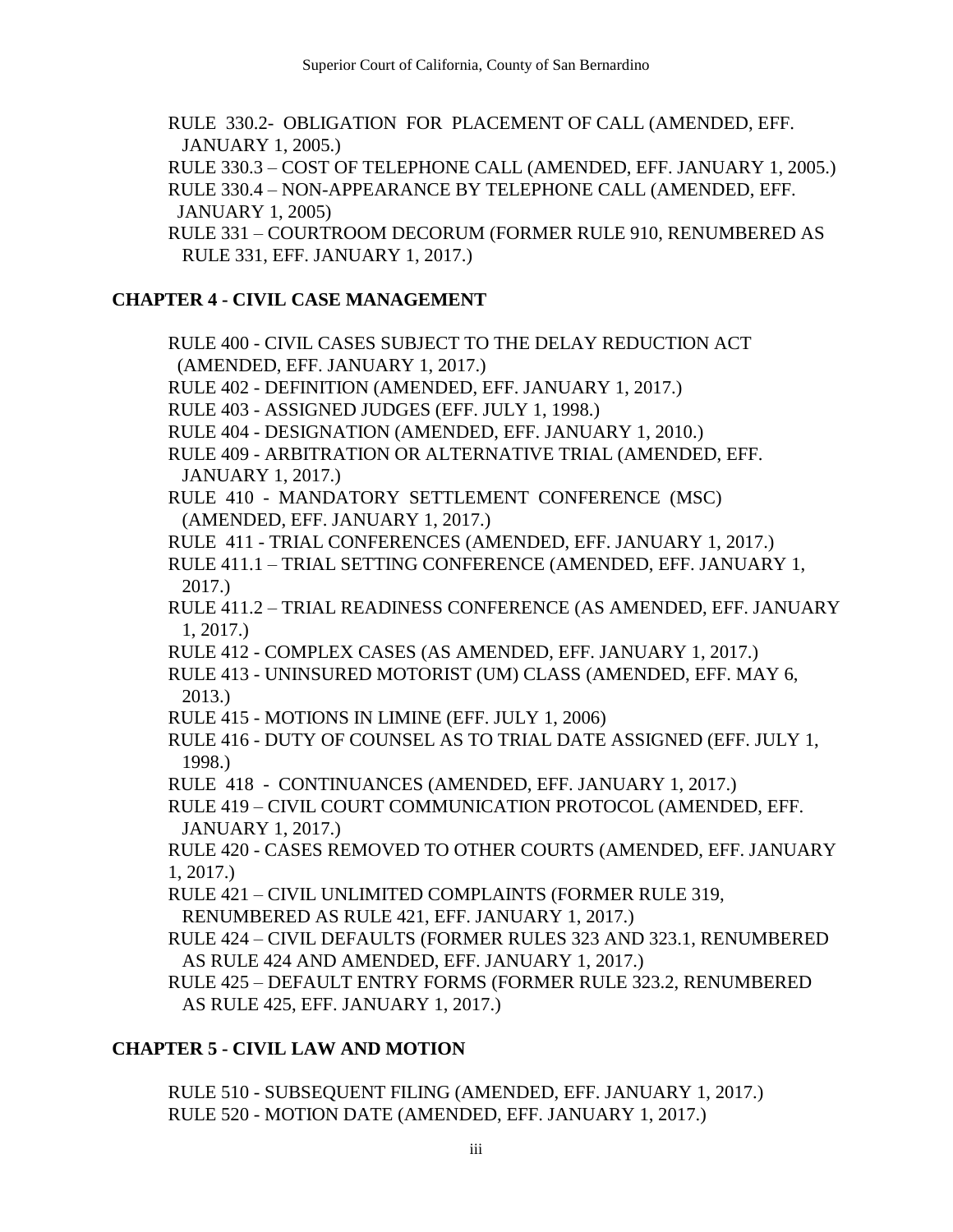RULE 521 – MOTION FILING FEES (AMENDED, EFF. JANUARY 1, 2017.)

RULE 550 - CONTINUANCES (AMENDED, EFF. JANUARY 1, 2017.)

RULE 560 - MOTIONS REMOVED FROM CALENDAR (AMENDED, EFF. JANUARY 1, 2017.)

RULE 570 – RECORDS UNDER SEAL (EFF. JANUARY 1, 2013.)

RULE 571 – EHXIBITS; SEALED RECORDS (EFF. JULY 1, 2018.)

RULE 591 - MINUTE ORDERS (FORMER RULE 591.1, RENUMBERED AS RULE 591, EFF. JANUARY 1, 2017.)

# **CHAPTER 6 - SETTLEMENT CONFERENCES**

RULE 601 – MEDIATION/MANDATORY SETTLEMENT CONFERENCES (EFF. JANUARY 1, 2017.)

RULE 611 - PERSONS WHOSE PRESENCE IS REQUIRED (AMENDED, EFF. JANUARY 1, 2017.)

RULE 615 - FAILURE TO ATTEND OR BE PREPARED (AMENDED, EFF. JULY 1, 2002.)

RULE 616 - CONTINUANCES REQUIRED (AMENDED, EFF. JANUARY 1, 2017.) RULE 617 - NOTICE OF SETTLEMENT REQUIRED (AMENDED, EFF. JANUARY 1, 2017.)

RULE 620 - ARBITRATION (AMENDED, EFF. JANUARY 1, 2017.)

RULE 621 – ALTERNATIVE DISPUTE RESOLUTION PROCEDURES (AMENDED, EFF. JANUARY 1, 2017.)

# **CHAPTER 7 - EX PARTE AND OTHER APPLICATIONS**

RULE 731 – CIVIL EX PARTE APPLICATIONS (FORMER RULE 731.1, AMENDED AND RENUMBERED AS RULE 731, EFF. JANUARY 1, 2017.) RULE 740 – GUARDIAN AD LITEM APPLICATIONS(FORMER RULE 740.1, AMENDED AND RENUMBERED AS RULE 740, EFF. JANUARY 1, 2017.) RULE 741 - SHORTENING OR EXTENDING TIME (FORMER RULE 740.3, RENUMBERED AS RULE 741, EFF. JANUARY 1, 2017.)

RULE 742 - APPOINTMENT OF COUNSEL FOR MILITARY PERSONNEL (FORMER RULE 740.4, AMENDED AND RENUMBERED AS RULE 742, EFF. JANUARY 1, 2017.)

# **CHAPTER 8 - CASES UNDER CALIFORNIA ENVIRONMENTAL QUALITY ACT (CEQA)**

RULE 800 - CEQA DESIGNATION (EFF. JULY 1, 2001.)

# **CHAPTER 9 – APPELLATE DIVISION RULES**

RULE 901 - HEARINGS (EFF. JULY 1, 2014.) RULE 902 - USE OF OFFICIAL ELECTRONIC RECORDINGS (AMENDED, EFF. JULY 1, 2017.)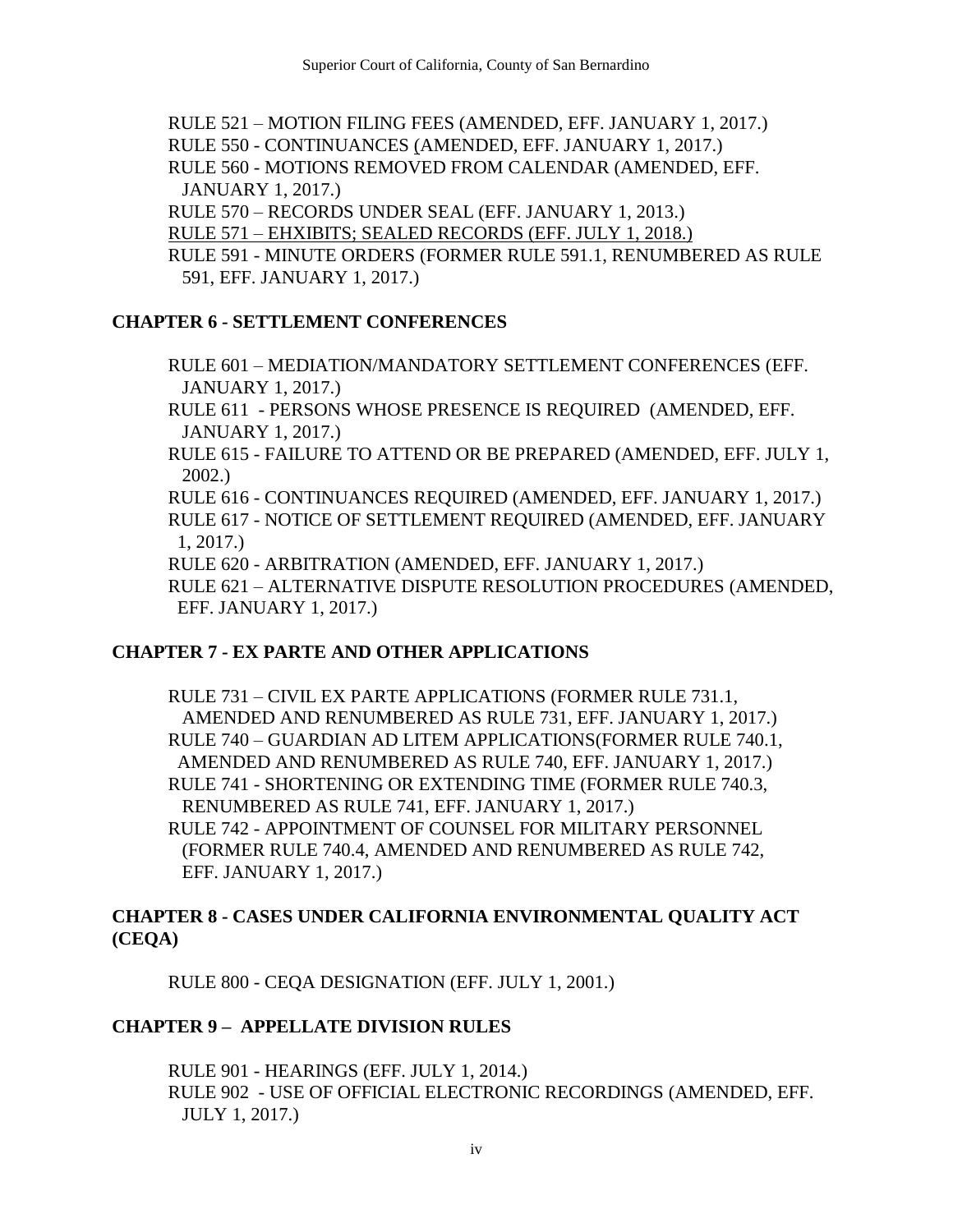**CHAPTER 10 - UNLAWFUL DETAINER ACTIONS** (AMENDED, EFF. JULY 1, 2009.)

**CHAPTER 11 – SMALL CLAIMS** (AMENDED, EFF. JULY 1, 2003.)

# **CHAPTER 12 - RESERVED**

# **CHAPTER 13 - CRIMINAL RULES**

RULE 1300 (EFF. JULY 1, 1998.) RULE 1301 (AMENDED, EFF. JANUARY 1, 2017.) RULE 1311 - CRIMINAL COURT PRIORITY OF PROTECTIVE ORDERS AND MODIFICATION (AMENDED, EFF. JANUARY 1, 2017.) RULE 1320 - P. C. 995 MOTIONS (AMENDED, EFF. JANUARY 1, 2017.) RULE 1322 - TRANSFER OF CASES (AMENDED, EFF. JANUARY 1, 2009.) RULE 1330 REMOTE VIDEO TRIALS AND PROCEEDINGS IN TRAFFIC INFRACTION CASES (AS AMENDED, EFF. JANUARY 1, 2018.)

# **CHAPTER 14 - COUNSEL/INVESTIGATOR/EXPERT FEES**

RULE 1400 – APPOINTED ATTORNEY SERVICE FEE SCHEDULES (AS AMENDED, EFF. JANUARY 1, 2018.)

RULE 1401 – DETERMINATION OF COMPENSATION AND EXPENSES FOR APPOINTED COUNSEL (FORMER RULE 1411, AMENDED AND RENUMBERED AS RULE 1401, EFF. JANUARY 1, 2018.)

RULE 1402 – FORM OF CLAIM (FORMER RULE 1411, AMENDED AND RENUMBERED AS RULE 1401, EFF. JANUARY 1, 2018.)

RULE 1405 – TIMELY SUBMISSION OF CLAIMS (FORMER RULE 1414, AMENDED AND RENUMBERED AS RULE 1405, EFF. JANUARY 1, 2018.)

RULE 1406 – APPOINTED ATTORNEY SERVICE FEE COMPLAINT (FORMER RULE 1440, AMENDED AND RENUMBERED AS RULE 1406, EFF. JANUARY 1, 2018.)

PROCEDURES RULE 1410 – APPOINTED CRIMINAL CASES – COMPLEX FELONY (FORMER RULE 1403, AMENDED AND RENUMBERED AS RULE 1410, EFF. JANUARY 1, 2018.)

RULE 1411 - ORDINARY ATTORNEY SERVICE FEES (FORMER RULE 1415, AMENDED AND RENUMBERED AS RULE 1411, EFF. JANUARY 1, 2018.)

RULE 1412 - EXTRAORDINARY ATTORNEY FEES (FORMER RULE 1416, AMENDED AND RENUMBERED AS RULE 1412, EFF. JANUARY 1, 2018.)

RULE 1413 - COUNSEL IN DEATH PENALTY/LWOP CASES (FORMER RULE 1419, AMENDED AND RENUMBERED AS RULE 1413, EFF. JANUARY 1, 2018.)

RULE 1414 - APPOINTED DEFENSE FEES (FORMER RULE 1441, AMENDED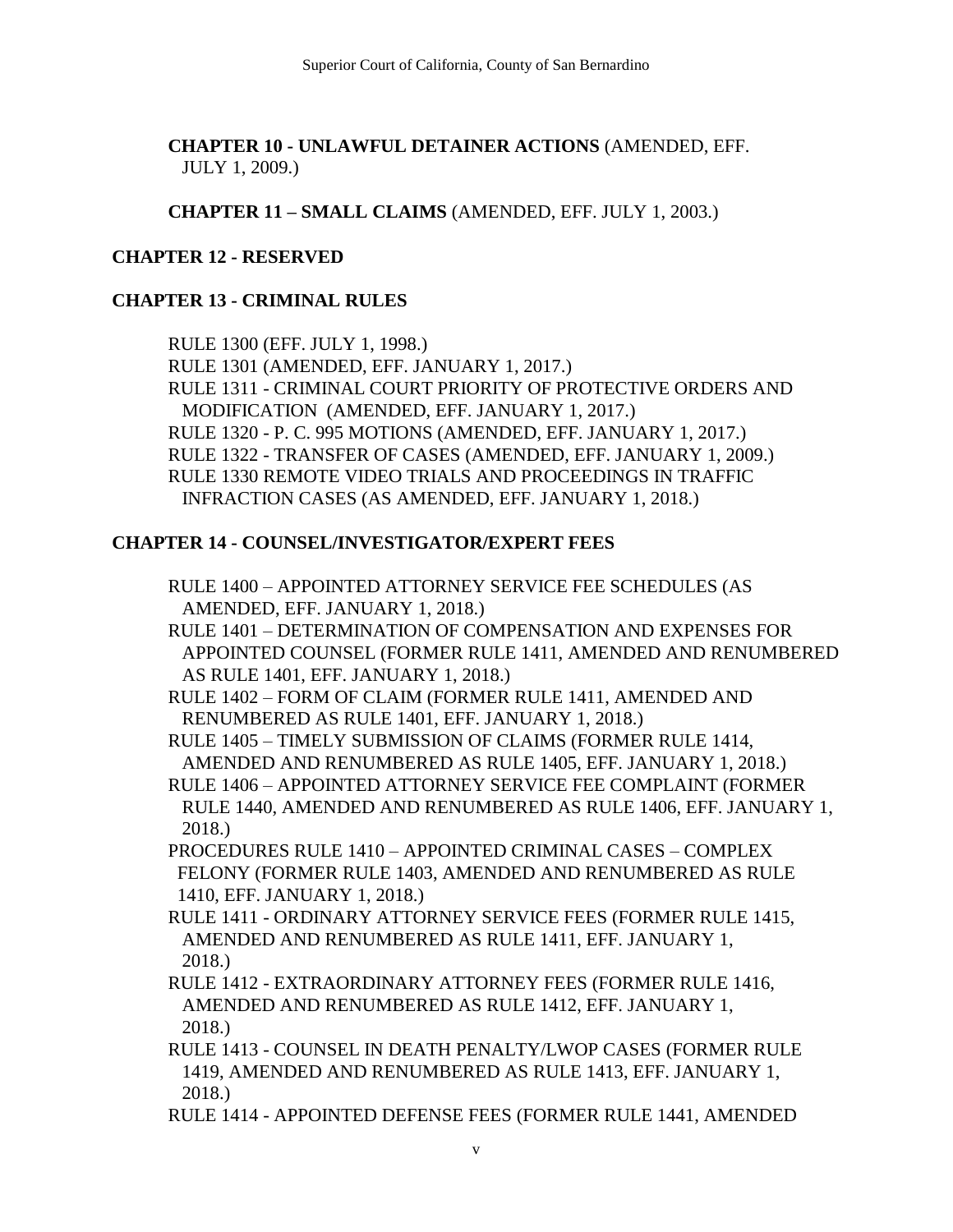AND RENUMBERED AS RULE 1414, EFF. JANUARY 1, 2018.)

- RULE 1415 APPOINTED ATTORNEY SERVICE FEE COMPLAINT PROCEDURES – CRIMINAL CASES (FORMER RULE 1440, AMENDED AND RENUMBERED AS RULE 1415, EFF. JANUARY 1, 2018.)
- RULE 1416 REIMBURSEMENT ORDER (FORMER RULE 1442, AMENDED AND RENUMBERED AS RULE 1416, EFF. JANUARY 1, 2018.)
- RULE 1417 COLLECTION (FORMER RULE 1443, AMENDED AND RENUMBERED AS RULE 1417, EFF. JANUARY 1, 2018.)
- RULE 1418 APPOINTMENTS OF INVESTIGATORS, LEGAL RUNNERS AND OTHER EXPERTS (FORMER RULE 1451, AMENDED AND RENUMBERED AS RULE 1418, EFF. JANUARY 1, 2018.)
- RULE 1419 APPOINTED SERVICES OF INVESTIGATORS, EXPERTS, AND OTHERS (FORMER RULE 1460, RENUMBERED AS RULE 1419, EFF. JANUARY 1, 2018.)
- RULE 1419.1 CLAIMS FOR PAYMENT (FORMER RULE 1460.1, RENUMBERED AS RULE 1419.1, EFF. JANUARY 1, 2018.)
- RULE 1419.2 INVESTIGATORS, EXPERTS AND OTHERS (FORMER RULE 1460.2, AMENDED AND RENUMBERED AS RULE 1419.2, EFF. JANUARY 1, 2018.)
- RULE 1419.3 TRANSCRIPTION SERVICES (FORMER RULE 1460.3, AMENDED AND RENUMBERED AS RULE 1419.3, EFF. JANUARY 1, 2018.)
- RULE 1419.4 APPOINTED PSYCHIATRIC/PSYCHOLOGICAL EVALUATION SERVICES (FORMER RULE 1460.4, AMENDED AND RENUMBERED AS RULE 1419.4, EFF. JANUARY 1, 2018.)
- RULE 1419.5 APPOINTED PSYCHIATRIC/PSYCHOLOGICAL EVALUATION SERVICES FEE SCHEDULES (FORMER RULE 1460.5, AMENDED AND RENUMBERED AS RULE 1419.5, EFF. JANUARY 1, 2018.)
- RULE 1419.6 EXTRAORDINARY EXPERT FEES (FORMER RULE 1460.7, AMENDED AND RENUMBERED AS RULE 1419.6, EFF. JANUARY 1, 2018.)
- RULE 1419.7 SUBPOENAED EXPERT TESTIMONY (FORMER RULE 1460.8,
- AMENDED AND RENUMBERED AS RULE 1419.7, EFF. JANUARY 1, 2018.) RULE 1440 - COMPUTATION OF FEES IN CIVIL LAW CASES (FORMER RULE 1424, RENUMBERED AS RULE 1440, EFF. JANUARY 1, 2018.)
- RULE 1441 DEFAULT ATTORNEY FEES (FORMER RULE 1430, AMENDED AND RENUMBERED AS RULE 1441, EFF. JANUARY 1, 2018.)
- RULE 1442 ACTION FOR JUDICIAL DECLARATION OF ABANDONMENT OF MOBILE HOME (FORMER RULE 1431, AMENDED AND RENUMBERED AS RULE 1442, EFF. JANUARY 1, 2018.)
- RULE 1443 FORECLOSURE (FORMER RULE 1433, RENUMBERED AS RULE 1443, EFF. JANUARY 1, 2018.)
- RULE 1443.1 (FORMER RULE 1433.1, RENUMBERED AS RULE 1443.1, EFF. JANUARY 1, 2018.)
- RULE 1443.2 (FORMER RULE 1433.2, RENUMBERED AS RULE 1443.2, EFF. JANUARY 1, 2018.)
- RULE 1444 EXCEPTIONS (FORMER RULE 1490, AMENDED AND RENUMBERED AS RULE 1444, EFF. JANUARY 1, 2018.)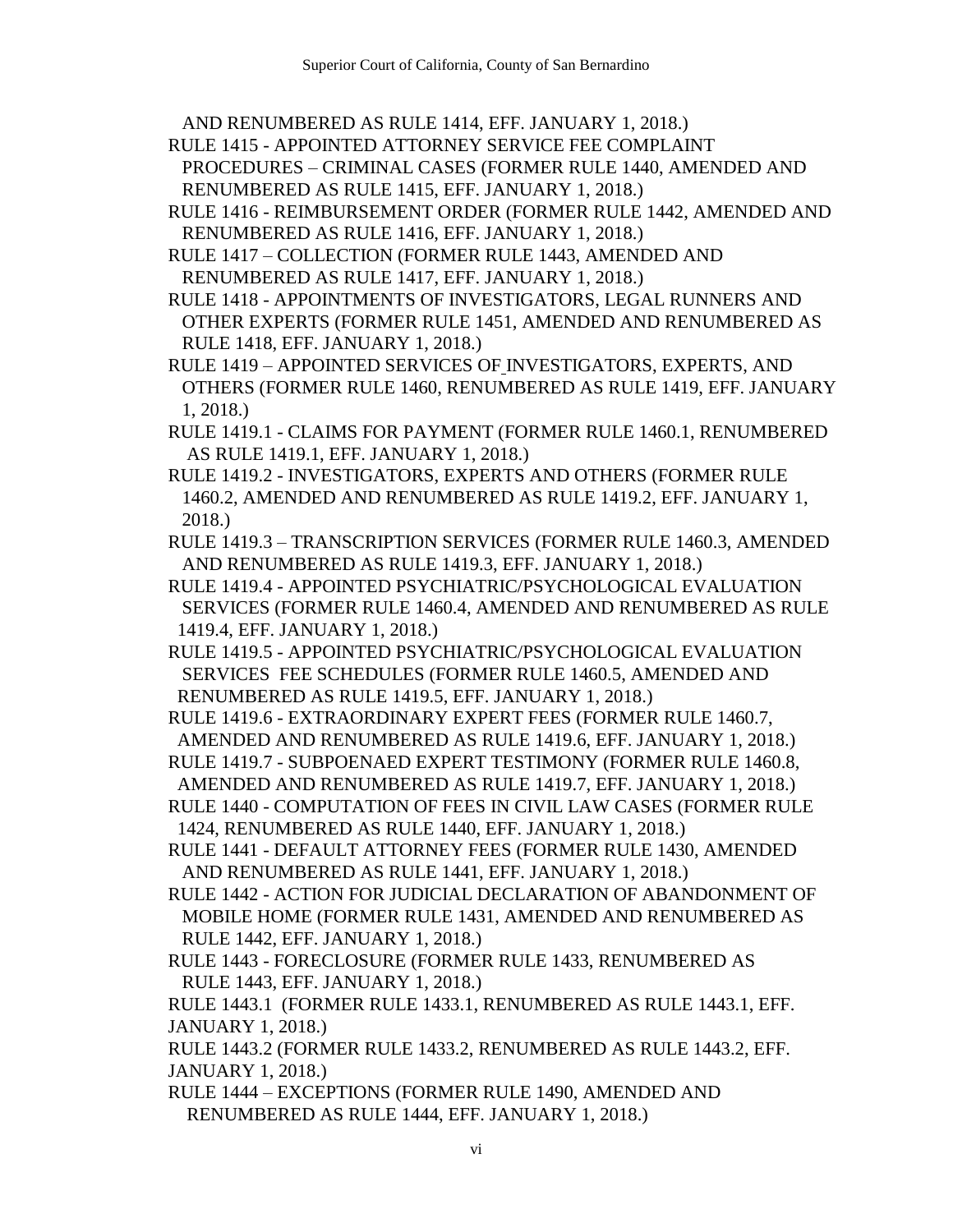RULE 1460 - CLAIMS FOR ATTORNEY FEES IN FAMILY LAW CASES (FORMER RULE 1417, RENUMBERED AS RULE 1460, EFF. JANUARY 1, 2018.)

RULE 1461 – FEES IN DISSOLUTION, LEGAL SEPARATION OR NULLITY ACTION (FORMER RULE 1417, RENUMBERED AS RULE 1460, EFF. JANUARY 1, 2018.)

RULE 1461.1 - (FORMER RULE 1434.1, RENUMBERED AS RULE 1461.1, EFF. JANUARY 1, 2018.)

RULE 1461.2 - (FORMER RULE 1434.2, RENUMBERED AS RULE 1461.2, EFF. JANUARY 1, 2018.)

RULE 1461.3 - (FORMER RULE 1434.3, RENUMBERED AS RULE 1461.3, EFF. JANUARY 1, 2018.)

RULE 1461.4 - (FORMER RULE 1434.4, RENUMBERED AS RULE 1461.4, EFF. JANUARY 1, 2018.)

RULE 1461.5 - (FORMER RULE 1434.5, AMENDED AND RENUMBERED AS RULE 1461.5, EFF. JANUARY 1, 2018.)

# **CHAPTER 15 - FAMILY LAW RULES**

RULE 1500 – SUBJECT MATTER OF THE FAMILY LAW DIVISION (EFF. JANUARY 1, 2017.)

RULE 1501 – RULES APPLICABLE TO FAMILY LAW CASES (EFF. JANAUARY 1, 2017.)

RULE 1510 CHANGE OF CHILD CUSTODY RECOMMENDING COUNSELOR (AMENDED, EFF. JANUARY 1, 2017.)

RULE 1511 - CHILD CUSTODY RECOMMENDING COUNSELOR (AMENDED EFF. JULY 1, 2012.)

RULE 1511.1- MEDIATION PROCEDURES (AMENDED, EFF. JANUARY 1, 2017.)

RULE 1511.2 EX PARTE COMMUNICATION (AMENDED, EFF. JANUARY 1, 2017.)

RULE 1512 – EVALUATION PROCESS (EFF. JULY 1, 2003.)

RULE 1512.1 - QUALIFICATIONS AND REQUIREMENTS (AMENDED, EFF. JANUARY 1, 2017.)

RULE 1512.2 - EX PARTE COMMUNICATION (AMENDED, EFF. JANUARY 1, 2017.)

RULE 1512.4 - COMPLIANCE WITH RULES OF COURT (AMENDED, EFF. JANUARY 1, 2017.)

RULE 1512.5 – LIST OF EVALUATORS (AMENDED, EFF. JANUARY 1, 2017.)

RULE 1512.6 – COMPLAINT PROCEDURES (EFF. JANUARY 1, 2007.)

RULE 1513 – COMPLAINT PROCEDURE REGARDING APPOINTED COUNSEL FOR MINORS (FORMER RULE 1513.1, RENUMBERED AS RULE 1513 AND AMENDED, EFF. JANUARY 1, 2017.)

RULE 1513.1 – COMPLAINT PROCEDURE REGARDING APPOINTED COUNSEL FOR MINORS (RENUMBERED AS RULE 1513 AND AMENDED, EFF. JANUARY 1, 2017.)

RULE 1514 - GUIDELINES FOR DETERMINE PAYMENT OF APPOINTED COUNSEL FOR MINORS (AS AMENDED, EFF. JANUARY 1, 2017.)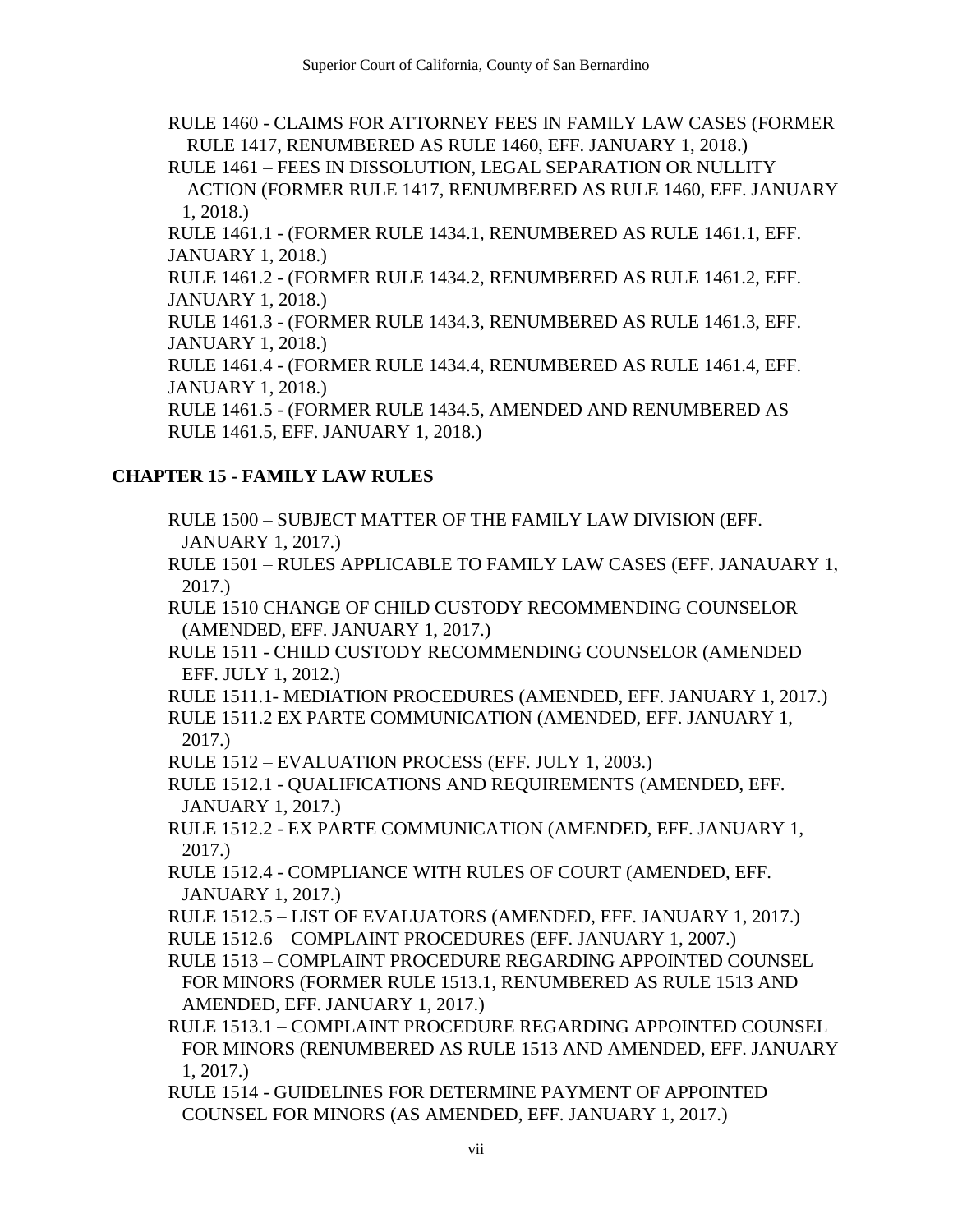RULE 1516 - FAMILY LAW COURT PRIORITY OF PROTECTIVE ORDERS AND MODIFICATION (AMENDED, EFF. JANUARY 1, 2017.)

RULE 1517 - CASE MANAGEMENT (AMENDED, EFF. JANUARY 1, 2017.)

RULE 1518 – SETTING OF CONTESTED TRIALS (EFF. JANUARY 1, 2017.)

RULE 1519 STATUS CONFERENCES AND MANDATORY SETTLEMENT CONFERENCES (EFF. JANUARY 1, 2017.)

RULE 1521 - CONTINUANCES (AMENDED, EFF. JANUARY 1, 2017.)

# **CHAPTER 16 - JUVENILE RULES**

RULE 1610 - SANCTIONS (EFF. JULY 1, 1998.)

RULE 1620 - TIME FOR FILING REPORTS IN JUVENILE PROCEEDINGS (EFF.

JULY 1, 1998. AMENDED, EFF. JANUARY 1, 2016.)

RULE 1630 - CALENDAR CALL (EFF. JULY 1, 1998.)

RULE 1640 - CONTINUANCES (EFF. JULY 1, 1998.)

RULE 1640.1 - WRITTEN MOTION FOR CONTINUANCE (AMENDED, EFF. JANUARY 1, 2016.)

RULE 1640.2 - ORAL MOTION FOR CONTINUANCE (EFF. JULY 1, 1998.)

RULE 1650 - MOTIONS (EFF. JULY 1, 1998.)

RULE 1650.1 - NOTICE (EFF. JULY 1, 1998.)

RULE 1650.2 - RESPONSE (EFF. JULY 1, 1998.)

RULE 1650.3 - REPLY (EFF. JULY 1, 1998.)

RULE 1650.4 - MOTION UNDER § 700.1 (EFF. JULY 1, 1998.)

RULE 1660 - ORDER SHORTENING TIME (EFF. JULY 1, 1998.)

RULE 1670.5 - CONTINUANCES (AMENDED, EFF. JANUARY 1, 2016.)

RULE 1670.7 - PRETRIAL SETTLEMENT CONFERENCE PRIOR TO CONTESTED § 366.26 HEARING (EFF. JULY 1, 1998.)

RULE 1680 - PRETRIAL DISCOVERY IN PROCEEDINGS UNDER SECTION 600 ET SEQ (EFF. JULY 1, 1998.)

RULE 1680.1 - DISCLOSURE OF INFORMATION UNDER PENAL CODE SECTION 1054 ET SEQ. (EFF. JULY 1, 1998.)

RULE 1689 . JUVENILE COURT PRIORITY OF PROTECTIVE ORDERS AND MODIFICATION (AMENDED, EFF. JANUARY 1, 2008.)

RULE 1690 - RELEASE OF INFORMATION RELATING TO JUVENILES (AMENDED, EFF. JANUARY 1, 2016.)

RULE 1690.1 - OBJECTION TO REQUEST FOR RELEASE OF INFORMATION (AMENDED, EFF. JANUARY 1, 2016.)

RULE 1690.2 - REVIEW BY COURT (EFF. JULY 1, 1998.)

RULE 1691 - CLIENT COMPLAINTS IN DEPENDENCY MATTERS (EFF. JULY 1, 1998.)

RULE 1692 - COMPETENCY OF ATTORNEYS REPRESENTING PARTIES IN JUVENILE DEPENDENCY AND DELINQUENCY MATTERS (AS AMENDED, EFF. JANUARY 1, 2018.)

RULE 1692.1 - TIME FOR SUBMITTING INITIAL CERTIFICATION OF COMPETENCY WITH THE COURT (EFF. JULY 1, 1998. AMENDED, EFF. JANUARY 1, 2016.)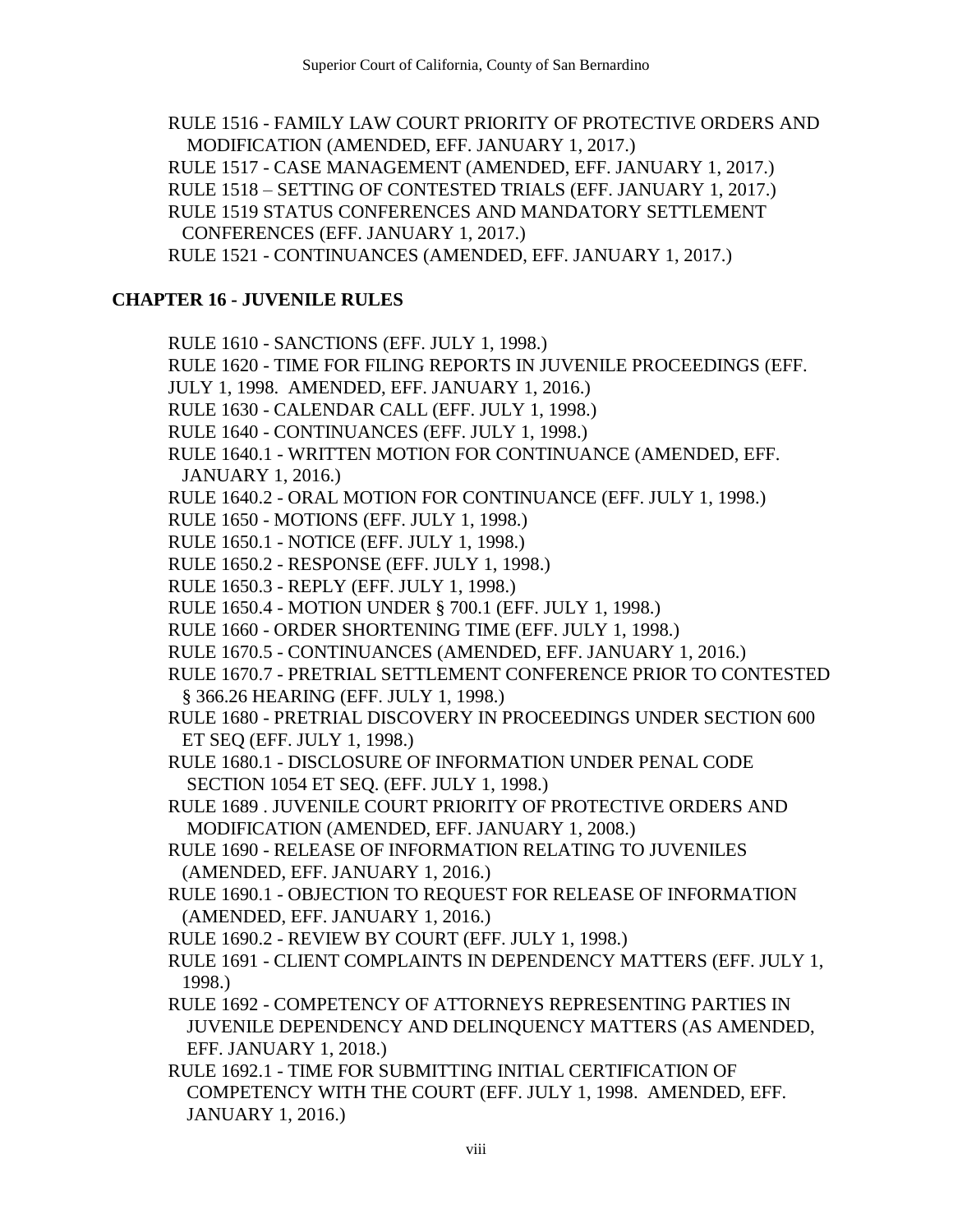- RULE 1692.2 ATTORNEYS NOT MEETING THE MINIMUM STANDARDS ON THE EFFECTIVE DATE OF THIS RULE (EFF. JULY 1, 1998. AMENDED, EFF. JANUARY 1, 2016.)
- RULE 1692.3 ATTORNEYS CERTIFIED IN OTHER COUNTIES (EFF. JULY 1, 1998.)
- RULE 1692.4 MINIMUM STANDARDS OF COMPETENCY (AMENDED, EFF. JULY 1, 2016.)
- RULE 1692.5 RECERTIFICATION EVERY THREE YEARS (AMENDED, EFF. JULY 1, 2016.)
- RULE 1692.6 TRAINING AND/OR EDUCATION REQUIRED FOR RECERTIFICATION (EFF. JULY 1, 1998.)
- RULE 1692.7 DECERTIFICATION (AMENDED, EFF. JULY 1, 2016.)
- RULE 1692.8 MAXIMUM CASELOAD (AMENDED, EFF. JANUARY 1, 2016.)
- RULE 1693 CHILD ADVOCACY PROGRAM: COURT APPOINTED SPECIAL ADVOCATE/GUARDIAN AD LITEM (AMENDED, EFF. JANUARY 1, 2016.)

RULE 1693.1 - DUTIES OF CASA/GAL VOLUNTEERS (AMENDED, EFF. JANUARY 1, 2016.)

RULE 1693.2 - APPEALS/GRIEVANCE PROCEDURE FOR CASA VOLUNTEERS (AMENDED EFF. JANUARY 1, 2007.)

RULE 1693.3 - REFERRAL OF CASE TO CASA PROGRAM; APPOINTMENT OF CASA VOLUNTEER (AMENDED, EFF. JANUARY 1, 2016.)

RULE 1693.5 - CONFIDENTIALITY OF CASA RECORDS (AMENDED, EFF. JULY 1, 2016.)

RULE 1694 – JUVENILE RESTITUTION ORDERS (EFF. JANUARY 1, 2007.)

# **CHAPTER 17 - RESERVED**

# **CHAPTER 18 - ELECTRONIC FILINGS**

RULE 1800 - ELECTRONIC FILING (AMENDED, EFF. JANUARY 1, 2018.) RULE 1810 – ELECTRONIC FILING PARTICIPATION (AMENDED, EFF. JANUARY 1, 2013.)

RULE 1830 – DATE/TIME OF FILING (AMENDED, EFF. JANUARY 1, 2018.)

RULE 1840 – RECEIPT OF DATA (AMENDED, EFF. JANUARY 1, 2018)

RULE 1850 – ERRORS OR MALFUNCTION (AMENDED, EFF. JANUARY 1, 2018.)

RULE 1860 - ELECTRONIC FILING SYSTEM INQUIRIES (AMENDED, EFF. JANUARY 1, 2014.)

# **CHAPTER 19 - RESERVED**

# **CHAPTER 20 - PROBATE RULES**

PART ONE - GENERAL PROCEDURAL GUIDE

RULE 20-102 – PROBATE NOTES (AMENDED, EFF. JANUARY 1, 2013.)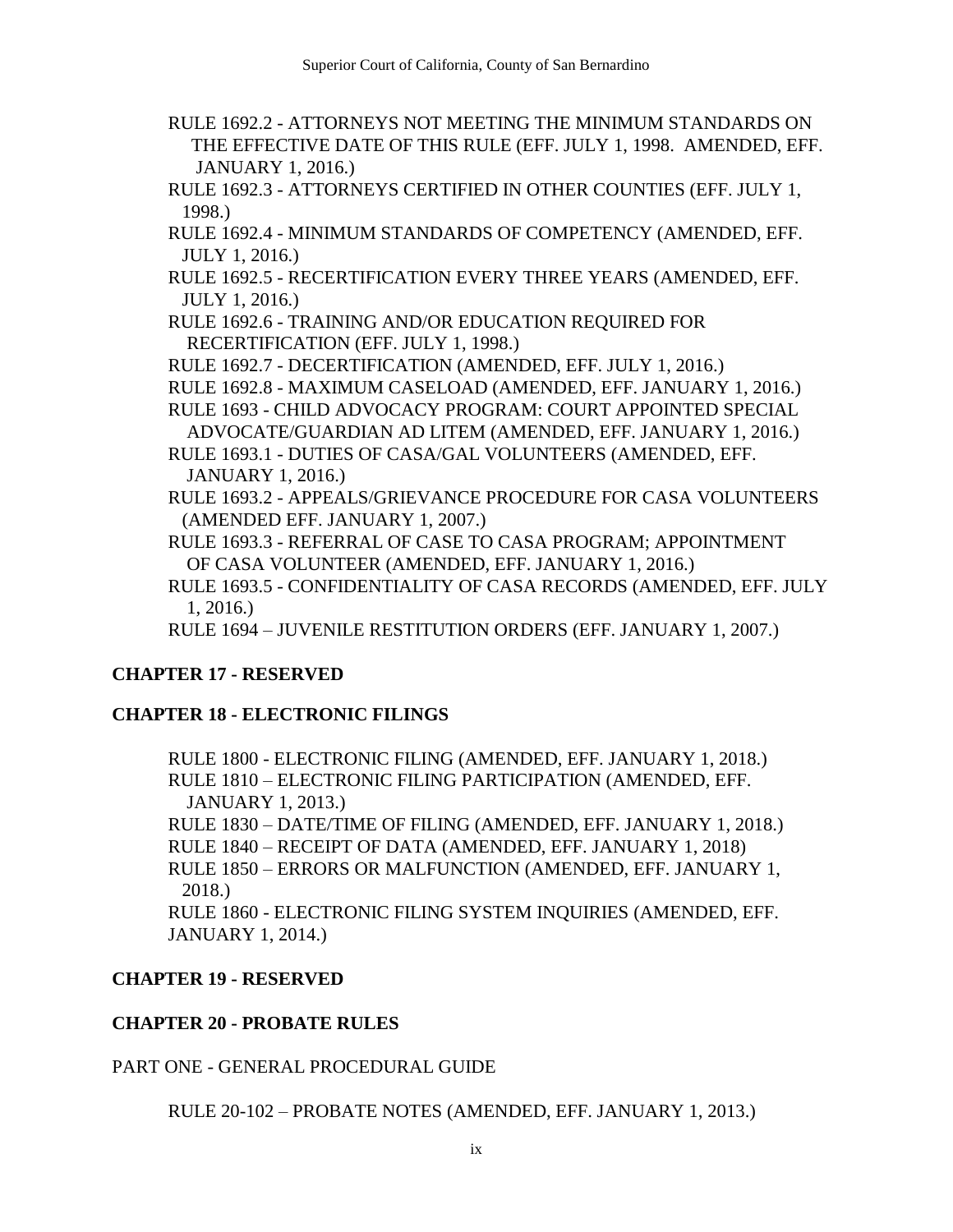RULE 20-106 – WRITTEN REPORT FOR APPOINTED ATTORNEYS (AMENDED, EFF. JANUARY 1, 2013.)

PART TWO - FORMS, NOTICES, AFFIDAVITS, AND DECLARATIONS

RULE 20-205 - NOTICE OF REFUSAL TO PROBATE REJECTED WILL OR CODICIL (EFF. JANUARY 1, 2018.)

PART THREE - EXECUTORS AND ADMINISTRATORS

PART FOUR - BONDS

#### PART FIVE - INDEPENDENT ADMINISTRATION

RULE 20-501 - PRELIMINARY DISTRIBUTION (AMENDED, EFF. JANUARY 1, 2018.)

PART SIX - PETITION, MOTIONS, INVENTORIES, AND ORDERS

RULE 20-601 - CAPTIONS (AMENDED, EFF. JANUARY1, 2018.)

RULE 20-605 - COMPLETE ADDRESS IN PETITION OR REPORT (AMENDED, EFF. JULY 1, 2007.)

RULE 20-609 - EX PARTE ORDERS WILL NOT BE GRANTED UNLESS SPECIAL NOTICE IS WAIVED (AMENDED, EFF. JANUARY 1, 2018.)

RULE 20-611 - SPECIFICALLY BEQUEATHED PROPERTY (AMENDED, EFF. JULY 1, 2007.)

RULE 20-612 - REAL PROPERTY DISTRIBUTION ORDERS (AMENDED, EFF. JULY 1, 2007.)

RULE 20-614 - PROBATE ORDERS (AMENDED, EFF. JANUARY 1, 2018.)

PART SEVEN - CREDITORS' CLAIMS

PART EIGHT - SALES

RULE 20-801 - CONDOMINIUMS, COMMUNITY OR COOPERATIVE APARTMENTS (AMENDED, EFF. JANUARY 1, 2018.) RULE 20-803 - TANGIBLE PERSONAL PROPERTY (AMENDED, EFF. JANUARY 1, 2018.) RULE 20-806 – BROKER'S COMMISSIONS (AMENDED, EFF. JULY 1, 2008.) RULE 20-807 - COURT CONFIRMATION OF PRIVATE SALES (AMENDED, EFF. JULY 1, 2018.)

PART NINE - ACCOUNTS, FEES AND DISTRIBUTIONS

RULE 20-901 - ACCOUNTING REVIEW DATES (AMENDED, EFF. JULY 1, 2013.) RULE 20-904 - COMPENSATION MUST BE STATED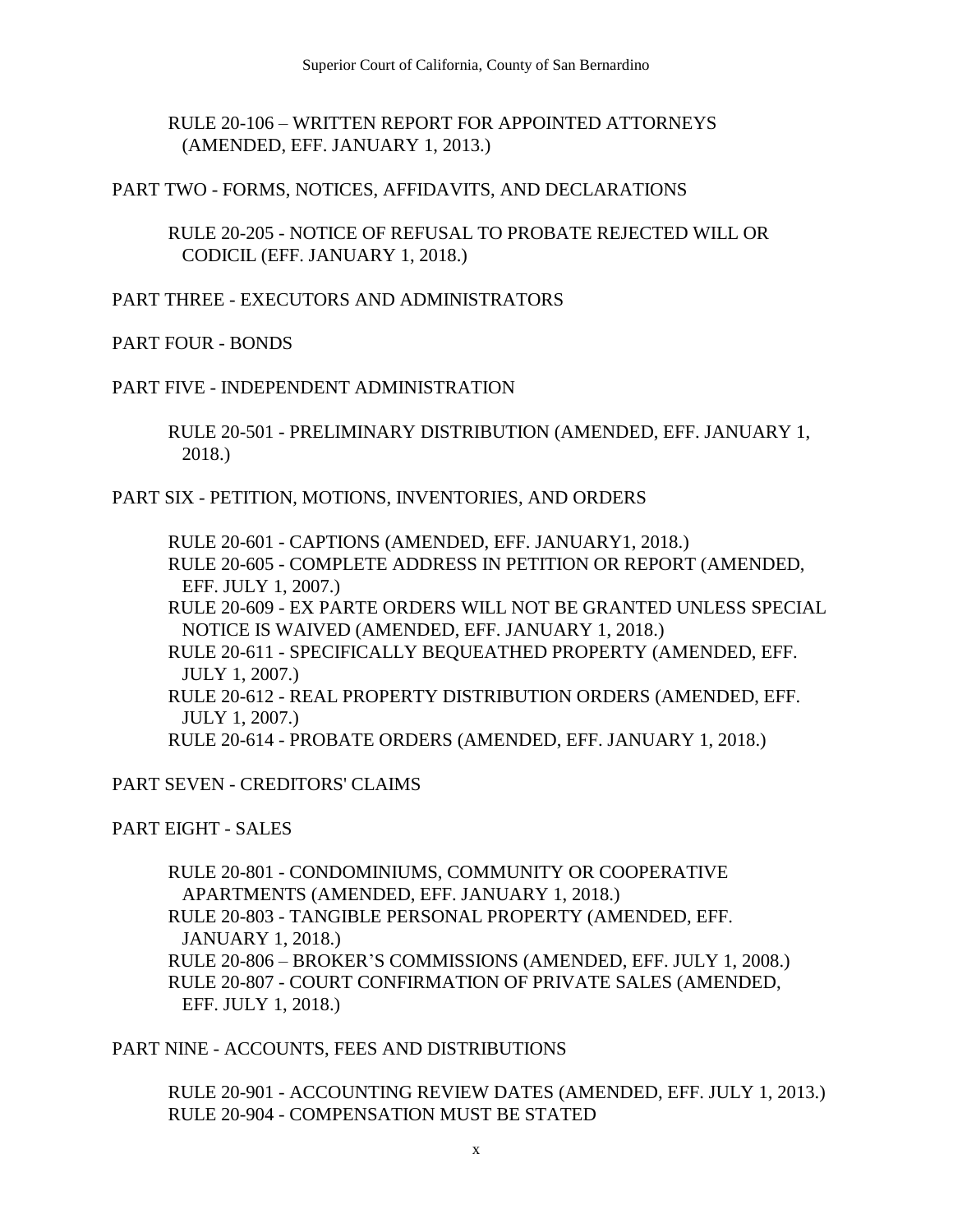(AMENDED, EFF. JULY 1, 2016.)

RULE 20-906 - DESCRIPTION OF ASSETS (EFF. JULY 1, 1998.)

RULE 20-907 - MANNER OF ASSET DISTRIBUTION (AMENDED, EFF. JANUARY 1, 2018.)

RULE 20-908 - INVENTORIES AND ACCOUNTINGS (ESTATES & TRUSTS) (AMENDED, EFF. JULY 1, 2018.)

RULE 20-909 COSTS GENERALLY NOT ALLOWED FOR COUNSEL OR ADMINISTRATOR (AMENDED, EFF. JULY 1, 2007.)

RULE 20-910 – ESCROW CLOSING STATEMENTS (EFF. JANUARY 1, 2007.) RULE 20-911- RESERVES AFTER FINAL ACCOUNT (EFF. JANUARY 1, 2018.)

PART TEN - RESERVED

PART ELEVEN - FAMILY PROTECTION

RULE 20-1101 - HOMESTEADS (EFF. JULY 1, 1998.) RULE 20-1102 - PETITION FOR FAMILY ALLOWANCE (EFF. JULY 1, 1998.)

PART TWELVE - PETITIONS TO SET ASIDE SPOUSAL PROPERTY

RULE 20-1201 - REQUIRED ALLEGATION IN SUPPORT OF CLAIMED PROPERTY AS PASSING OR BELONGING TO SURVIVING SPOUSE (AMENDED, EFF. JANUARY 1, 2018.)

PART THIRTEEN - GUARDIANSHIPS OF MINORS

- RULE 20-1301 APPOINTMENT OF GUARDIAN OF MINOR (AMENDED, EFF. JULY 1, 2007.)
- RULE 20-1302 SUPPORTING DOCUMENTATION (AMENDED, EFF. JANUARY 1, 2014.)

RULE 20-1304 - ORDER PRESCRIBING AND DISPENSING NOTICE RE APPOINTMENT GUARDIAN OF MINOR (AMENDED, EFF. JANUARY 1, 2018.)

RULE 20-1305 - GUARDIANSHIP QUESTIONNAIRE AND INVESTIGATIONS (AMENDED, EFF. JANUARY 1, 2018.)

RULE 20-1306 - CONSULTATION WITH OTHER DEPARTMENTS RE HABEAS CORPUS OR CUSTODY PROCEEDINGS (AMENDED, EFF. JANUARY 1, 2018.)

RULE 20-1307 - GUARDIANS OF THE PERSON WHEN ADOPTION PROCEEDINGS ARE PENDING (AMENDED, EFF. JANUARY 1, 2018.)

RULE 20-1308 - INCREASING AND DECREASING BOND OF GUARDIAN ( AMENDED, EFF. JULY 1, 2007.)

RULE 20-1309 - DUTIES OF GUARDIAN - LIABILITY OF PARENTS TO SUPPORT CHILD (EFF. JULY 1, 1998.)

RULE 20-1311 - ACCOUNTS OF GUARDIANSHIP (AS AMENDED, EFF. JANUARY 1, 2018.)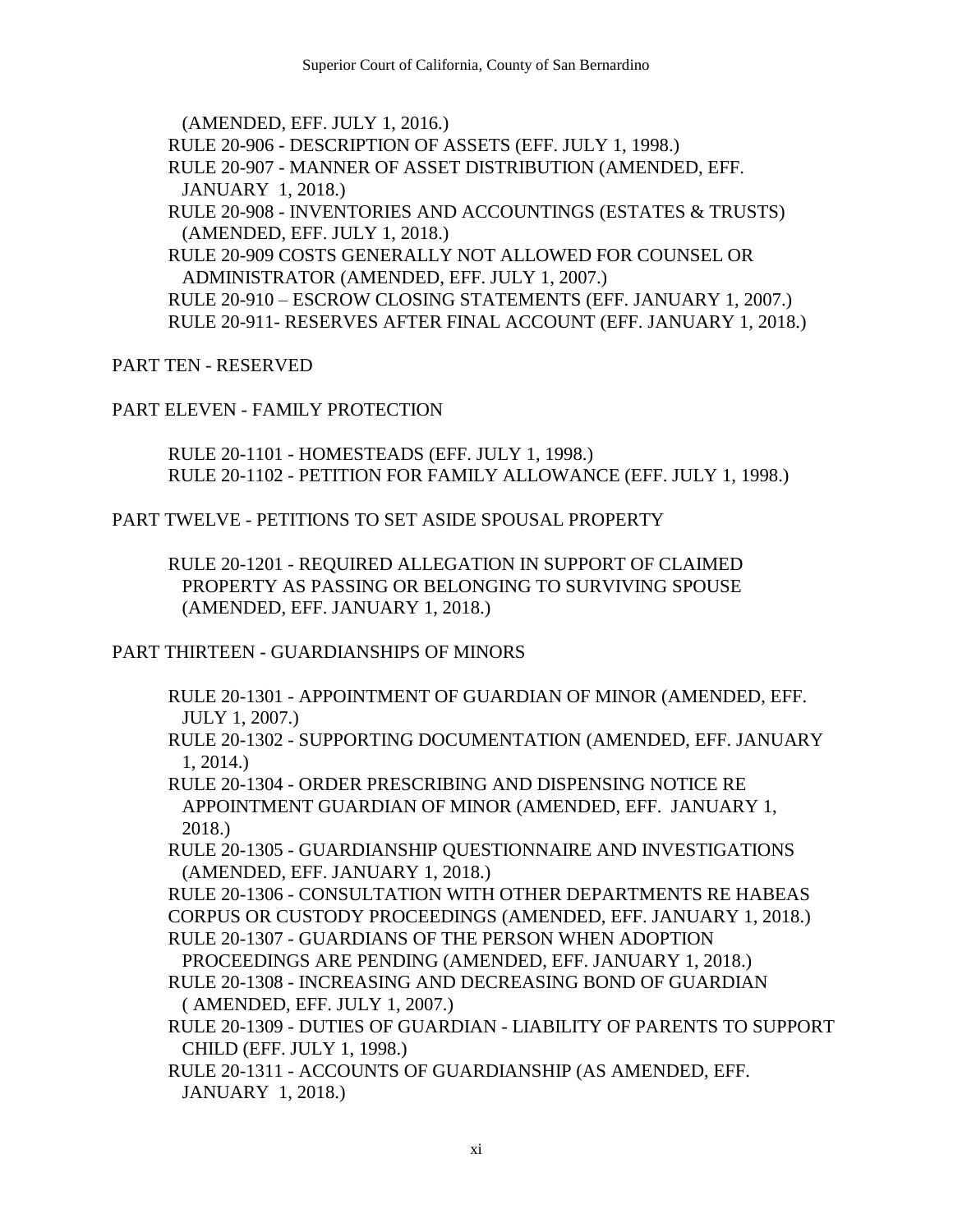RULE 20-1312 – GUARDIANSHIP INVENTORY AND APPRAISAL (EFF. JULY 1, 2008.) RULE 20-1315 - APPOINTMENTS OF COUNSEL IN GUARDIANSHIPS OF MINORS (AMENDED, EFF. JANUARY 1, 2018.) RULE 20-1317 – NOTICE TO INCARCERATED PERSONS (EFF. JANUARY 1, 2007.)

PART FOURTEEN - PROBATE CONSERVATORSHIPS

- RULE 20-1401 APPOINTMENT OF COURT INVESTIGATOR (AMENDED, EFF. JANUARY 1, 2018.)
- RULE 20-1402 APPOINTMENT OF COUNSEL IN CONSERVATORSHIPS (AMENDED, EFF. JANUARY 1, 2018.)
- RULE 20-1403 RESPONSIBILITIES OF THE CONSERVATOR (AMENDED, EFF. JANUARY 1, 2018.)
- RULE 20-1404 INVENTORY AND APPRAISAL (AMENDED, EFF. JANUARY 1, 2018.)
- RULE 20-1405 SUBSTITUTED JUDGMENT CREATION OF TRUSTS (AMENDED, EFF. JANUARY 1, 2018.)
- RULE 20-1406 ACCOUNTINGS TRUSTS (AMENDED, EFF. JANUARY 1, 2018.)
- RULE 20-1407 COURT INVESTIGATOR REVIEW/FEES (AMENDED, EFF. JULY 1, 2013.)
- RULE 20-1408 CHANGE OF RESIDENCE OF THE CONSERVATEE (AMENDED, EFF. JANUARY 1, 2018.)
- RULE 20-1414 CONSERVATOR ORIENTATION CLASS (AMENDED, EFF. JANUARY 1, 2018.)

PART FIFTEEN - TRUSTS

RULE 20-1502 . REQUIRED SUBMISSION OF TRUST INSTRUMENT (AMENDED, EFF. JANUARY 1, 2018.)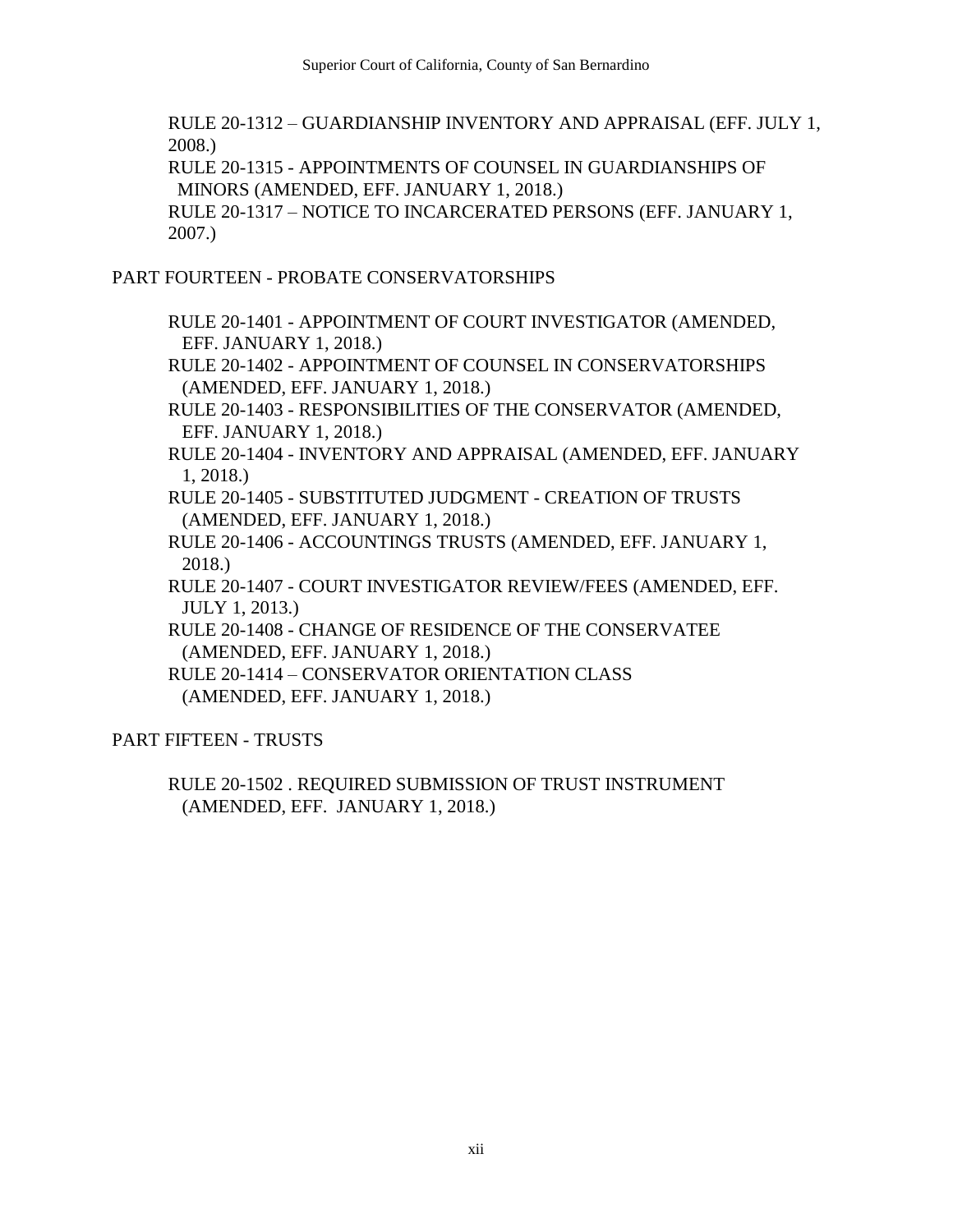# **TABLE OF CONTENTS**

# **CHAPTER 1 - ADMINISTRATIVE RULES**

| RULE 115 CONSTRUCTION AND APPLICATION OF RULES PAGE 1                  |  |
|------------------------------------------------------------------------|--|
|                                                                        |  |
|                                                                        |  |
|                                                                        |  |
|                                                                        |  |
|                                                                        |  |
|                                                                        |  |
| <b>CHAPTER 2 - JUDICIAL OFFICER AND COURT EXECUTIVE OFFICER DUTIES</b> |  |
|                                                                        |  |
|                                                                        |  |
|                                                                        |  |
|                                                                        |  |
| RULE 211 ELECTION OF PRESIDING JUDGE AND ASSISTANT                     |  |
|                                                                        |  |
|                                                                        |  |
|                                                                        |  |
|                                                                        |  |
|                                                                        |  |
|                                                                        |  |
|                                                                        |  |
|                                                                        |  |
|                                                                        |  |
|                                                                        |  |
|                                                                        |  |
|                                                                        |  |
|                                                                        |  |
| RULE 234 EFFECT OF ACTION OF THE EXECUTIVE                             |  |
|                                                                        |  |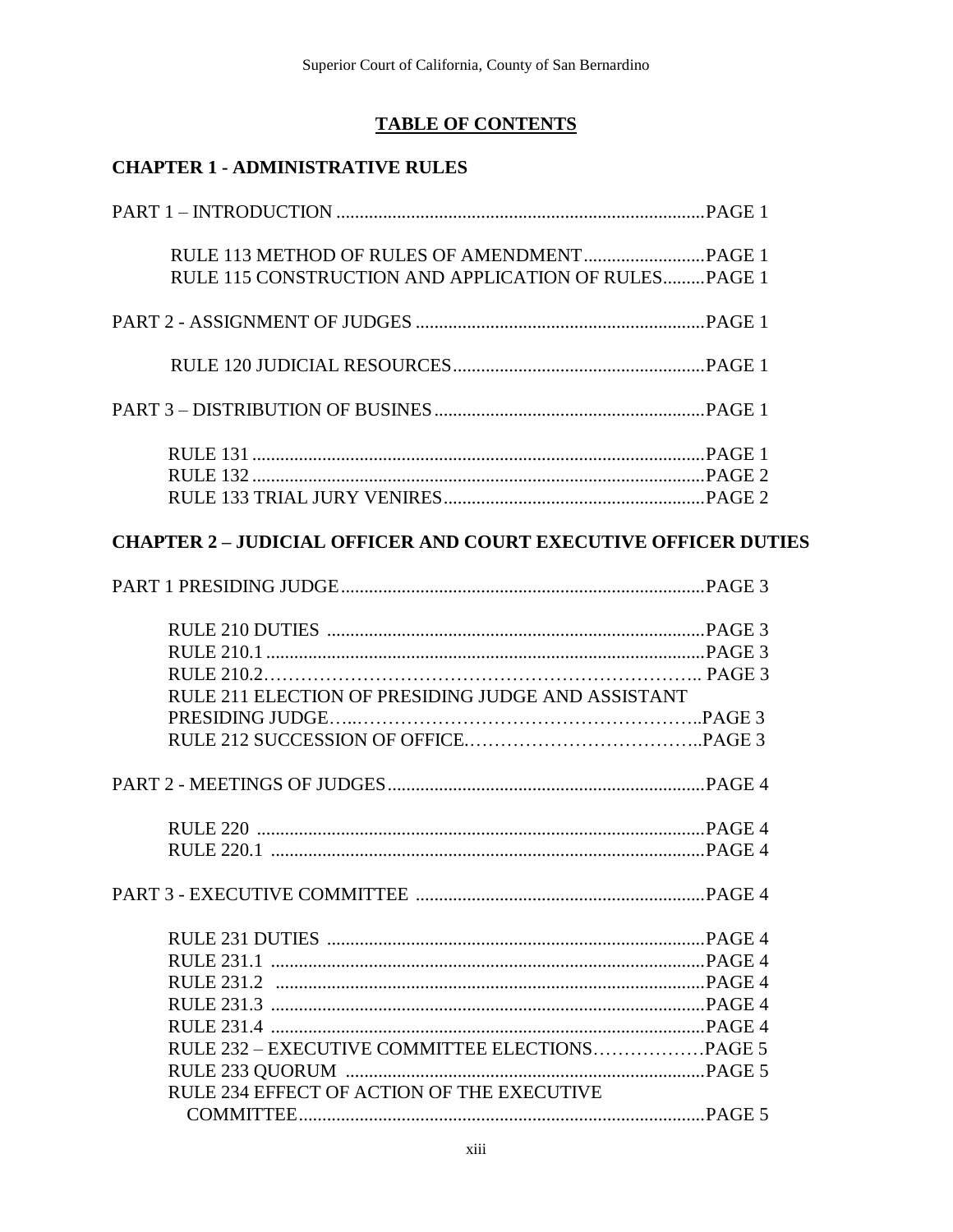| RULE 260.1 SELECTION AND APPOINTMENT PROCEDUREPAGE 6 |  |
|------------------------------------------------------|--|
|                                                      |  |
| PART 7 - DISCIPLINARY PROCEDURES FOR HEARING         |  |
|                                                      |  |
| RULE 272 HEARING OFFICER SELECTION AND REMOVALPAGE 7 |  |
| PART 8 - JUDGES                                      |  |
|                                                      |  |

# **CHAPTER 3 – COURT BUSINESS PROCEDURES**

| RULE 330.1 USE OF PRIVATE TELEPHONE VENDOR |  |
|--------------------------------------------|--|
|                                            |  |
|                                            |  |
|                                            |  |
|                                            |  |
|                                            |  |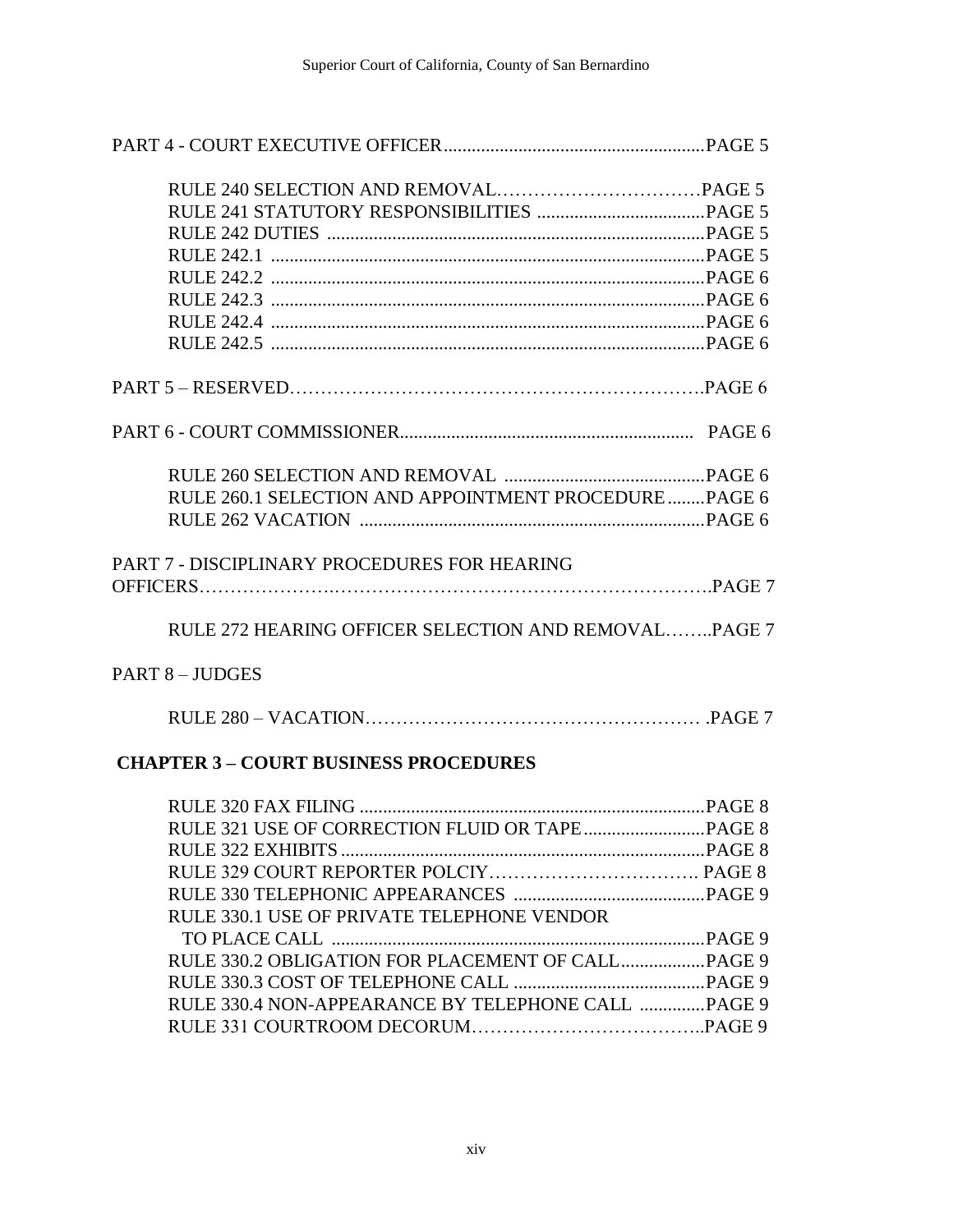# **CHAPTER 4 - CIVIL CASE MANAGEMENT**

| RULE 400 CIVIL CASES SUBJECT TO THE DELAY                 |  |
|-----------------------------------------------------------|--|
|                                                           |  |
|                                                           |  |
|                                                           |  |
|                                                           |  |
| RULE 409 ALTERNATE DISPUTE RESOLUTION                     |  |
|                                                           |  |
| RULE 410 MANDATORY SETTLEMENT CONFERENCE (MSC)PAGE 11     |  |
|                                                           |  |
|                                                           |  |
|                                                           |  |
|                                                           |  |
|                                                           |  |
|                                                           |  |
| RULE 416 DUTY OF COUNSEL AS TO TRIAL DATE ASSIGNEDPAGE 12 |  |
|                                                           |  |
| RULE 419 CIVIL COURT COMMUNICATION PROTOCOL PAGE 13       |  |
|                                                           |  |
|                                                           |  |
|                                                           |  |
|                                                           |  |
|                                                           |  |

# **CHAPTER 5 - CIVIL LAW AND MOTION**

# **CHAPTER 6 - SETTLEMENT CONFERENCES**

| RULE 601 MEDIATION/MANDATORY SETTLEMENT              |  |
|------------------------------------------------------|--|
|                                                      |  |
| RULE 611 PERSONS WHOSE PRESENCE IS REQUIRED  PAGE 17 |  |
|                                                      |  |
|                                                      |  |
|                                                      |  |
|                                                      |  |
| RULE 621 ALTERNATE DISPUTE RESOLUTION                |  |
|                                                      |  |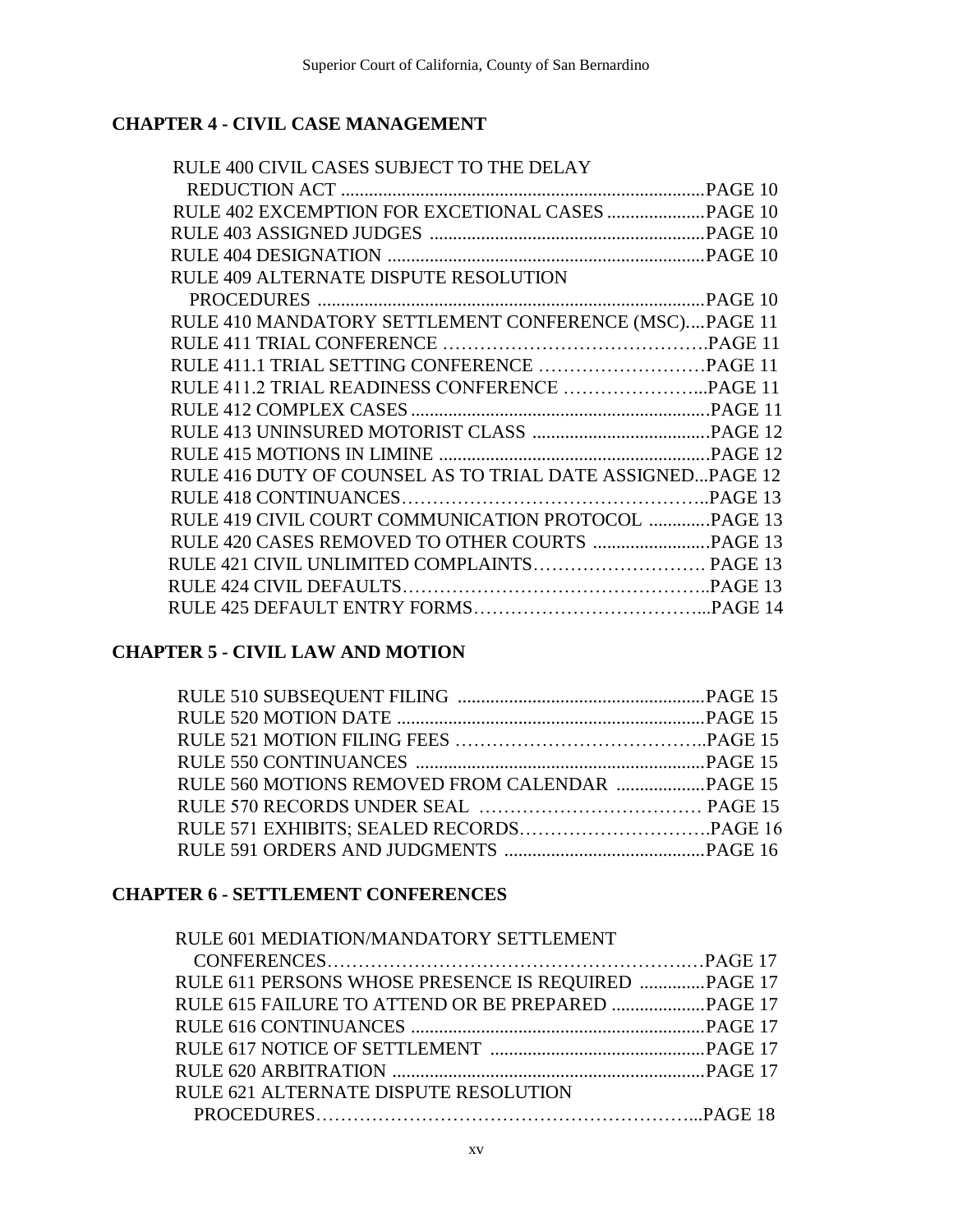# **CHAPTER 7 - EX PARTE AND OTHER APPLICATIONS**

| RULE 742 APPOINTMENT OF COUNSEL FOR MILITARY |  |
|----------------------------------------------|--|
|                                              |  |

# **CHAPTER 8 - CASES UNDER CALIFORNIA ENVIRONMENTAL QUALITY ACT (CEQA)**

# **CHAPTER 9 – APPELLATE DIVISION RULES**

| RULE 902 USE OF OFFICIAL ELECTRONIC RECORDINGS PAGE 21 |  |
|--------------------------------------------------------|--|
|                                                        |  |

- **CHAPTER 11 - SMALL CLAIMS** ……………………………………………PAGE 23
- **CHAPTER 12 – RESERVED**………………………………………………….PAGE 24

# **CHAPTER 13 - CRIMINAL RULES**

| <b>RULE 1311 PRIORITY OF PROTECTIVE ORDERS</b> |  |
|------------------------------------------------|--|
|                                                |  |
|                                                |  |
|                                                |  |
| <b>RULE 1330 REMOTE VIDEO TRIALS AND</b>       |  |
|                                                |  |

# **CHAPTER 14 - COUNSEL/INVESTIGATOR/EXPERT FEES**

| RULE 1400 APPOINTED ATTORNEY SERVICE FEE          |  |
|---------------------------------------------------|--|
|                                                   |  |
| RULE 1401 DETERMINATION OF COMPENSATION AND       |  |
|                                                   |  |
|                                                   |  |
|                                                   |  |
| RULE 1406 APPOINTED COUNSEL SERVICE FEE COMPLAINT |  |
|                                                   |  |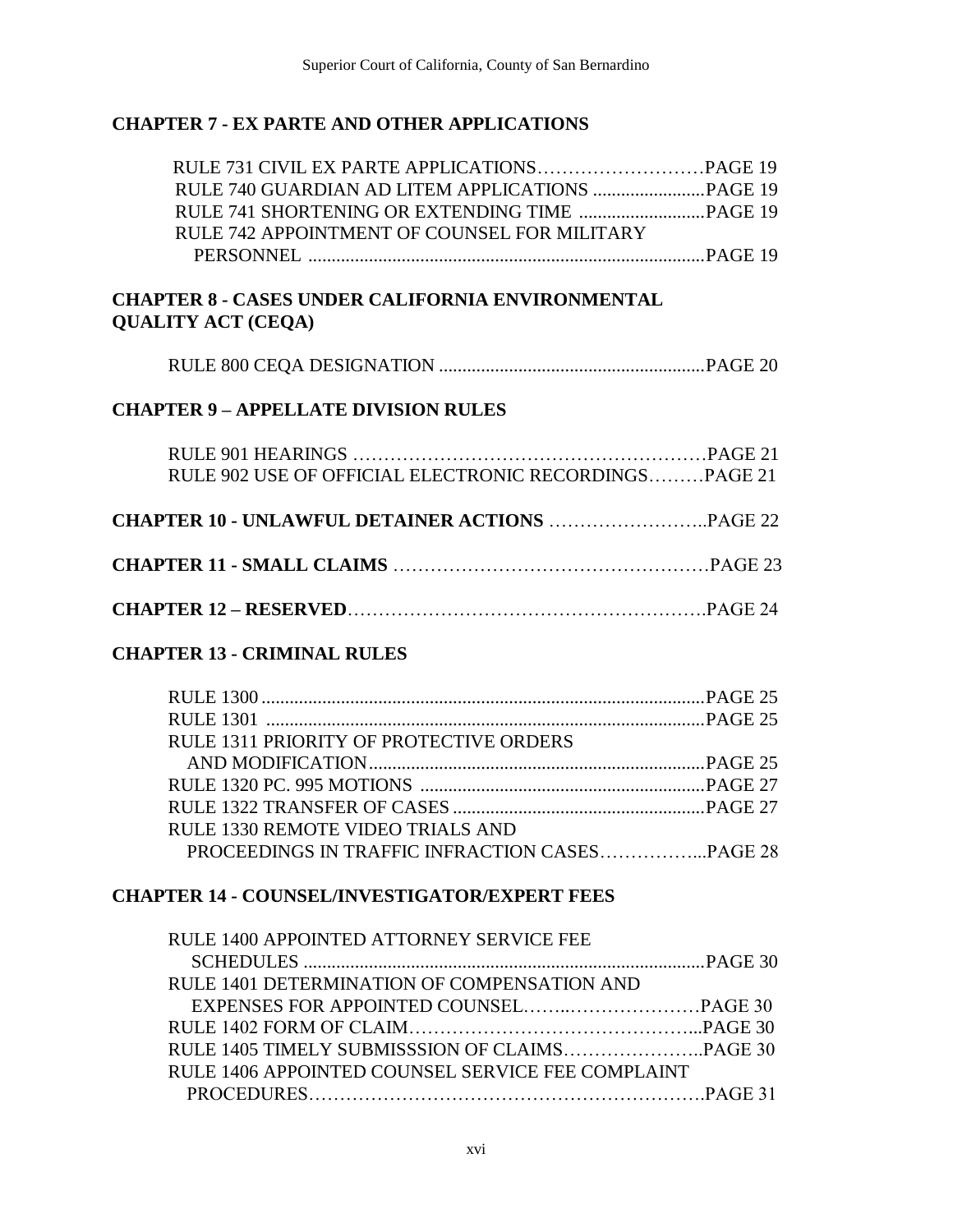# RULE 1410 APPOINTED CRIMINAL CASES

| RULE 1411 ORDINARY ATTORNEY SERVICE FEESPAGE 31         |  |
|---------------------------------------------------------|--|
|                                                         |  |
| RULE 1413 COUNSEL IN DEATH PENALTY/LWOP CASESPAGE 32    |  |
|                                                         |  |
|                                                         |  |
|                                                         |  |
| RULE 1418 APPOINTMENTS OF INVESTIGATORS                 |  |
|                                                         |  |
|                                                         |  |
|                                                         |  |
|                                                         |  |
|                                                         |  |
|                                                         |  |
|                                                         |  |
| RULE 1419 APPOINTED SERVICES OF INVESTIGATORS, EXPERTS  |  |
|                                                         |  |
|                                                         |  |
| RULE 1419.2 INVESTIGATORS, EXPERTS AND OTHERSPAGE 35    |  |
| RULE 1419.3 TRANSCRIPTION SERVICES PAGE 35              |  |
| RULE 1419.4 APPOINTED PSYCHIATRIC /PSYCHOLOGICAL        |  |
|                                                         |  |
| RULE 1419.5 APPOINTED PSYCHIATRIC /PSYCHOLOGICAL        |  |
|                                                         |  |
| RULE 1419.6 EXTRAORDINARY EXPERT FEES PAGE 37           |  |
|                                                         |  |
| RULE 1440 COMPUTATION OF FEES IN CIVIL LAW CASESPAGE 38 |  |
|                                                         |  |
| RULE 1442 ACTION FOR JUDICIAL DECLARATION OF            |  |
|                                                         |  |
|                                                         |  |
|                                                         |  |
|                                                         |  |
|                                                         |  |
| RULE 1460 CLAIMS FOR ATTORNEY FEES IN                   |  |
|                                                         |  |
| RULE 1461 IN DISSOLUTION, LEGAL SEPARATION OR           |  |
|                                                         |  |
|                                                         |  |
|                                                         |  |
|                                                         |  |
|                                                         |  |
|                                                         |  |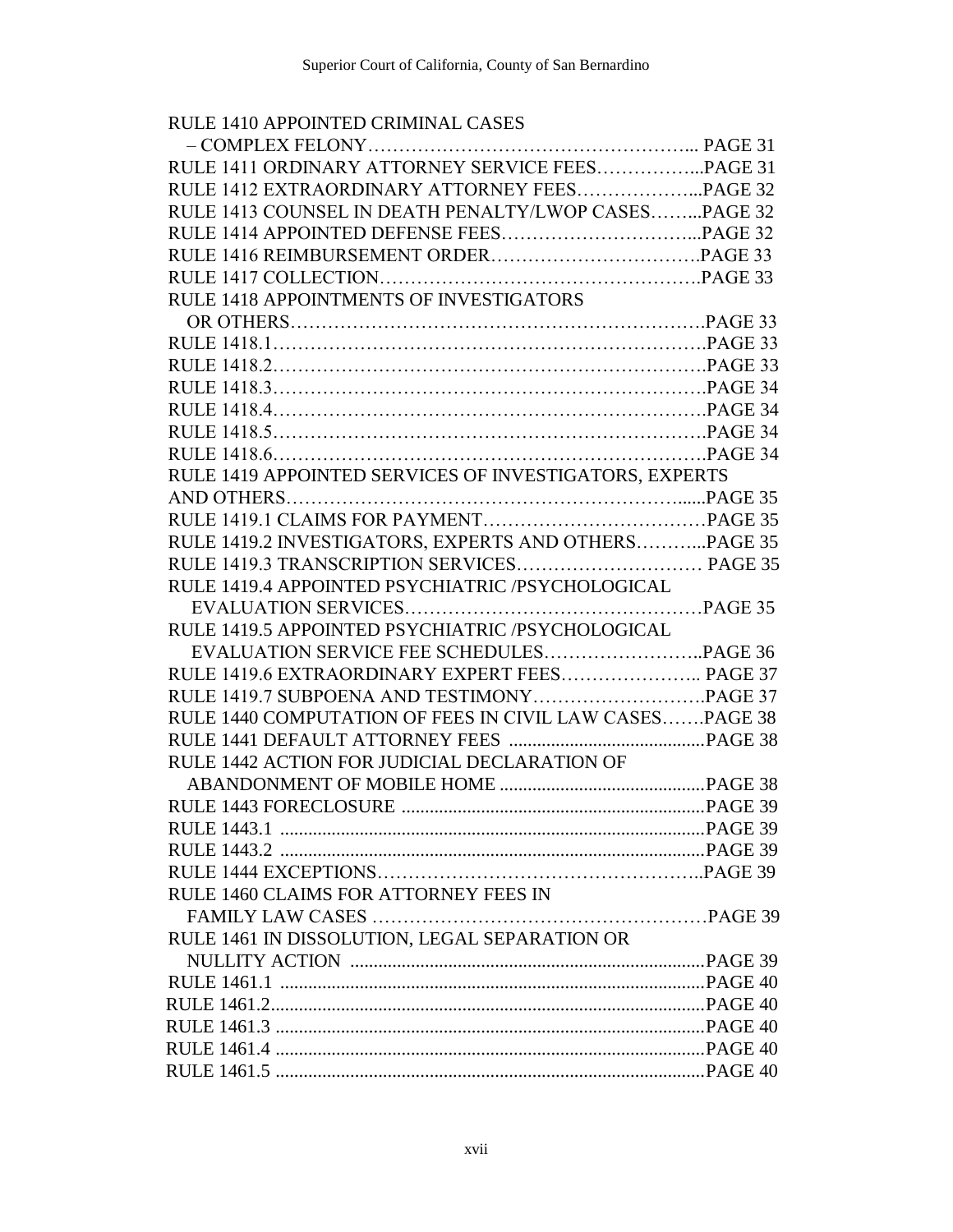# **CHAPTER 15 - FAMILY LAW RULES**

| RULE 1500 SUBJECT MATTER OF THE FAMILY                    |  |
|-----------------------------------------------------------|--|
|                                                           |  |
| RULE 1501 RULES APPLICABLE TO FAMILY                      |  |
|                                                           |  |
| RULE 1510 CHANGE OF CHILD CUSTODY RECOMMENDING            |  |
|                                                           |  |
| RULE 1511 CHILD CUSTODY RECOMMENDING COUNSELOR  PAGE 41   |  |
| RULE 1511.1 CHILD CUSTODY RECOMMENDING                    |  |
|                                                           |  |
|                                                           |  |
|                                                           |  |
| RULE 1512.1 QUALIFICATIONS AND REQUIREMENTS  PAGE 42      |  |
|                                                           |  |
|                                                           |  |
|                                                           |  |
|                                                           |  |
| RULE 1513 COMPLAINT PROCEDURE REGARDING                   |  |
|                                                           |  |
| RULE 1514 GUIDELINES FOR DETERMINING PAYMENT OF           |  |
|                                                           |  |
| <b>RULE 1516 FAMILY LAW PRIORITY OF PROTECTIVE ORDERS</b> |  |
|                                                           |  |
|                                                           |  |
|                                                           |  |
| RULE 1519 STATUS CONFERENCES AND MANDATORY                |  |
|                                                           |  |
|                                                           |  |

# **CHAPTER 16 - JUVENILE RULES**

| RULE 1620 TIME FOR FILING REPORTS IN JUVENILE       |  |
|-----------------------------------------------------|--|
|                                                     |  |
|                                                     |  |
|                                                     |  |
| RULE 1640.1 WRITTEN MOTION FOR CONTINUANCE  PAGE 45 |  |
|                                                     |  |
|                                                     |  |
|                                                     |  |
|                                                     |  |
|                                                     |  |
|                                                     |  |
|                                                     |  |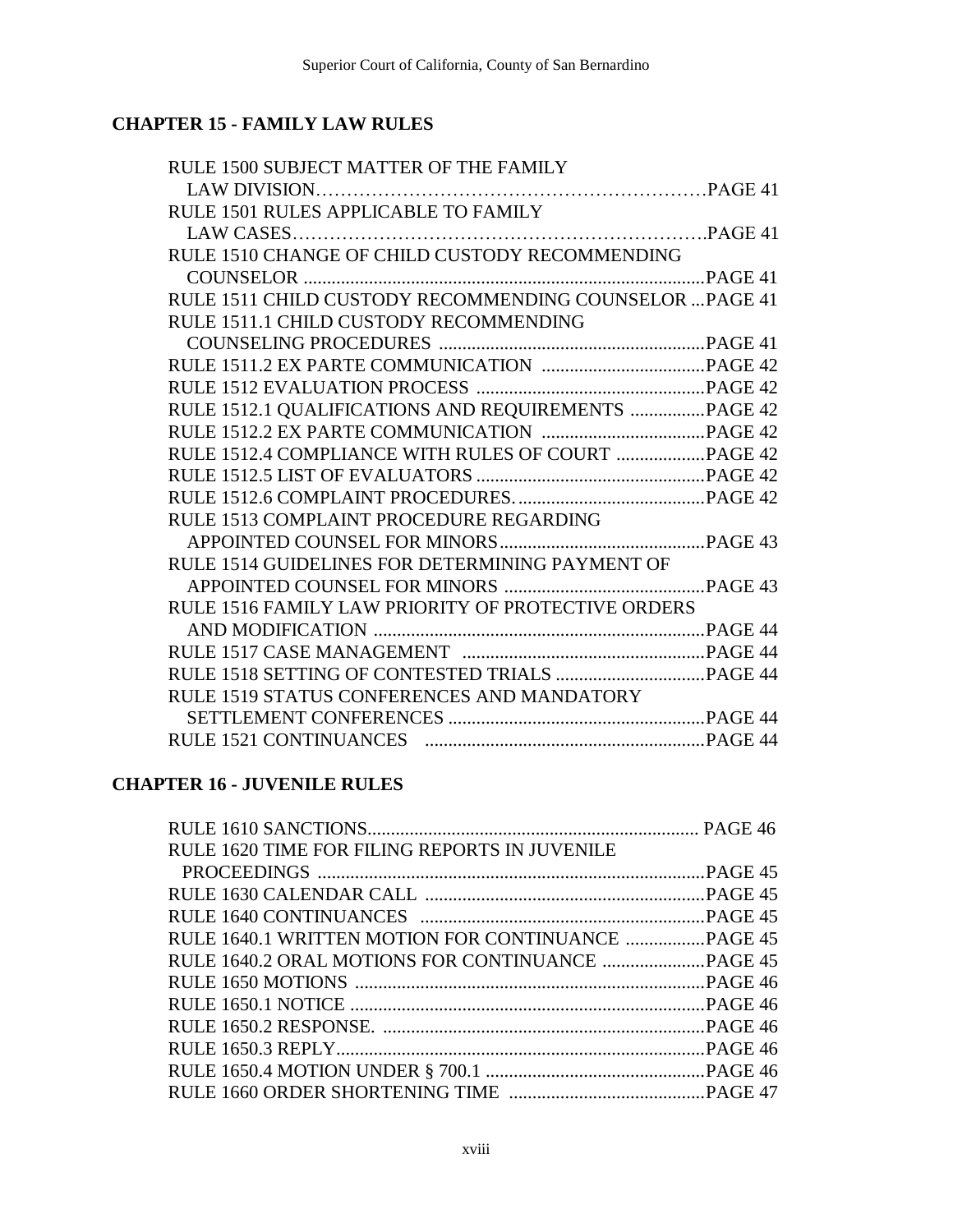| RULE 1670.7 PRETRIAL SETTLEMENT CONFERENCE                |  |
|-----------------------------------------------------------|--|
|                                                           |  |
| RULE 1680 PRETRIAL DISCOVERY IN PROCEEDING                |  |
|                                                           |  |
| RULE 1680.1 DISCLOSURE OF INFORMATION UNDER               |  |
|                                                           |  |
| RULE 1689 JUVENILE COURT PRIORITY OF PROTECTIVE           |  |
|                                                           |  |
| RULE 1690 RELEASE OF INFORMATION RELATING TO              |  |
|                                                           |  |
| RULE 1690.1 OBJECTION TO REQUEST FOR RELEASE OF           |  |
|                                                           |  |
|                                                           |  |
| RULE 1691 CLIENT COMPLAINTS IN DEPENDENCY                 |  |
|                                                           |  |
| RULE 1692 COMPETENCY OF ATTORNEYS REPRESENTING            |  |
| PARTIES IN JUVENILE DEPENDENCY AND                        |  |
|                                                           |  |
| RULE 1692.1 TIME FOR SUBMITTING INITIAL CERTIFICATION     |  |
|                                                           |  |
| RULE 1692.2 ATTORNEYS NOT MEETING THE MINIMUM             |  |
| STANDARDS ON EFFECTIVE DATE OF THIS RULE  PAGE 49         |  |
| RULE 1692.3 ATTORNEYS CERTIFIED IN OTHER COUNTIES PAGE 49 |  |
| RULE 1692.4 MINIMUM STANDARDS OF COMPETENCY PAGE 49       |  |
| RULE 1692.5 RECERTIFICATION EVERY THREE YEARS PAGE 50     |  |
| RULE 1692.6 TRAINING AND/OR EDUCATION REQUIRED            |  |
|                                                           |  |
|                                                           |  |
|                                                           |  |
| RULE 1693 CHILD ADVOCACY PROGRAM: COURT                   |  |
| APPOINTED SPECIAL ADVOCATE/GUARDIAN AD LITEM PAGE 51      |  |
|                                                           |  |
| RULE 1693.2 APPEALS/GRIEVANCE PROCEDURE FOR               |  |
|                                                           |  |
| RULE 1693.3 REFERRAL OF CASE TO CASA PROGRAM;             |  |
|                                                           |  |
| RULE 1693.5 CONFIDENTIALITY OF CASBC RECORDS  PAGE 52     |  |
|                                                           |  |
|                                                           |  |
| <b>DEED 15</b> DECEDVED                                   |  |

# **CHAPTER 18 - ELECTRONIC FILINGS**

| RULE 1820 FAX FILINGS (FACSIMILE TRANSFER TO COURT) PAGE 55 |  |
|-------------------------------------------------------------|--|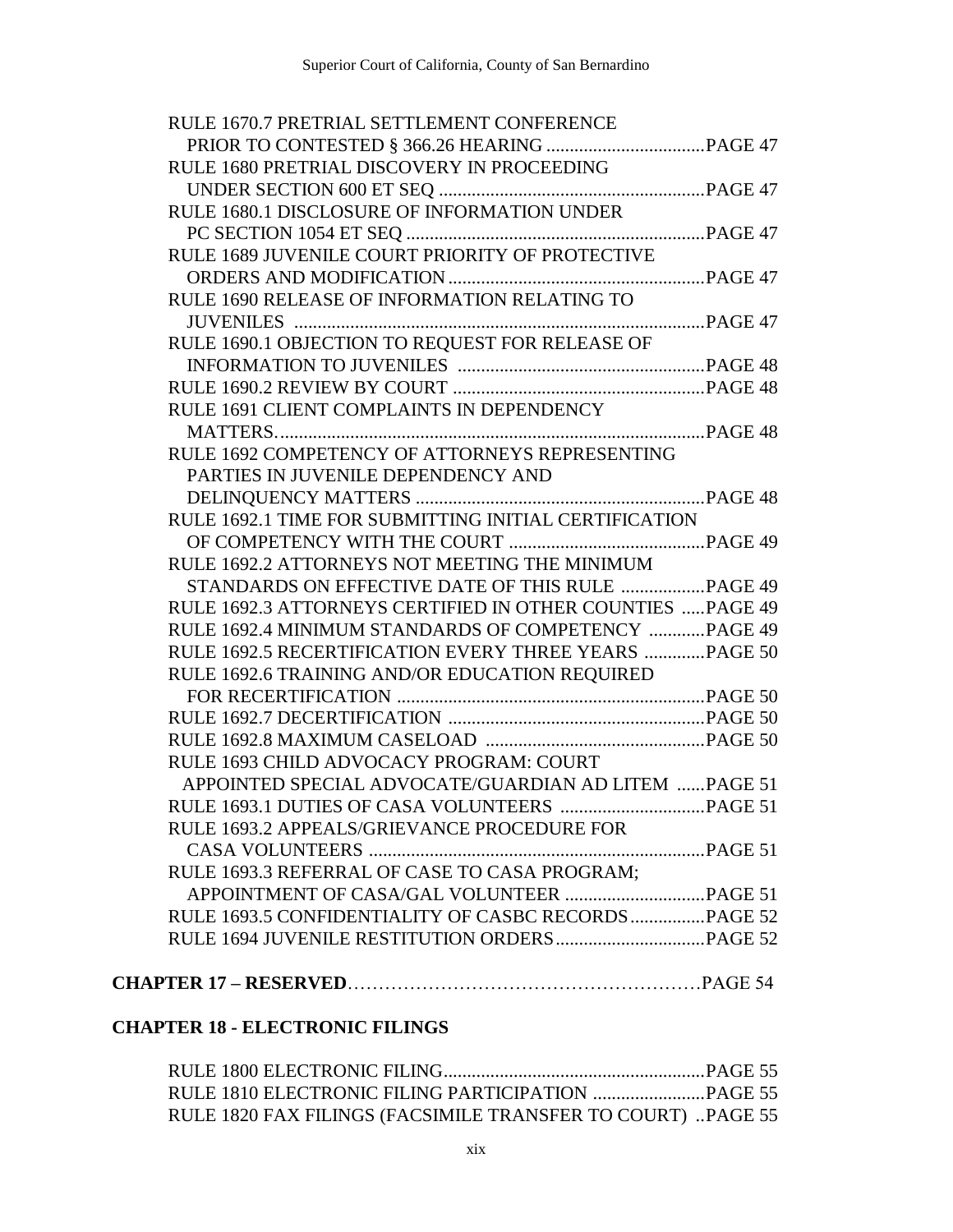| RULE 1860 ELECTRONIC FILING SYSTEM INQUIRIES  PAGE 55       |  |
|-------------------------------------------------------------|--|
|                                                             |  |
|                                                             |  |
| <b>CHAPTER 20 - PROBATE RULES</b>                           |  |
| PART ONE - GENERAL PROCEDURAL GUIDE                         |  |
|                                                             |  |
| RULE 20-106 - WRITTEN REPORT FOR APPOINTED                  |  |
|                                                             |  |
| PART TWO - FORMS, NOTICES, AFFIDAVITS, AND DECLARATIONS     |  |
| RULE 20-205 NOTICE OF REFUSAL TO PROBATE REJECTED           |  |
|                                                             |  |
|                                                             |  |
| PART THREE - EXECUTORS AND ADMINISTRATORS (RESERVED)PAGE 58 |  |
|                                                             |  |
|                                                             |  |
| PART FIVE - INDEPENDENT ADMINISTRATION                      |  |
|                                                             |  |
| PART SIX - PETITION, MOTIONS, INVENTORIES, AND ORDERS       |  |
|                                                             |  |
| RULE 20-605 COMPLETE ADDRESS IN PETITION OR REPORT PAGE 59  |  |
| RULE 20-609 EX PARTE ORDERS WILL NOT BE GRANTED             |  |
|                                                             |  |
| RULE 20-611 SPECIFICALLY BEQUEATHED PROPERTY  PAGE 60       |  |
| RULE 20-612 REAL PROPERTY DISTRIBUTION ORDERS  PAGE 60      |  |
|                                                             |  |
|                                                             |  |
|                                                             |  |
| <b>PART EIGHT - SALES</b>                                   |  |
| RULE 20-801 CONDOMINIUMS, COMMUNITY OR                      |  |
|                                                             |  |
|                                                             |  |
|                                                             |  |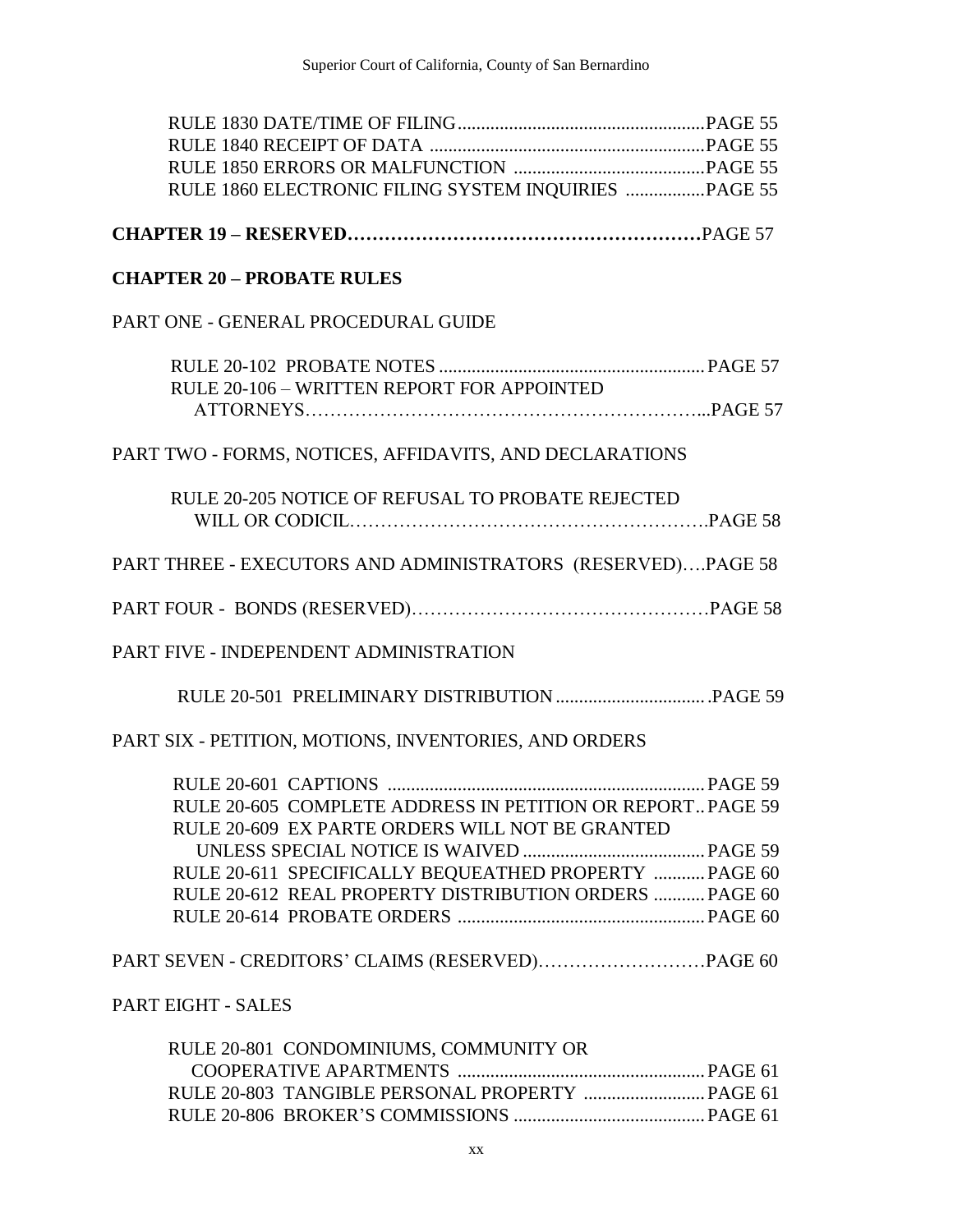## RULE 20-807 COURT CONFIRMATION OF PRIVATE SALES .......PAGE 62

#### PART NINE - ACCOUNTS, FEES AND DISTRIBUTIONS

| <b>RULE 20-908 INVENTORIES AND ACCOUNTINGS</b>  |  |
|-------------------------------------------------|--|
|                                                 |  |
| RULE 20-909 COSTS GENERALLY NOT ALLOWED COUNSEL |  |
|                                                 |  |
|                                                 |  |
|                                                 |  |
|                                                 |  |

PART TEN - DISPOSITION WITHOUT PROBATE AND PETITIONS TO SET ASIDE SMALL ESTATES (RESERVED)…………………………………...PAGE 64

#### PART ELEVEN - FAMILY PROTECTION

|  |  | RULE 20-1102 PETITION FOR FAMILY ALLOWANCE  PAGE 66 |
|--|--|-----------------------------------------------------|

#### PART TWELVE - PETITIONS TO SET ASIDE SPOUSAL PROPERTY

| RULE 20-1201 REQUIRED ALLEGATIONS IN SUPPORT OF |  |
|-------------------------------------------------|--|
| CLAIMED PROPERTY AS PASSING OR BELONGING TO     |  |
|                                                 |  |

## PART THIRTEEN - GUARDIANSHIPS OF MINORS

| RULE 20-1301 APPOINTMENT OF GUARDIAN OF MINOR  PAGE 67 |  |
|--------------------------------------------------------|--|
|                                                        |  |
| RULE 20-1304 ORDER PRESCRIBING AND DISPENSING NOTICE   |  |
|                                                        |  |
| RULE 20-1305 GUARDIANSHIP QUESTIONNAIRE AND            |  |
|                                                        |  |
| RULE 20-1306 CONSULTATION WITH OTHER DEPARTMENTS       |  |
| RE HABEAS CORPUS OR CUSTODY PROCEEDINGS  PAGE 68       |  |
| RULE 20-1307 GUARDIANS OF THE PERSON WHEN              |  |
|                                                        |  |
| RULE 20-1308 INCREASING AND DECREASING BOND            |  |
|                                                        |  |
| RULE 20-1309 DUTIES OF GUARDIAN-LIABILITY OF           |  |
|                                                        |  |
|                                                        |  |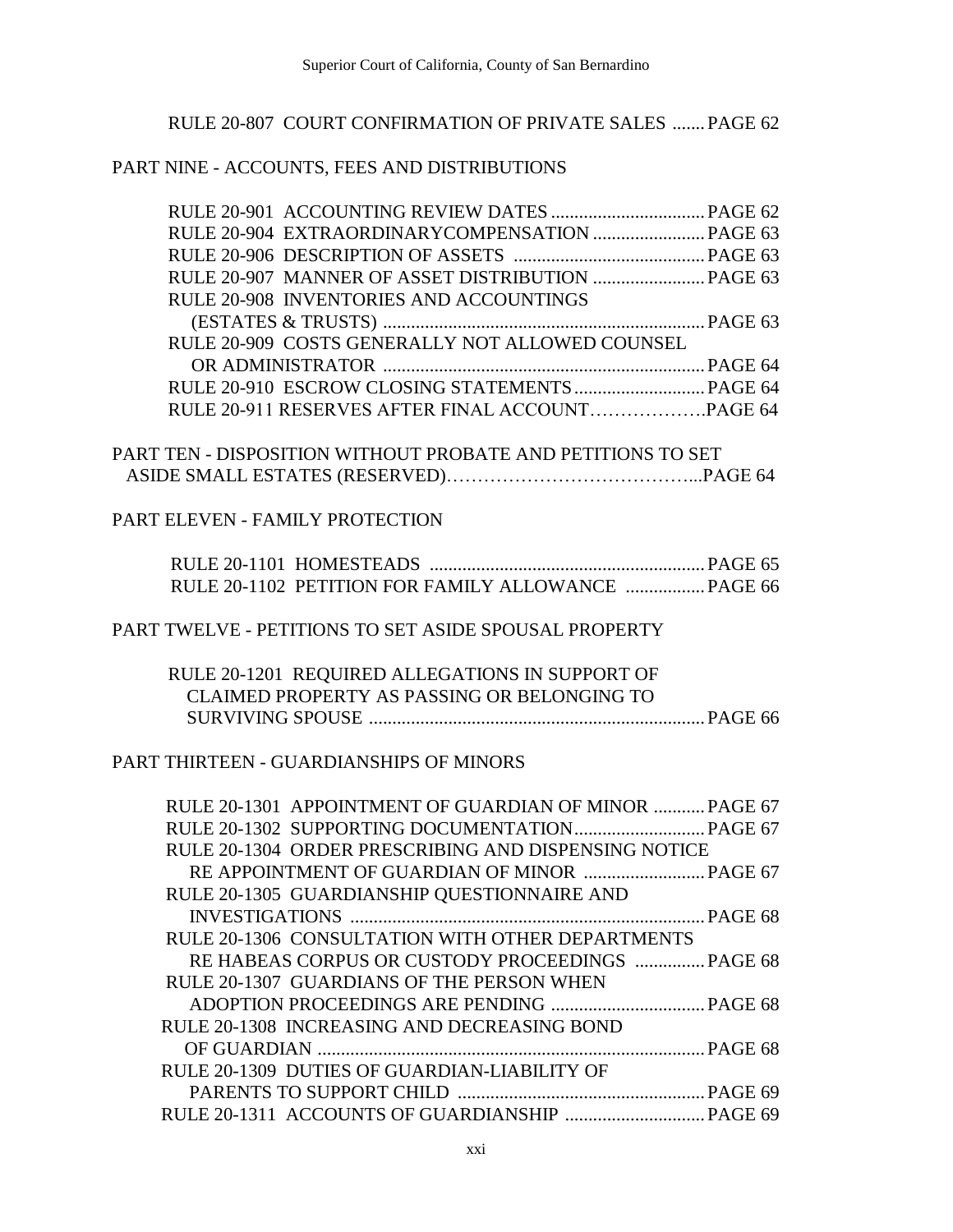| RULE 20-1312 GUARDIANSHIP INVENTORY AND              |  |
|------------------------------------------------------|--|
|                                                      |  |
| RULE 20-1315 APPOINTMENT OF COUNSEL IN GUARDIANSHIPS |  |
|                                                      |  |
|                                                      |  |

# PART FOURTEEN PROBATE CONSERVATORSHIPS

| RULE 20-1401 APPOINTMENT OF COURT INVESTIGATOR  PAGE 71   |
|-----------------------------------------------------------|
|                                                           |
|                                                           |
| RULE 20-1403 RESPONSIBILITIES OF THE CONSERVATOR  PAGE 72 |
|                                                           |
|                                                           |
|                                                           |
|                                                           |
| RULE 20-1407 COURT INVESTIGATOR REVIEW/FEES PAGE 74       |
|                                                           |
|                                                           |
| RULE 20-1414 CONSERVATOR ORIENTATION CLASS  PAGE 75       |
|                                                           |

# PART FIFTEEN - TRUSTS

| RULE 20-1502 REQUIRED SUBMISSION OF TRUST |  |
|-------------------------------------------|--|
|                                           |  |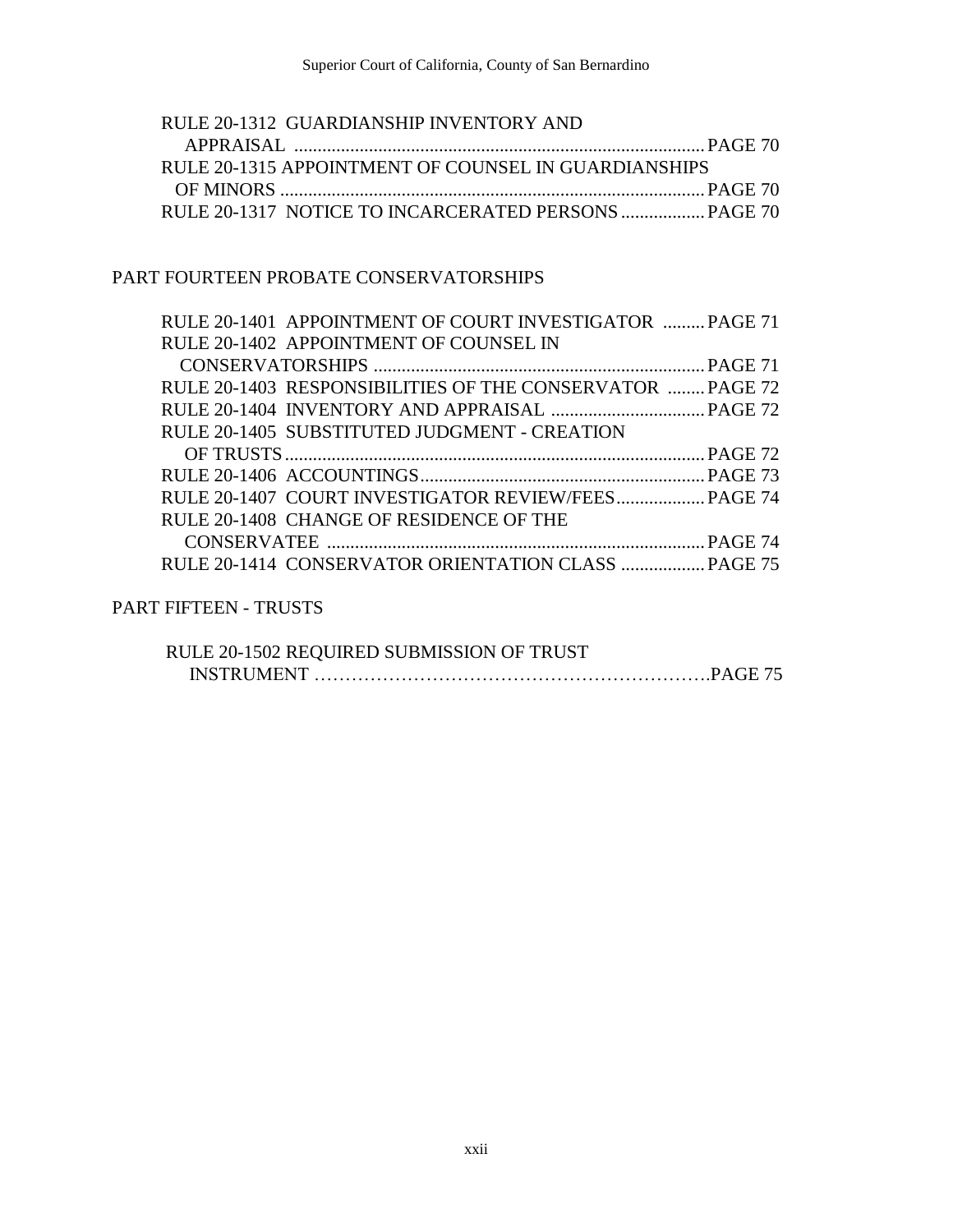## **CHAPTER 1 COURT RULES AND ADMINISTRATION**

#### **PART 1 INTRODUCTION**

Effective July 1, 1999, and in compliance with the California Rules of Court, the Superior Court of California, County of San Bernardino, adopts these Local Rules of Court.

For purposes herein, the Superior Court of California, County of San Bernardino, shall be referred to as "Court" and the Local Rules of Court may be referred to as "Local Rules" or "Rules".

#### **RULE 113 METHOD OF RULES AMENDMENT**

In addition to the requirements of the California Rules of Court, no amendment of the Local Rules will be effective unless approved by a majority of the Judges of the Court, which shall be defined as one-half of the number of Judges sitting in San Bernardino County on a full-time basis, and not on Judicial Council temporary assignment, plus one. After at least five days written notice of the proposed amendments, voting shall be by written ballot or secure electronic ballot. (Eff. January 1, 1999. As amended, eff. January 1, 2017.)

#### **RULE 115 CONSTRUCTION AND APPLICATION OF RULES**

These rules shall be construed and applied in a manner as not to conflict with the California Rules of Courts and shall be liberally construed to secure the proper and efficient administration of the business and affairs of this Court and promote and facilitate the administration of justice by this Court. Rule and subdivision headings do not in any manner affect the scope, meaning or intent of any of the provisions of these Rules. (Eff. July 1, 1998. As amended, eff. January 1, 2017.)

#### **PART 2 ASSIGNMENT OF JUDGES**

#### **RULE 120 JUDICIAL RESOURCES**

For purposes of assignment or transfer, in addition to the factors listed in California Rules of Court, Rule 10.603 (c)(1), the Presiding Judge shall consider seniority as a judge and place of residence as other appropriate factors. (Eff. January 1, 1999. Amended, eff. January 1, 2009. As amended, eff. January 1, 2017.)

#### **PART 3 DISTRIBUTION OF BUSINESS**

#### **RULE 131**

The Presiding Judge shall designate by general order where all actions shall be filed and heard. The general order shall be posted at [www.sb-court.org.](http://www.sb-court.org/) (Eff. July 1, 1998. Amended, eff. January 1, 1999, January 1, 2005, July 1, 2005 and January 1, 2007. As amended, eff. January 1, 2017.)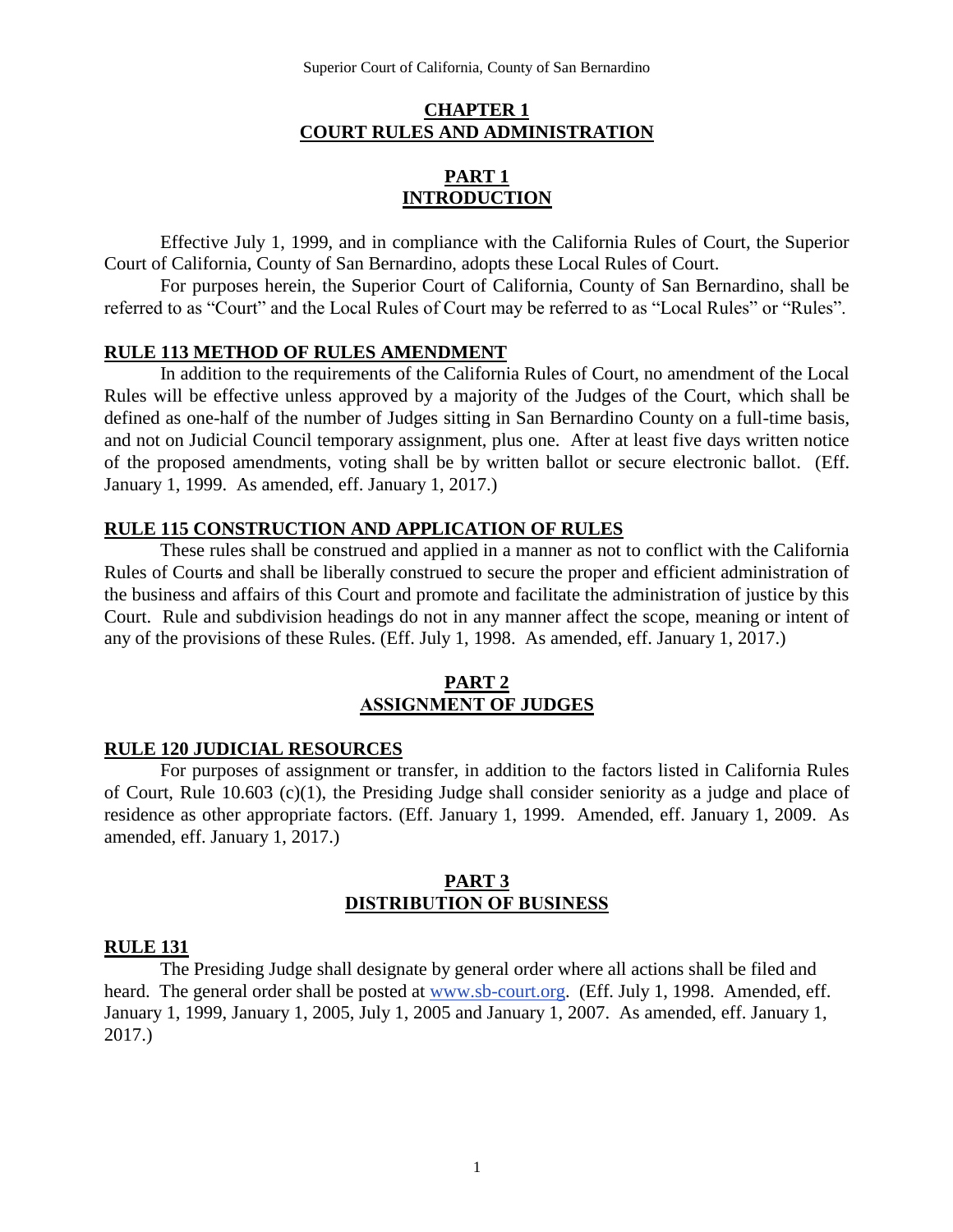# **Rule 132**

Any action or proceeding may be transferred to another courthouse by the Court on its own motion or on noticed motion by any party where the action was filed in the wrong courthouse or for other good cause shown. (Eff. July 1, 1998. Former Rule 132.2, renumbered as Rule 132 and amended, eff. January 1, 2017.)

# **RULE 133 TRIAL JURY VENIRES**

The trial jury venires shall be drawn from residents of the area served by the courthouse where the matter is tried.

Notwithstanding the foregoing, whenever necessary to facilitate the business of the Court, trial jury venires for the Court may be drawn from residents of any and all areas of the County. (Eff. January 1, 2000. Amended, eff. January 1, 2007, July 1, 2009 and January 1, 2011. As amended, eff. January 1, 2017.)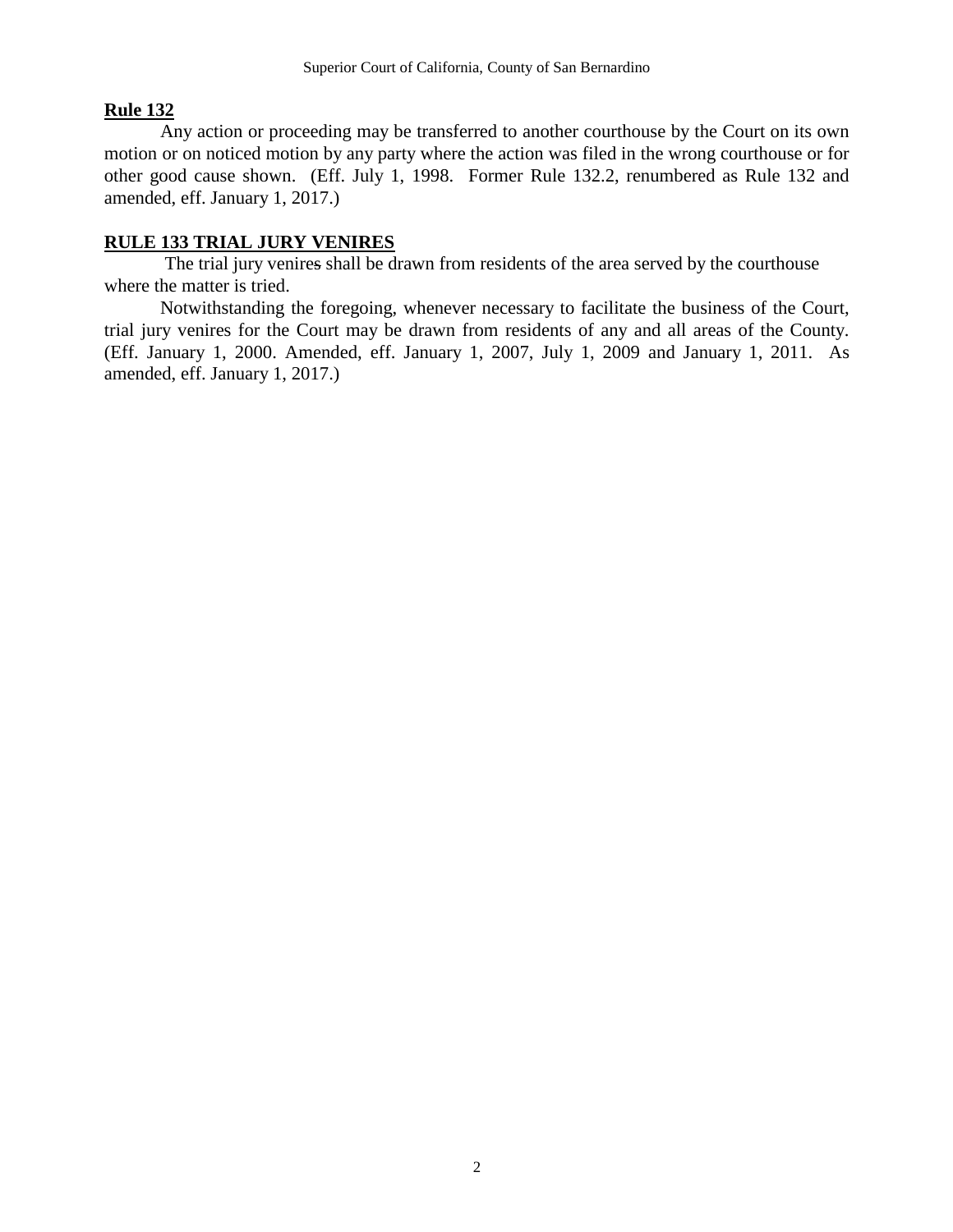## **CHAPTER 2 JUDICIAL OFFICER AND COURT EXECUTIVE OFFICER DUTIES**

# **PART 1 PRESIDING JUDGE**

#### **RULE 210 DUTIES**

There shall be one Presiding Judge and one Assistant Presiding Judge. The term of office for the Presiding Judge and Assistant Presiding Judge shall be for two years commencing January 1 of each even-numbered year.

The Presiding Judge shall not have a regular Court assignment. The Presiding Judge shall have those powers and duties conferred upon such office by statute the California Rules of Court, and the Standards of Judicial Administration as promulgated by the Judicial Council. (Eff. July 1, 1998. Amended, eff. July 1, 2003 and January 1, 2009. As amended, eff. January 1, 2017.)

#### **Rule 210.1**

The Presiding Judge may issue general orders for the administration of the Court as the Presiding Judge deems appropriate. The Supervising Judge of a courthouse may issue such general orders for the administration of that courthouse as the Supervising Judge deems appropriate. General orders shall be valid only to the extent they are not inconsistent with the Local Rules or applicable California Rules of Court and statutory and decisional law. (Eff. January 1, 2008. As amended, eff. January 1, 2017.)

#### **Rule 210.2**

The Presiding Judge shall appoint Judges to committees, as he or she deems appropriate for the conduct of Court business. The committees will be responsible for the oversight of Court functions and the development and analysis of Court policy initiatives as directed by the Presiding Judge. Specific areas in which committees may be expected to operate include Personnel, Budgeting, Facilities, Technology, Civil, Criminal, Juvenile, Family Law, and Rules. (Eff. July 1, 1998. Former Rule 231.6, renumbered as Rule 201.2 and amended, eff. January 1, 2017.)

#### **RULE 211 ELECTION OF PRESIDING JUDGE AND ASSISTANT PRESIDING JUDGE**

Election of the judges who shall serve as Presiding Judge and Assistant Presiding Judge shall be governed by the Election Policies and Procedures, Judicial Policy No. 10. (Eff. January 1, 2017.)

#### **RULE 212 SUCCESSION OF OFFICE**

In the event that the offices of Presiding Judge and Assistant Presiding Judge become vacant at the same time, the office of Presiding Judge will be temporarily filled pursuant to the following order of succession, until such time as an election pursuant to the policy referenced in Rule 211 takes place:

a) Any past Presiding Judge of the Court, who is still sitting in San Bernardino County on a full-time basis and not on Judicial Council temporary assignment, in reverse order of when they served, so that the most recent serving past Presiding Judge has first priority.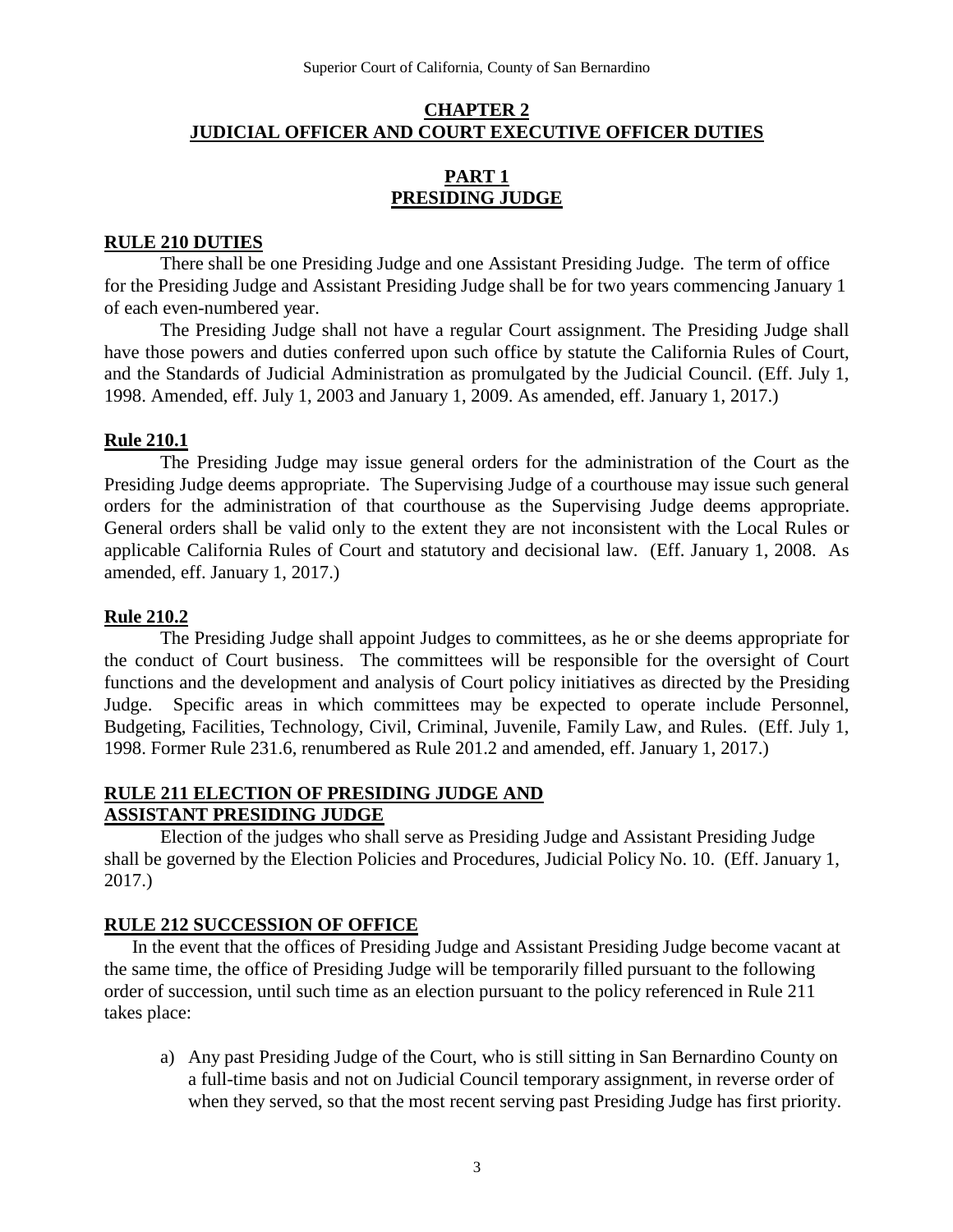Superior Court of California, County of San Bernardino

b) If no past Presiding Judge of the Court is available, then the Judge with most seniority as a judge and who is sitting in San Bernardino County on a full-time basis and not on Judicial Council temporary assignment.

(Eff. January 1, 2017.)

# **PART 2 MEETINGS OF JUDGES**

## **RULE 220**

An annual meeting of the Judges of the Superior Court shall be held on a date, and at such time and place, as designated by the Presiding Judge. (Eff. July 1, 1998. Amended January 1, 1999 and July 1, 2012.)

#### **Rule 220.1**

Special meetings of the Judges shall be held:

- (a) Upon the call of the Presiding Judge; or
- (b) Upon the written petition to the Presiding Judge signed by 20% or more of all Judges specifying the purpose/agenda of such special meeting.
- (c) Notice of all special meetings shall be given to all Judges at least 24 hours in advance of such meeting.

(Eff. July 1, 1998. As amended, eff. January 1, 2017.)

# **PART 3 EXECUTIVE COMMITTEE**

# **RULE 231 DUTIES**

#### **Rule 231.1**

The Executive Committee shall advise and assist the Presiding Judge on all matters related to Court administration. (Eff. January 1, 2000.)

#### **Rule 231.2**

With the assistance of the Executive Officer, the Executive Committee shall adopt an annual budget for submission to the Administrative Office of the Courts. (Eff. January 1, 2000, Amended, eff. January 1, 2004.)

# **Rule 231.3**

The Executive Committee shall review and approve the organizational structure for the administration of the Court system under the Court Executive Officer. (Eff. January 1, 2000.)

# **Rule 231.4**

The Executive Committee shall review and recommend for approval or rejection personnel and administrative matters that are brought before the committee (Eff. January 1, 2000. Amended, eff. January 1, 2004. As amended, eff. January 1, 2017.)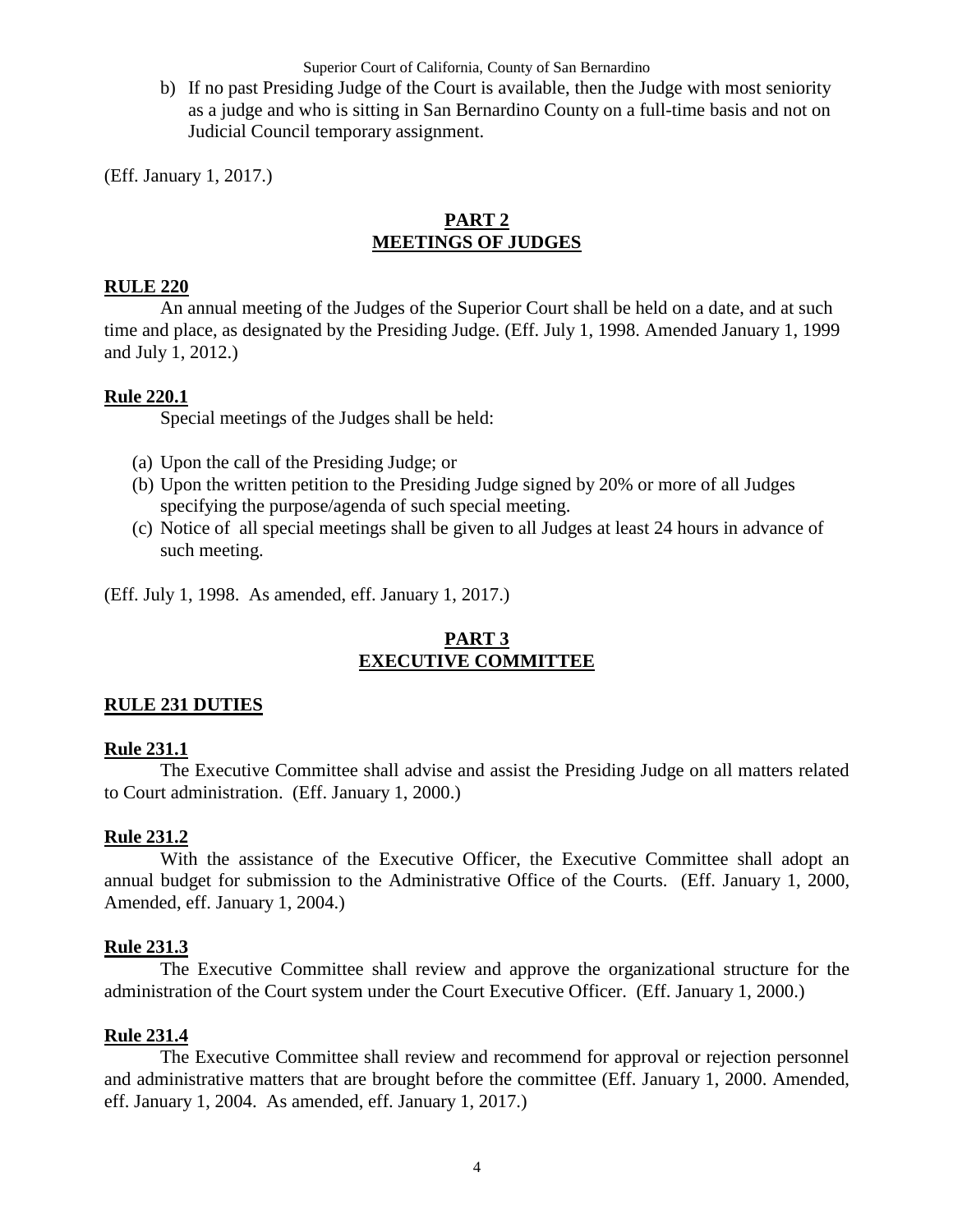# **RULE 232 EXECUTIVE COMMITTEE ELECTIONS**

Election of judges who shall serve as members of the Executive Committee shall be governed by the Executive Committee Composition and Elections Policy. (Eff. January 1, 2017.)

# **RULE 233 QUORUM**

A quorum shall consist of a majority of the voting Executive Committee members. No action may be taken unless a quorum is present. (Eff. January 1, 2000. Amended, eff. July 1, 2000 and January 1, 2004. As amended, eff. January 1, 2017.)

# **RULE 234 EFFECT OF ACTION OF THE EXECUTIVE COMMITTEE**

All actions of the Executive Committee shall have the same force and effect as actions of a majority of the Judges taken at an annual, regular or special meeting unless objections thereto shall be given in writing by six (6) or more of the Judges to the Presiding Judge within five (5) days after the minutes of such meeting shall have been delivered "in-house". Agendas for Executive Committee meetings shall be delivered to all Judges three (3) days prior to scheduled meetings. Minutes shall be sent to all Judges within ten (10) Court days of the meeting. In the event that such objections are filed, the Presiding Judge shall place such matters on the agenda of the next succeeding regular or special meeting of the Judges and such action of the Executive Committee shall be deemed not to have been taken. (Eff. January 1, 2000. Amended, eff. July 1, 2000.)

# **PART 4 COURT EXECUTIVE OFFICER**

# **RULE 240 SELECTION AND REMOVAL**

The Court Executive Officer (Executive Officer) shall be selected by a majority vote of all Judges.

The Executive Officer is an "at will" employee who serves at the pleasure of the Judges of the Courts. The Executive Officer may be removed by a majority vote of all Judges. (Eff. July 1, 1998. Amended, eff. January 1, 2001. As amended, eff. January 1, 2017.)

# **RULE 241 STATUTORY RESPONSIBILITIES**

The Executive Officer shall be the Clerk, Executive Officer and Jury Commissioner of the Superior Court of California, County of San Bernardino. (Eff. January 1, 1999.)

# **RULE 242 DUTIES**

Under the general direction of the Presiding Judge, the Executive Officer shall be responsible for the proper and efficient administration of the Courts, the implementation of personnel rules, administrative and judicial policies adopted by the Judges, and supervision of all non-judicial Court personnel placed under his/her authority in the organizational structure. (Eff. July 1, 1998.)

# **Rule 242.1**

The Executive Officer shall be the appointing authority for Court staff, except Court Commissioners. (Eff. July 1, 1998. Amended, eff. July 1, 2003. As amended, eff. January 1, 2017.)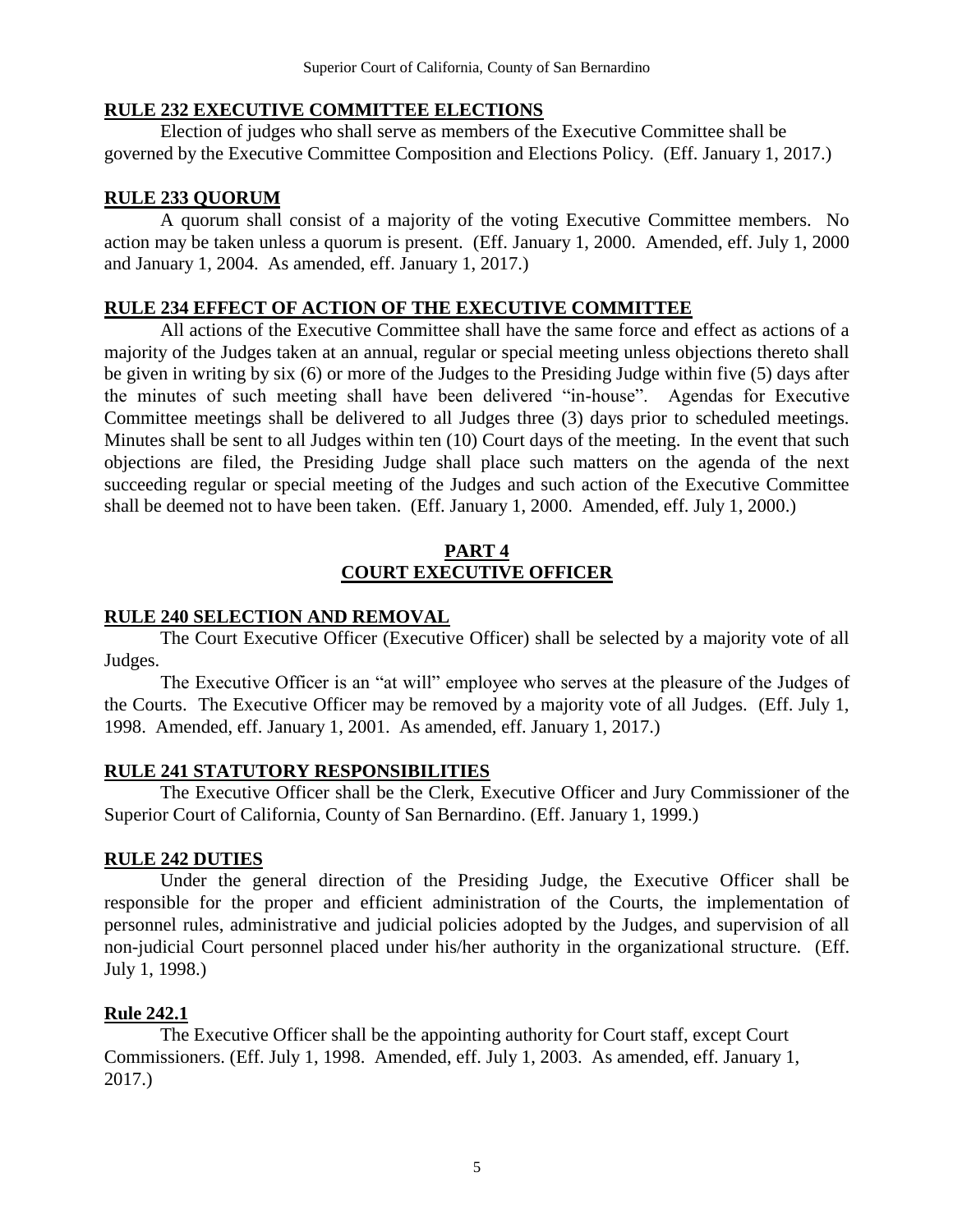## **Rule 242.2**

The Executive Officer shall prepare and submit a draft annual budget for the Court to the Presiding Judge and Executive Committee. (Eff. July 1, 1998. Amended, eff. July 1, 2000. As amended, eff. January 1, 2017.)

# **Rule 242.3**

The Executive Officer shall make recommendations to the Presiding Judge and Executive Committee on proposed policies and procedures to carry out functions of the Court. (Eff. July 1, 1998. Amended, eff. July 1, 2000.)

## **Rule 242.4**

The Executive Officer shall prepare reports, analyses, and statistical evaluations as requested by the Judicial Council, the Presiding Judge and the Executive Committee. (Eff. July 1, 1998. Amended eff. July 1, 2000.)

## **Rule 242.5**

The Executive Officer shall perform such duties as set forth in the personnel policies of the Court. (Eff. July 1, 1998. As amended, eff. January 1, 2017.)

# **PART 5 RESERVED**

## **PART 6 COURT COMMISSIONER**

# **RULE 260 SELECTION AND REMOVAL**

Court Commissioners shall be selected by a majority vote of all Judges, which shall be defined as one-half of the number of Judges sitting in San Bernardino County on a full-time basis, and not on Judicial Council temporary assignment, plus one.

Court Commissioners are "at will" employees who serve at the pleasure of the Judges. A Court Commissioner may be removed by a majority vote of all Judges. (Eff. July 1, 1998. As amended, eff. January 1, 2017.)

# **RULE 260.1 SELECTION AND APPOINTMENT PROCEDURE**

Selection of and appointment of Court Commissioners shall be governed by the Court Commissioner Selection and Appointment Policy. (Eff. July 1, 1998. Amended, eff. July 1, 2012. As amended, eff. January 1, 2017.)

# **RULE 262 VACATION**

Superior Court Commissioners and Referees employed by the Court shall be entitled to the same vacation as that received by Judges. (Eff. July 1, 1998.)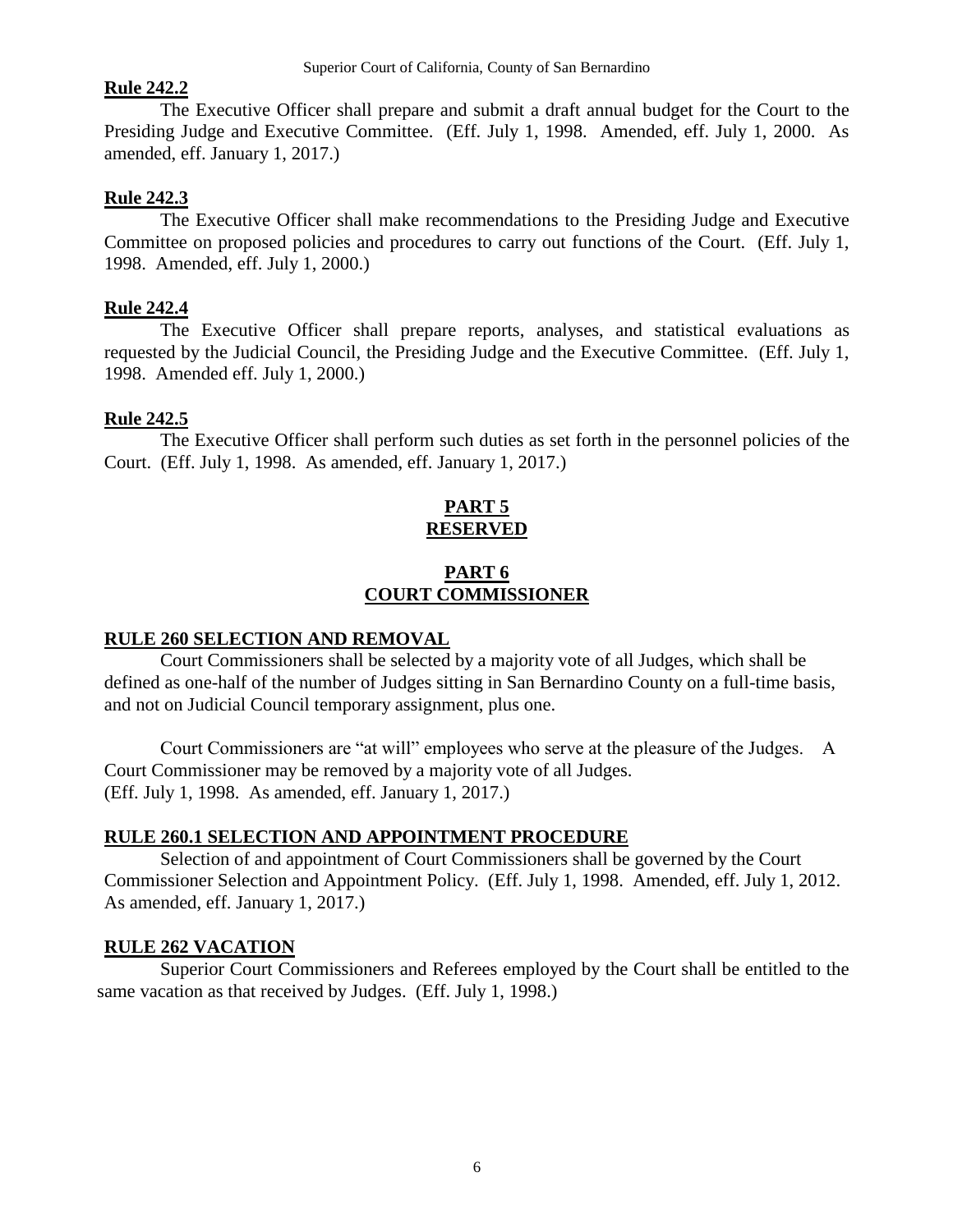# **PART 7 DISCIPLINARY PROCEDURES FOR HEARING OFFICERS**

## **RULE 272 HEARING OFFICER SELECTION AND REMOVAL**

A Hearing Officer serves at the pleasure of the Presiding Judge of the Superior Court. The employment of a Hearing Officer may be terminated at any time by the Presiding Judge. (Eff. January 1, 2000. Amended, eff. January 1, 2005 and July 1, 2008. As amended, eff. January 1, 2017.)



## **RULE 280 VACATION**

 A judge's vacation is defined as an approved absence from the court that will be calculated in one-half day increments.

 A request for vacation time or other absence from the court shall be submitted to the Presiding Judge or designee with reasonable advance notice. Absences from the court due to illness, bereavement, or to attend an authorized education program, conference or workshop, or to participate in Judicial Council or other authorized committees or community activities are not considered vacation time if approval has been granted by the Presiding Judge or a designee.

 A judge may take two (2) personal leave days per year, subject to prior approval by the Presiding Judge or a designee. Unused personal leave days expire at the end of each calendar year and may not be carried over.

 The specific guidelines and procedures applicable to judicial absences from the court are governed by the Judges Leave Policy, Judicial Policy No. 11. (Eff. January 1, 2015. As amended, eff. January 1, 2017.)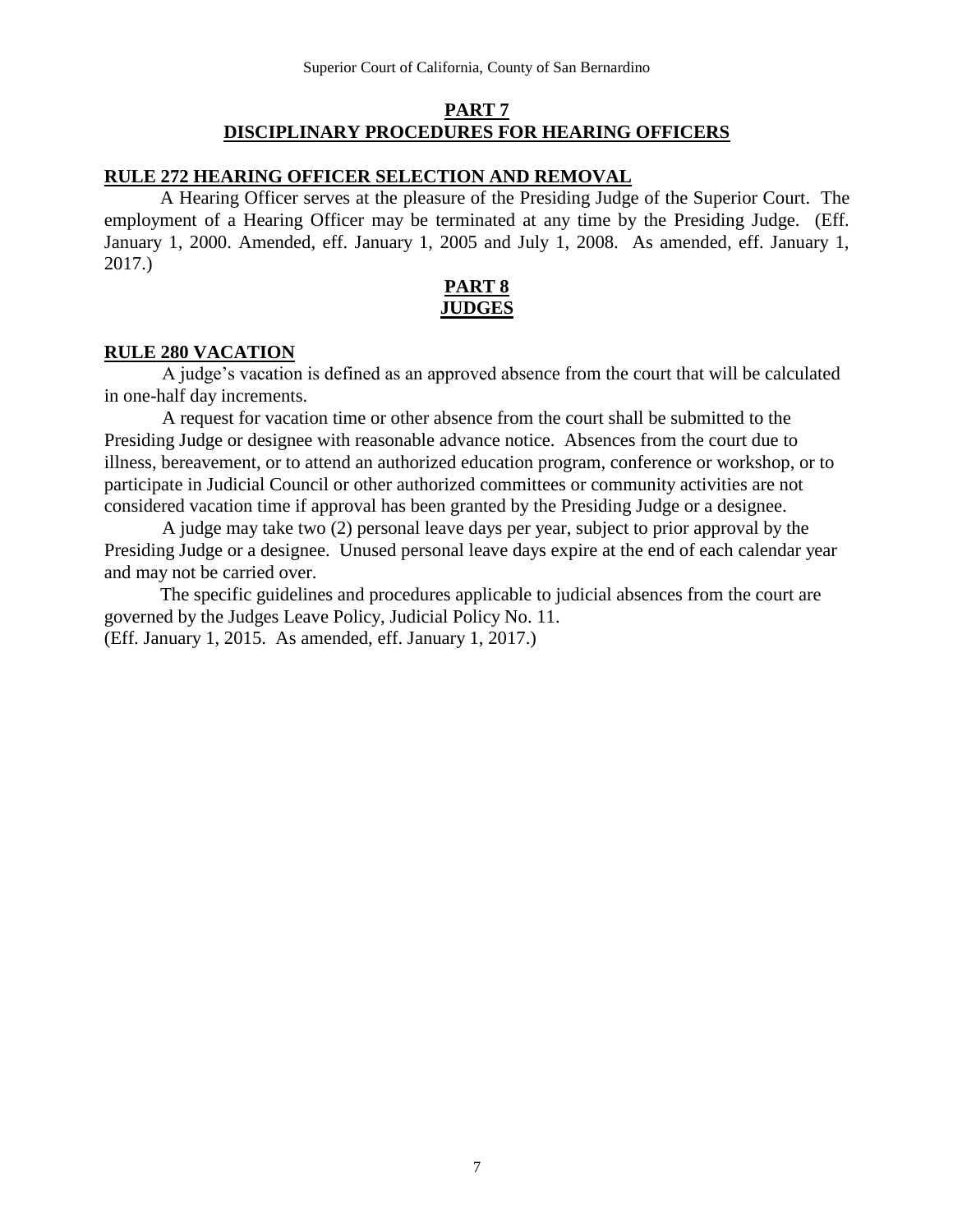#### Superior Court of California, County of San Bernardino **CHAPTER 3 COURT BUSINESS PROCEDURES**

#### **RULE 320 FAX FILING**

The Superior Court of San Bernardino County hereby adopts Rule 2.300 et seq, of the California Rules of Court, allowing for the facsimile filing of civil and family documents.

A party may file by fax directly with the appropriate courthouse using the facsimile numbers, which are available on the court's website.

The Court will not accept any document in any location other than the clerk's office of the courthouse where the document is required to be filed. The first sheet transmitted shall be the Judicial Council Facsimile Cover Sheet (Fax Filing) (form MC-005.) All applicable fees will be charged to the credit card provided on the cover sheet.

All facsimile filings received after 4:00 PM or on court holidays shall be deemed filed on the next court day. Confirmation of the filing of the document shall be given by standard confirmation of facsimile machines. The court will not fax a copy of the cover sheet back to the filing attorney or party. (Eff. January 1, 2011. Amended, eff. July 1, 2013. As amended, eff. January 1, 2017.)

## **RULE 321 NO USE OF CORRECTION FLUID OR TAPE**

Correction fluid or tape shall not be used on any documents or papers, of any nature, presented for filing as part of the official court file. Documents or papers with correction fluid or tape shall be refused for filing by the Clerk of the Court, unless otherwise ordered by the Court. (Eff. January 1, 2013. Amended, eff. January 1, 2015.)

#### **RULE 322 EXHIBITS**

Parties submitting documents that contain exhibits shall ensure that the pages between exhibits contain the word, "Exhibit", and the number or letter associated with the exhibit in no less than 14 font in the middle or lower third of the page. (Eff. January 1, 2013. As amended, eff. January 1, 2017.)

#### **RULE 329 COURT REPORTER POLICY**

Pursuant to California Rules of Court, rule 2.956, it is the policy of the Court that the services of an official court reporter will normally be available in child support, civil, felony criminal, family law, juvenile, and probate departments, including mental health calendars, during regular court hours. Services of official court reporters are not normally available in small claims departments, traffic departments and limited jurisdiction cases and not normally available during trials de novo, unlawful detainer trials and video criminal arraignments.

If the services of an official court reporter are not normally provided for a hearing or trial in a civil case, a party may make arrangements for the presence of a certified shorthand reporter by contacting the Court Reporter Coordinator for the Court District in which the proceedings will be held. Upon payment of the reporter's fee for attendance at the proceedings, the Court Reporter Coordinator will arrange for the attendance of a pro tempore court reporter if an official court reporter is not available. If no official court reporter or pro tempore reporter is available, a party may make arrangements in advance with the Court Reporter Coordinator for the presence of a certified shorthand reporter to serve as an official pro tempore reporter.(Eff. January 1, 2012. Amended, eff. January 1, 2014.)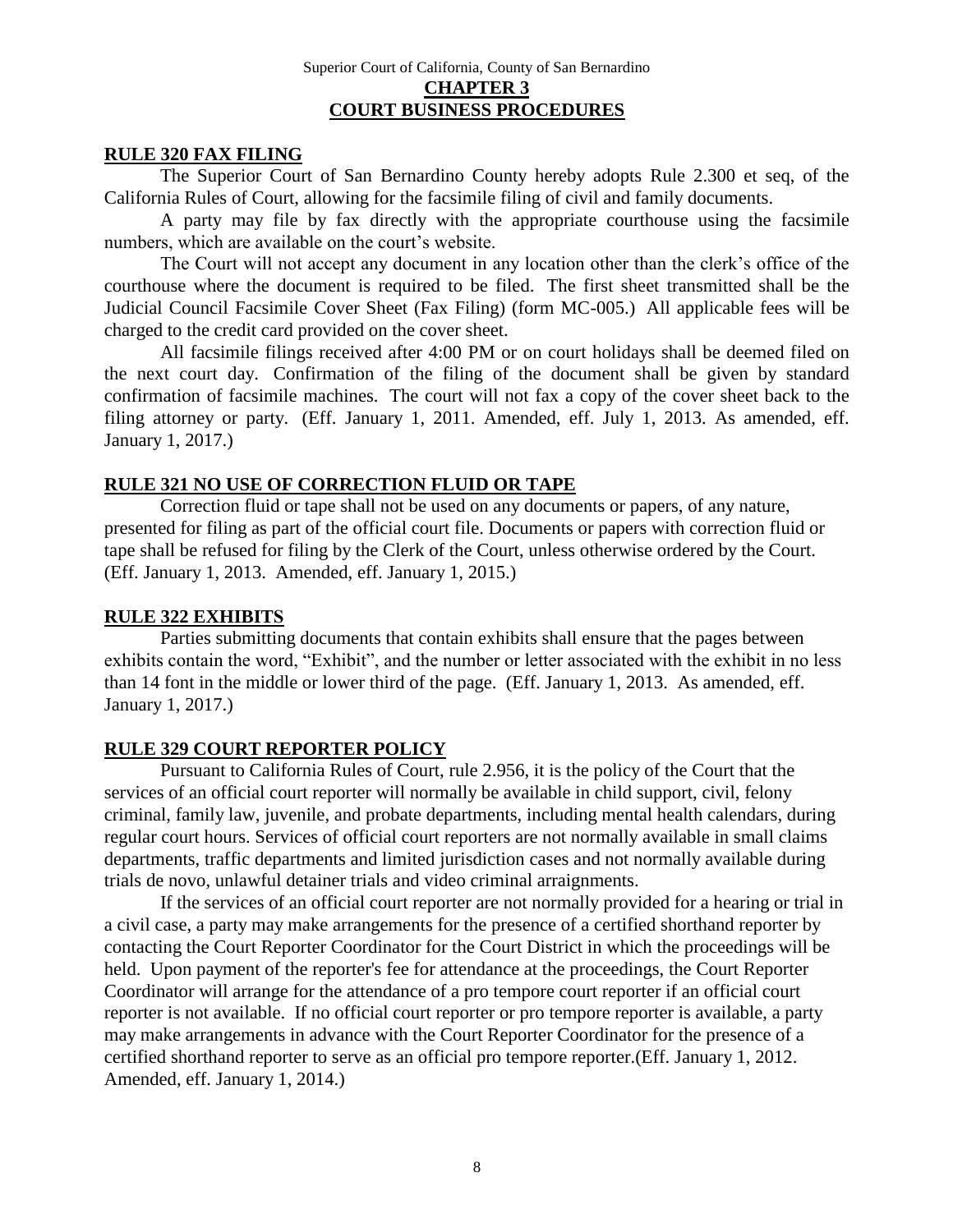# **RULE 330 TELEPHONIC APPEARANCES**

The following will summarize the local procedures for telephonic appearances of counsel in the Superior Court of California, County of San Bernardino. Counsel must also comply with California Code of Civil Procedure, section 367.5, and California Rules of Court, rule 3.670, when making any appearance by telephone. (Eff. July 1, 1998. Amended eff., January 1, 1999, January 1, 2005 and July 1, 2008.)

#### **Rule 330.1 Use of Private Telephone Vendor to Place Call**

Individual departments will advise counsel whether calls are placed directly or through a private telephone vendor. Instructions for the use of a private telephone vendor will be provided by the Department. (Eff. July 1, 1998. Amended, eff. January 1, 2005.)

#### **Rule 330.2 Obligation for Placement of Call**

Counsel making an appearance by telephone shall be obligated to place a telephone call to the number designated by the Court at least five minutes before the time scheduled by the Court for telephonic appearance. (Eff. July 1, 1998. Amended, eff. January 1, 2005.)

#### **Rule 330.3 Cost of Telephone Call**

Where more than one counsel makes their appearance by telephone, counsel is expected to equally share the cost of the telephone call or the cost of service provided by a private telephone vendor. However, failing such an arrangement, the calling party will bear the cost. The Court is not responsible for the cost of any telephone calls or services provided by a private telephone vendor and will not hear any dispute regarding the allocation of such costs between multiple attorneys appearing by telephone. (Eff. July 1, 1998. Amended, eff. January 1, 2005.)

#### **Rule 330.4 Non-appearance by Telephone Call**

If counsel does not place or participate in a call after giving notice of their intent to appear by telephone, the matter will be deemed submitted by that counsel. If there are no appearances by counsel by telephone after giving notice, the matter will be taken off calendar. (Eff. July 1, 1998. Amended, eff. January 1, 2005. As amended, eff. January 1, 2017.)

#### **RULE 331 COURTROOM DECORUM**

All attorneys, litigants, witnesses and spectators shall be required to dress and conduct themselves in a manner consistent with the traditional dignity of the Court. Any Judge may, in his/her discretion, refuse to permit any witness, either litigant or otherwise, to take the stand and testify unless his or her attire and appearance shall be in conformance with this policy. No person shall be permitted to smoke, chew gum or tobacco, or to create any disturbance or distraction while Court is in session. (Former Rule 1610, eff. May 27, 1982. Renumbered as Rule 1900, eff. July 1, 1998. Former Rule 1910, renumbered as Rule 331, eff. January 1, 2017.)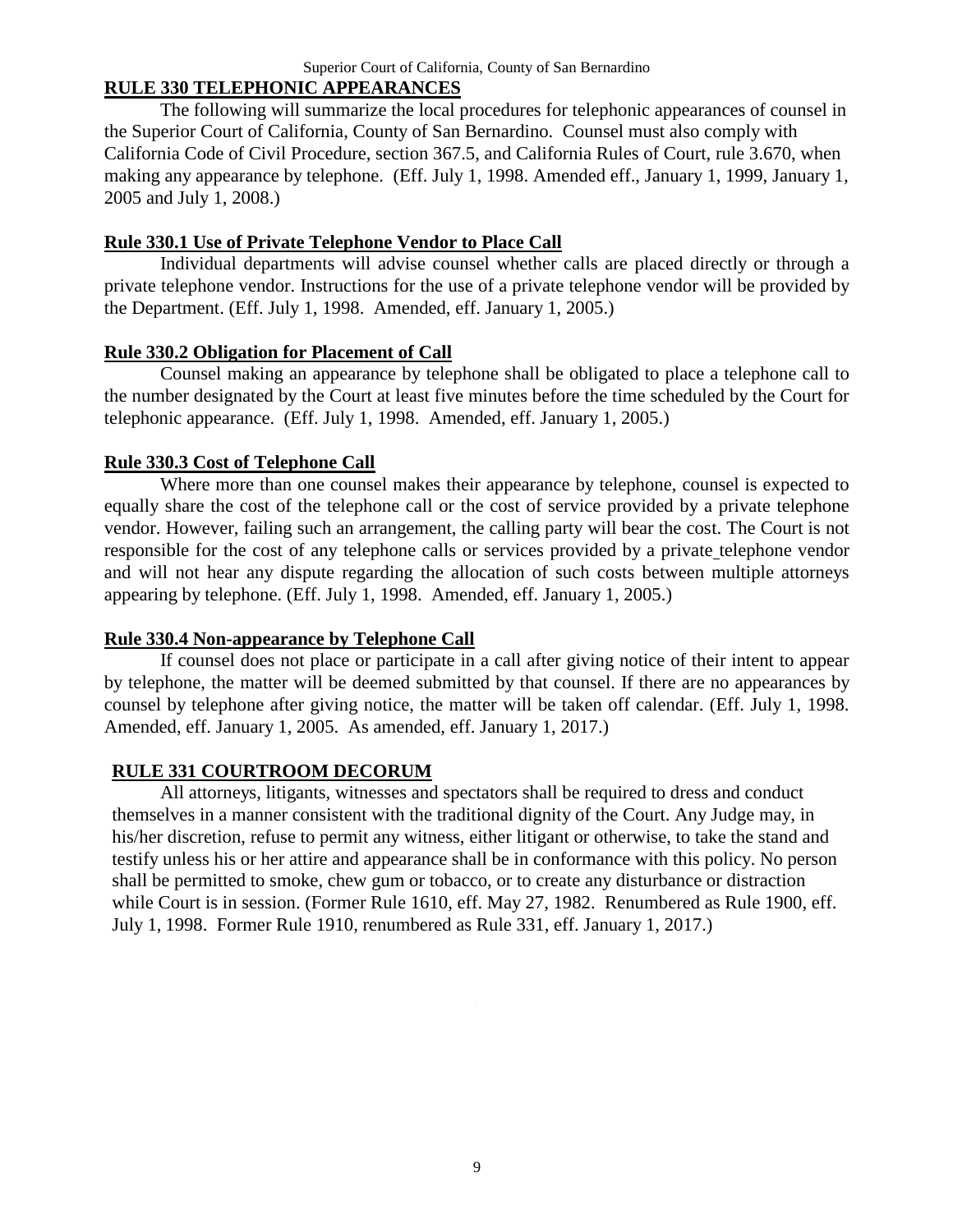# **<sup>5</sup>CHAPTER 4 CIVIL CASE MANAGEMENT**

#### **RULE 400 CIVIL CASES SUBJECT TO THE DELAY REDUCTION ACT**

These Rules are adopted pursuant to the Trial Court Delay Reduction Act (Government Code Sections 68600, et seq.) and the Pre-Trial and Trial Rules and Civil Trial Court Management Rules of the California Rules of Court, rules 3.100-3.222, 3.250-3.254, 3.650, 3.700-3.3735, 3.1380, 3.1385, and 10.900 – 10.910. They shall apply to actions included in the classification of general civil cases as defined in California Rules of Court, rule 1.6(4) unless exempted by the rules of this chapter. (Eff. July 1, 1998. Amended, eff. July 1, 2002, January 1, 2008 and May 6, 2013. As amended, eff. January 1, 2017.)

#### **RULE 402 EXEMPTION FOR EXCEPTIONAL CASES**

The court, in its discretion, may exempt from the Delay Reduction Act a general civil case if it finds the case involves exceptional circumstances after evaluating it pursuant to California Rules of Court, rules 3.400 and 3.715.

An exceptional case is one that includes multiple issues involving multiple parties and/or unusual proof problems. In such cases, a case management plan will be tailored by the Court and counsel to apply close and continuous supervision over its procedural development. (Eff. July 1, 1998. Amended, eff. May 6, 2013. As amended, eff. January 1, 2017.)

#### **RULE 403 ASSIGNED JUDGES**

Cases governed by this chapter will be assigned to the participating Judges on all-purpose assignments. The all-purpose Judge will be assigned at the time of the filing. (Eff. July 1, 1998.)

#### **RULE 404 DESIGNATION**

All cases subject to this chapter filed on or after January 1, 1992 shall be designated by the plaintiff on the face of the Complaint into one or the appropriate categories. A civil action presented for filing, except for a probate trust, estate or conservatorship action, must be accompanied by a Certificate of Assignment form, attached to the Complaint. In the event of disagreement by the parties as to the classification of any action, the Court may, on motion of any party, or on its own motion, order a hearing and determination of the question of designation. (Eff. July 1, 1998. Amended, eff. January 1, 2010.)

#### **RULE 409 ALTERNATE DISPUTE RESOLUTION PROCEEDINGS**

At the case management or trial setting conference, the Court shall review the case and determine if the parties are amenable to using an alternate dispute resolution process. The Court may order the case to arbitration, or make such other alternate resolution orders as may be appropriate. All general civil cases, as defined in California Rules of Court, rule 1.6(4), filed before January 1, 2020, are exempted from compliance with this rule. (Eff. July 1, 1998. Amended, eff. May 6, 2002 and July 1, 2013. As amended, eff. January 1, 2017.)

#### **RULE 410 MANDATORY SETTLEMENT CONFERENCE (MSC)**

The mandatory settlement conference may be ordered on the dates set by the Court at the case management or trial setting conference. All general civil cases, as defined in California Rules of Court, rule 1.6(4), filed before January 1, 2020, are exempted from compliance with this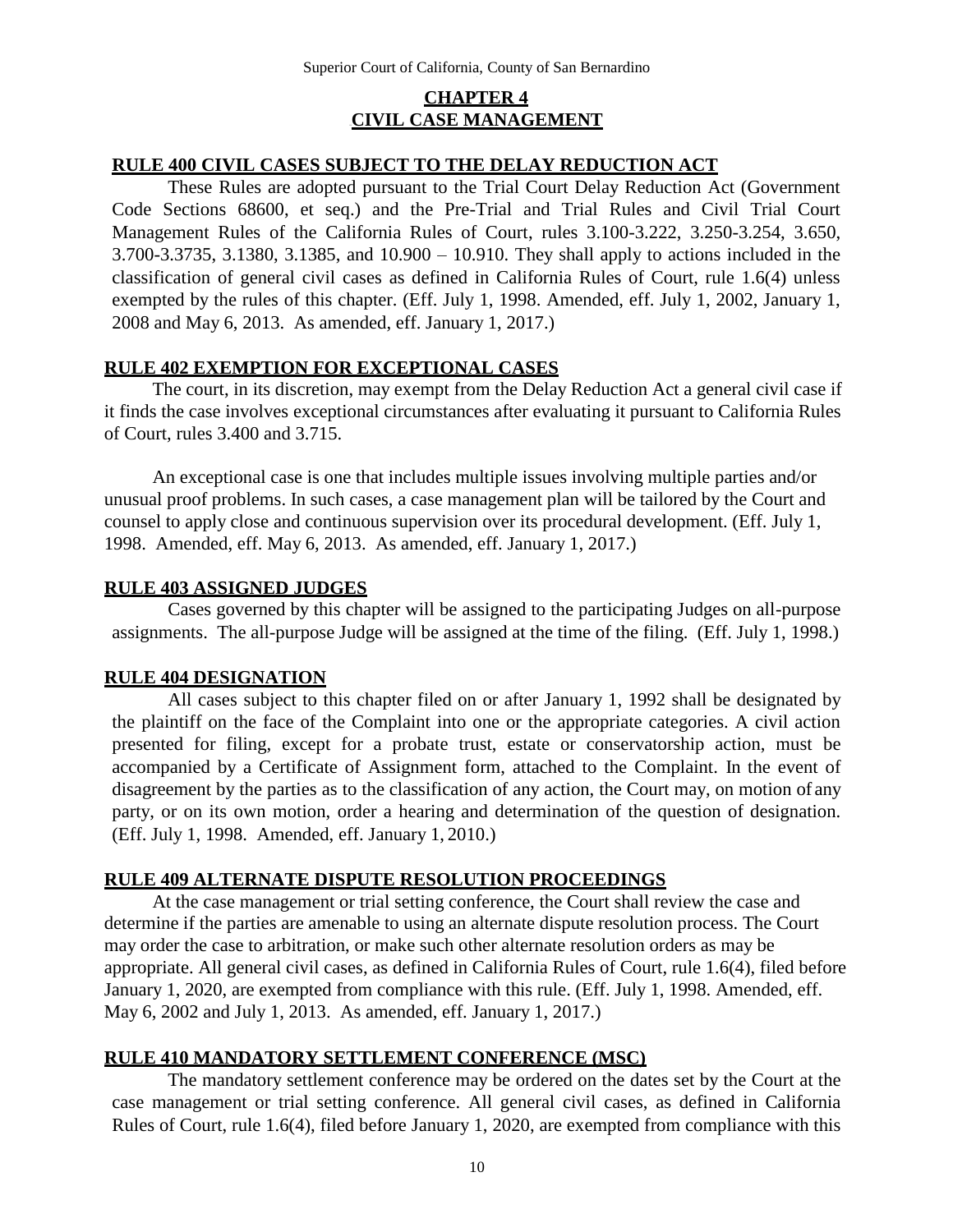Superior Court of California, County of San Bernardino

rule. (Eff. July 1, 1998. Amended, eff. January 1, 2005 and May 6, 2013. As amended, eff. January 1, 2017.)

## **RULE 411 TRIAL CONFERENCE**

## **Rule 411.1 Trial Setting Conference**

A trial setting conference will be held in all unlimited civil and complex cases filed before January 1, 2016 in lieu of a case management conference.

The date of the trial setting conference shall be set by the clerk at the time of the filing of the initial complaint. The date fixed will be a Court date in the twenty-sixth (26th) week from the filing of the complaint.

The purpose of this conference will be to establish which parties have been served and have appeared, to determine the status of discovery and deal with pre-trial issues and to set a trial date.

An At-Issue Memorandum may be filed and served no later than 15 days prior to the date of the Trial Setting Conference.

(Eff. May 6, 2013. Amended, eff. January 1, 2014. As amended, eff. January 1, 2017.)

## **Rule 411.2 Trial Readiness Conference**

A trial readiness conference shall be held in all unlimited civil and complex cases. The date of the trial readiness conference may be set by the Court at the time of the Trial Setting Conference.

The purpose of this conference is to finalize trial preparation and allow the trial of the case to proceed in a more expeditious manner. On the date set by the Court, the parties and trial counsel shall appear and submit to the Court, unless otherwise directed by the Court, the following documents: 1) any oppositions to motions in limine; 2) proposed jury instructions; 3) proposed verdict forms; 4) witness and exhibit lists; 5) a statement of any stipulated facts; 6)proposed voir dire questions and/or questionnaires; and 7) a short statement of the case to be read to the jury, if applicable. Documents should be jointly submitted. If the parties cannot agree to jointly submitted proposed documents, each party can submit individual documents. If a party reasonably believes a witness's name or an exhibit should be confidential until used in trial, he/she shall so indicate to the Judge in camera.

All motions in limine shall be in writing and filed with service completed at least 8 days before the conference.

All motions in limine shall comply with Local Rule 415.

(Former Rule 411. Eff. July 1, 1998. Amended, January 1, 2005 and January 1, 2007. Renumbered as Rule 411.2 and amended, eff. May 6, 2013. Amended, eff. July 1, 2015. As amended, eff. January 1, 2017.)

# **RULE 412 COMPLEX CASES**

Cases designated as complex shall be governed by the Guidelines for the Complex Litigation Program, posted at [www.sb-court.org.](http://www.sb-court.org/) (Eff. July 1, 1998. Amended, eff. January 1, 2005. As amended, eff. January 1, 2017.)

# **RULE 413 UNINSURED MOTORIST (UM) CLASS**

If a case is filed by a plaintiff against a defendant who is an uninsured motorist, and the plaintiff's claim is subject to an arbitration provision, the case may be designated a general civil -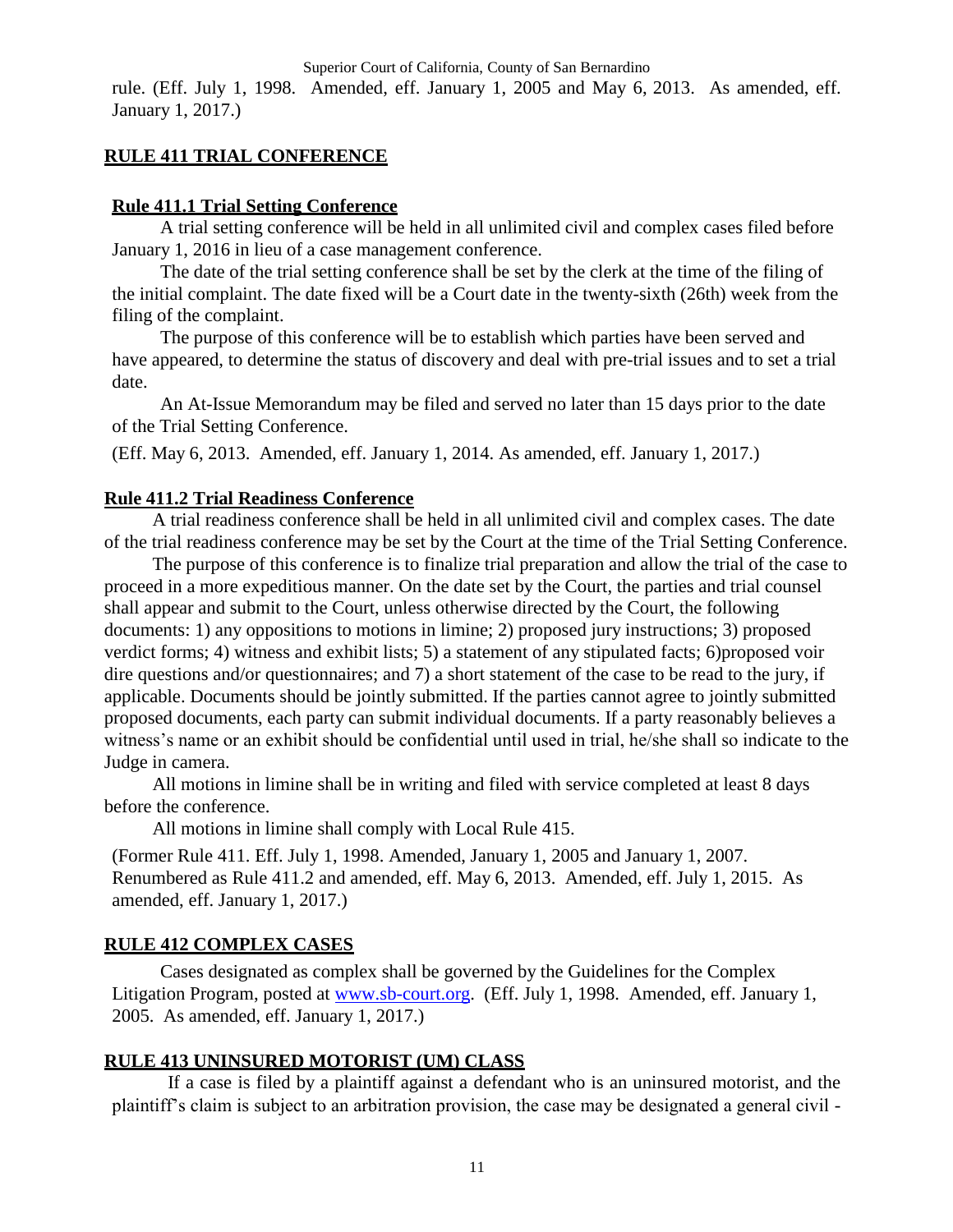Superior Court of California, County of San Bernardino

UM by the Court on its own motion or by motion of any interested party. (Eff. July 1, 1998. Amended, eff. May 6, 2013.)

# **RULE 415 MOTIONS IN LIMINE**

(a) Motions made for the purpose of precluding the mention or display of inadmissible and prejudicial matter in the presence of the jury shall be accompanied by a declaration that includes the following:

(1) A clear identification of the specific matter alleged to be inadmissible and prejudicial;

(2) A representation to the court that the subject of the motion has been discussed with opposing counsel, and that opposing counsel has either indicated that such matter will be mentioned or displayed in the presence of the jury before it is admitted in evidence or that counsel has refused to stipulate that such matter will not be mentioned or displayed in the presence of the jury unless and until it is admitted in evidence;

(3) A statement of the specific prejudice that will be suffered by the moving party if the motion is not granted; and

(4) If the motion seeks to make binding an answer given in response to discovery, the declaration must set forth the question and the answer and state why the use of the answer for impeachment will not adequately protect the moving party against prejudice in the event that evidence inconsistent with the answer is offered.

(b) A motion in limine shall not be used for the purpose of seeking summary judgment or the summary adjudication of an issue or issues. Such motions may only be made in compliance with Code of Civil Procedure section 437c and court rules pertaining thereto.

(c) A motion in limine shall not be used for the purpose of seeking an order to try an issue before the trial of another issue or issues. Such motions may only be made in compliance with Code of Civil Procedure section 598.

(d) The court may defer ruling upon a motion in limine, and may order that no mentionor display of the matter that is the subject of the motion is to be made in the presence of the jury unless and until the court orders otherwise. If the court so orders, or if the motion is granted, it is the duty of counsel to instruct associates, clients, witnesses, and other persons under their control, that no mention or display be made in presence of the jury of the matter that is the subject of the motion. (Eff. July 1, 2006.)

# **RULE 416 DUTY OF COUNSEL AS TO TRIAL DATE ASSIGNED**

After a trial date has been assigned, it shall be the duty of counsel to inform the assigned Judge and all opposing counsel of any fact tending to indicate that the case may not proceed to trial on the date to which it has been assigned. In the event of settlement, counsel, or parties appearing in person, shall immediately notify the Court thereof. Failure to do so may be cause for imposition of sanctions. (Eff. July 1, 1998)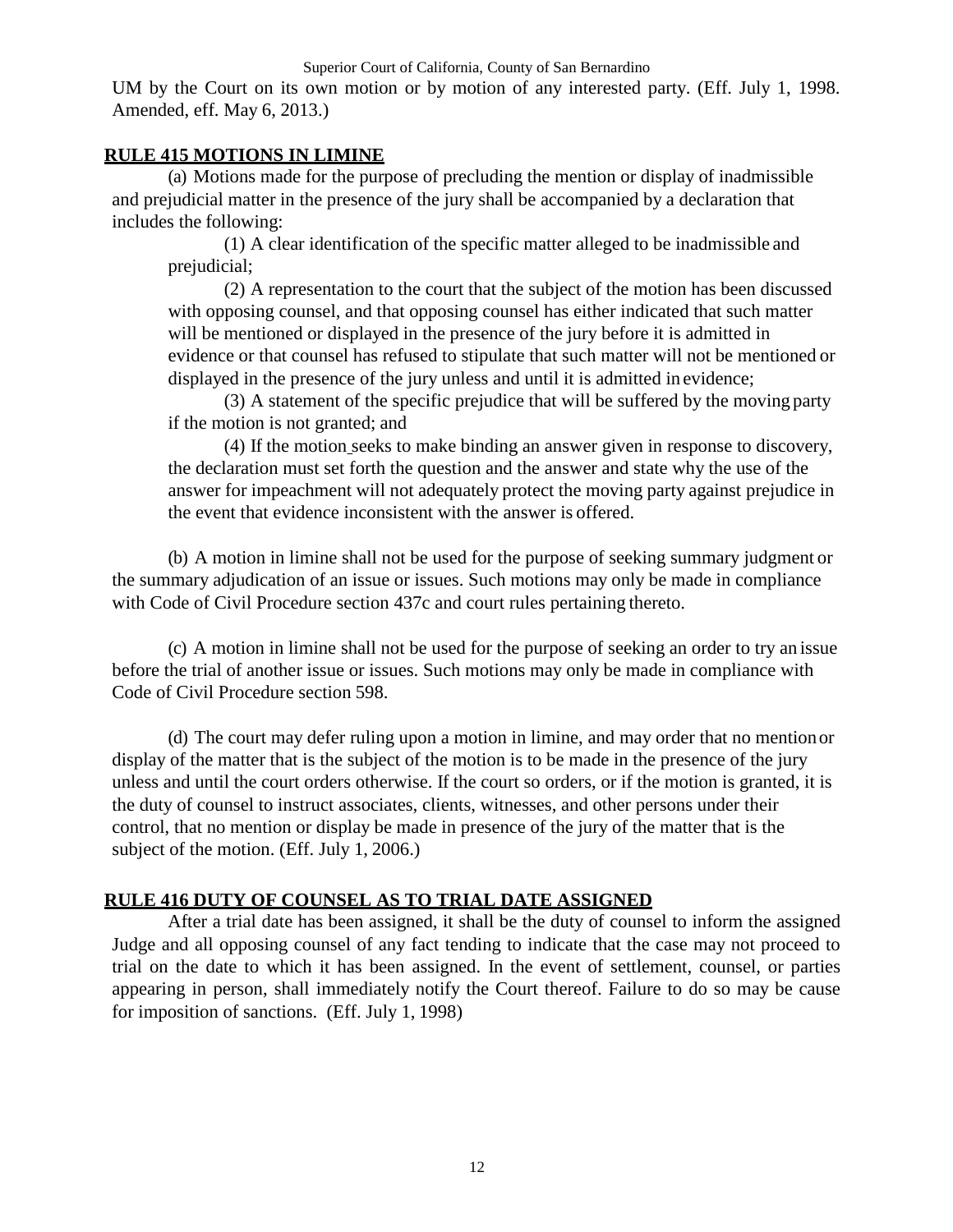#### **RULE 418 CONTINUANCES**

The Court adopts California Rule of Court, Rule 3.1332, with respect to requests for continuances. (Former Rule 361, eff. May 27, 1982. Renumbered as Rule 418, eff. July 1, 1998. As amended, eff. January 1, 2017.)

# **RULE 419 CIVIL COURT COMMUNICATION PROTOCOL**

Criminal Protective Orders may take precedence over all other protective orders issued by the Civil, Family, Juvenile and Probate Courts. The Court adopts local Rule 1311 as its protocol in civil cases. (Eff., July 1, 2003. Amended, eff. January 1, 2008. As amended, eff. January 1, 2017.)

# **RULE 420 CASES REMOVED TO OTHER COURTS**

In the event that a case is removed to any federal court or transferred to a superior court in another county, the Court will set a status conference for a date, not earlier than 90 days from the date of removal or transfer. Counsel may file a Notice of Status of Removed Case with the court in lieu of appearing at the status conference. The Notice of Status of Removed Case must be filed no later than 10 days prior to the date of the case management or trial setting conference.

The Court will, upon receipt of the Notice, set an OSC hearing on the status of removal. At the OSC hearing, the Court will determine the status of the case. If it is determined that the case remains pending in federal court or a superior court in another county, no further status conference or other hearing in this Court will be set.

If a case is remanded from federal court or returned from a superior court in another county, the plaintiff shall notify the Court of the remand or return and request a case management conference date. The plaintiff shall notify the Court of any action by the federal court that resolves the case or of any pertinent orders or rulings entered in the federal action.

If a case is removed to bankruptcy court, the Court will continue the status conference for 90 to 180 days at the Court's discretion. The plaintiff shall notify the Court of any action by the bankruptcy court that resolves the case. Any request for a stay must comply with California Rules of Court, Rule 3.650. (Eff., July 1, 2003. Amended, eff. January 1, 2012. As amended, eff. January 1, 2017.)

# **RULE 421 CIVIL UNLIMITED COMPLAINTS**

One extra copy shall be submitted with each original civil unlimited complaint presented. (Former Rule 319, eff. July 1, 1998. Amended and renumbered as Rule 421, eff. January 1, 2017.)

# **RULE 424 CIVIL DEFAULTS**

Except upon order of the Court, or where otherwise provided by law, the clerk of this Court shall not set regular civil default actions for hearing in any department until 60 days have elapsed after filing of the complaint or petition, and unless the default of the defendant or respondent shall have been first entered not less than 10 days before the proposed hearing date. (Former Rule 321.1, eff. July 1, 1998. Renumbered as Rule 323.1, eff. January 1, 2013. Amended and renumbered as Rule 424, eff. January 1, 2017.)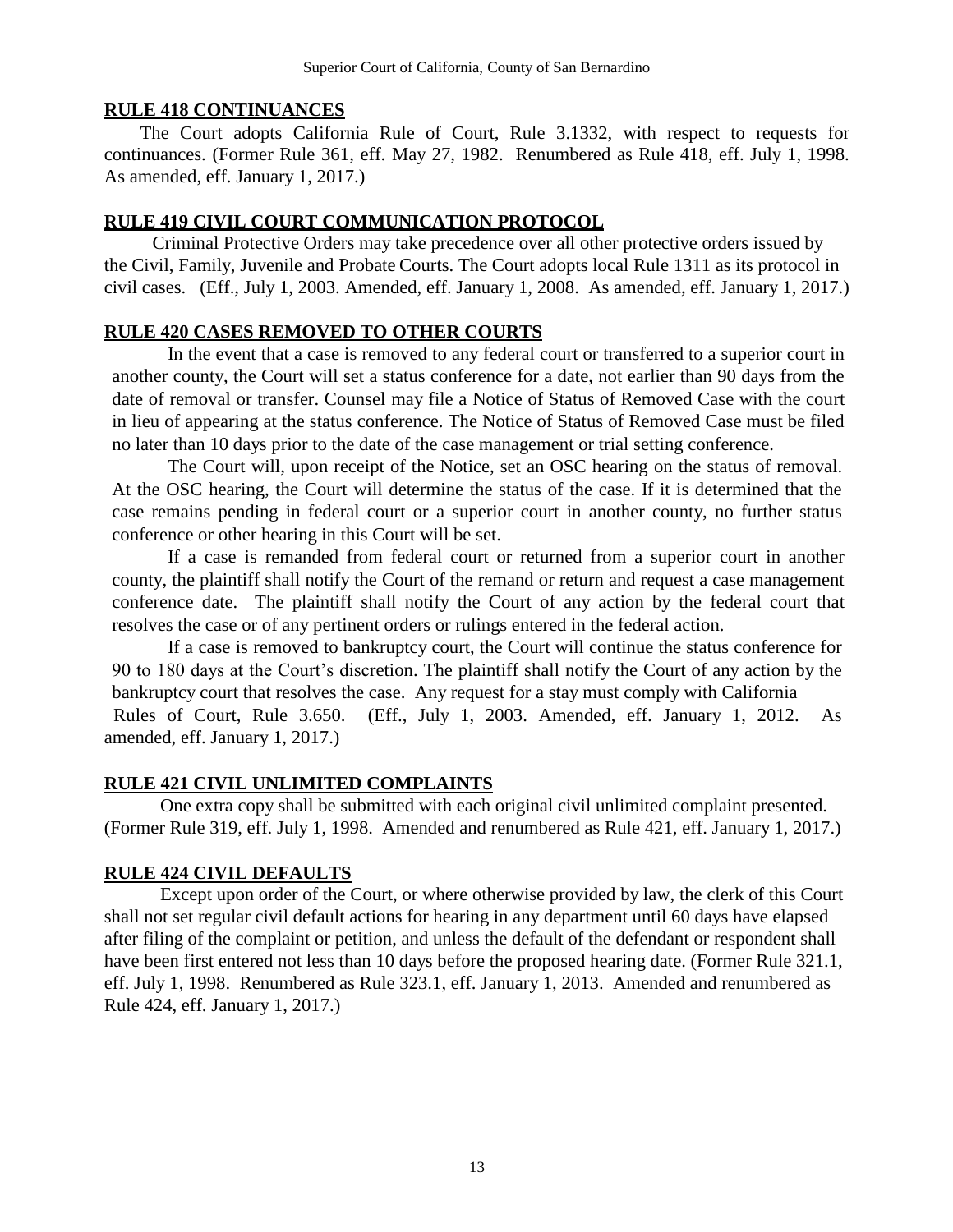### **RULE 425 DEFAULT ENTRY FORMS**

In all cases where constructive service of summons is had, or where a General Appearance and Waiver under the Soldier's and Sailor's Relief Act, as amended, is on file, the default form "Default Entry – By Court" shall be attached to the Request to Enter Default form, Judicial Council mandatory form number CIV-100. (Former Rule 321.1, eff. July 1, 1998. Amended, eff. July 1, 2003. Renumbered as Rule 323.2, eff. January 1, 2013. Renumbered as Rule 425, eff. January 1, 2017.)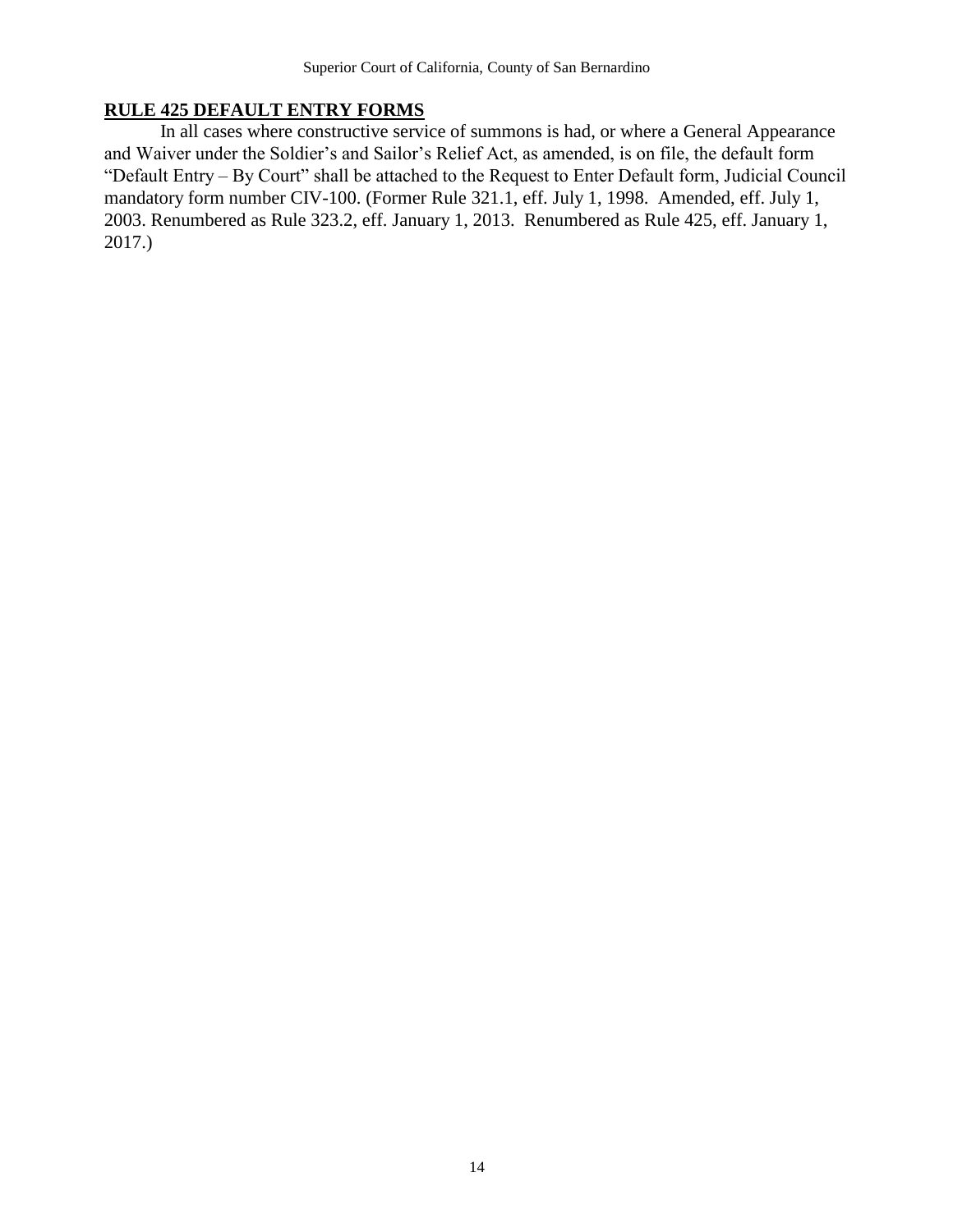# **CHAPTER 5 CIVIL LAW AND MOTION**

#### **RULE 510 SUBSEQUENT FILING**

All papers, other than those initiating the proceedings, whether in opposition or support, shall be filed in the department in which the matter is scheduled, within the time prescribed by statute or California Rules of Court.

(Former Rule 511.2 eff May 27, 1982; amended, eff. Jan 1, 1992. Renumbered as Rule 510, eff. July 1, 1998. Amended eff. July 1, 2000 and January 1, 2013. As amended, eff. January 1, 2017.)

#### **RULE 520 MOTION DATE**

No motion shall be noticed for hearing without first reserving a hearing date with the clerk of the court.

Except for motions pursuant to California Code of Civil Procedure Section 128.7 and Motions for Summary Judgment, moving papers shall be filed within five days of reserving a hearing date. (Eff. May 27, 1982. Amended, eff. July 1, 1998. As amended, eff. January 1, 2017.)

#### **RULE 521 MOTION FILING FEES**

Except for motions pursuant to California Code of Civil Procedure Section 128.7 and Motions for Summary Judgment, all filing fees shall be paid within five days of reserving a date for hearing on the motion. If more than one motion is combined with another, a separate filing fee shall apply to each motion. (Eff. July 1, 2013. As amended, eff. January 1, 2017.)

#### **RULE 550 CONTINUANCES**

In case any party intends to ask for a continuance or does not intend to proceed in any matter on the date set, that party shall so inform the Judicial Assistant and opposing counsel as soon as possible, and, in any event, no later than 4:30 p.m. of the second court day preceding hearing. Failure of the moving party to comply with this Rule may result in the matter being taken off calendar or deemed to have been submitted for the Court's ruling. (Former Rule 560, eff. May 27, 1982. Renumbered as Rule 550 and amended, eff. July 1, 1998. As amended, eff. January 1, 2017.)

#### **RULE 560 MOTIONS REMOVED FROM CALENDAR**

A law and motion matter that has gone off calendar may be restored only upon notice, except in an extraordinary situation to be determined by the Court in its discretion. (Former Rule 570, eff. May 27, 1982. Renumbered as Rule 560, eff. July 1, 1998. As amended, eff. January 1, 2017.)

#### **RULE 570 RECORDS UNDER SEAL**

The Court may direct the Clerk of the Superior Court to place under seal any sexually explicit material filed with the Court pending a further order of the Court to unseal the material. This rule shall not preclude the rights of the parties to access any material nor shall it modify their otherwise applicable discovery obligations.

(Eff. January 1, 2013.)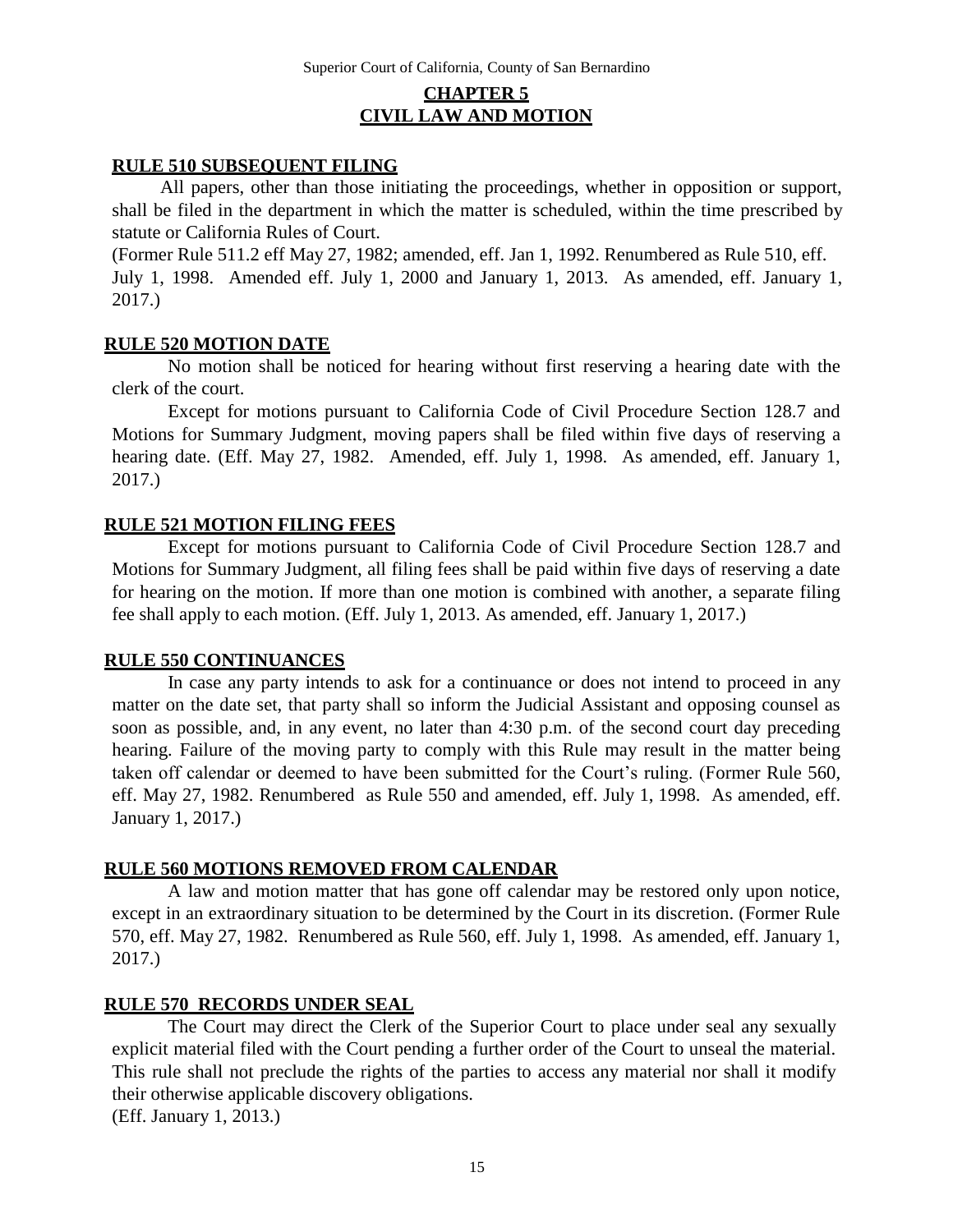# **RULE 571 EXHIBITS; SEALED RECORDS**

All exhibits or other evidence offered by a party in support of or in opposition to any civil law and motion matter shall be filed with the Clerk of the Court, unless lodging of that material is specifically authorized by statute, the Rules of Court, or local rule. Any Notice of Lodgment shall include a citation to the statute or rule that authorizes that type of document to be lodged. Sealed records shall be filed or lodged in accordance with CRC 2.550-2.551. (Eff. July 1, 2018.)

# **RULE 591 ORDERS AND JUDGMENTS**

Unless otherwise provided by the Court, statute or Rule of Court, the minute order granting, denying, sustaining, overruling, or ordering off calendar, will be all that is required and no signed order is necessary. (Former Rule 592, eff. May 27, 1982. Amended eff. July 1, 1991. Renumbered as Rule 591.1 and amended, eff. July 1, 1998. Renumbered as Rule 591 and amended, eff. January 1, 2017.)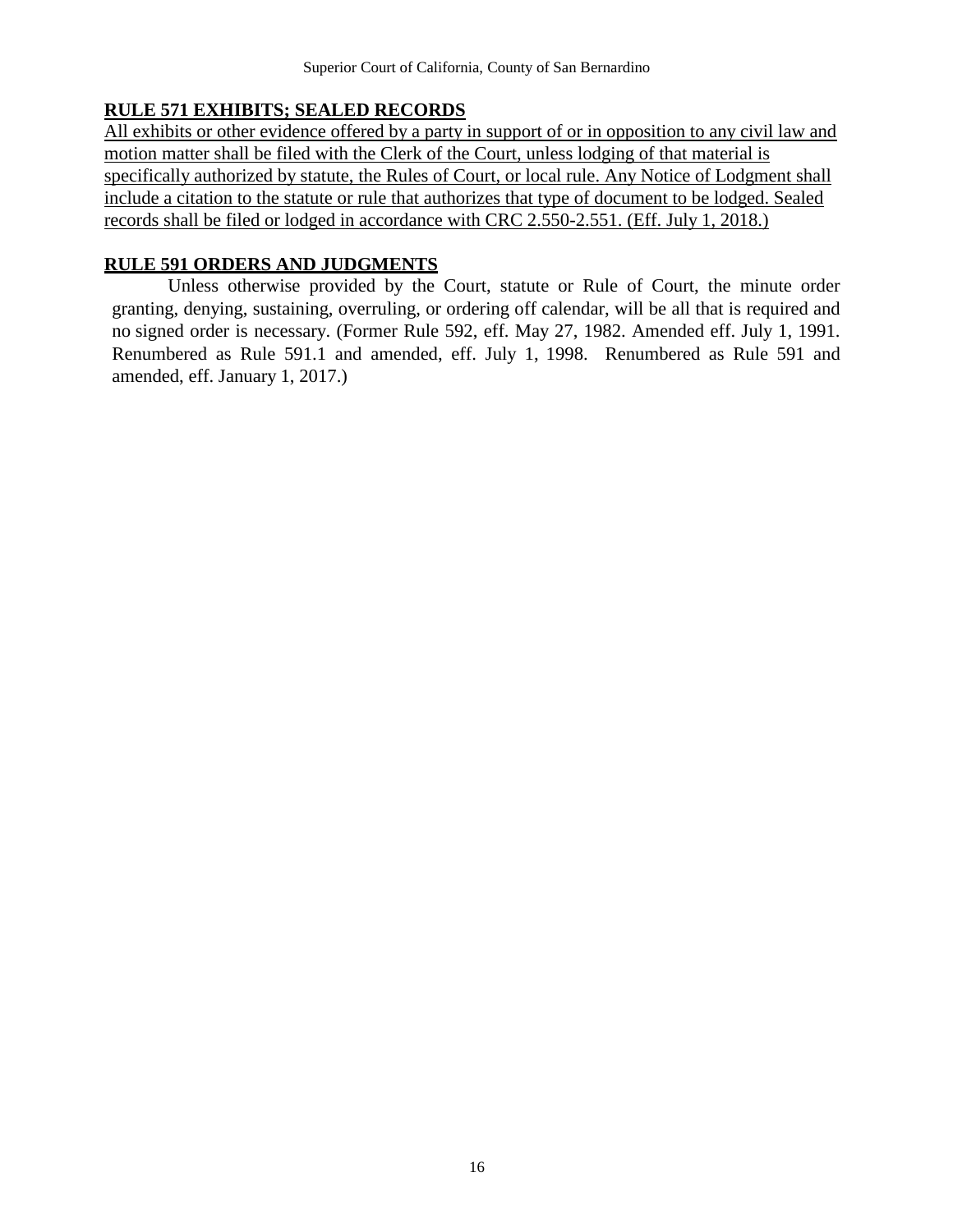# **CHAPTER 6 SETTLEMENT CONFERENCES**

### **RULE 601 MEDIATION/MANDATORY SETTLEMENT CONFERENCES**

The Court adopts California Rules of Court, Rule 1.380, with respect to Mediations and Mandatory Settlement Conferences. (Eff. January 1, 2017.)

### **RULE 611 PERSONS WHOSE PRESENCE IS REQUIRED**

Trial counsel, parties, and persons with full authority to settle the case must attend the settlement conference unless excused by the court for good cause. In malpractice cases, where a doctor or a hospital's consent to settlement is required, those parties must either be present, or must give the insurance company express consent to settle. (Former Rule 641, eff. Jan. 1, 1989. Renumbered as Rule 611 and amended, eff, July 1, 1998. Amended, eff. July 1, 2002. As amended, eff. January 1, 2017.)

## **RULE 615 FAILURE TO ATTEND OR BE PREPARED**

Unexcused absence from the conference may result in sanctions, and/or striking of pleadings, and/or default proceedings, and/or dismissal of the case. Failure to be prepared may also result in sanctions. (Former Rule 614, renumbered to Rule 615, eff. January 1, 1999. Amended, eff. July 1, 2002.)

### **RULE 616 CONTINUANCES**

Continuances or a request for a further conference on a continued date may be granted or denied within the discretion of the particular Settlement Conference Judge (Former Rule 615, renumbered to Rule 616, eff. January 1, 1999. As amended, eff. July 1, 2017.)

## **RULE 617 NOTICE OF SETTLEMENT**

Counsel is charged with the responsibility of notifying the Court of any settlement made in the case. This may be telephonic or written. If an entire case is settled, the Court at the Settlement Conference shall set an OSC Re Dismissal hearing no earlier than 46 days away. If a Notice of Unconditional or Conditional Settlement is filed, the Court adopts the procedures provided in California Rules of Court, Rules of Court Rule 3.1385. The timely filing of a Request for Dismissal will vacate the hearing.

(Former Rule 616, renumbered to Rule 617, eff. January 1, 1999. As amended, eff. January 1, 2017.)

## **RULE 620 ARBITRATION**

The Court complies with California Rules of Court, Rules 3.800 et seq., and encourages the use of alternate dispute resolution, including arbitration in accordance with the California Rules of Court. The Court can also arrange private arbitration or determination or other alternate dispute resolution processes through retired Judges. (Former Rule 650, eff. Jan. 1, 1989. Renumbered as Rule 620, eff. July 1, 1998. Amended, eff. July 1, 2002 and July 1, 2004. As amended, eff. January 1, 2017.)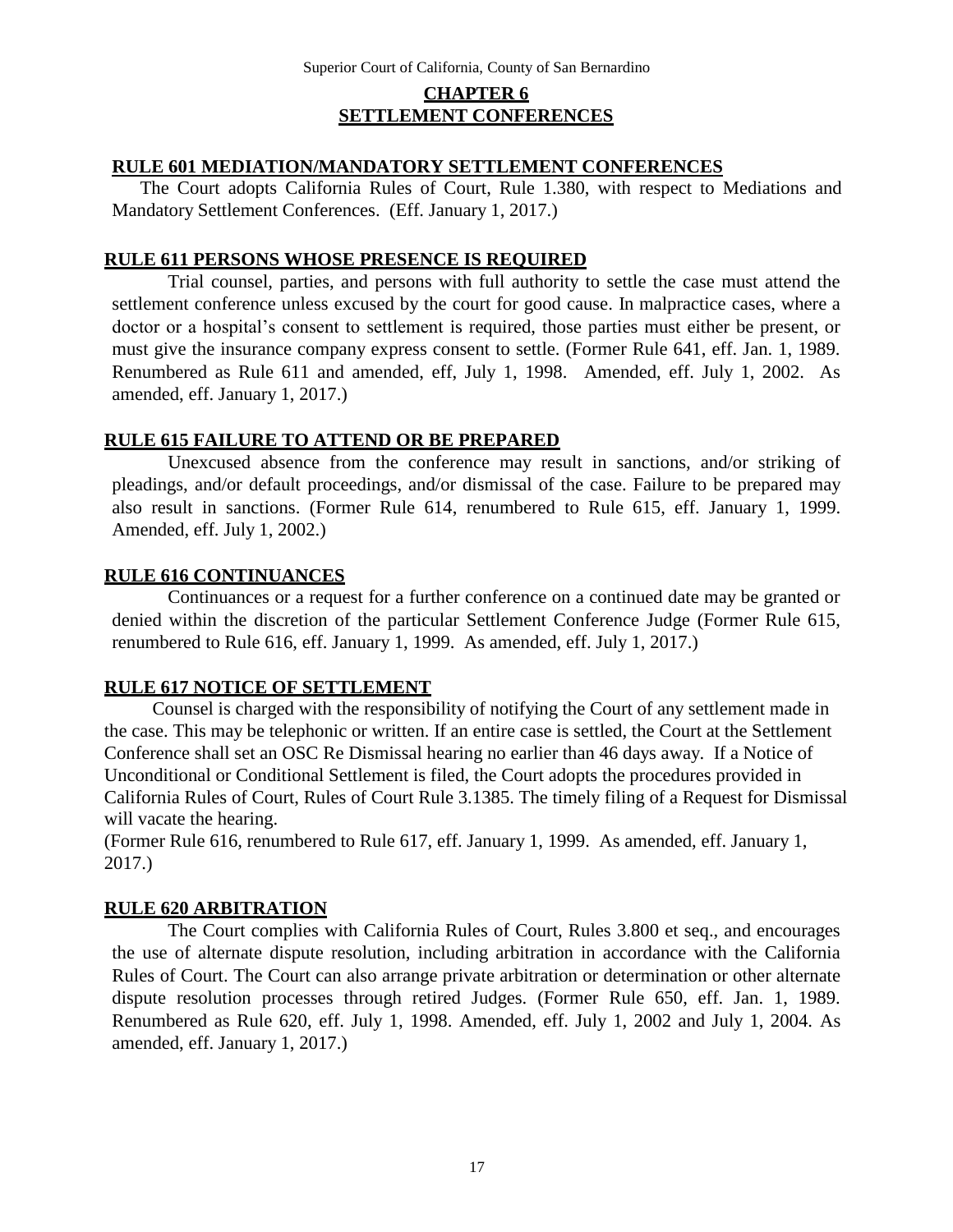### **RULE 621 ALTERNATE DISPUTE RESOLUTION PROCEDURES**

All complaints against mediators selected pursuant to California Rules of Court, rule 3.865 et seq. must be made in writing to the ADR Complaint Coordinator.

Upon receipt of a written complaint, the ADR Complaint Coordinator shall send the complainant a written acknowledgment that the Court has received the complaint and make a preliminary review of the complaint and determine the appropriate action required.

A Complaint Investigator appointed by the Presiding Judge shall investigate any complaint not resolved in the preliminary review process and provide recommendations to the Presiding Judge or designee who shall determine the appropriate resolution. (Eff. January 1, 2011. As amended, eff. January 1, 2017.)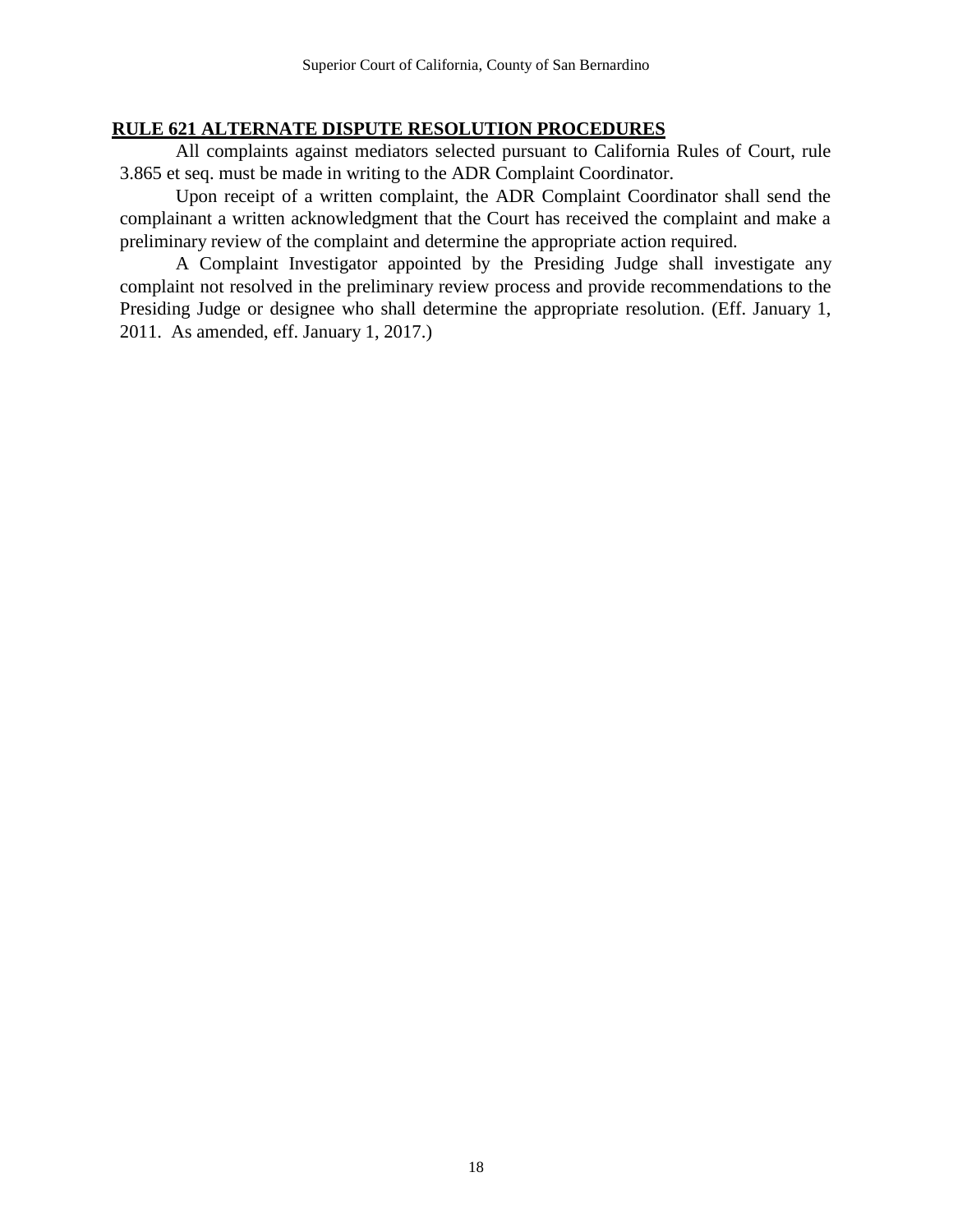## **CHAPTER 7 EX PARTE AND OTHER APPLICATIONS**

#### **RULE 731 CIVIL EX PARTE APPLICATIONS**

All ex parte applications must be filed with the Court no later than 12:00 P.M. on the court day preceding the day of the scheduled hearing on the ex parte application. A party seeking an ex parte order must notify all parties no later than 10:00 A.M. on the court day before the ex parte appearance as provided by the California Rules of Court, rule 3.1203. The parties shall comply with California Rules of Court, rule 3.1206 regarding service of ex parte application and opposition papers.

No application for an ex parte order, except for the appointment of a guardian ad litem or the approval of an undertaking or an attachment, shall be made until any required filing or other fee has been paid. (Eff. July 1, 2011. Former Rule 731.1; renumbered as Rule 731 and amended, eff. January 1, 2017 )

#### **RULE 740 GUARDIAN AD LITEM APPLICATIONS**

Every application for the appointment of a guardian ad litem shall be captioned as the proposed or pending action, be accompanied by the written consent of the person nominated and, if the ward is over fourteen years of age, of the one for whom the guardian is sought. If the latter is a defendant, the application shall state the date on which the defendant was served. No application shall be presented for the nomination of any person who is a party to the action or has any adverse interest or which might be prejudicial to the ward or who is not able or disposed to counsel with the ward or to actively and competently prosecute or defend the interest of the ward in the action or proceeding. (Eff. July 1, 1998. Former Rule 740.1; renumbered as Rule 740 and amended, eff. January 1, 2017)

## **RULE 741 SHORTENING OR EXTENDING TIME**

An application for an order shortening or extending time for the service of a notice shall state any previous extension, any expiration date and the facts showing good cause for granting the application. (Eff. July 1, 1998. Former rule 740.3, renumbered as Rule 741, eff. January 1, 2017.)

#### **RULE 742 APPOINTMENT OF COUNSEL FOR MILITARY PERSONNEL**

An application for the appointment of an attorney for a defendant in military service shall state the branch of such service, his/her service mailing address, when the time to answer or demur expires, whether any pleading has been filed on his/her behalf, and any other pertinent facts. (Eff. July 1, 1998. Former rule 740.4, renumbered as Rule 742 and amended, eff. January 1, 2017.)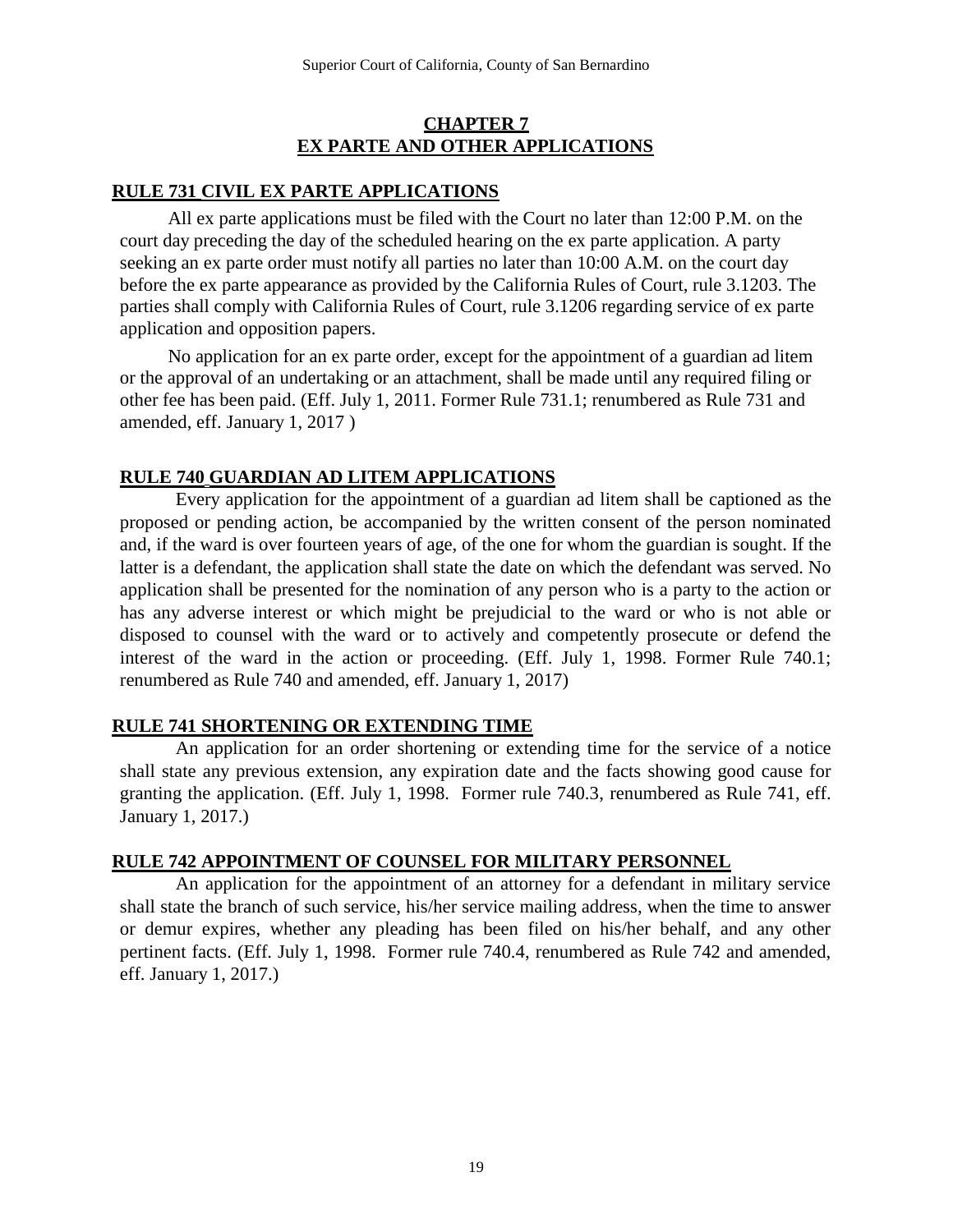## **CHAPTER 8 CASES UNDER CALIFORNIA ENVIRONMENTAL QUALITY ACT (CEQA)**

# **RULE 800 CEQA DESIGNATION**

The first page of each paper shall specify immediately below the case number that the case is one filed under the California Environmental Quality Act (CEQA). (Eff. July 1, 2001.)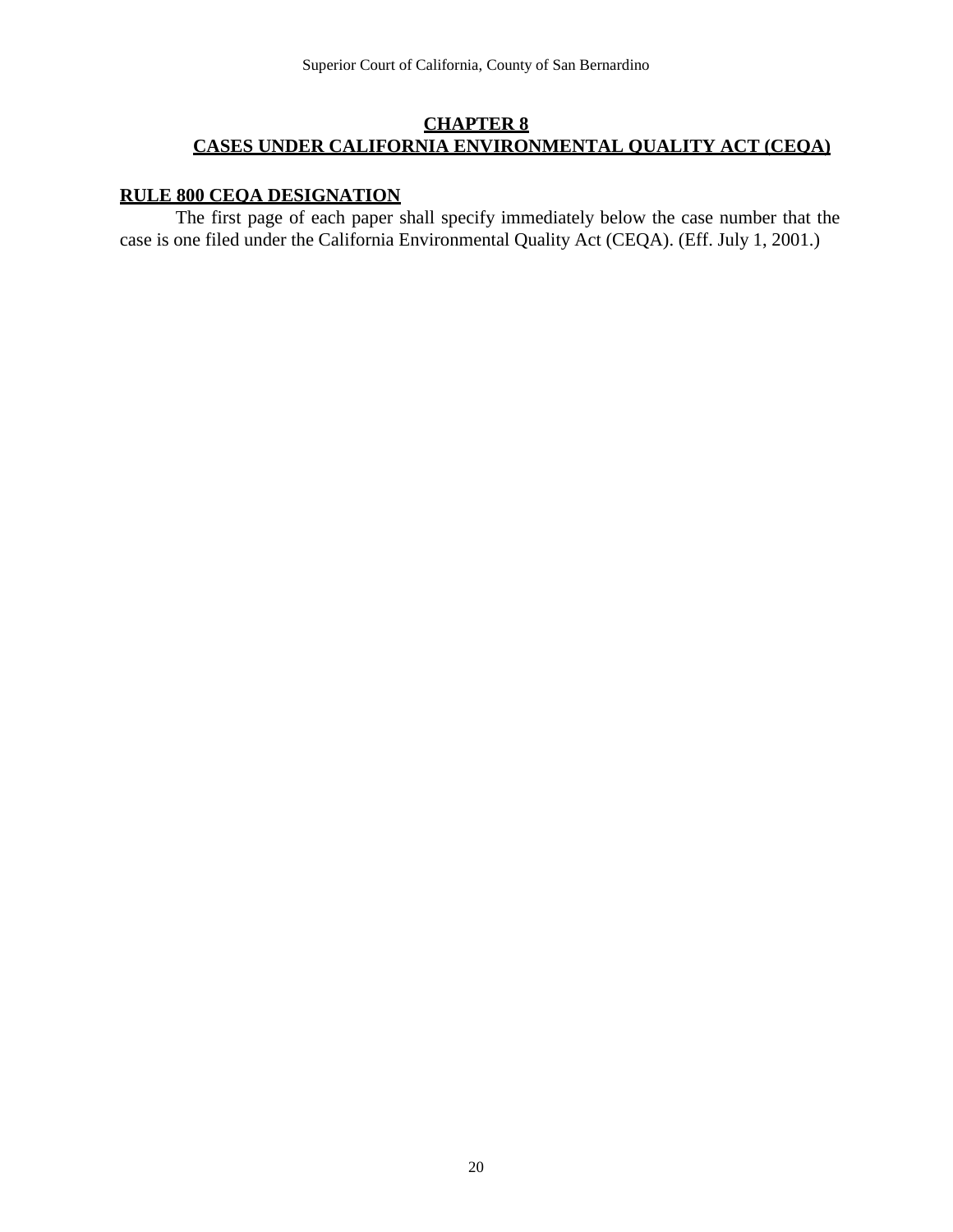# **CHAPTER 9 APPELLATE DIVISION RULES**

## **RULE 901 HEARINGS**

Matters before the appellate division shall be heard on the fourth Friday of every month at 1:30 p.m., or such other time determined by the Judges of that division by order entered in the minutes. (Eff. July 1, 1998. Amended, eff. July 1, 2001. Former Rule 332, renumbered as Rule 901 and amended, eff. July 1, 2014.)

# **RULE 902 USE OF OFFICIAL ELECTRONIC RECORDINGS**

## **(a) General Rules**

If trial court proceedings in limited civil or infraction matters were officially electronically recorded, the original of the recording or a copy made by the court, may be used as a true and complete record of oral proceedings without being transcribed, and are deemed sufficient for an effective appeal.

**(b) Reviewing an appellant's proposed statement on appeal (California Rules of Court, rule 8.837(d)(6)(A) and rule 8.916(d)(6)(A))**

If the trial court judge determines that it would save court time and resources, instead of correcting a proposed statement on appeal, the trial court judge may order that the original of the official electronic recording of the trial court proceedings, or a copy made by the court at court expense, be transmitted as a true and complete record of the proceedings without being transcribed.

**(c) Appellant's election to proceed with a copy of official electronic recording (California Rules of Court, rules 8.830(a)(2)(B) and 8.835(c); rules 8.910(a)(2)(B) and 8.917(c))**

Pursuant to General Order re: Preparation of Record on Appeal – Limited Civil and Infraction Appeals (dated September 15, 2016), the original of an official electronic recording of the trial court proceedings, or a copy made by the court, may be transmitted as a true and complete record of the proceedings without being transcribed, and without stipulation of the parties. The appellant shall bear the cost of making a copy of the electronic recording. If the appellant has been deemed indigent by the court, such cost will be waived.

**(d) Appellant's request for a transcript prepared from an official electronic recording (California Rules of Court, rules 8.830(a)(2)(A) and 8.835(b); rules 8.910(a)(2)(C) and 8.917(b))**

There are no resources available to transcribe the official electronic recording at court expense. Accordingly, if an appellant deemed indigent by the court has requested a transcript be provided at no cost, pursuant to General Order re: Preparation of Record on Appeal – Infraction Appeals (dated September 15, 2016), the original of an official electronic recording of the trial court proceedings, or a copy made by the court, shall be transmitted as a true and complete record of the proceedings without being transcribed.

(Eff. July 1, 2014. As amended, eff. January 1, 2017.)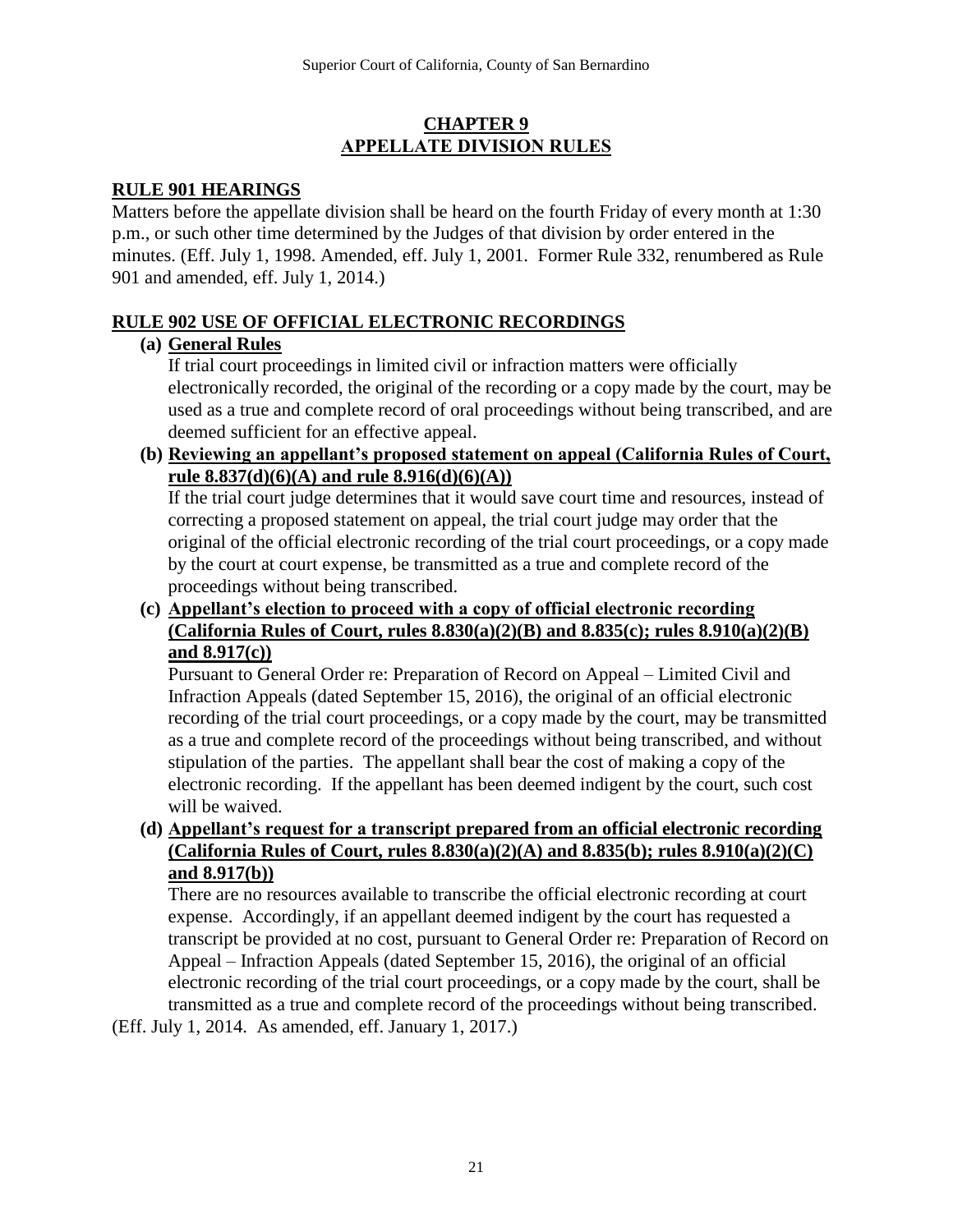# **CHAPTER 10 UNLAWFUL DETAINER ACTIONS**

See California Code of Civil Procedure section 1161 et seq. (Eff. July 1, 1998. Amended, eff. July 1, 2009.)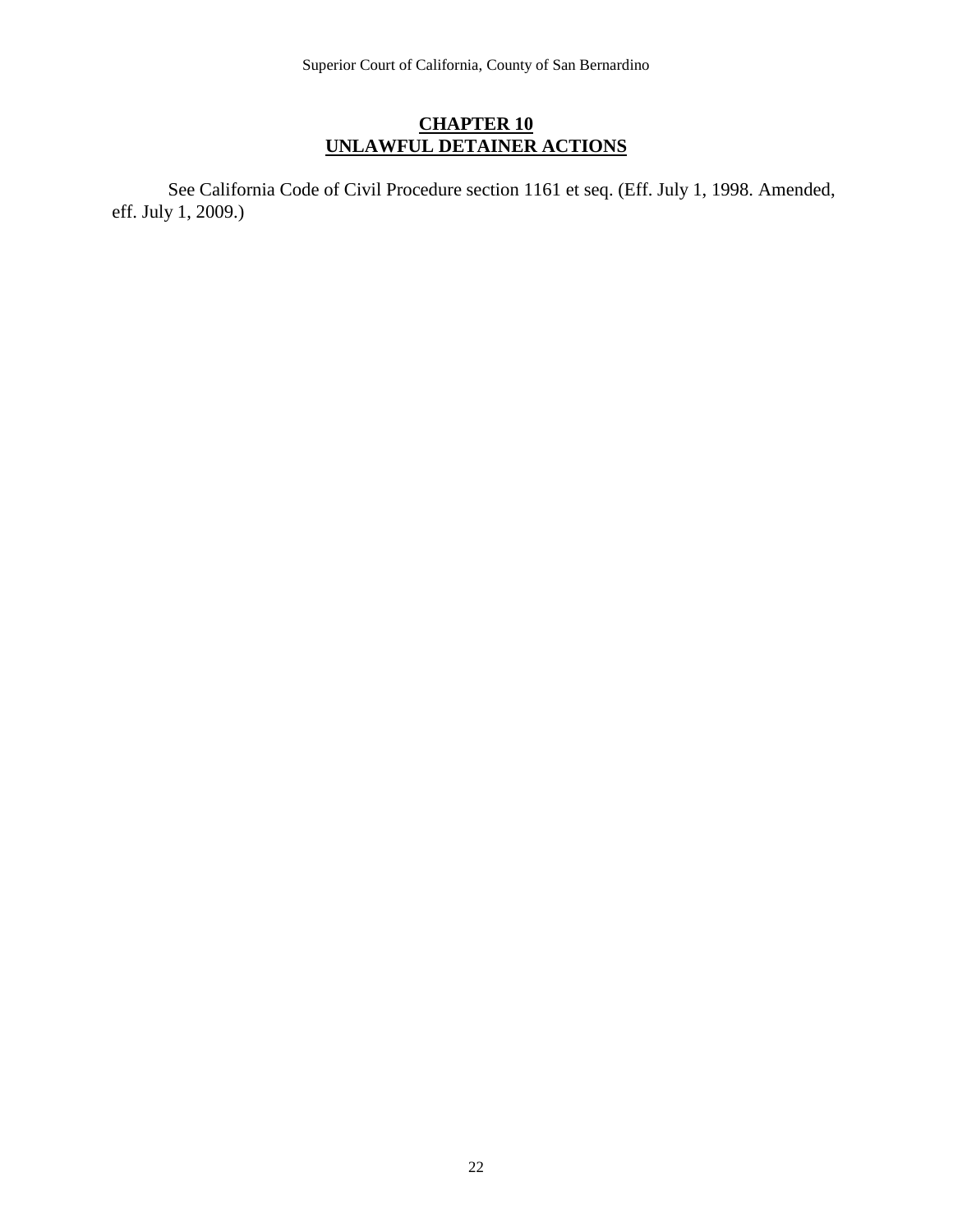Superior Court of California, County of San Bernardino

# **CHAPTER 11 SMALL CLAIMS**

See California Code of Civil Procedure section 116.110 et seq. and California Rules of Court, rules 1701 1706; 1725 through 1727. (Eff. July 1, 1998. Amended, eff. July 1, 2003.)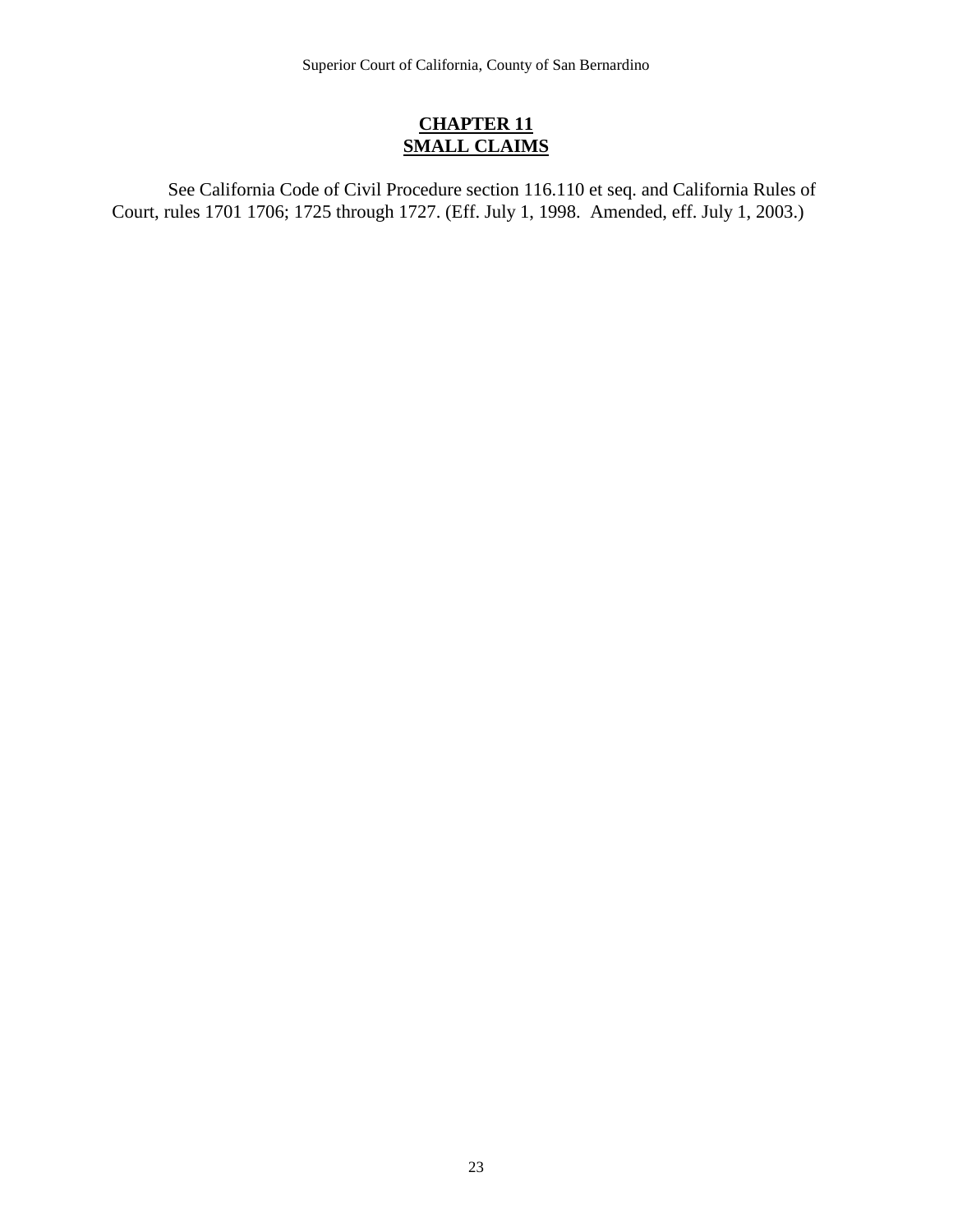Superior Court of California, County of San Bernardino

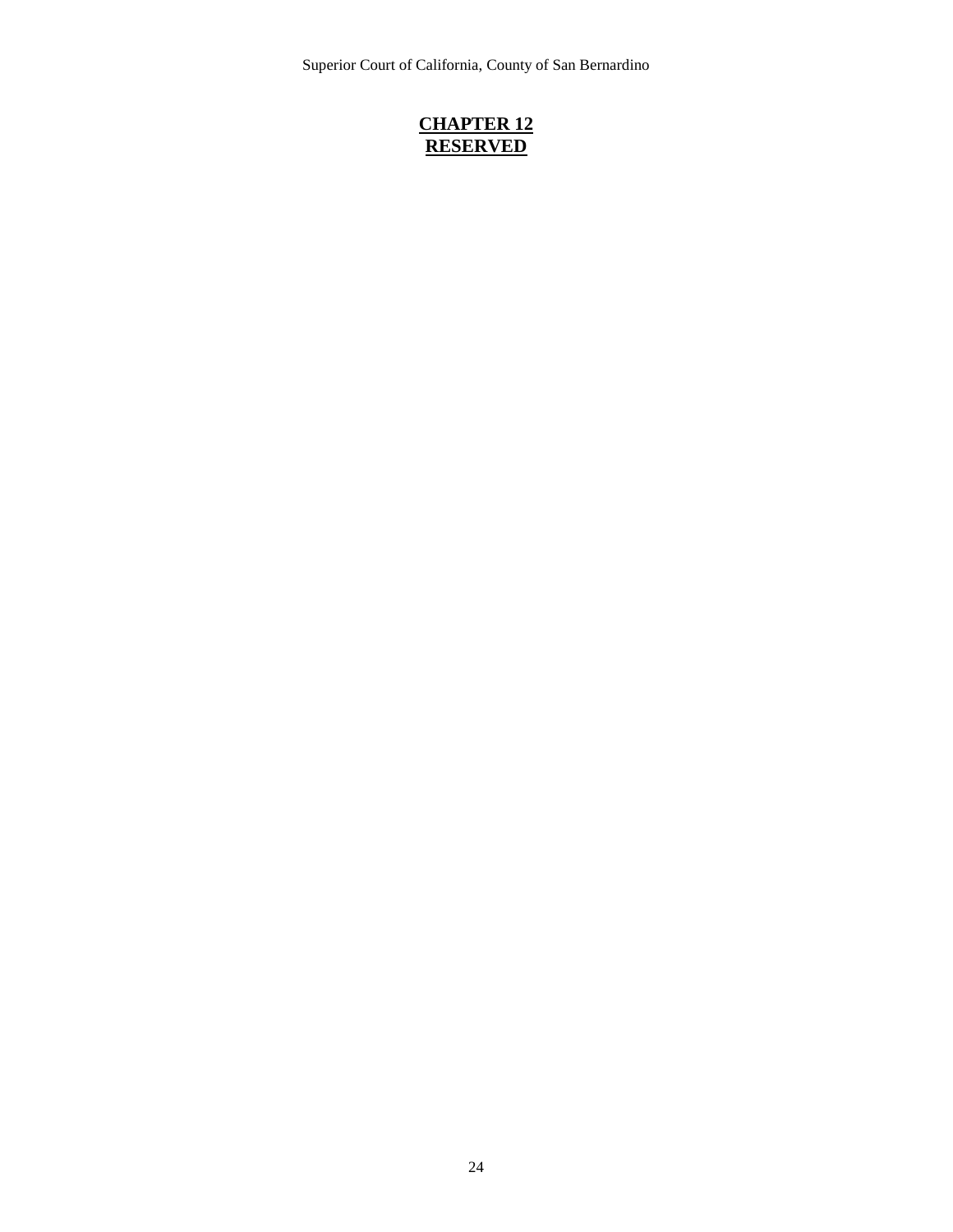## **CHAPTER 13 CRIMINAL RULES**

### **RULE 1300**

California Rules of Court shall apply as supplemented by the following local rules. (Eff. July 1, 1998.)

### **RULE 1301**

Felony, misdemeanor and infraction matters shall be filed and heard pursuant to Rule 131. (Eff. July 1, 1998. As amended, eff. January 1, 2017.)

### **RULE 1311 PRIORITY OF PROTECTIVE ORDERS AND MODIFICATION**

- (a) This Rule sets forth the court communication protocol for Domestic Violence and Child Custody Orders as required by California Rules of Court, Rule 5.445. The purpose of this Rule is to avoid conflicting orders whenever possible, and to permit appropriate visitation between a restrained person and his or her child while providing for the safety of all victims and witnesses and the proper consideration of the best interests of the child.
- (b) Pursuant to Penal Code, section 136.2(c) and (e) and Family Code, sections 6383(h)(2) and 6405(b), Criminal Protective Orders take precedence over all other protective orders issued by the Civil, Family, Juvenile and Probate Courts, unless an emergency protective order issued by another court, or a no-contact order under Family Code, section 6320, sets forth more restrictive terms against a restrained party.
- (c) When the Criminal Court issues a Criminal Protective Order:
	- (1) The Criminal Court shall determine whether there are any minor children of the relationship between the defendant/restrained person and the victim/protected person, and whether there are any court orders for custody/visitation for those minor children.
	- (2) If there are minor children, the Criminal Court shall consider whether peaceful contact with the victim/protected person should be allowed for the purpose of allowing defendant/restrained person to visit the minor children. Peaceful contact with the minor children and victim/protected person shall be permitted under any Criminal Protective Order for the purpose of attending court-ordered mediation and/or Family Court hearings.
	- (3) The Criminal Court shall also determine whether there are any existing orders involving the defendant/restrained person, the victim/protected person, and/or the minor children. The court shall examine available databases for existing orders before issuing a permanent Criminal Protective Order.
	- (4) If the Criminal Protective Order includes minor children as named protected parties, the order may be made explicitly subject to modification by a judge of the Civil, Family, Juvenile, or Probate Court. If this qualifying clause is not included in the Criminal Protective Order, the order may not be modified without notification and consent of the Department of the court assigned to the criminal case. It is the policy of the Superior Court of San Bernardino County that the Juvenile Court is best equipped to determine the best interests of any minor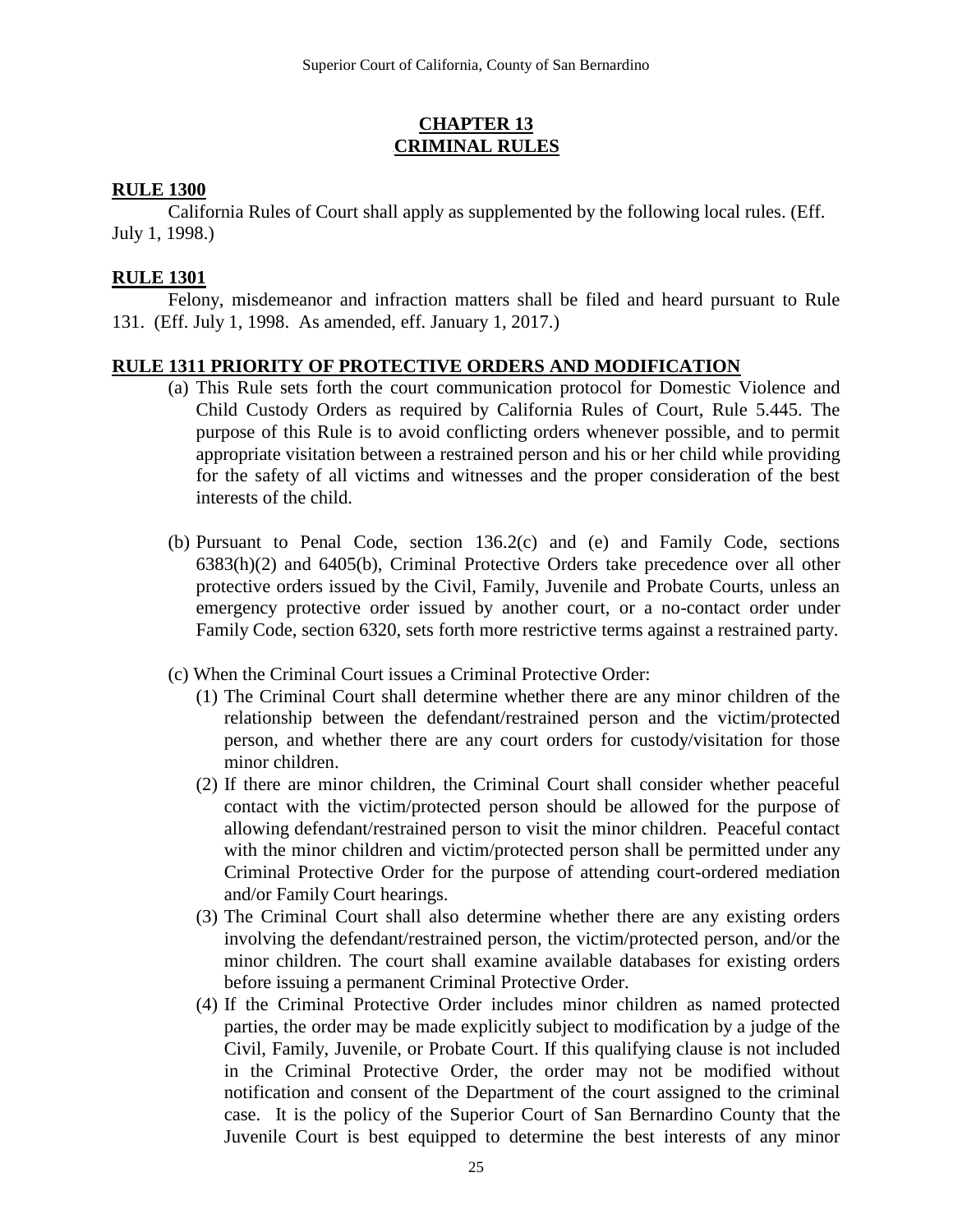children, and the criminal court shall give due consideration to making the criminal court order expressly subject to modification by the Juvenile Court whenever a Juvenile Court case is pending or is likely to be initiated.

- (5) When the Criminal Court issues a Criminal Protective Order that lists the defendant/restrained person's minor child or children as protected persons, the Criminal Court shall transmit a copy of the order to any Civil, Family, Juvenile, or Probate Court in which a matter concerning the defendant and the protected minor or minors is pending.
- (d) When a Criminal Protective Order exists and a judicial officer in another court has a case in which he or she determines that it is appropriate to permit visitation different than that provided for in the Criminal Protective Order and that order has not been made expressly subject to modification by the court desiring a modification of the order:
	- (1) The Judicial Assistant for the judicial officer requesting modification of the Criminal Protective Order shall contact the court clerk for the Criminal Court to inform the Criminal Court that a modification is requested and shall inform the court clerk for Criminal Court of all pertinent information, including the terms of the proposed modification and the identity of all parties to the action over which the judge requesting a modification has jurisdiction.
	- (2) The Criminal Court shall set a hearing date on the request for a modification for no later than 30 calendar days after the receipt of the request for modification, or as soon thereafter as the court's calendar allows, and shall provide notification in writing to all parties to both the criminal case and the matter in which the modification request was made. Such notice shall inform all parties of the modification request, the terms of the proposed modification and the hearing date, and shall specifically indicate that a request for modification has been made pursuant to this Rule.
	- (3) Any written opposition to the modification request shall be filed no later than 9 court days prior to the hearing and shall be served in the manner provided for the filing of oppositions in Chapter 5 of Title 14 of Part 2 of the Code of Civil Procedure. Any reply to any opposition shall be served and filed in the manner allowed by the Code.
	- (4) The hearing date on the proposed modification shall not be continued except on a showing of good cause.
	- (5) After hearing, and after consideration of the proposed modification and all arguments in favor and in opposition to the proposed modification, the Criminal Court shall, in its discretion, modify the Criminal Protective Order as requested, or make such other modifications to the Criminal Protective Order as the court deems appropriate, or decline to modify the Criminal Protective Order, stating the reasons for the court's decision to accept, modify or reject the proposed modification on the record.
	- (6) The Criminal Court shall transmit a copy of its order on the proposed modification to the court making the request for modification.
- (e) For the purposes of this Rule:
	- (1) "Criminal Court" means a Department of this Court assigned to a criminal case.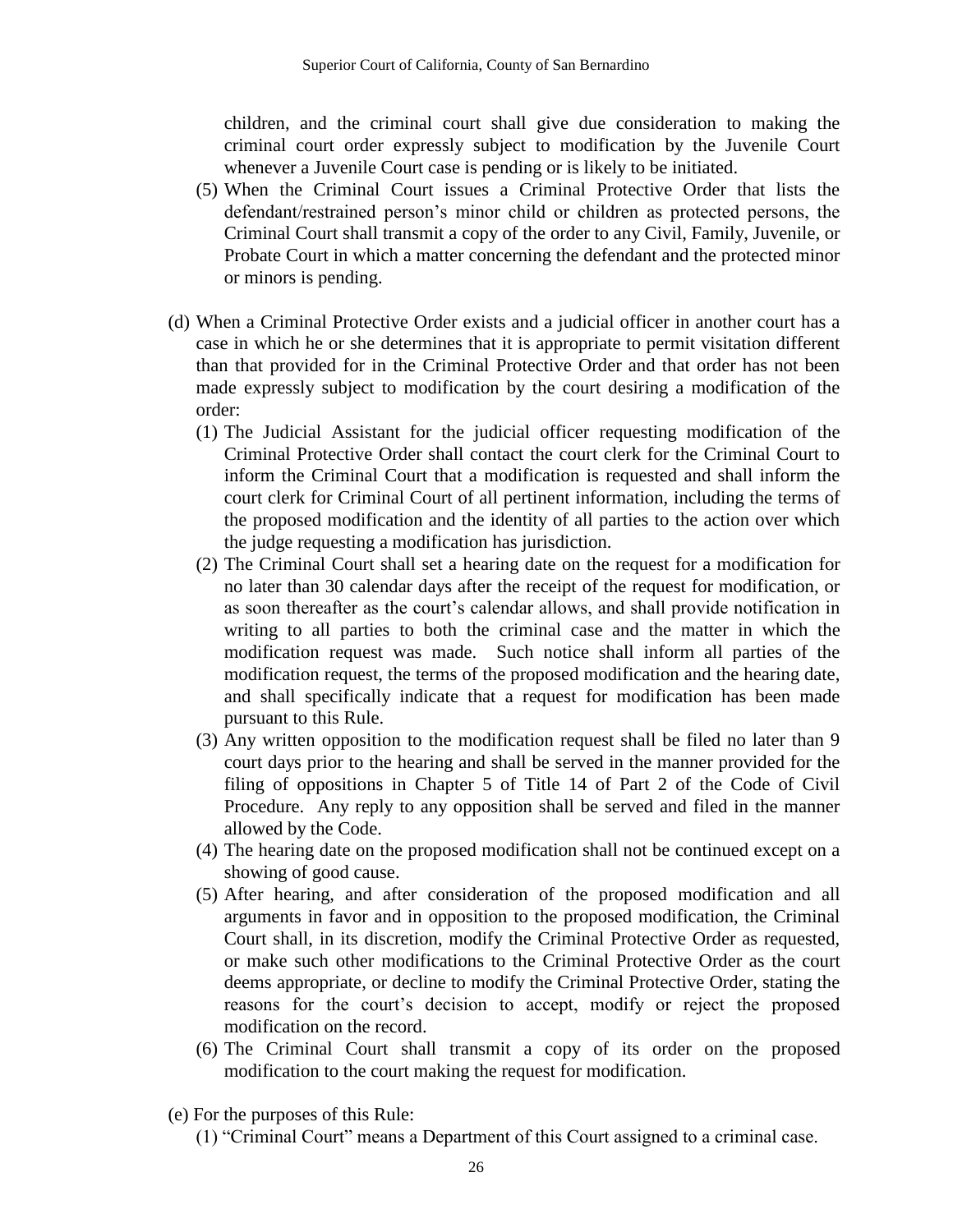- (2) "Civil Court" means a Department of this Court assigned to a civil case.
- (3) "Juvenile Court" means a Department of this Court assigned to juvenile cases.
- (4) "Family Court" means a Department of this Court assigned to family cases.
- (5) "Probate Court" means a Department of this Court assigned to probate cases.
- (6) A "Criminal Protective Order" is a restraining order or protective order against the defendant in a criminal case issued by a criminal court as a term of probation, bail release or own recognizance release prohibiting the defendant from communicating or contacting any specified person, category of persons or a specified witness or victim.

(Eff., July 1, 2003. Amended, eff. January 1, 2008. and July 1, 2013. As amended, eff. January 1, 2017.)

# **RULE 1320 P. C. 995 MOTIONS**

P.C. 995 motions shall be heard in the department scheduled to hear the trial on the case. However, if the trial Court was the committing magistrate, then the motion shall be heard by another judicial officer. If the motion is denied on its merits, the case shall be assigned back to the original judicial officer.

Moving papers filed in support of P.C. 995 motions must include the following:

(a) A brief statement in summary form of the facts as set forth in the transcript.

(b) A statement of the issues, specifically identifying in what regard the People's case is defective.

(c) Where defendant intends to rely upon some testimony in the transcript, the moving papers shall contain references to such testimony identified as to page and line number of the transcript.

(d) A statement of the authorities upon which defendant relies with explanation as to why they are applicable. (Mere citation of sections in the California Penal Code and the U.S. Constitution shall not be sufficient.)

(Former Rule 455, eff. May 27, 1982. Renumbered as Rule 1320 and amended, eff. July 1, 1998. Amended, eff. January 1, 2008. As amended, eff. January 1, 2017.)

# **RULE 1322 TRANSFER OF CASES**

Probation Revocation:

- 1. If a defendant has an active, pending case in any Superior Court District, then any revocation of probation case shall be transferred to that District.
- 2. Supervising Criminal Judges of the respective Districts may transfer cases between them.

Notwithstanding Rule 1301, in situations where a defendant has multiple criminal cases, the Court should have all of a defendant's open cases heard in a single primary courtroom.

An open case is one in which the defendant has charges pending, is currently on probation (either formal or informal) or has outstanding fines, fees or restitution.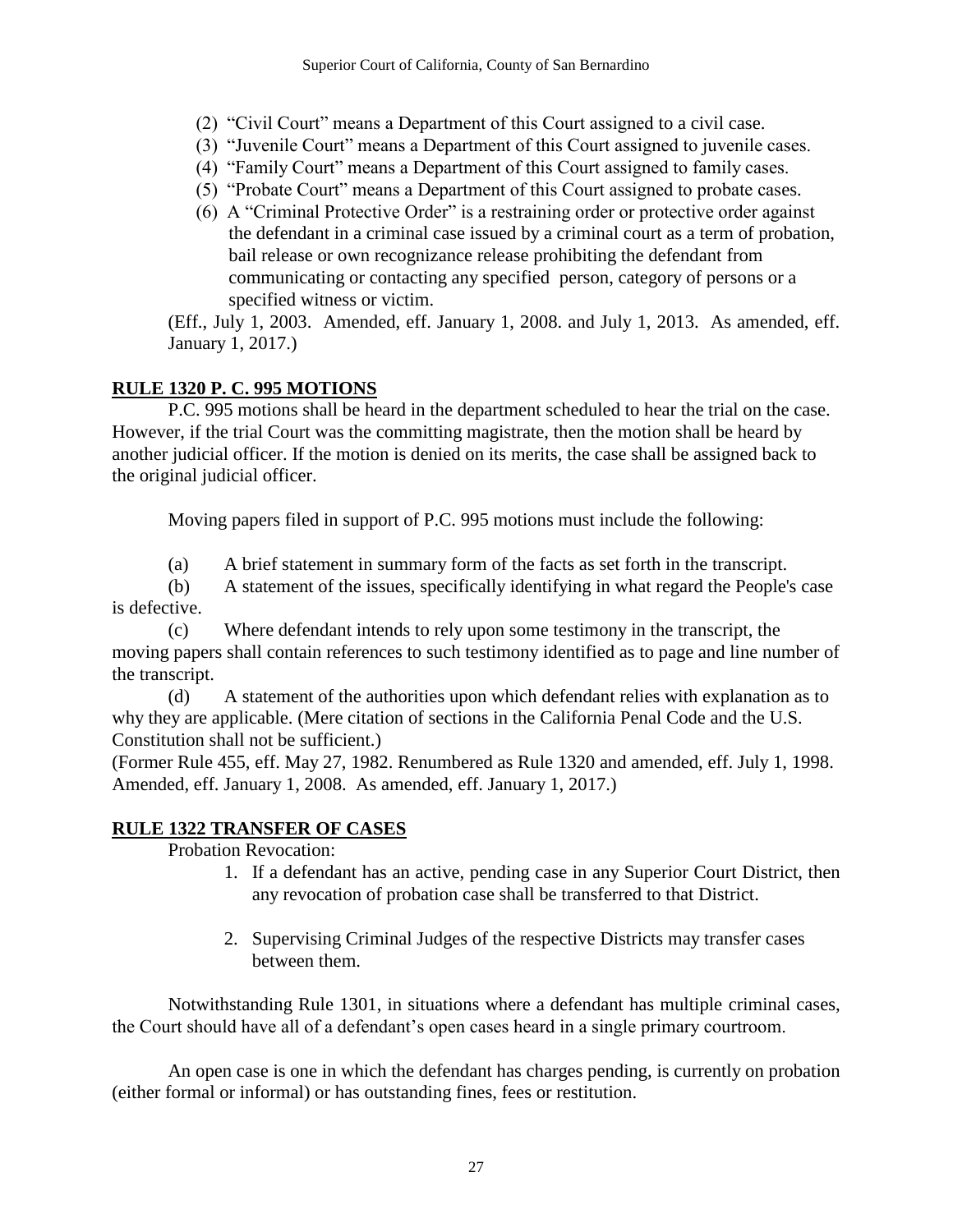In deciding which court will be the primary court for purposes of resolving all of the defendant's cases, open cases shall be ranked as follows:

- 1. New case with felony charges pending
- 2. Felony probation case
- 3. New case with misdemeanor charges pending
- 4. Misdemeanor probation case
- 5. Cases with only outstanding money balances

The court with the highest ranking case shall be the primary department in resolving all of a defendant's open cases. If a defendant has two new cases with charges pending, the court that has the case with the highest potential exposure, including all enhancements and special allegations, is the primary court.

The primary court has the authority to order all of the defendant's open cases transferred to it without the necessity of contacting the supervising judge of the district from which the case(s) are being ordered.

The primary court is responsible for determining whether the secondary cases have any time problems. After transferring secondary cases to itself the primary court is responsible for resolution of those cases and cannot send them back without authorization of the supervising judge of the original district.

The judge of the primary court is to contact the judge in the other district to whom the case is assigned to arrange for transferring the secondary case to the primary court. If the judges cannot agree on a course of action, then the supervising judges of the districts will determine whether a transfer should occur. (Eff. July 1, 1998. Amended, eff. January 1, 2009.)

# **RULE 1330 REMOTE VIDEO ARRAIGNMENTS, TRIALS AND RELATED PROCEEDINGS IN TRAFFIC INFRACTION CASES**

(a) Pursuant to California Rules of Court, rule 4.220(a), the Court permits traffic infraction arraignments, trials and related proceedings to be conducted by two-way remote video communications.

(b) The following are designated as locations where eligible defendants may appear for remote video traffic infraction arraignments, trials and related proceedings:

(1) Needles; and

(2) Big Bear.

.

Additional locations may be designated by Order of the Presiding Judge.

(c) To be eligible to appear for remote video arraignment, trial or related proceedings: (1) The citation issued must be for an infraction as defined in California

Rules of Court, rule  $4.220(b)(1)$ ; and

(2) Defendant must comply with California Rules of Court, rule 4.220.

 (d) Pursuant to California Rules of Court, rule 4.220(g), defendant's witnesses shall appear at the remote location with the defendant.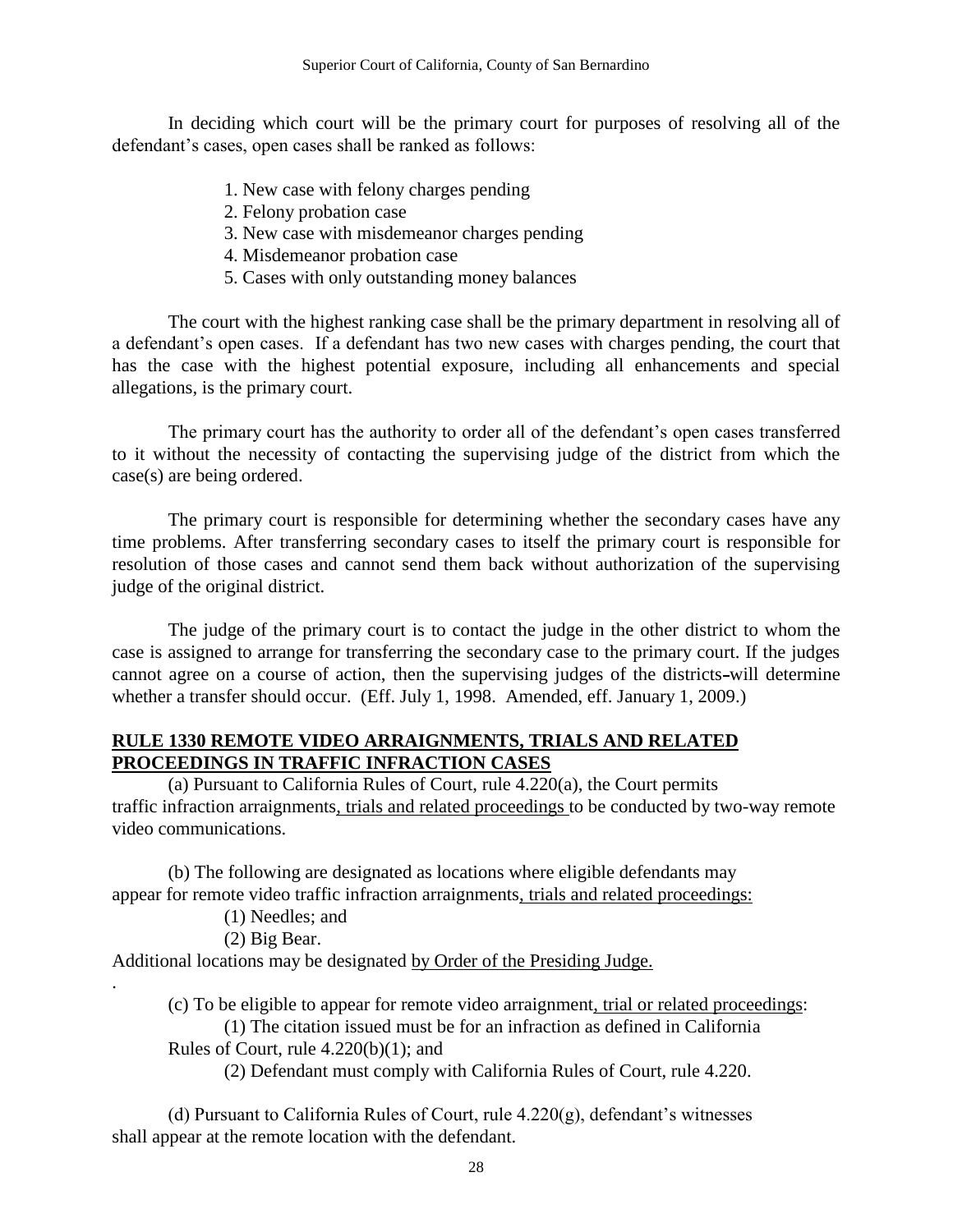(e) Defendant must submit form TR-505 or TR-510 to the Court for filing. The forms may be mailed to or submitted in person at:

**Superior Court of California County of San Bernardino 235 East Mountain View Street Barstow, CA 92311.**

Forms submitted in person must be presented for filing at least ten (10) court days before the appearance date indicated on the Notice to Appear. Forms submitted by mail must be postmarked at least fifteen (15) days before the appearance date indicated on the Notice to Appear.

 (f) Upon receipt of a subpoena setting out the hearing date and remote location, law enforcement officers may file a written request to appear in court instead of at the remote location. The request may be submitted for filing in person or by mail at the addresses set out above. (1) Requests submitted in person must be presented for filing at least ten (10) court days before the date of the video proceeding set out in the subpoena. (2) Forms submitted by mail must be postmarked at least fifteen (15) days before the date of the video proceeding set out in the subpoena.

(g) All exhibits intended to be used at the remote video trial should be submitted to the Barstow Court prior to the hearing or trial date so they will be available for the judge's reference. Each exhibit shall be identified with the party's name (defendant or law enforcement agency), case number and date of the infraction, trial or related proceedings. Exhibits may be submitted in person or by mail at the address set out above. Exhibits that are submitted in person must be presented at least ten (10) court days before the remote video trial date. Exhibits that are submitted by mail must be postmarked at least fifteen (15) days before the remote video trial date.

(h) Defendant and the law enforcement agency designee shall bring two (2) copies of all documentary evidence he/she intends to use in presentation of his/her case to the remote location on the day of the hearing or trial. Documentary evidence includes written documents, and standard sized photographs.

(h) Defendant and Law Enforcement designee may bring one (1) copy of all demonstrative or other physical evidence he/she intends to use in presentation of his/her case to the remote location on the day of the hearing or trial. Demonstrative or other physical evidence includes oversized maps or diagrams, three dimensional objects, and blown up photographs. All exhibits are subject to admission by the trial judge.

(Eff. July1, 2017. As amended, eff. January 1, 2018.)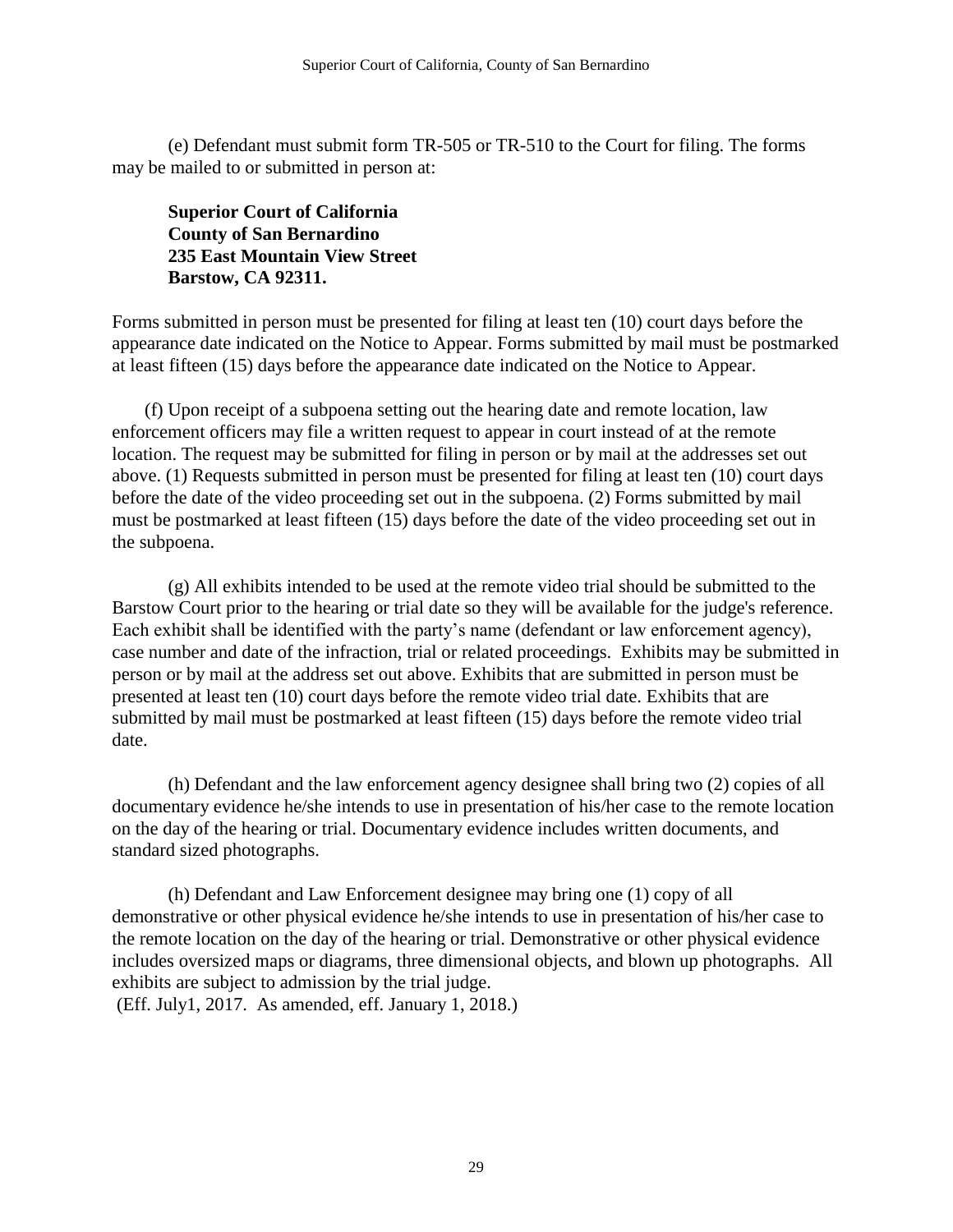## **CHAPTER 14** <sup>15</sup>**ATTORNEY/INVESTIGATOR/EXPERT FEES**

# **ATTORNEY FEES – GENERAL**

### **RULE 1400 APPOINTED ATTORNEY SERVICE FEE SCHEDULES**

Attorneys appointed by the Court may not charge fees for their services in excess of the Rates and limits set forth in the Appointed Services Fee Schedule, available on the Court's website and from the Court Executive Office. (Eff. July 1, 2011. Amended, eff. July 1, 2012 and July 1, 2013. Amended, eff. January 1, 2018.)

## **RULE 1401 DETERMINATION OF COMPENSATION AND EXPENSES FOR APPOINTED COUNSEL**

In each case in which a person has been furnished services of private counsel at public expense, the Court shall make a determination of the sum that is reasonable for compensation and authorized expenses. Payment will be based on the Appointed Services Fee Schedule in effect at the time of appointment, available on the Court's website and from the Court Executive Office. (Former Rule 1411, amended and renumbered as Rule 1401, eff. January 1, 2018.)

## **RULE 1402 FORM OF CLAIM**

All claims for attorney service payments must be submitted on Superior Court of California, County of San Bernardino forms.

All claims for payment of fees shall include claimant's California State Bar number.

<sup>6</sup> All claims shall be fully itemized as to specific dates, hours, activities, case name, case number and date of appointment and primary charge. When hourly billing is allowed under the Appointed Services Fee Schedule and at the discretion of the Court, the minimum reported increment should be 0.25 hours (15 minutes).

(Eff. July 1, 1998. Amended, eff. January 1, 2004. Former Rule 1411, amended and renumbered as Rule 1402, eff. January 1, 2018.)

## **RULE 1405 TIMELY SUBMISSION OF CLAIMS**

Claims for appointed attorney fees, in matters other than Family Law pursuant to Rule 1417, Guardianship pursuant to Rule 20-1315 and Conservatorship pursuant Rule 20-1402, must be submitted on Court forms to the Court District where the case is heard within 60 days of completion of the case. Any claim submitted more than 60 days after completion of the case will be subject to a penalty of ten percent (10%) of the claim amount per month, up to a maximum of 20%, absent extenuating circumstances. The Court in its discretion shall determine when extenuating circumstances sufficient to justify a delay in submission of a claim exist. Any claim submitted more than 2 years after completion of the case, which the Court cannot verify as being previously unpaid, shall be denied.

For the purposes of this Rule, completion of the case is defined as conclusion of the Pronouncement of Judgment in criminal matters. Billing should be for all services provided to that point.

Billings for post-dispositional activities must be submitted within 60 days of the hearing with the exception of juvenile matters. If an attorney submits an appointed attorney service claim form before the end of a case, and out-of-court time is being claimed, a copy of any prior billings for the same case may be required to be submitted with subsequent billings if the Court is unable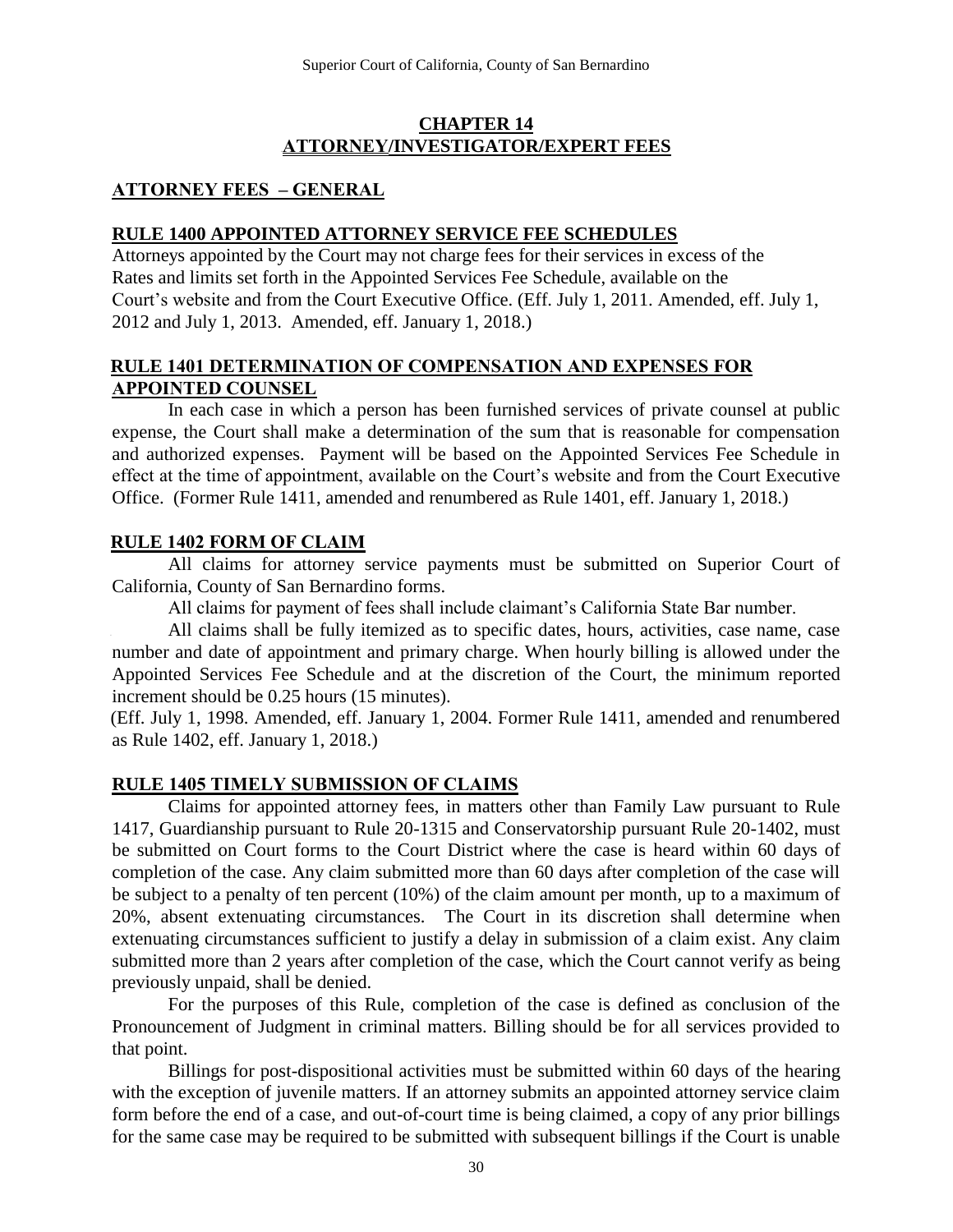to verify that prior billings for the case have not been paid. The Court staff shall review that statement to verify days and dates of service and billing amounts and submit it to the appropriate Judge, noting any deviations from Court rule or policy. The Judge shall approve the statement or modify it as appropriate.

(Former Rule 1110, eff. Jan. 1, 1993. Renumbered as Rule 1411 through 1414 and amended, eff. July 1, 1998. Amended, eff. July 1, 2000, January 1, 2001, July 1, 2001, January 1, 2003, July 1, 2004, July 1, 2012, July 1, 2013 and January 1, 2014. Former Rule 1414, amended and renumbered as Rule 1405, eff. January 1, 2018.)

# **RULE 1406 APPOINTED ATTORNEY SERVICE FEE COMPLAINT PROCEDURES**

When complaints regarding attorney's fees awarded to appointed counsel in criminal cases are received by the Court Executive Office, the file, together with all necessary documents, will be referred to the trial Judge who will evaluate the merit of the complaint and make his/her recommendation(s) to the Judge who made the award. That Judge will then consider the recommendation(s) and endorse a new order changing or confirming the original award. Any appeal of the new order must be submitted in writing to the Supervising Judge of the district where the case was tried within thirty (30) days of mailing of the notice of the new order. A final appeal may be submitted in writing to the Presiding Judge within thirty (30) days of mailing of the notice of the decision of the Supervising Judge. (Former Rule 1132, eff. April 1, 1985. Renumbered as Rule 1461, eff. July 1, 1998. Amended July 1, 2000. Renumbered as Rule 1440, eff. January 1, 2005. Amended, eff. July 1, 2006 and July 1, 2013. Former Rule 1440, amended and renumbered as Rule 1415, eff. January 1, 2018.)

# **ATTORNEY FEE PAYMENTS - CRIMINAL CASES**

# **RULE 1410 APPOINTED CRIMINAL CASES - COMPLEX FELONY**

Complex felony billing rates must have express written approval of the Court**.** Upon application of counsel, prior to pre-trial, the criminal calendar Judge may designate complex, non-special circumstance cases as complex for purposes of the Appointed Services Fee Schedule. (Former Criminal Rules, Rule 1330, eff. January 1, 2003. Renumbered as Criminal Rules, Rule 1403, eff. January 1, 2004. Amended, eff. July 1, 2005, July 1, 2006, July 1, 2011 and July 1, 2012. Former Rule 1403, renumbered as Rule 1410, eff. January 1, 2018.)

## **RULE 1411 ORDINARY ATTORNEY SERVICE FEES**

The Appointed Services Fee Schedule covers the usual and ordinary handling of an appointed case, including ordinary office expenses. However, expenses reasonably and necessarily incurred by appointed counsel, including costs of service and process, copies of documents and long-distance telephone calls, may be reimbursed at the discretion of the Court. The original receipts for any such of these expenses must be attached to any request for reimbursement or payment. Requests not supported by original receipts will not be processed. Special expenses, including any single expense item in excess of \$50.00, will be deemed unreasonable unless specifically authorized in advance by the Court. Original receipts are required for expense reimbursement. Investigator and expert services must comply with all applicable rules and the Court's *Penal Code § 987.2 Rules and Procedures* and Appointed Services Fee Schedule.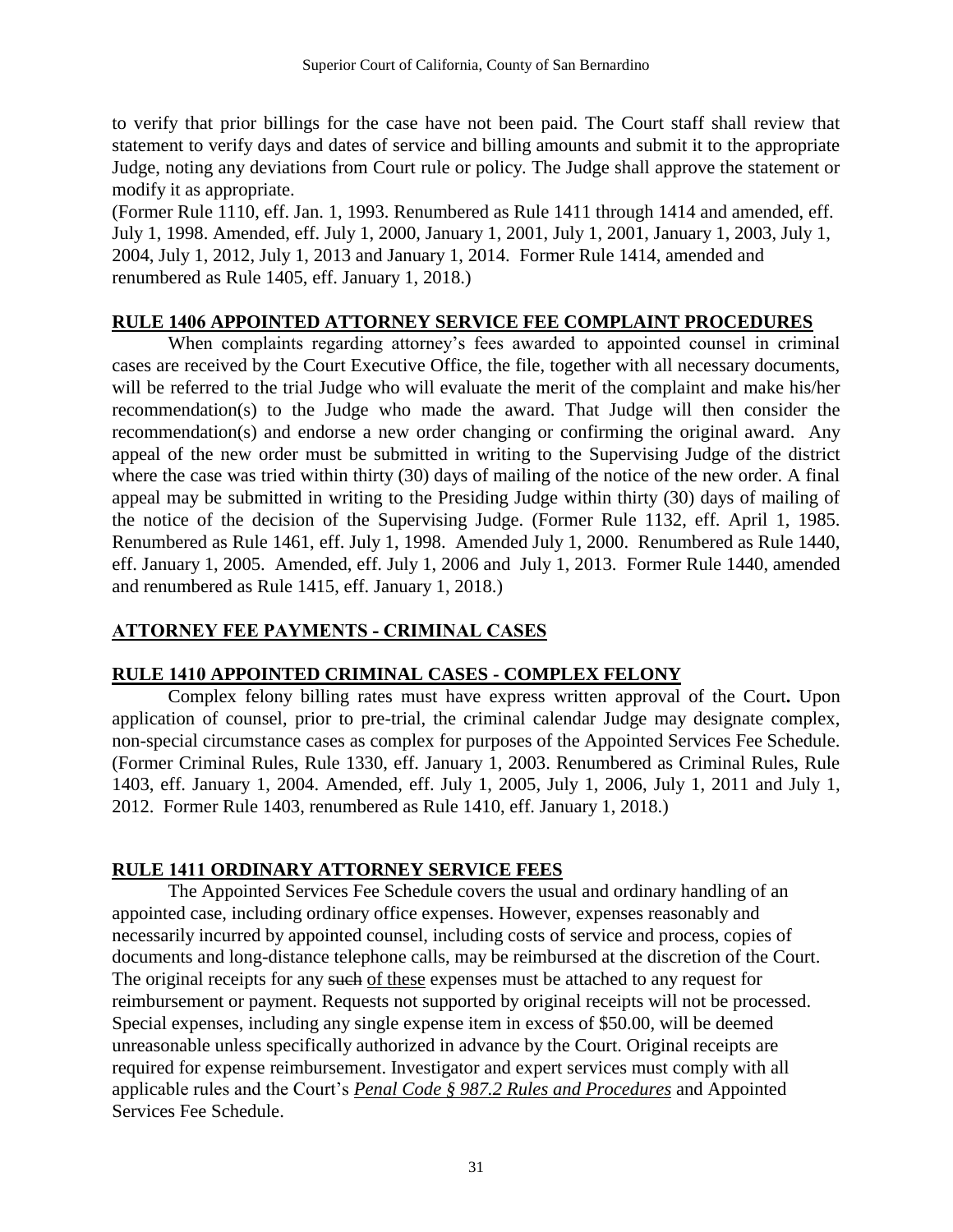(Former Criminal Rules, 1331, eff. July 1, 2000. Amended, eff. July 1, 2001. Renumbered as Criminal Rules, Rule 1415, and amended, eff. January 1, 2003. Amended, eff. January 1, 2004, July 1, 2005, July 1, 2006, July 1, 2011, July 1, 2012 and January 1, 2013. Former Rule 1415, amended and renumbered as Rule 1411, eff. January 1, 2018.)

# 7B**RULE 1412 EXTRAORDINARY ATTORNEY FEES**

In cases where, because of complexities thereof, the seriousness of the charge or novel legal principles being involved, extensive research, trial preparation and investigation are required, additional extraordinary fees may be allowed at the discretion of the Court. Requests for extraordinary fees must be made by written motion with appropriate supporting declarations and receive prior approval of the Court. Extraordinary fees are not designed to cover the routine or usual legal services or ordinary office expenses. An itemized statement of the services rendered or to be rendered shall accompany any application for extraordinary fees. (Former Criminal Rules, Rule 1332, eff. January 1, 2000 and amended, eff. January 1, 2002. Renumbered as Criminal Rule, 1416, and amended, January 1, 2003. Amended, eff. January 1, 2004 and July 1, 2004. Former Rule 1416, amended and renumbered as Rule 1412, eff. January 1, 2018.)

# **RULE 1419 1413 COUNSEL IN DEATH PENALTY/LWOP CASES**

The Public Defender of San Bernardino County shall represent all indigent persons charged with a capital or life-without-possibility-of-parole (LWOP) case. If the Public Defender declares a conflict of interest and/or is relieved from representing a person charge with a capital or LWOP case, the Court shall appoint counsel from the "Capital/LWOP Case Panel." The Court and counsel shall adhere to the requirements and procedures of the Capital/LWOP Case Panel.

The San Bernardino County Superior Court has established a Capital/Life Without Parole (LWOP) Case Panel of qualified attorneys to be appointed to represent indigent defendants in Capital and LWOP cases. Every attorney who has permitted his or her name to be included on and to remain on the Capital Case Panel agrees to accept the appointment in Capital and/or LWOP cases according to the terms of the Fee Schedule Agreement for Capital/LWOP Case Appointments, in effect for cases appointed after September 1, 1997.

(Former Criminal Rules, Rule 1450.3, eff. July 1, 2000. Renumbered as rule 1419, and amended, eff. January 1, 2004. Former Rule 1419, renumbered as Rule 1413, eff. January 1, 2018.)

# **RULE 1414 APPOINTED DEFENSE FEES**

In each criminal case in which a person has been furnished appointed defense services, upon appointment of such defense service, the person shall be required to complete and submit to

the court a financial evaluation form upon presentation by the Court. Upon conclusion of the proceedings in criminal matters, the Court shall make a determination of the actual costs of providing such services per Penal Code §987.8. The appointed service provider shall be prepared at that time to submit itemized information as to the time they have devoted to the case.

(Former Criminal Rule 1133, eff. April 1, 1985. Renumbered as Criminal Rules, Rule 1462, eff. July 1, 1998. Amended eff. July 1, 2000, January 1, 2004 and July 1, 2004. Renumbered as Rule 1441, eff. January 1, 2005. Amended, eff. July 1, 2005, July 1, 2006 and July 1, 2010. Former Rule 1441, deleted and renumbered as Rule 1414, eff. January 1, 2018.)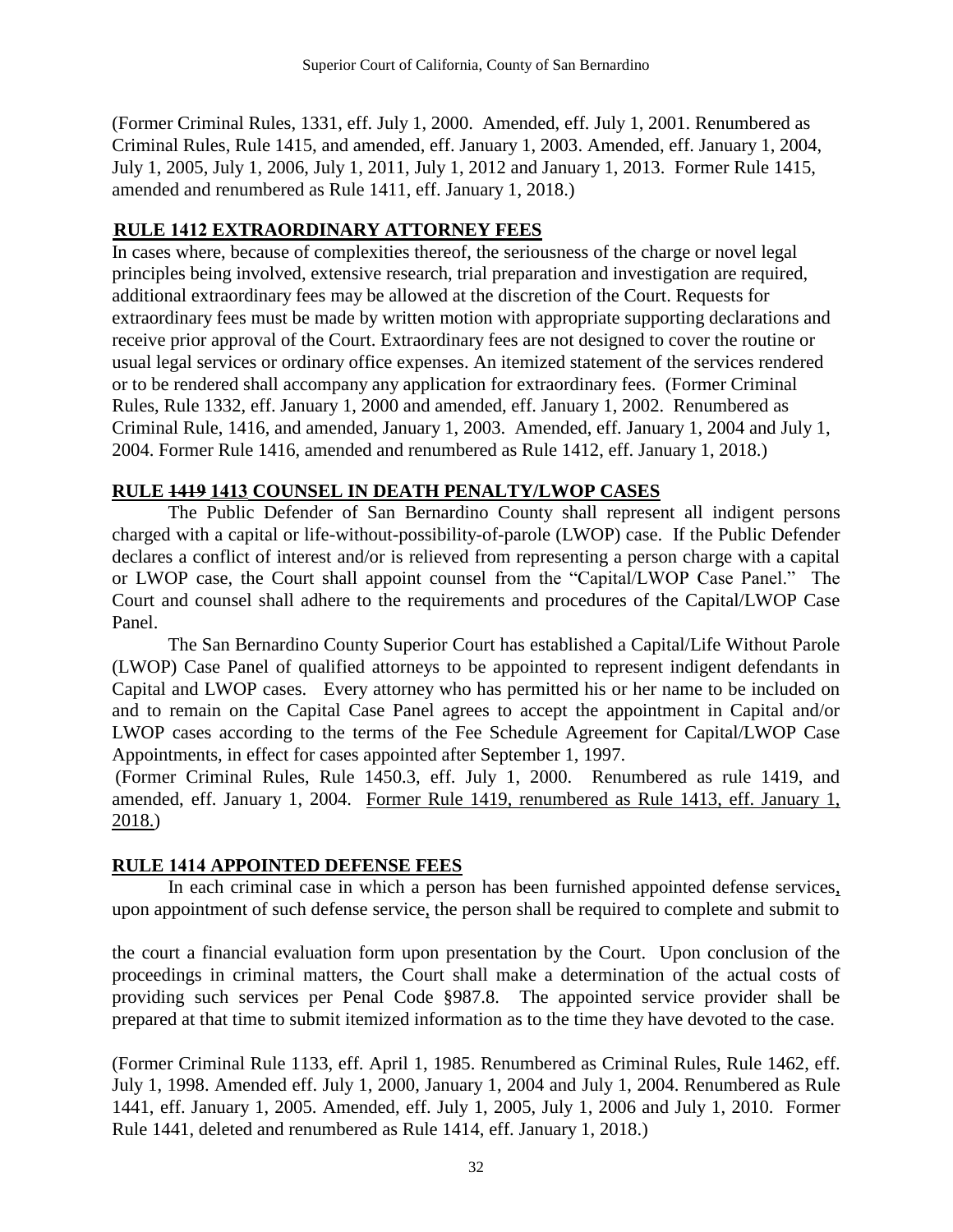# **RULE 1416 REIMBURSEMENT ORDER**

In the event any person may be required by law to reimburse the County costs of appointed defense services, the Court, after determining the amount shall make a determination of the present ability of such person to pay all or a portion of any amount and shall make such reasonable order for payment as is authorized by law. This determination and the determinations required by Rule 1415 above shall be made only after the Court has held a hearing. All persons required by law to reimburse the County for costs of appointed defense services shall be entitled to reasonable notice of the hearing and an opportunity to be heard, including the right to present evidence and cross**-**examine witnesses. (Former Rule 1140, eff. May 27, 1982. Renumbered as Rule 1470 and amended, eff. July 1, 1998. Renumbered as Rule 1464 and amended, eff. July 1, 2000. Renumbered as Rule 1442, eff. January 1, 2005. Amended, eff. July 1, 2006 and July 1, 2012. Former Rule 1442, amended and renumbered as Rule 1416, eff. January 1, 2018.)

# **RULE 1417 COLLECTION**

The Court, in its discretion, may delegate to County Central Collections the authority to collect reimbursement ordered pursuant to Rule 1416, and to establish and modify arrangements for installment payments.

(Former Rule 1150, eff. May 27, 1982. Renumbered as Rule 1480, eff. July 1, 1998. Amended eff July 1, 2000. Renumbered as rule 1443, and amended, eff. January 1, 2005. Amended, eff. July 1, 2013. Former Rule1443, amended and renumbered as Rule 1417, eff. January 1, 2018.)

# **RULE 1418 APPOINTMENTS OF INVESTIGATORS OR OTHERS Rule 1418.1**

All requests for Court-appointment of investigators, experts, or others at government expense shall comply with Rule 1414. Prior express written approval of the Court is required for all investigator, expert or other services and expenditures pursuant to Local Rules 1418.2 and 1418.3. Costs of services performed and expenses incurred prior to the order of the Court, and costs not included in the Court Order, will be denied. The Court's Appointed Services Fee Schedule rates are the maximum rates allowed for experts unless the express written approval of the Court for an extraordinary billing rate is obtained in advance of the expert's services pursuant to Local Rule 1419.6. Copies of the Court's Appointed Services Fee Schedule may be obtained on the Court's website or from the Court Executive Office.

## **Rule 1418.2**

Applications for ancillary defense funding under Penal Code § 987.2 must comply with the Court's *Penal Code § 987.2 Rules and Procedures* and Local Rules for appointed services. The Superior Court of California, County of San Bernardino shall have designated primary and alternate judges ("PC § 987.2 Judges") for each Court Region (West Valley, East Valley, Desert) to monitor and authorize fees for ancillary defense funding at government expense under the provisions of Penal Code § 987.2 for non-capital cases. Appointed ancillary defense services and expenditures shall be authorized at the discretion of and subject to approval by the Court's designated PC § 987.2 Judges. Applications for ancillary defense funding in Juvenile Court delinquency cases shall be submitted to the judge designated by the Juvenile Court Presiding Judge.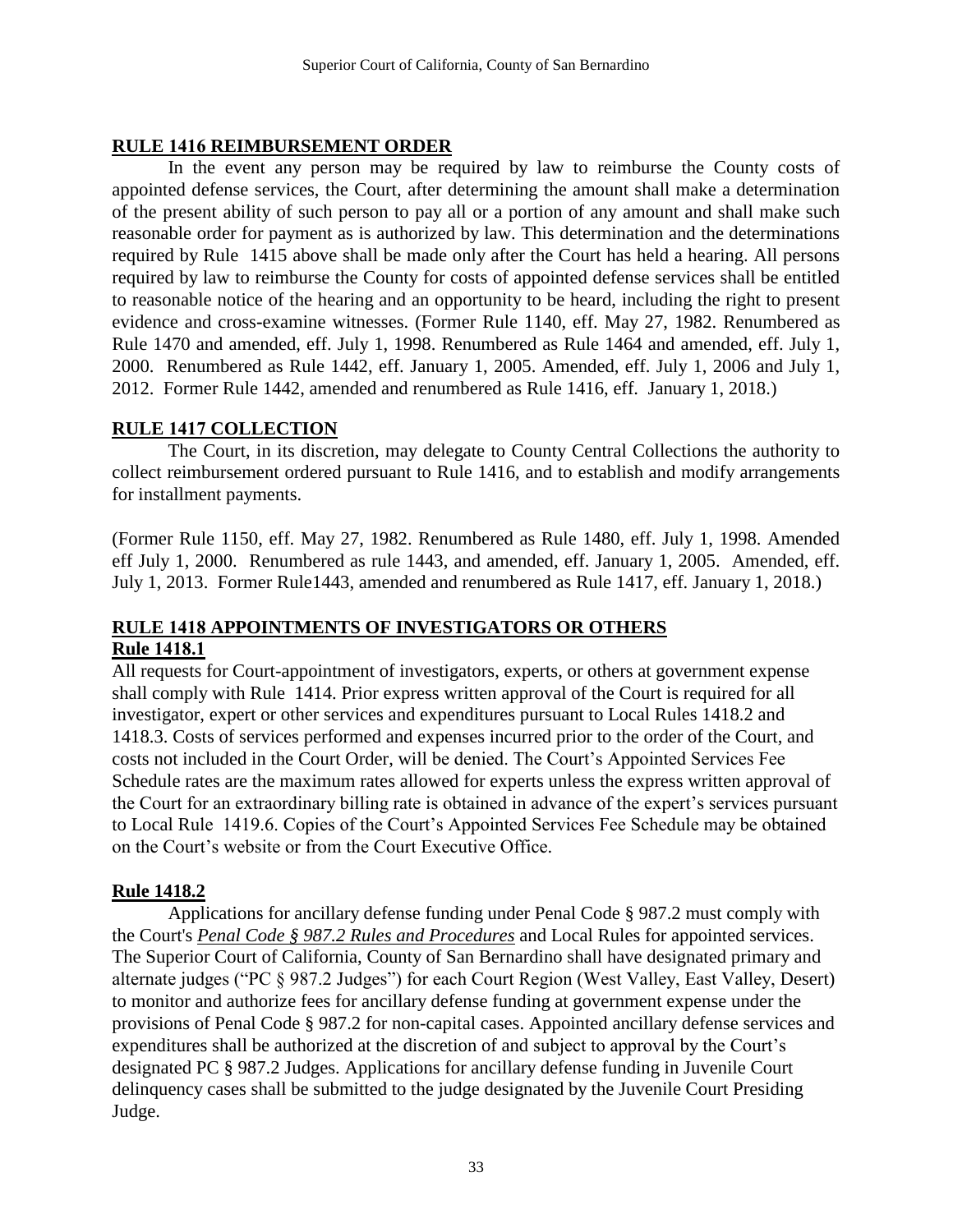Appointed service providers (other than appointed psychiatric/psychological evaluation services appointed pursuant to Rule 1460.4) must comply with the rules and guidelines for appointed ancillary defense services specified in the Court's *Penal Code § 987.2 Rules and Procedures*.

# **Rule 1418.3**

Applications for ancillary defense funding for capital and capital–eligible Penal Code § 190.2 special circumstances cases under Penal Code § 987.9 must comply with the Court's *Penal Code 987.2 Rules and Procedures*. The Court shall have two designated judges ("PC § 987.9 Judges") to monitor and authorize fees for ancillary defense funding at government expense pursuant to Penal Code § 987.9.

Services rendered by investigators, experts and others for capital and capital-eligible Penal Code § 190.2 special circumstances cases under appointment by the Court's designated PC § 987.9 Judge (other than appointed psychiatric/psychological evaluation services appointed pursuant to Local Rule 1460.4) must generally comply with the Local Rules and appointed service and expenditure rules set forth in section B of the Court's *Penal Code § 987.2 Rules and Procedures*. Appointed ancillary defense services and expenditures shall be authorized and approved at the discretion of the Court's designated PC§987.9 Judges. For a case subject to PC §987.9, in the event of a conflict between the requirements of the Court's PC§987.9 procedures and the Court's *Penal Code §987.2 Rules and Procedures*, the requirements of the PC§987.9 will prevail.

# **Rule 1418.4**

Paralegal services must be performed under the direction and supervision of an active member of the State Bar of California consistent with the Business and Professions Code § 6450, et seq. The Court strongly discourages appointed paralegals from attending court proceedings. Appointments of paralegals shall generally be limited to capital cases. Paralegal service appointment order requests must specify the services to be performed by the paralegal under appointment, and must specify why the services cannot be performed by the attorney or attorney office staff.

# **Rule 1418.5**

Mitigation specialists for death penalty cases, when appointed by order of the Court pursuant to Penal Code § 987.9 and Rule 1418.3, should be limited to gathering of information specifically related to mitigation defense and coordinating the various aspects of investigators, experts and witnesses for the penalty (mitigation) phase, and to activities which would not normally be performed by an investigator or paralegal appointed for the case pursuant to Rule 1418.

# **Rule 1418.6**

The provisions of Rule 1418 and its sub-parts shall apply to all cases filed under Sections 601 and 602 of the Welfare and Institutions Code, except: (1) Motions shall be presented to the Presiding Judge of the Juvenile Court, or to such other judicial officers sitting in Juvenile Court as

the Presiding Judge shall designate; and, (2) All references to defendants shall be deemed to refer to minors.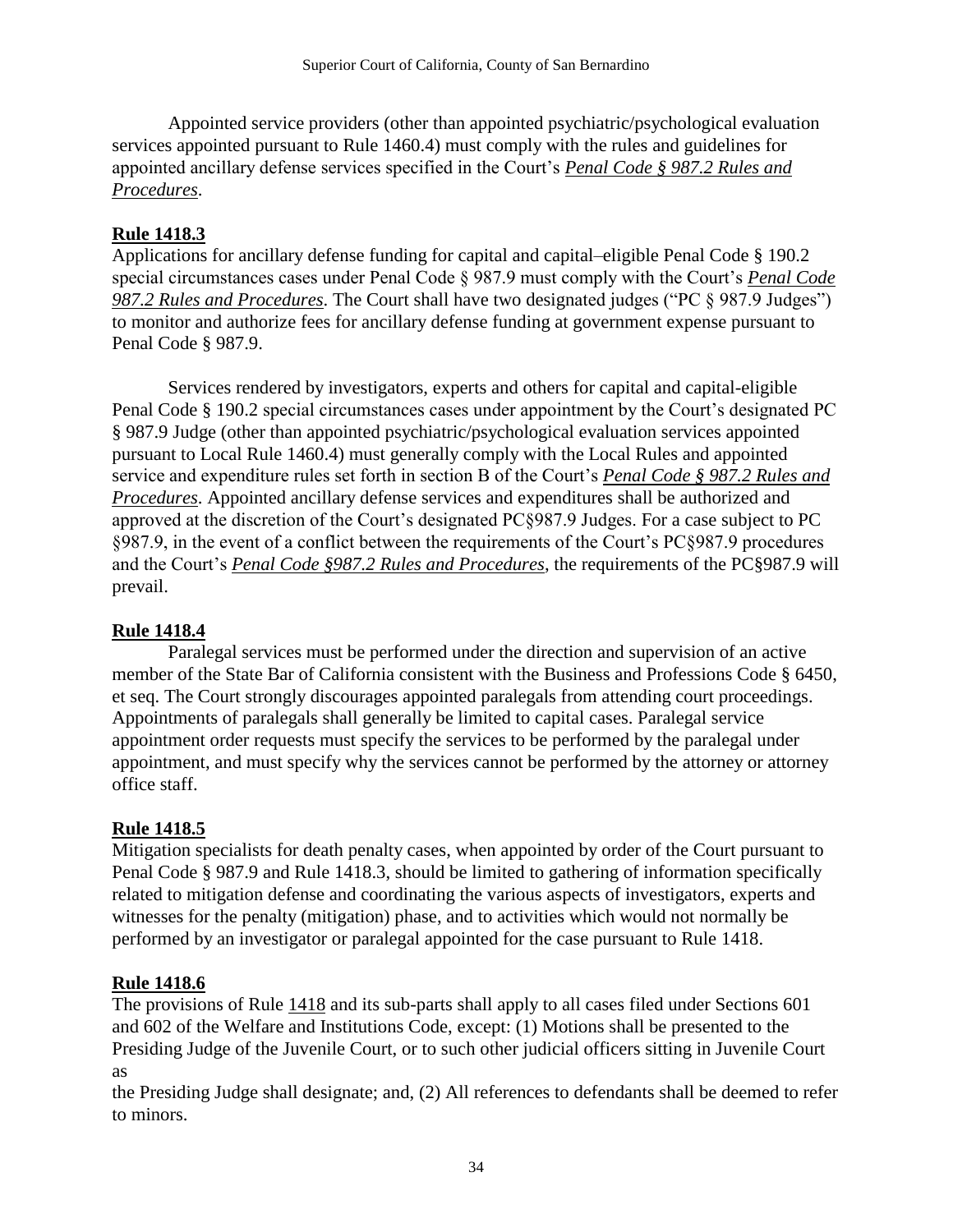(Former Criminal Rule 1131, eff. May 27, 1982. Amended eff. April 1, 1985; July 1, 1988; Jan. 1, 1990; Jan. 1, 1991. Renumbered as rule 1451 and amended July 1, 1998. Amended, eff. July 1, 2000; July 1, 2000; January 1, 2001; January 1, 2002; January 1, 2003; January 1, 2004; July 1, 2004; January 1, 2005; July 1, 2005; July 1, 2006, January 1, 2010, July 1, 2010, July 1, 2011, July 1, 2012, January 1, 2013 and July 1, 2013. Former Rule 1451, amended and renumbered as Rule 1418, eff. January 1, 2018.)

## **RULE 1419 APPOINTED SERVICES OF INVESTIGATORS, EXPERTS AND OTHERS Rule 1419.1 Claims for Payment**

Services rendered by investigators, experts and others under appointment by the Court's designated PC§987.2 Judge or PC§987.9 Judge (other than appointed psychiatric/psychological evaluation services appointed pursuant to Local Rule 1460.4) must comply with the rules and guidelines for appointed ancillary defense services specified in the Court's *Penal Code § 987.2 Rules and Procedures*.

(Criminal Rules, Rule 1460.1, eff. July 1, 1998, and former Appendix III, Rule 1460, eff. July 1,1998; renumbered as rule 1460.1 and amended, eff. July 1, 2000. Amended, eff. July 1, 2001, January 1, 2004, July 1, 2006, July 1, 2010, July 1, 2012 and January 1, 2013. Former Rule 1450.1, renumbered as Rule 1419.1, eff. January 1, 2018.)

# **Rule 1419.2 Investigators, Experts and Others**

Investigators, experts and others appointed by the Court may not charge fees for their services in excess of the rates and limits set forth in the Appointed Services Fee Schedule in effect at the time of appointment, except as provided by Rule 1419.6 and authorized by the Court's designated PC 987.2 Judges.

(Former Appendix III, Rule 1460, eff. July 1, 1998. Renumbered as rule 1460.2 and amended, eff. July 1, 2000. Amended, eff. January 1, 2002; July 1, 2002; January 1, 2004; July 1, 2005; July 1, 2006, January 1, 2009, July 1, 2010, July 1, 2011, July 1, 2012 and July 1, 2013. Former Rule 1460.2, amended and renumbered as Rule 1419.2, eff. January 1, 2018.)

## **Rule 1419.3 Transcription Services**

Transcription services are deemed to be an expert service; compensation for transcription service shall be at the lowest commercially-available rate.

(Former Criminal Rule 1460.4, eff. July 1, 1998. Renumbered as rule 1460.3 and amended, eff. July 1, 2000. Amended, eff. January 1, 2002, July 1, 2001, January 1, 2003, January 1, 2004, January 1, 2005, July 1, 2005, July 1, 2006, July 1, 2010, July 1, 2011, July 1, 2012,January 1, 2013 and July 1, 2013. Former Rule 1460.3, renumbered as Rule 1419.3, eff. January 1, 2018.)

## **Rule 1419.4 Appointed Psychiatric/Psychological Evaluation Services**

Appointments of psychiatrists and psychologists for PC§1026 (not guilty by reason of insanity), PC§1368/1369 (competency), PC§288.1 (sex offense) and W&I§3050/3051 (addiction) evaluation and report services shall be made on a rotating basis from the Court's panel of experts, unless the court recognizes extenuating circumstances and authorizes an exception to standard rotating appointment.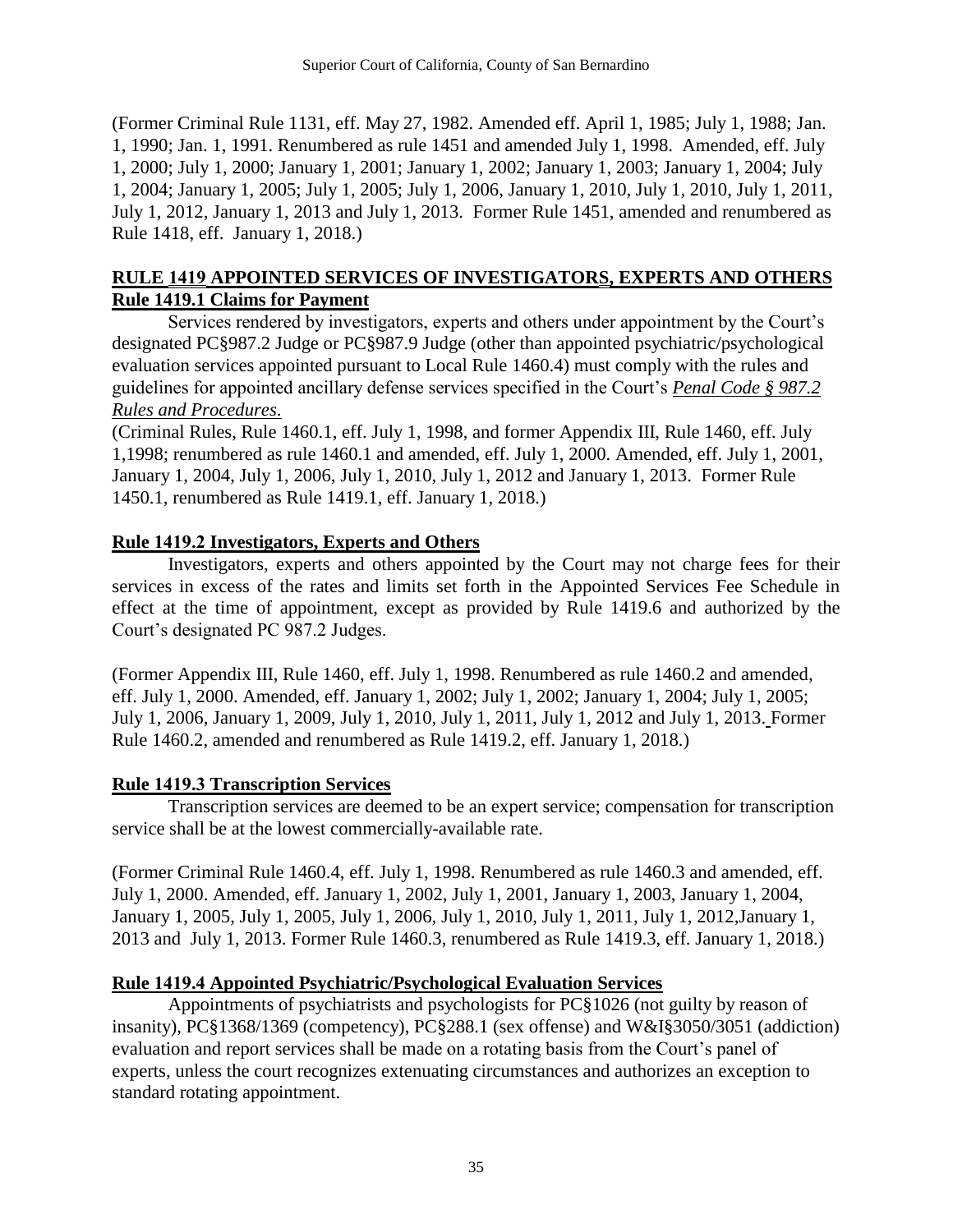All claims for appointed standard psychiatric/psychological evaluation services shall be submitted on the Court's Appointed Evaluation Service claim forms to the Court District where the case was heard within 60 days of completion of the services rendered.

Any claim submitted more than 60 days after completion of appointed services on case will be subject to a penalty of ten percent (10%) of the claim amount per month, up to a maximum of twenty percent (20%), absent extenuating circumstances. The Court in its discretion may determine when extenuating circumstances sufficient to justify a delay in submission of a claim exist.

Any claim submitted more than two (2) years after completion of services for the case, which the Court cannot verify as being previously unpaid, shall be denied.

The Court must actually receive the expert's report before appointed evaluation services can be billed unless the Court in its discretion recognizes extenuating circumstances orders payment in an amount it determines appropriate. Pursuant to Rule 1460.8, the expert must have also actually appeared in court, as reflected in the case minutes, for testimony services to be billable.

Billings must be submitted on the proper court form (Form 12-21283-356 for PC 1368/1369, W&I 3050/3051, and PC 288.1 evaluations; Form 13-17711-360 for PC 1026 and EC 1017 evaluations), and shall include all services provided that have not been previously presented or paid.

A copy of the psychiatric/psychological Court order of appointment must accompany all claims for appointed evaluation services. Pursuant to Rule 1419.8, a copy of the subpoena to the expert must also accompany any claim for expert testimony. Billings for EC § 1017 defense requested confidential evaluation and report services must be signed by defense counsel in the space provided prior to submittal to the Court.

(Eff. July 1, 2000. Amended, eff. July 1, 2006, July 1, 2010, July 1, 2011, July 1, 2012, January 1, 2013 and July 1, 2013. Former Rule 1460.4, amended and renumbered as Rule 1419.4, eff. January 1, 2018.)

## **Rule 1419.5 Appointed Psychiatric/Psychological Evaluation Service Fee Schedules**

Psychiatrists and Psychologists appointed by the Court may not charge fees for their services in excess of the rates set forth in the Appointed Services Fee Schedule in effect at the time of appointment, available on the Court's website and from the Court Executive Office, except as provided by Rule 1419.6, Juvenile Court appointed psychiatric/psychological services will be paid at the San Bernardino County Probation Department's approved rates in the absence of any Court established rates for these services.

(Former Appendix III, Rule 1460, eff. July 1, 1998. Renumbered as rule 1460.5, and amended, eff. July 1, 2000. Amended, eff. January 1, 2004, July 1, 2004, January 1, 2005, July 1, 2006, July 1, 2011, July 1, 2012, January 1, 2013 and July 1, 2013. Former Rule, 1460.5, amended and renumbered as 1419.5, eff. January 1, 2018.)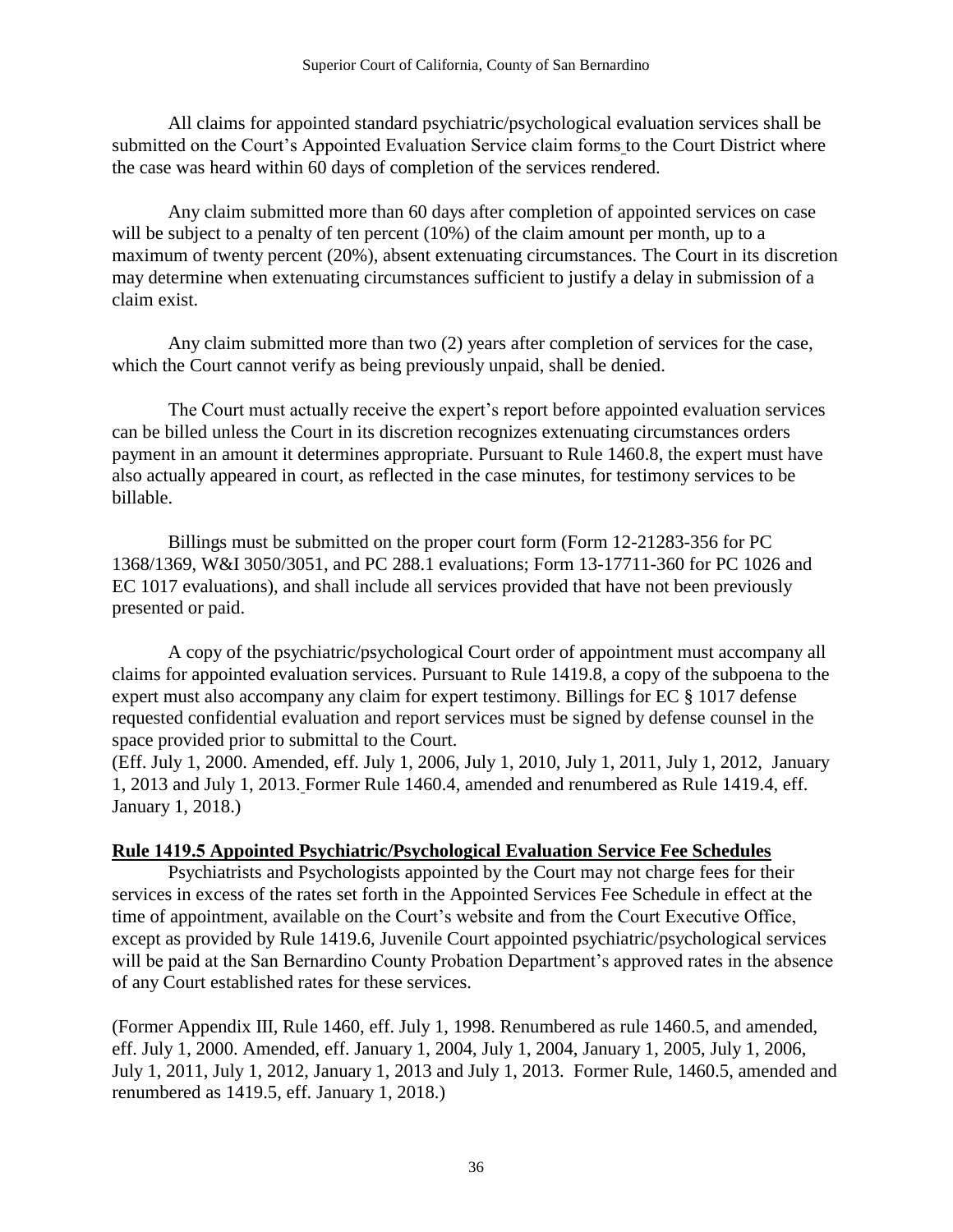# **Rule 1419.6 Extraordinary Expert Fees**

Upon prior approval of the Court, in cases where, because of complexities, the seriousness of the charge, or where novel medical examinations, extensive research and/or trial preparation are required, extraordinary expert fees for highly specialized expert services may be allowed in excess of the rates provided in the Court's Appointed Services Fee Schedule by the Court's designated PC § 987.2 Judge pursuant to Local Rule 1418.2 or designated PC § 987.9 Judge pursuant to Local Rule 1418.3.

It is the duty of counsel to endeavor to negotiate the lowest hourly rate for the expert's services, recognizing that the fees for the expert's work are paid from local government funds. If extraordinary fees are authorized by the Court's designated PC § 987.2 Judge or designated PC § 987.9 Judge, billings must provide sufficient specificity with regard to services performed to support the bill for payment, with dates and times of service itemized.

(Former Rule 1460.3, eff. July 1, 1998. Renumbered as rule 1460.7, eff. July 1, 2000. Amended, eff. July 1, 2001, January 1, 2002, January 1, 2003, July 1, 2004, July 1, 2009, July 1, 2010, July 1, 2011 and July 1, 2012. Former Rule, 1460.7, amended and renumbered as 1419.6, eff. January 1, 2018.)

# **Rule 1419.7 Subpoena and Testimony**

Expert testimony and expenses related to testimony in criminal proceedings are the responsibility of the subpoenaing or requesting party (prosecution or defense) unless the expense is the responsibility of the Court or County under applicable California Code. A copy of the subpoena to the expert must accompany a claim for expert testimony.

1419.7(a) Penal Code § 1368/1369 testimony expenses in competency proceedings for experts that prepared the court-ordered competency evaluation reports for the court will be paid by the Court. If the prosecution or defense chooses to call their own expert to testify at a competency proceeding, the Court is not required to pay those expenses. If the prosecution or defense chooses to call an expert that prepared the court-ordered competency evaluation at a different proceeding, such as the trial on the underlying charges, the Court is not required to pay those expenses.

1419.7(b) Penal Code § 288.1 testimony expenses in lewd acts proceedings for experts that prepared the court-ordered evaluation reports for the court will be paid by the Court. If the prosecution or defense chooses to call their own expert to testify at a lewd act proceeding, the Court is not required to pay those expenses. If the prosecution or defense chooses to call an expert that prepared the court-ordered lewd act evaluation at a different proceeding, such as the trial on the underlying charges, the Court is not required to pay those expenses.

1419.7(c) Welfare & Institutions § 3051 testimony expenses in narcotics addiction hearings for experts that prepared the court-ordered evaluation report for the court will be paid by the Court if the testimony occurs as part of a jury trial on the issue at the request of the defendant.

1419.7(d) Penal Code § 1026 testimony expenses related to not-guilty-by-reason-of-insanity hearings are not the responsibility of the Court.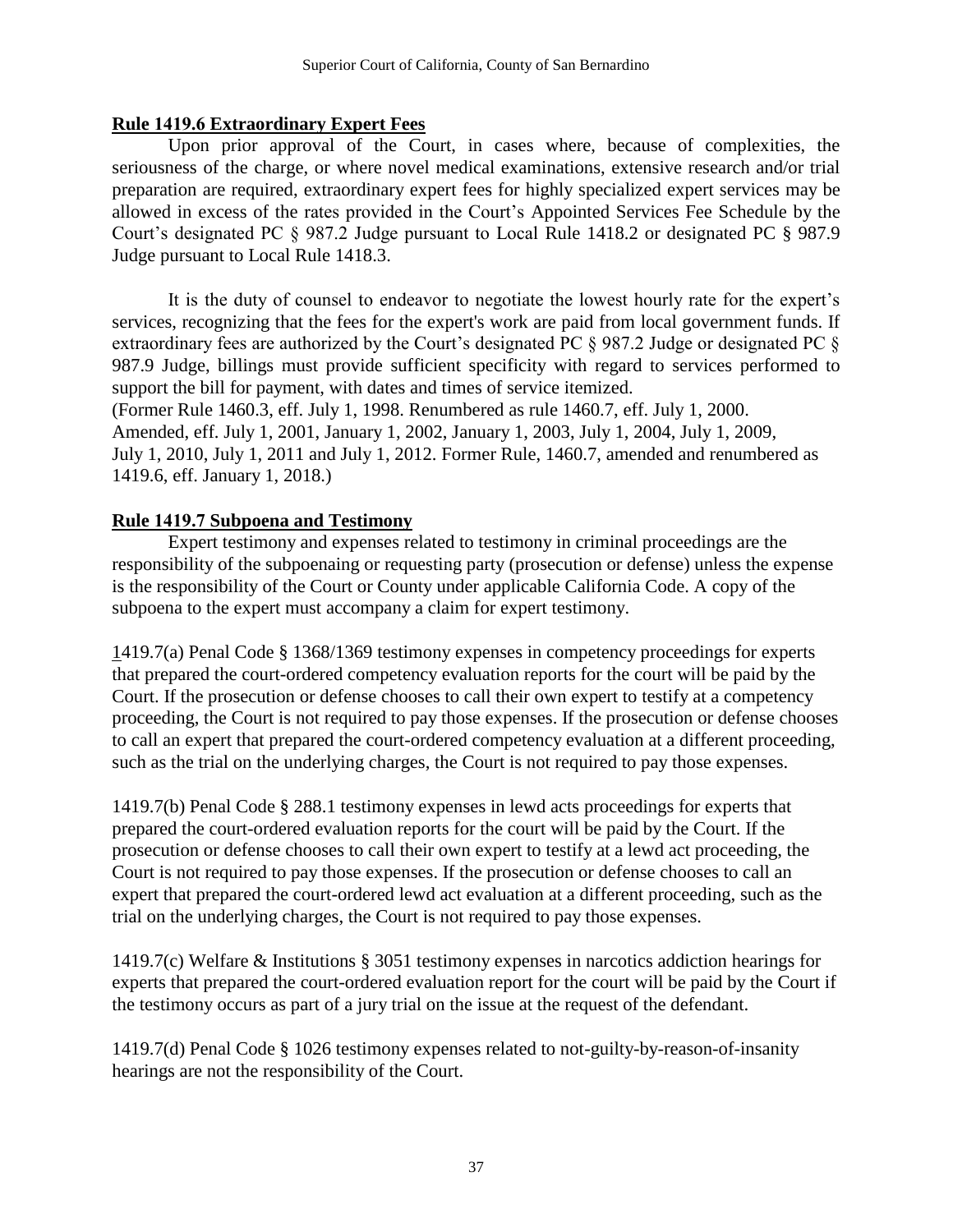(Eff. January 1, 2003. Amended, eff. January 1, 2004, January 1, 2005, July 1, 2006, January 1, 2007, July 1, 2010, July 1, 2012 and January 1, 2013. Former Rule 1460, amended and renumbered as Rule 1419, eff. January 1, 2018.)

# **ATTORNEY FEE PAYMENTS – CIVIL LAW CASES**

## **RULE 1440 COMPUTATION OF FEES IN CIVIL LAW CASES**

In computing fees, the Court will require parents claiming reimbursement for medical expenses, etc. to pay their proportionate share of the counsel fees except in cases of hardship. Reasonable costs incurred or paid by the counsel that are itemized and accompanied by appropriate vouchers, or other supporting evidence, will be allowed except they shall not be included in the amount of the settlement of judgment on which fees are computed. (Eff. July 1, 1998. Renumbered as Rule 1440, eff. January 1, 2018.)

## **RULE 1441 DEFAULT ATTORNEY FEES**

(a) Whenever the obligation sued upon provides for the recovery of a reasonable attorney fee, the fee in each default case may be fixed pursuant to the following schedule, but in no event shall the amount included by the clerk exceed the amount of attorney's fees prayed for:

> 25 percent of the first \$1,000 with minimum attorney's fees of \$75.00; 10% of the next \$14,000 3 percent of the next \$35,000; 2 percent of the next \$50,000; and 1 percent of the contract or note amount over \$100,000.

(b) In any case where an attorney claims he or she is entitled to a fee in excess of any of the above amounts, the attorney may apply to the court therefore on noticed motion and present proof to support the claim. The Court will determine the reasonable fee amount according to proof.

(c) In contested matters, the Court will determine the reasonable attorney fees as proved by the prevailing party after trial in accordance with Code of Civil Procedure, section 1021 et seq., Civil Code, sections 1717 and 1717.5, and the California Rules of Court, rule 3.1702.

(d) This rule is not applicable to actions for foreclosure of a mortgage or deed of trust or judicial determination of abandonment of a mobile home. (Eff. July 1, 1998. Amended, eff. January 1, 2005, January 1, 2007, January 1, 2011, July 1, 2011 and January 1, 2012. Former Rule 1430, amended and renumbered as Rule 1441, eff. January 1, 2018.)

## **RULE 1442 ACTION FOR JUDICIAL DECLARATION OF ABANDONMENT OF MOBILE HOME**

For the purposes of determining attorney's fees in an action for judicial determination of abandonment of a mobile home, the Court shall use the following schedule:

25 percent of the first \$1,000 in damages with minimum attorney's fees of **\$**75.00; 10 percent of next \$14,000 in damages; 3 percent of next \$35,000 in damages;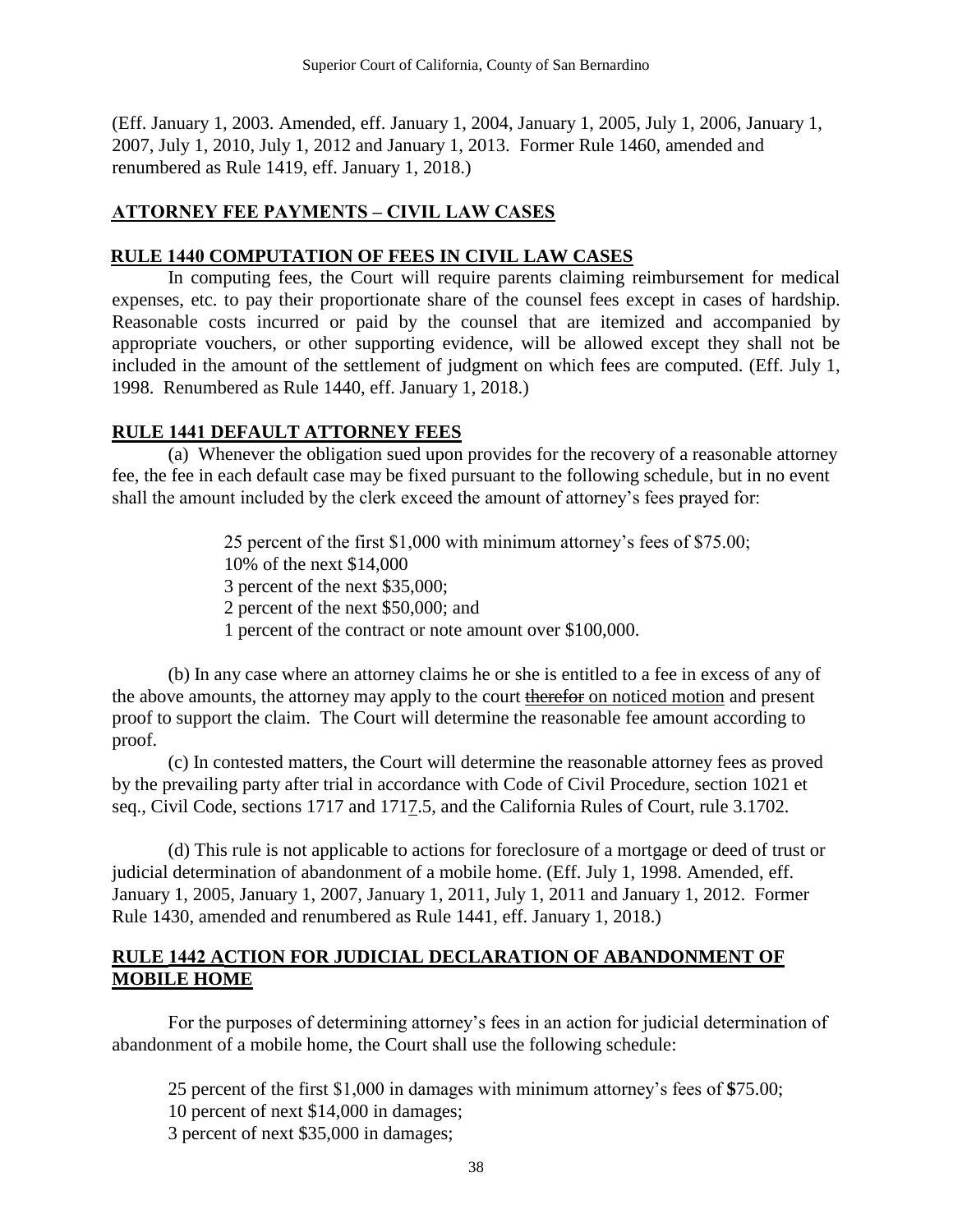2 percent of next \$50,000 in damages; and

1 percent of the amount of damages over \$100,000.

(Eff. July 1, 1998. Amended eff. January 1, 2005. Former Rule 1431, renumbered as Rule 1442, eff. January 1, 2018.)

# **RULE 1443 FORECLOSURE**

# **Rule 1443.1**

When an attorney's fee is allowed on the foreclosure of a mortgage, trust deed, security agreement or mechanic's lien, a reasonable attorney's fee shall be deemed to be that computed under subdivisions 1442 increased by ten percent, in addition to which a further allowance may be made for extraordinary services, in compliance with Rule 1412. (Eff. July 1, 1998. Former Rule 1433.1, amended and renumbered as Rule 1443.1, eff. January 1, 2018.)

# **Rule 1443.2**

When an attorney's fee is allowed on the foreclosure of a lien for a street assessment or other assessment, or of a bond issued for the cost of a public improvement, except in cases where other provision is made by law, the attorney's fee shall be computed as provided in 1442 of this rule; except that the minimum shall be \$75.00, where only one assessment or bond is being foreclosed in the action, and \$20.00 additional for each additional assessment or bond being foreclosed in the same action. An additional allowance may be made for extraordinary services in compliance with Rule 1412. (Former Rule 1113, et seq., eff. May 27, 1982. Renumbered as rule 1433 et seq. and amended, eff. July 1, 1998. Former Rule 1433.2, amended and renumbered as Rule 1443.2, eff. January 1, 2018.)

# **RULE 1444 EXCEPTIONS**

Rules 1441-1443.2 are not intended to apply to procedures under Section 372 of the Code of Civil Procedure and Section 1431 of the Probate Code. (Former Rule 1160, eff. May 27, 1982. Renumbered as Rule 1490, eff. July 1, 1998. Amended, eff. July 1, 2013. Former Rule 1490, amended and renumbered as Rule 1444, eff. January 1, 2018.)

# **ATTORNEY FEE PAYMENTS – FAMILY LAW CASS**

# **RULE 1460 CLAIMS FOR ATTORNEY FEES IN FAMILY LAW CASES**

Claims for attorney fees in Family Law cases must be submitted each month, beginning in the month in which the attorney is appointed as counsel and each month thereafter until the attorney is discharged by the Court. Claims shall be submitted on Court forms to the Court District where the case is heard by the last day of each month. Any claim submitted more than 30 days late will be subject to a penalty of ten percent (10%) of the claim amount per month absent extenuating circumstances. The Court in its discretion shall determine when extenuating circumstances sufficient to justify a delay in submission of a claim exist. (Eff. July 1, 2004. Amended, eff. July 1, 2012. Former Rule 1417, renumbered as Rule 1460, eff. January 1, 2018.)

# **RULE 1461 FEES IN DISSOLUTION, LEGAL SEPARATION OR NULLITY ACTION**

The following attorney fees will be awarded under normal circumstances in marriage dissolution, legal separation or nullity action, exclusive of costs: (Eff. July 1, 1998. Former Rule 1434, amended and renumbered as Rule 1461, eff. January 1, 2018.)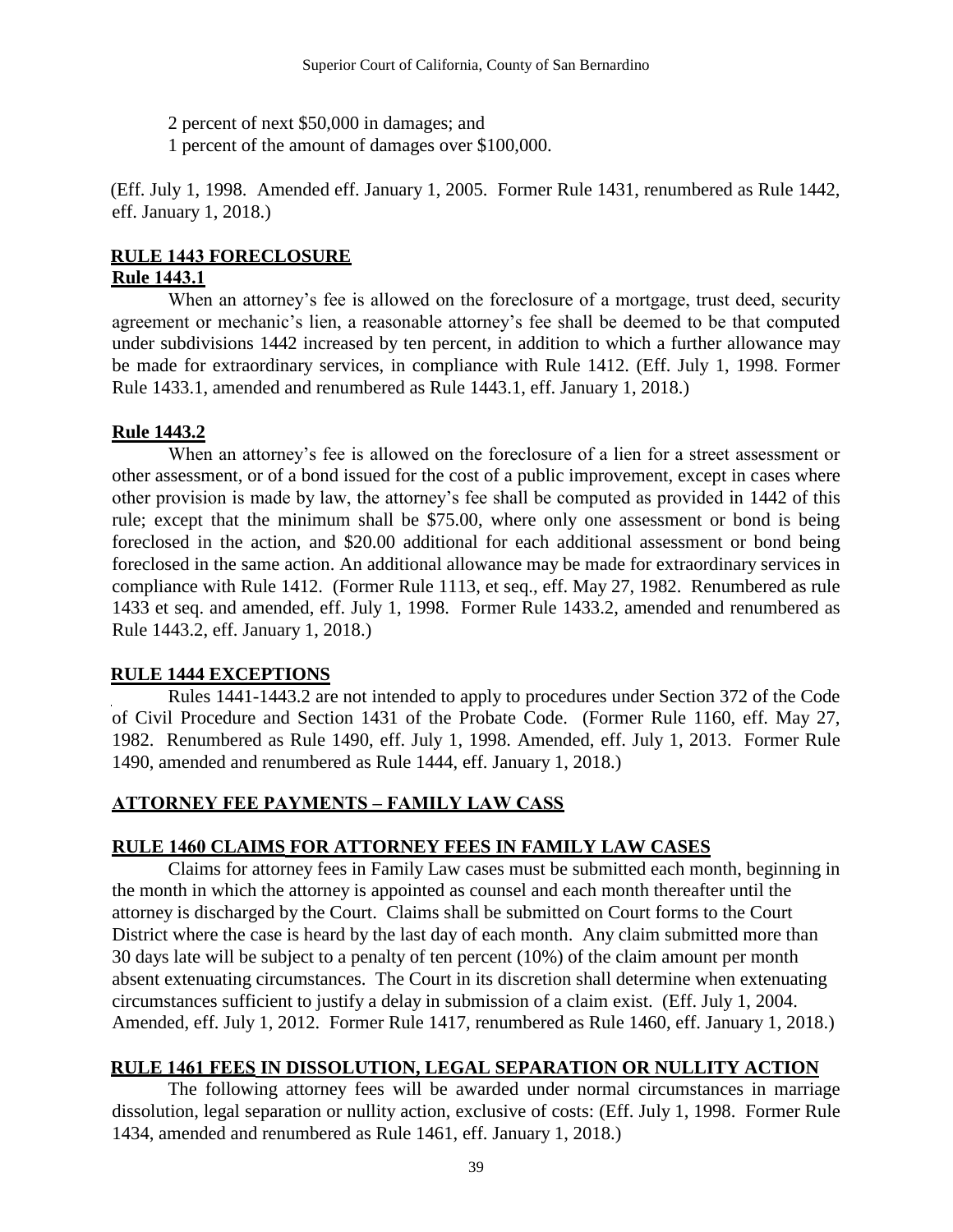# **Rule 1461.1**

Default (Without Request for Order) proceedings: \$300.00. (Eff. July 1, 1998. Amended, eff. July 1, 2012. Former Rule 1434.1, amended and renumbered as Rule 1461.1, eff. January 1, 2018.)

# **Rule 1461.2**

Request for Order: \$350.00 (contingent upon showing of efforts of counsel before hearing to obtain stipulation or agreement of parties.) (Eff. July 1, 1998. Amended, eff. July 1, 2012. Former Rule 1434.2, amended and renumbered as Rule 1461.2, eff. January 1, 2018.)

## **Rule 1461.3**

Subsequent Request for Order Hearing for Modification of Order, Contempt, or otherwise: \$200.00 to \$300.00. (Eff. July 1, 1998. Amended, eff. July 1, 2012. Former Rule 1434.3, renumbered as Rule 1461.3, eff. January 1, 2018.)

# **Rule 1461.4**

Trial (contested): \$350.00 per diem. (Eff. July 1, 1998. Former Rule 1464.4, renumbered as Rule 1441.4, eff. January 1, 2018.)

# **Rule 1461.5**

An attorney who has obtained an order for fees will be deemed to have waived any objection to going to trial before the payment of their fees unless objections are made to the Presiding Judge at least five days before the date set for trial. (Former Rule 1114, et seq., eff.

May 27, 1982. Renumbered as Rule 1434 et seq., eff. July 1, 1998. Amended, eff. July 1, 2000. Former Rule 1434.5, amended and renumbered as Rule 1461.5, eff. January 1, 2018.)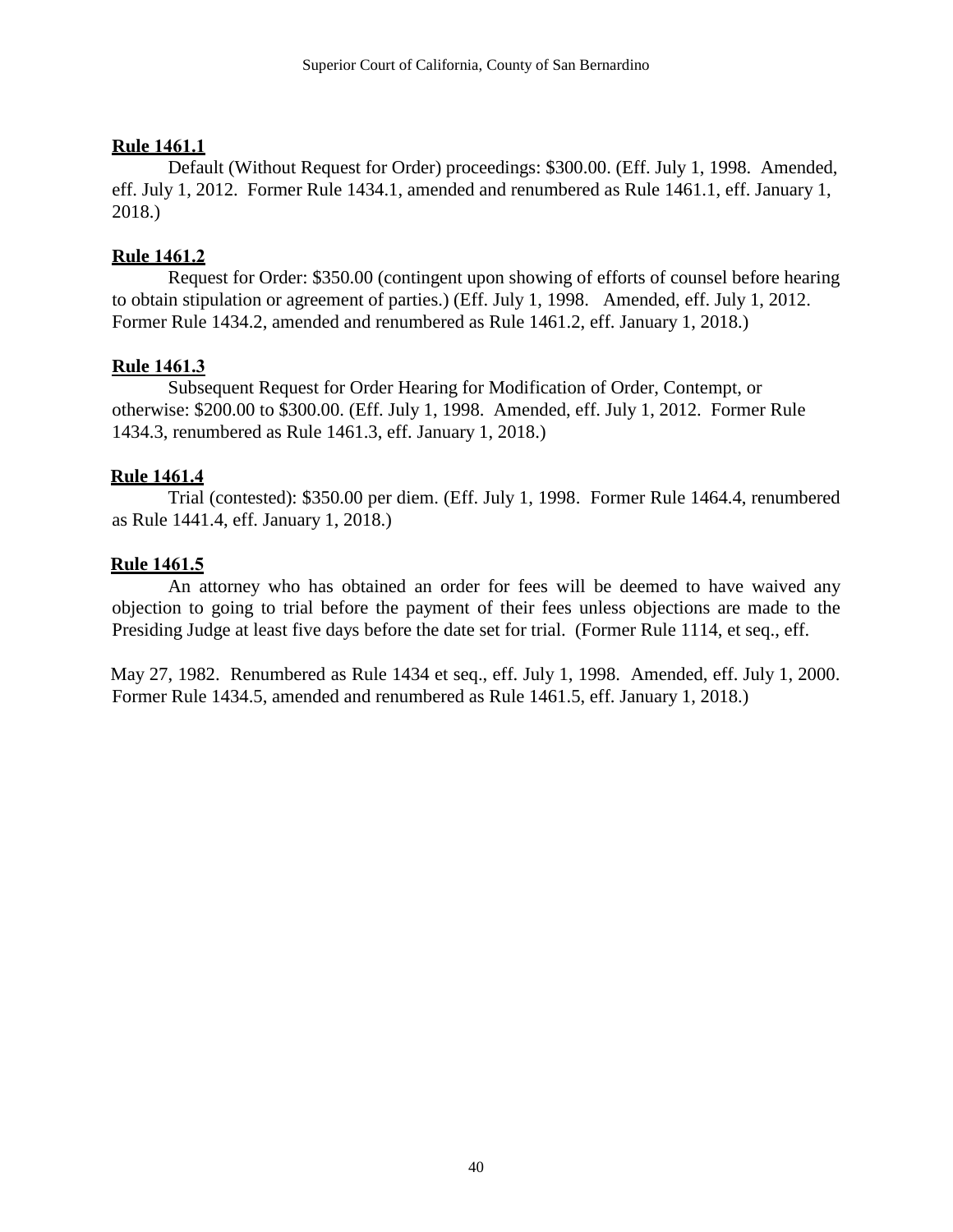# **CHAPTER 15 FAMILY LAW RULES**

# **RULE 1500 SUBJECT MATTER OF THE FAMILY LAW DIVISION**

All of the following types of proceedings must be filed in the Family Law Division of the Court:

- A. Dissolution of marriage or domestic partnership;
- B. Legal Separation of marriage or domestic partnership;
- C. Nullity of marriage or domestic partnership and determination of rights of putative spouses under the Family Code;
- D. Proceedings under the Uniform Child Custody Jurisdiction and Enforcement Act;
- E. Proceedings under the Uniform Parentage Act;
- F. *Marvin* cases, as set forth in Rule 1517(b), below
- G. Proceedings under the Domestic Violence Prevention Act;
- H. Proceedings under the Uniform Interstate Family Suport Act;
- I. Proceedings for Child Support, under Part 2 of Division 9 of the Family Code;
- J. Proceedings to terminate parental rights and adoption pursuant to the Family Code; and

K. Proceedings for visitation rights of non-parents pursuant to the Family Code.

(Eff. January 1, 2017.)

## **RULE 1501 RULES APPLICABLE TO FAMILY LAW CASES**

The Rules under this Chapter are applicable to all Family Law cases, and take precedence over other Local Rules which are in conflict with the rules set forth herein. (Eff. July 1, 2017.)

## **RULE 1510 CHANGE OF CHILD CUSTODY RECOMMENDING COUNSELOR**

A request for change of child custody recommending counselor shall be addressed to the Family Court Services Supervisor. If the request for change is not satisfactorily resolved, it may be brought to the attention of the Manager of the Family and Children's Services Division.

Child Custody Recommending Counselor: The request for a change of child custody recommending counselor shall be made prior to the beginning of the child custody recommending session. The request will be granted as requested by either party or if ordered by a judicial officer.

Complaints about the services of child custody recommending counselors shall be addressed to the Family Court Services Supervisor in the district in which the case is being heard. If the complaint is not satisfactorily resolved, it may be addressed to the Manager of the Family and Children's Services Division (Eff. July 1, 1998. Amended January 1, 1999, July 1, 2003, July 1, 2011 and July 1, 2012.)

## **RULE 1511 CHILD CUSTODY RECOMMENDING COUNSELING Rule 1511.1 Child Custody Recommending Counseling Procedures**

The parties' attorneys do not participate in child custody recommending counseling. If the parties reach an agreement during child custody recommending counseling, it will be memorialized in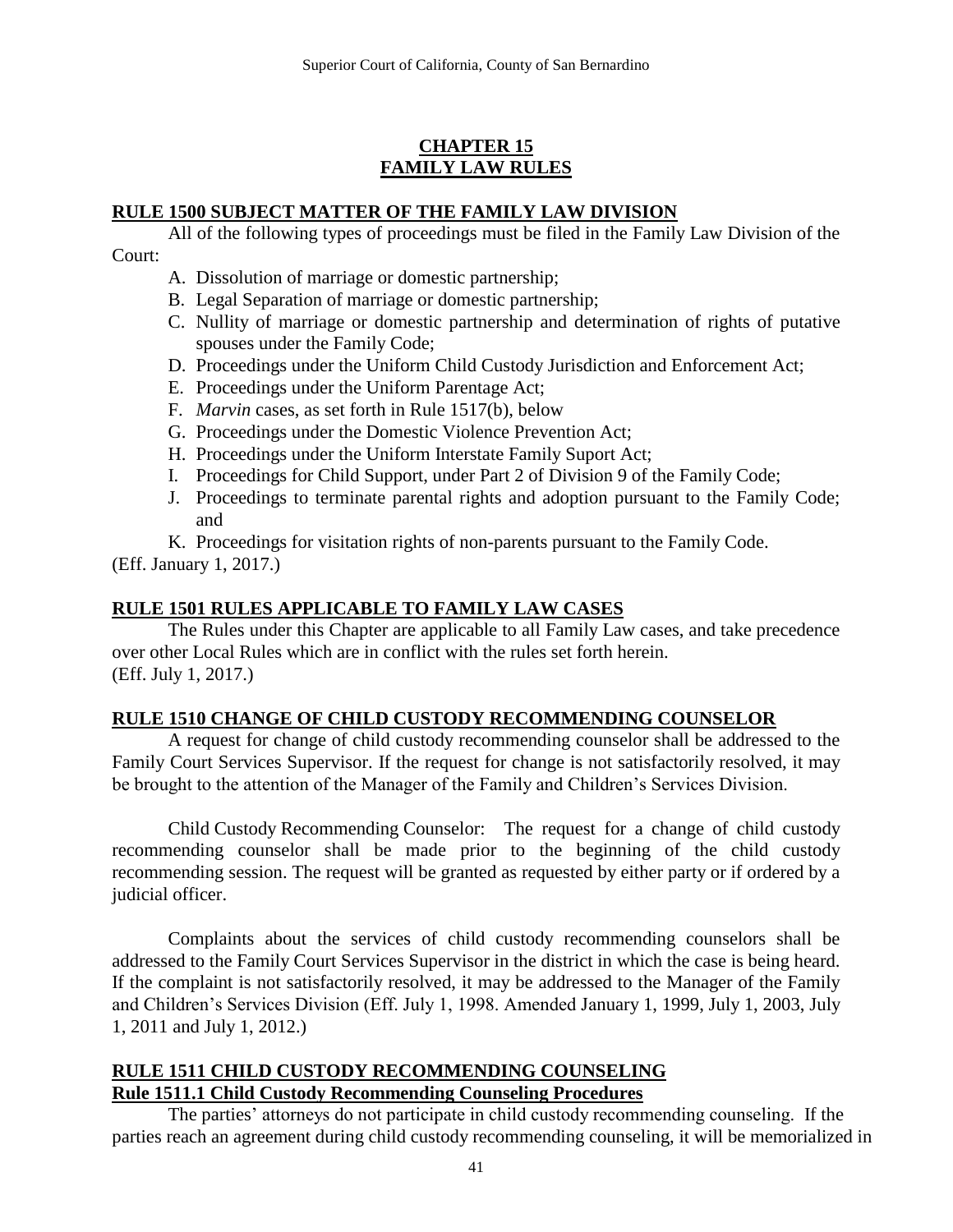writing and submitted to them or their attorneys before the Request for Order (RFO) hearing for which the recommendation is made. If the parties and their attorneys approve the parties' agreement, they will submit the agreement to the Court for the Court's approval and adoption as an order.

If the parties are unable to resolve issues of custody or visitation by child custody recommending counseling, the child custody recommending counselor will submit a written recommendation and reasons for the recommendation to the parties and/or their attorneys and the court. The Court will consider the recommendation at the time of the RFO hearing. At the hearing, the child custody recommending counselor may be called as a witness by either party, subject to cross examination. (Former Family Law Rule 1510.1, eff. July 1, 1998, amended, July 1, 1999, and January 1, 2003. Renumbered as Rule 1511.1, eff. July 1, 2003. Amended, eff. July 1, 2011 and July 1, 2012. As amended, eff. January 1, 2017.)

## **Rule 1511.2 Ex Parte**

The Court adopts California Rules of Court, Rule 5.235, with regard to ex parte communications with any court-connected or court-appointed child custody mediator, evaluator or child custody recommending counselor. (Former Family Law Rule 1510.2, eff. January 1, 2003. Renumbered as Rule 1511.2, eff. July 1, 2003. Amended, eff. July 1, 2011. As amended, eff. January 1, 2017.)

# **RULE 1512 EVALUATION PROCESS**

## **Rule 1512.1 Qualifications and requirements**

All child custody evaluators shall meet the minimum qualifications, training, continuing education and experience requirements pursuant to the California Rules of Court, Rule 5.220(g), Rule 5.225(c) through (i) and adhere to all other requirements of Rules 5.220 and 5.225. (Eff. July 1, 2003. As amended, eff. January 1, 2017.)

## **Rule 1512.2 Ex parte communication**

The evaluator may have ex parte contact with either attorney or party at any time during the evaluation process for the limited purpose of obtaining necessary information. If during the course of the evaluation, a party by oral communication raises issues or allegations which can influence the evaluation, the evaluator shall give the other party an opportunity to respond before completing the evaluation report. (Eff. July 1, 2003. Amended, eff. July 1, 2012. As amended, eff. January 1, 2017.)

## **Rule 1512.4 Compliance with Rules of Court**

All child custody evaluations shall comply with California Rules of Court, Rules 5.210 - 5.235. (Eff. July 1, 2003. As amended, eff. January 1, 2017.)

# **Rule 1512.5 List of Evaluators**

Family and Children's Services Division maintains a list of qualified evaluators and has an established procedure for informing the public and the Court of their availability. (Eff. January 1, 2007. Amended, eff. July 1, 2012. As amended, eff. January 1, 2017.)

## **Rule 1512.6 Complaint procedures**

If a written complaint about a court-appointed evaluator is received by the hearing bench officer and/or Family Court Services, or the bench officer has a complaint, the matter will be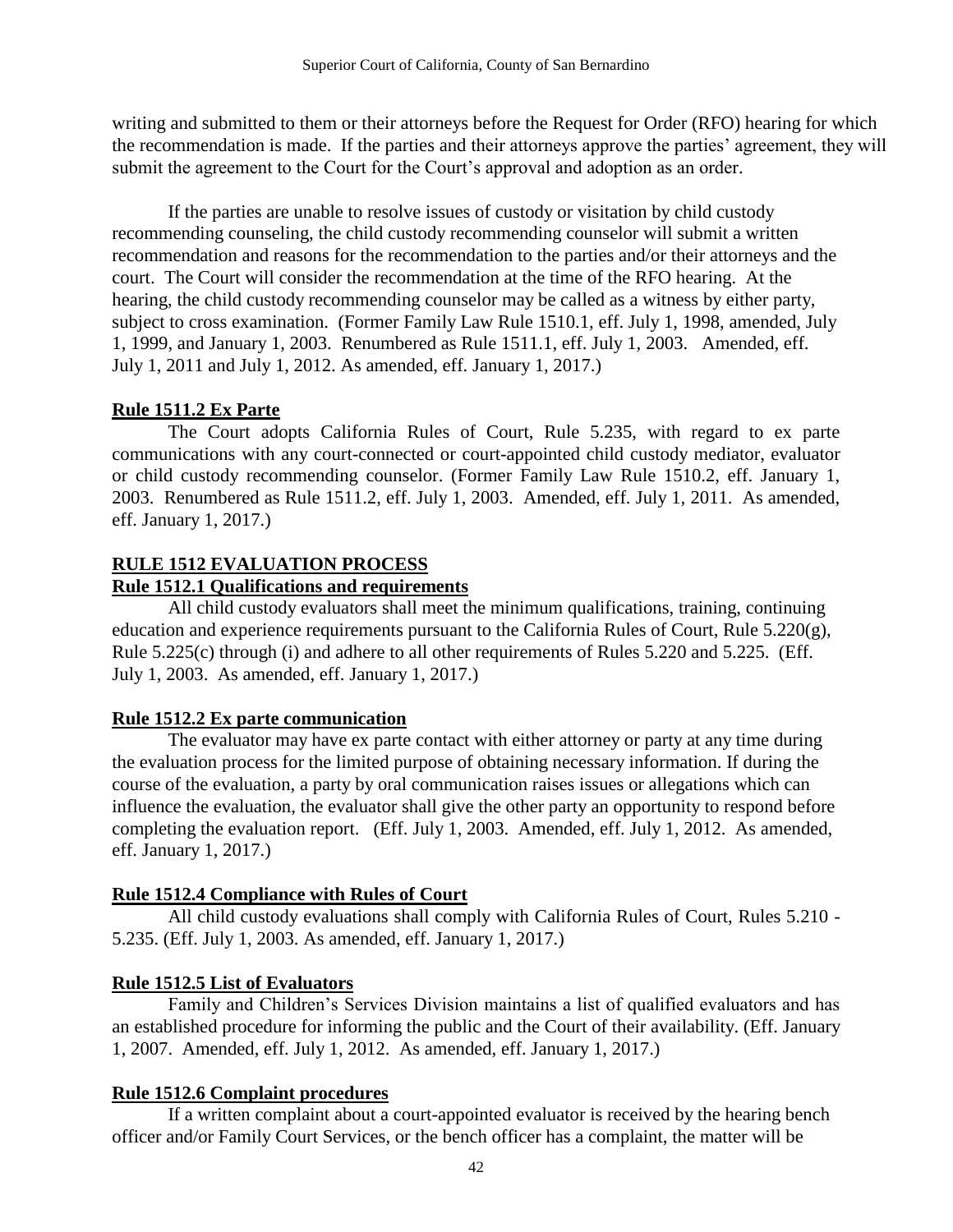referred to the Supervising Family Law bench officer who will then investigate the merit of the complaint and determine if further action should be taken. (Eff. January 1, 2007.)

### **RULE 1513 COMPLAINT PROCEDURE REGARDING APPOINTED COUNSEL FOR MINORS**

In a family law proceeding in which the Court has appointed counsel for minor children, any party to the proceeding wishing to lodge a complaint with the Court concerning the professional conduct or performance of the appointed counsel must do so in writing. The Supervising Judge of Family Law, or designated judicial officer, will review all complaints received, and may obtain additional information prior to making a determination on the complaint.

If it is determined that the written complaint does not present reasonable cause to support a finding of misconduct, the complainant will be informed in writing that further review is not warranted. If the complaint is deemed to be of merit, the complainant will be notified that the matter will be reviewed further. The minor's counsel will be provided a summary of the complaint and an opportunity to provide a written response. The reviewing judge will determine what action, if any, will be taken. Notice of determination will be sent to the complainant and minor's counsel.

Any appeal of the decision must be made in writing to the Presiding Judge of the San Bernardino Superior Court within 10 days after notice of the determination has been sent to the complainant and minor's counsel. The appealing party will be informed of the determination of the Presiding Judge. (Eff. January 1, 2010. Renumbered as Rule 1513 and amended, eff. January 1, 2017.)

# **1514 GUIDELINES FOR DETERMINING PAYMENT OF APPOINTED COUNSEL FOR MINORS**

#### **(a) General guidelines**

Whenever counsel is appointed to represent children under Family Code, section 3150, the Court should determine the ability of the parties to pay all or a portion of the costs of counsel appointed.

## **(b) Determination of ability to pay**

If a party is currently eligible for a fee waiver under Government Code, section 68511.3 (in forma pauperis), the party should be deemed unable to pay any part of the costs of the appointed counsel.

In all other cases, the Court should determine ability to pay based on the party's income and assets reasonably available. The Court may require the party to file and serve a current income and expense statement unless the party has already filed one in the proceeding that represents the party's financial status at the time of the determination.

The court may make the determination of the ability to pay at the time of appointment of counsel, or thereafter at the request of appointed counsel but not later than 30 days after appointed counsel is relieved as attorney of record.

(Eff., July 1, 2003. As amended, eff. January 1, 2017.)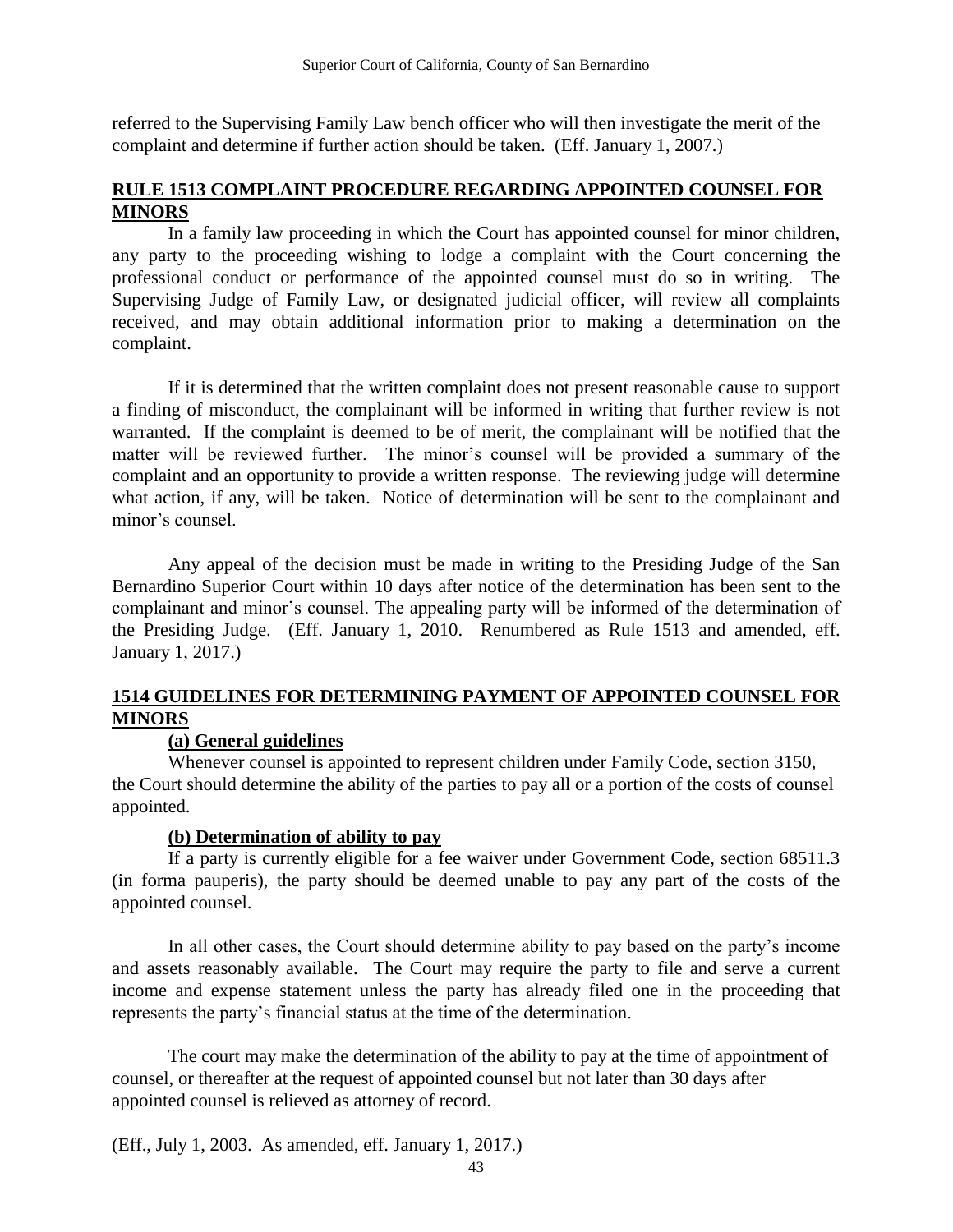## **RULE 1516 FAMILY LAW COURT PRIORITY OF PROTECTIVE ORDERS AND MODIFICATION**

In hearing any case involving any issue of domestic violence, child custody or visitation, the judicial officer shall make a reasonable inquiry about the existence of any criminal court protective orders involving the parties to the action currently before the Court. The priority of restraining and protective orders regarding domestic violence, child custody or visitation or modification thereof must comply with Local Rule 1311. (Eff., July 1, 2003. Amended, eff. January 1, 2008. As amended, eff. January 1, 2017.)

### **RULE 1517 CASE MANAGEMENT**

### **(a)** *Marvin* **Actions**

All *Marvin* actions shall initially be filed as a separate proceeding in the Family Law Division. Upon the court's own motion, or if a timely request for a jury trial is made and granted, the assigned judicial officer shall consult with the supervising judge to determine whether the matter will remain in the Family Law Division for trial.

### **(b) Case Assignment**

New cases are assigned to a judicial officer for all purposes. All appearances in the case must be made before the assigned judicial officer, unless otherwise ordered.

(Eff. July 1, 2004. Amended, July 1, 2013 and July 1, 2014. As amended, eff. January 1, 2017.)

## **RULE 1518 SETTING OF CONTESTED TRIALS**

Either party may request the Court to set contested issues for trial by filing an At-Issue Memorandum, San Bernardino Local Form No. SB 12389. A Status Conference will be set and the parties will be notified of the date and time of the Status Conference.

In the event that the case settles, both parties shall immediately notify the trial court, so that the trial date may be vacated. (Eff. July 1, 2008. Former Rule 1520, amended and renumbered as Rule 1518, eff. January 1, 2017.)

## **RULE 1519 STATUS CONFERENCES AND MANDATORY SETTLEMENT CONFERENCES**

Status conferences and mandatory settlement conferences in Family Law cases shall be governed by the Family Law Status Conferences and Mandatory Settlement Conferences Policy. (Eff. January 1, 2017.)

## **RULE 1521 CONTINUANCES**

Continuances in Family Law cases shall be governed by the Family Law Continuance Policy, posted at [www.sb-court.org.](http://www.sb-court.org/) (Eff. July 1, 2004. As amended, eff. January 1, 2017.)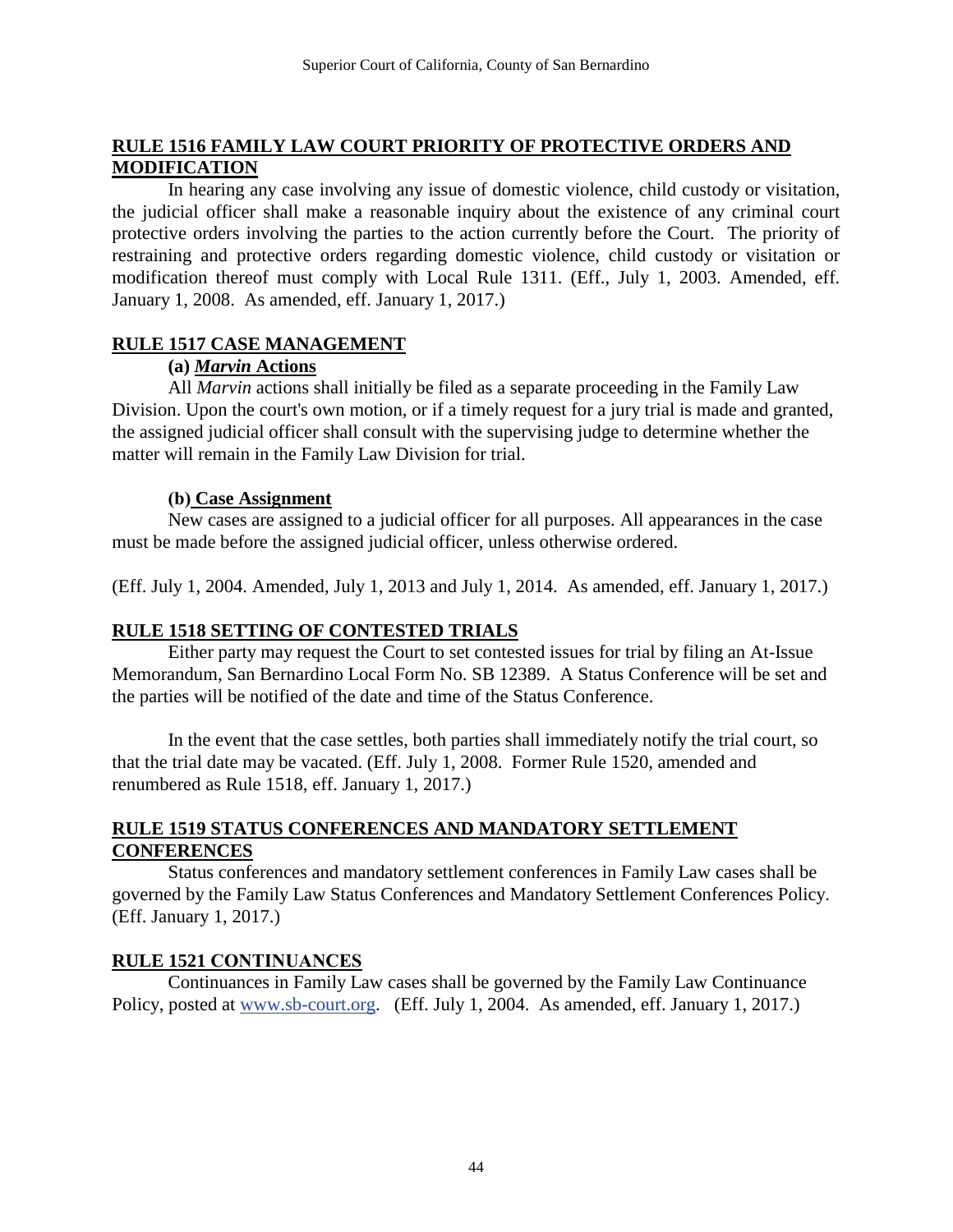## **CHAPTER 16 JUVENILE RULES**

# **RULE 1610 SANCTIONS**

Any attorney who fails to comply with the local rules of Court may be subject to sanctions, including monetary sanctions, and, at the discretion of the Judge of the Juvenile Court, may be reported to the State Bar and/or removed from the appointment list. (Former Rule 2510, eff. Jan. 1, 1997. Renumbered as Rule 1610, eff. July 1, 1998.)

## **RULE 1620 TIME FOR FILING REPORTS IN JUVENILE PROCEEDINGS**

Unless otherwise ordered or specifically provided by law, all reports prepared by the San Bernardino County Children and Family Services Department for a hearing in a juvenile dependency matter shall be filed with the Court no later than 10 calendar days prior to the hearing.

Unless otherwise ordered or specifically provided by law, all reports prepared by the San Bernardino County Probation Department for a hearing in a juvenile delinquency matter shall be filed with the Court no later than 48 hours prior to the hearing. (Former Rule 2520, eff. Jan. 1, 1997. Renumbered as Rule 1620, eff. July 1, 1998. Amended, eff. January 1, 2016.)

## **RULE 1630 CALENDAR CALL**

All attorneys shall be present for calendar call unless expressly excused by the Court. Failure to appear at calendar call, or to be expressly excused, may subject the attorney to sanctions. (Former Rule 2530, eff. Jan. 1, 1997. Renumbered as Rule 1630, eff. July 1, 1998.)

## **RULE 1640 CONTINUANCES**

Dates calendared for juvenile proceedings shall be regarded by counsel as definite Court appointments. Counsel appearing in other Courts on the same date for which a juvenile case is set shall advise the other Courts of the precedence of juvenile matters over other matters so that the juvenile matter may proceed as scheduled. (Eff. July 1, 1998)

## **Rule 1640.1 Written motion for continuance**

A motion for continuance shall be in writing and shall be accompanied by a supporting affidavit or declaration. The moving party shall file and serve notice of the motion and all supporting documents upon each party at least 2 Court days prior to the hearing date. The supporting affidavit or declaration shall detail specific facts showing that good cause exists to grant a continuance. (See Welfare & Institutions Code, §§ 352, 682; Cal. Rules of Court, rule 5.550. Eff. July 1, 1998. Amended, eff. January 1, 2016.)

## **Rule 1640.2 Oral motion for continuance**

An oral motion for a continuance shall be entertained where the moving party shows good cause for failing to file a properly noticed written motion.

If good cause for failing to file a properly noticed written motion is not found, a continuance shall only be granted if the best interests of the minor would be furthered by the continuance. Upon granting the continuance, the Court may order the attorney requesting the continuance to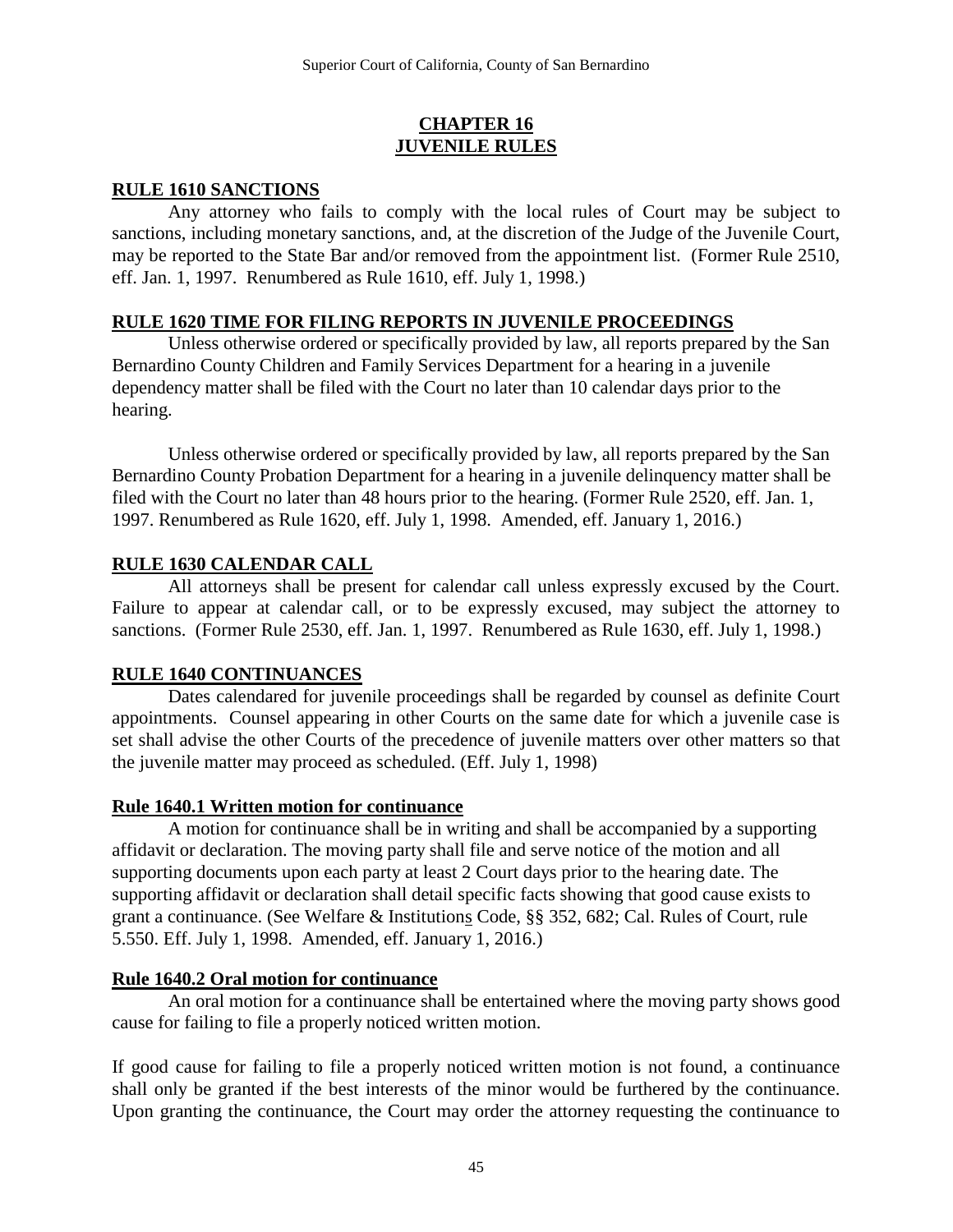pay the costs of the other parties, including attorney's fees, witness fees, and costs. (Former Rule 2540, eff. Jan. 1, 1997. Renumbered as Rule 1640, eff. July 1, 1998.)

#### **RULE 1650 MOTIONS**

All motions shall be in writing and shall designate with specificity the issues to be litigated and decided by the Court. A motion shall be comprised of a notice of motion, a declaration in support of the motion, and a memorandum of points and authorities in support of the motion. The notice of motion and all supporting papers shall be served upon each party in the manner best calculated to provide sufficient time for each party to respond. The date for the motion to be heard shall be cleared with the Court clerk prior to filing and serving the motion. The Court clerk shall not accept a motion for filing if it is not accompanied by a proof of service. (Eff. July 1, 1998.)

### **Rule 1650.1 Notice**

Where an order shortening time is not necessary under Rule 1660, the notice of motion and supporting papers shall be personally served and filed at least fifteen (15) calendar days before the time appointed for the hearing. However, if service is affected by facsimile transmission, express mail, or another method of delivery providing for overnight delivery, the required fifteen (15) day period for notice shall be increased by two (2) Court days. If service is affected by mail, the period for notice shall be increased by five (5) calendar days. (Eff. July 1, 1998. Amended, eff. January 1, 2016.)

### **Rule 1650.2 Response**

All papers opposing a noticed motion shall be filed with the Court and personally served on each party at least five Court days prior to the hearing, with the period for notice increased, as described in Rule 1650.1, supra, if personal service is not employed. (Eff. July 1, 1998. Amended, eff. January 1, 2016.)

#### **Rule 1650.3 Reply**

Any reply papers in support of the motion shall be filed with the Court and served on each party at least two Court days prior to the hearing, with the period for notice increased, as described in Rule 1650.1, supra, if personal service is not employed. (Eff. July 1, 1998)

## **Rule 1650.4 Motion under § 700.1**

The notice of motion designating a motion pursuant to Welfare and Institutions Code section 700.1 shall:

- (a) describe with specificity the item, statement, or other evidence sought to be suppressed;
- (b) state with specificity the theory of law and factual basis underlying the theory which support the motion;
- (c) cite the specific legal authority which supports the motion; and
- (d) indicate whether sworn testimony is to be relied upon at the hearing.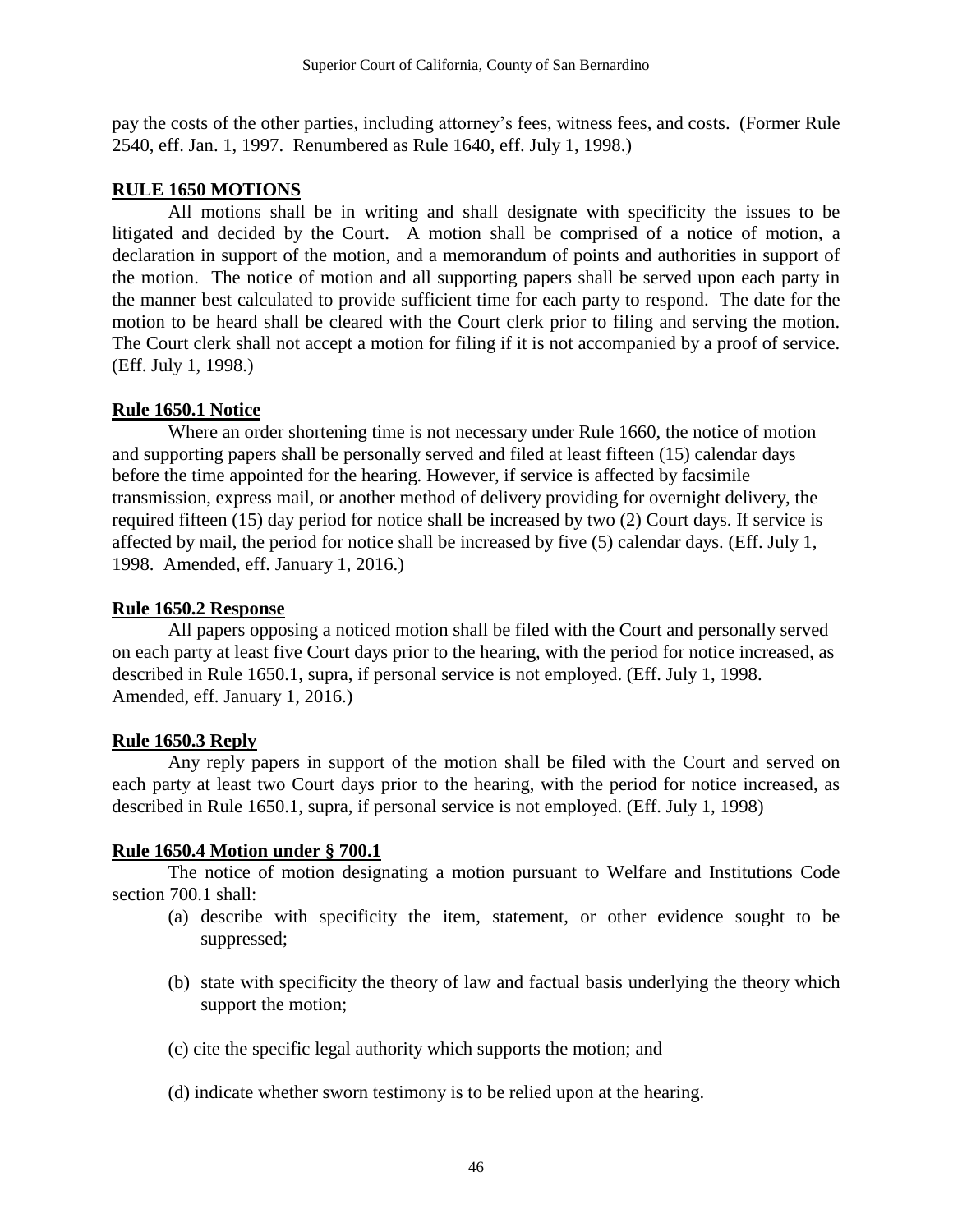Failure to specify the evidence to be suppressed, theory of law, factual basis, or legal authority in support of such motion shall be considered a failure to raise a contested issue and shall preclude litigation of such issue unless and until properly placed in issue by compliance with this rule.

(Eff. July 1, 1998)

#### **RULE 1660 ORDER SHORTENING TIME**

The Court may prescribe a shorter time for the service and filing of a notice of motion and supporting papers only if the party seeking to shorten the time files an Application for Ex Parte Order Shortening Time with the Court. A party filing an Application for Ex Parte Order Shortening Time must give at least four (4) hours' notice of the nature of the application to each party, together with the proposed time and place of the hearing. Notice may be given by telephone. The Application shall be accompanied by an affidavit or declaration setting forth facts showing good cause for the order and any attempts made to notify each party of the ex parte hearing. The Application shall also be accompanied by a proposed order, as well as by the notice of motion and supporting papers. (Eff. July 1, 1998)

### **Rule 1670.7 Pretrial Settlement Conference prior to contested § 366.26 hearing**

Return of the minor to parental custody is not an issue at a section 366.26 hearing. At a Pretrial Settlement Conference scheduled in anticipation of a contested section 366.26 hearing, counsel should confer only to discuss issues relevant to that hearing. (Eff. July 1, 1998)

### **RULE 1680 PRETRIAL DISCOVERY IN PROCEEDINGS UNDER SECTION 600 ET SEQ**

Pretrial discovery shall be reciprocal and shall be conducted on an informal basis. Except as protected by privilege, all relevant material shall be disclosed in a timely fashion to all parties to the litigation. (Eff. July 1, 1998)

#### **Rule 1680.1 Disclosure of information under Penal Code section 1054 et seq.**

Upon the filing of a petition pursuant to Welfare and Institutions Code section 602, petitioner shall disclose to minor's counsel all information described in Penal Code section 1054 et seq. Likewise, no later than three Court days prior to the jurisdictional hearing, minor's counsel shall disclose to petitioner all information described in Penal Code section 1054 et seq. (Former Rule 2580, eff. Jan. 1, 1997. Renumbered as Rule 1680, eff. July 1, 1998.)

## **RULE 1689 JUVENILE COURT PRIORITY OF PROTECTIVE ORDERS AND MODIFICATION**

The priority of restraining and protective orders regarding domestic, child custody or visitation or modification thereof must comply with Local Rule 1311. (Eff., July 1, 2003. Amended, eff. January 1, 2008.)

#### **RULE 1690 RELEASE OF INFORMATION RELATING TO JUVENILES**

All requests for release of information relating to juveniles shall describe with specificity the materials sought and shall describe with specificity the purpose for which such material is to be used. Failure to comply with this rule shall result in the request being denied. (See Welfare &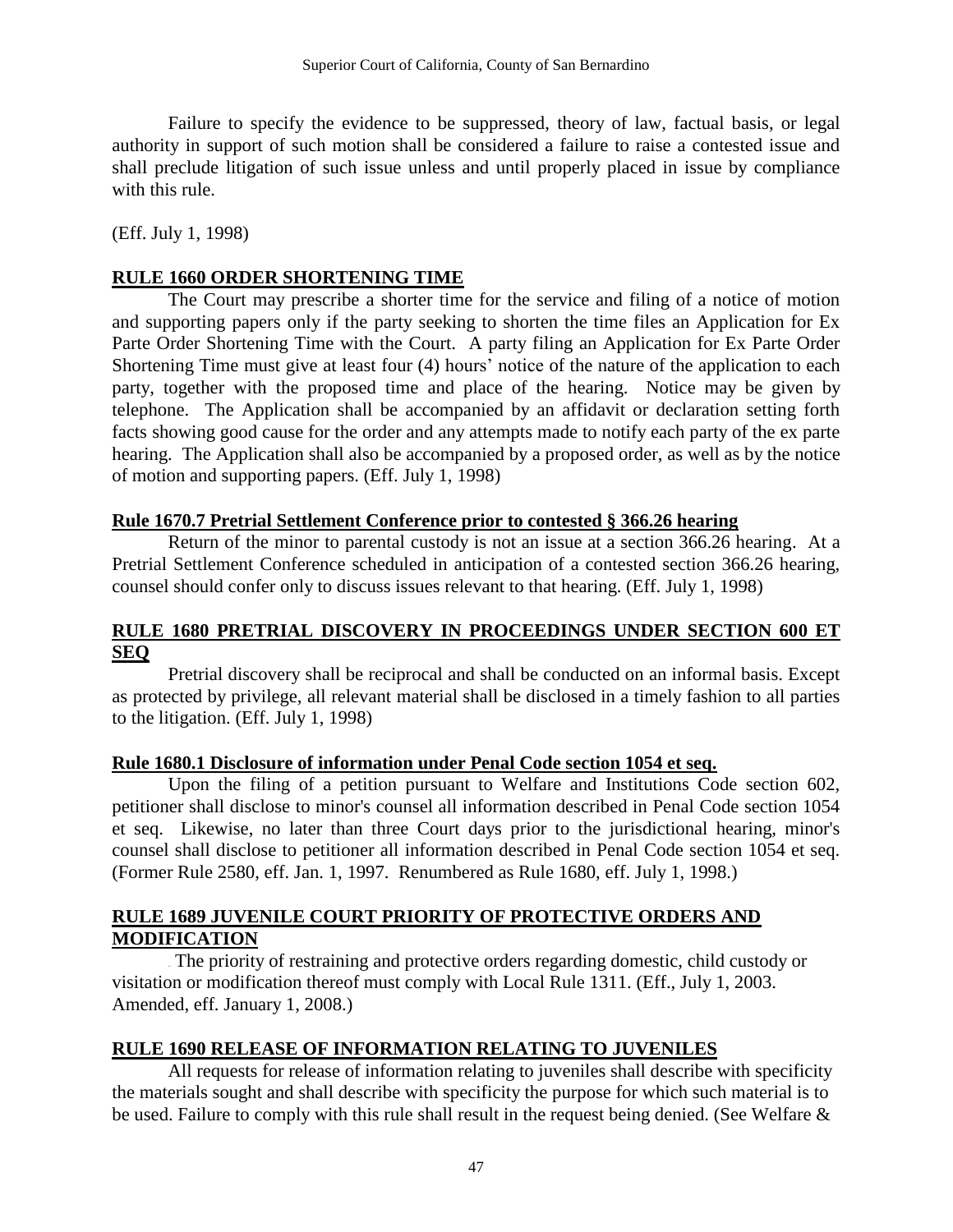Institutions Code, § 827, 828; Cal. Rules of Court, rules 5.552 and 5.553; Judicial Council form JV-570. Eff. July 1, 1998. Amended, eff. January 1, 2016.)

#### **Rule 1690.1 Objection to request for release of information**

Any objection to a request for release of information shall be filed with the Court and served on both the petitioning party and all persons specified in California Rules of Court, rules 5.552 and 5.553. The objection shall be filed and served no later than fifteen (15) calendar days after the date the Court clerk gives notice of the request. The objection shall set forth with specificity the grounds for opposing the request and the legal authority upon which the objection is made. (Juvenile Council Form JV-572. Eff. July 1, 1998. Amended, eff. January 1, 2016.)

### **Rule 1690.2 Review by Court**

Within five (5) Court days after the time for filing objections has elapsed, the Court shall review the request and any objections and shall summarily deny the request, summarily grant the request, or set a hearing on the request. (Former Rule 2590, eff. Jan. 1, 1997. Renumbered as Rule 1690, eff. July 1, 1998.)

### **RULE 1691 CLIENT COMPLAINTS IN DEPENDENCY MATTERS**

Complaints by a party regarding the representation she or he receives in a dependency matter shall initially be referred to the agency, law firm, or attorney appointed to represent the party. If the issue remains unresolved, the party may submit the complaint to the Court in writing. The Court shall then review the complaint and take appropriate action where required. (Former Rule 2591, eff. Jan. 1, 1997. Renumbered as Rule 1691, eff. July 1, 1998.)

### **RULE 1692 COMPETENCY OF ATTORNEYS REPRESENTING PARTIES IN JUVENILE DEPENDENCY AND DELINQUENCY MATTERS**

Absent a knowing and intelligent waiver by the party represented, all attorneys who represent parties in juvenile dependency proceedings must meet the minimum standards of training and/or experience set forth in these rules.

No attorney will be appointed by the Court to represent a party in a dependency proceeding who has not submitted to the Court, and the Court has approved, a Certification of Competency. Further, no privately retained counsel will be allowed to appear on behalf of a party in a juvenile dependency proceeding unless they have submitted to the Court, and the Court has approved, a Certification of Competency or a knowing and intelligent waiver by the party of such certification.

Attorneys who meet the minimum standards of competency as demonstrated by the information contained in the Certification of Competency shall be deemed competent to represent parties in juvenile matters; provided, however, that the Juvenile Court has not determined the attorney is not competent based on the performance of the attorney in a juvenile case within the six-month period prior to the attorney's submission of the certification. The Court may at any time review an attorney's competency to represent parties in juvenile matters or otherwise inquire about the attorney's competency to represent parties in juvenile matters. In the event the Juvenile Court determines an attorney is not competent, the Court shall give notice of its decision to the attorney and provide the attorney an opportunity for hearing on that issue. (Cal.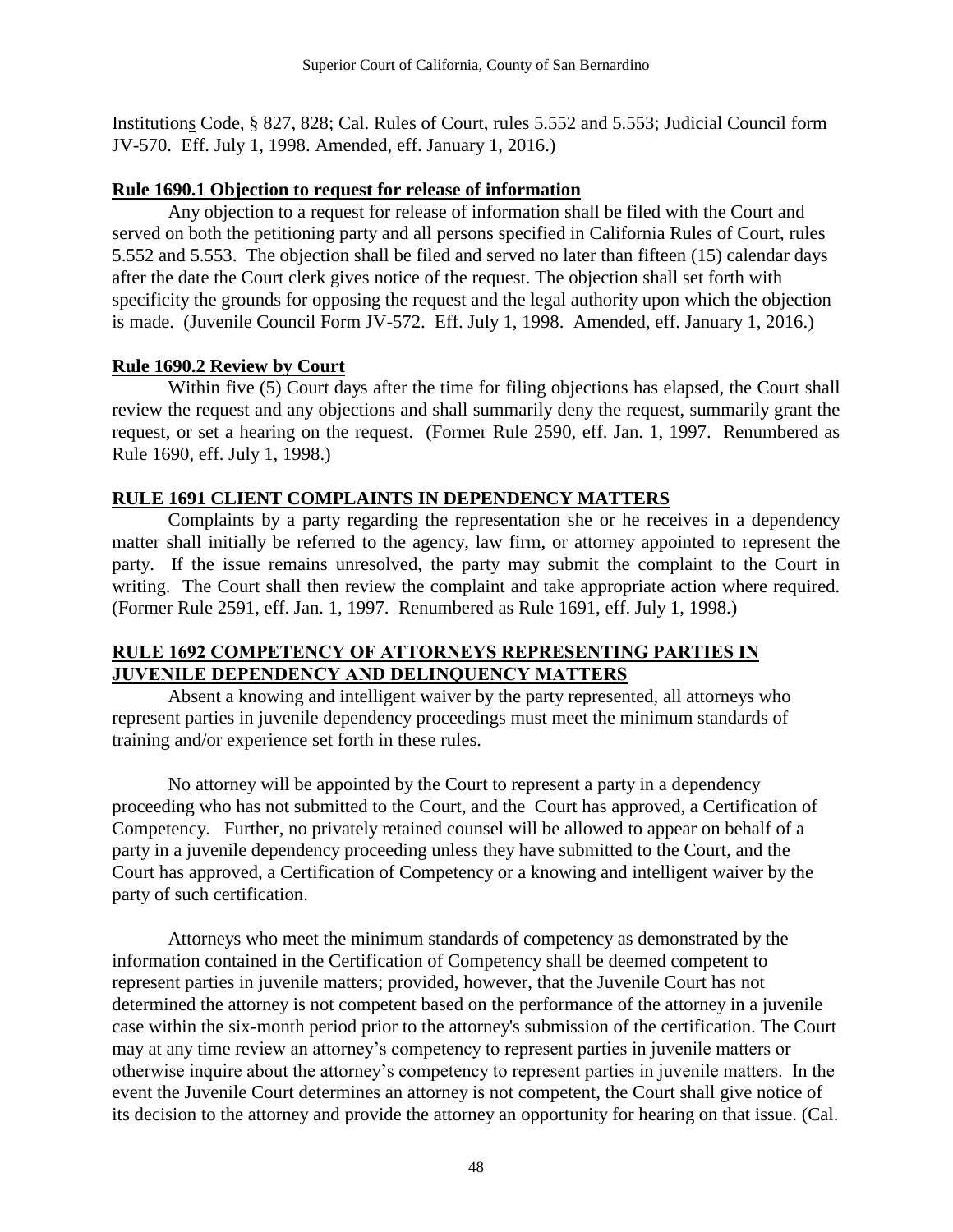Rules of Court, rule 5.660. Eff. July 1, 1998. Amended, eff. January 1, 2016 and July 1, 2016. As amended, eff. January 1, 2018.)

## **Rule 1692.1 Time for submitting initial Certification of Competency with the Court**

If an attorney has a matter pending before the Juvenile Court on the effective date of this rule, the attorney shall complete and submit to the Court an initial Certification of Competency. Any attorney appearing in a juvenile matter for the first time after the effective date of this rule shall complete and submit an initial Certification of Competency to the Court within ten (10) days after his or her first appearance in a juvenile matter. (Eff. July 1, 1998. Amended, eff. January 1, 2016.)

# **Rule 1692.2 Attorneys not meeting the minimum standards on the effective date of this rule**

Any attorney who appears before the Court in a juvenile case pending on the effective date of this rule and who does not meet the minimum standards of competency shall notify the Court. The attorney shall complete and submit a Certification of Competency demonstrating that the attorney meets the minimum standards within ten (10) days after his or her first appearance in a juvenile matter. The Court shall order that certified counsel be substituted for any attorney who fails to comply with this rule. (Eff. July 1, 1998. Amended, eff. January 1, 2016.)

# **Rule 1692.3 Attorneys certified in other counties**

If an attorney maintains his or her principal office outside of this County, proof of certification by the Juvenile Court of the California County in which the attorney maintains an office shall be sufficient evidence of the attorney's competency to represent parties in this County. (Eff. July 1, 1998.)

# **Rule 1692.4 Minimum standards of competency**

Any attorney representing parties in juvenile matters shall not seek certification of competency and shall not be certified by the Court as competent until the attorney has met minimum standards of competency.

An attorney meets the minimum standards of competency to represent a party in a juvenile case where he/she has either:

(a)Represented parties for at least six months in juvenile matters; or

(b)Participated in at least eight hours of training or education in juvenile law. The training or education must have addressed Juvenile case law and statutes, the Rules of Court, Judicial Council forms, motions, trial techniques and skills, and writs and appeals. If the attorney seeks certification to represent parties in juvenile dependency matters, the training or education must also have addressed child development, child abuse and neglect, family reunification and preservation, and reasonable efforts.

An attorney who represents a party in a juvenile delinquency case pending on the effective date of this rule must also meet any minimum qualifications as required by the California Rules of Court governing qualifications of an attorney in a juvenile delinquency case. (Eff. July 1, 1998. As amended, eff. July 1, 2016.)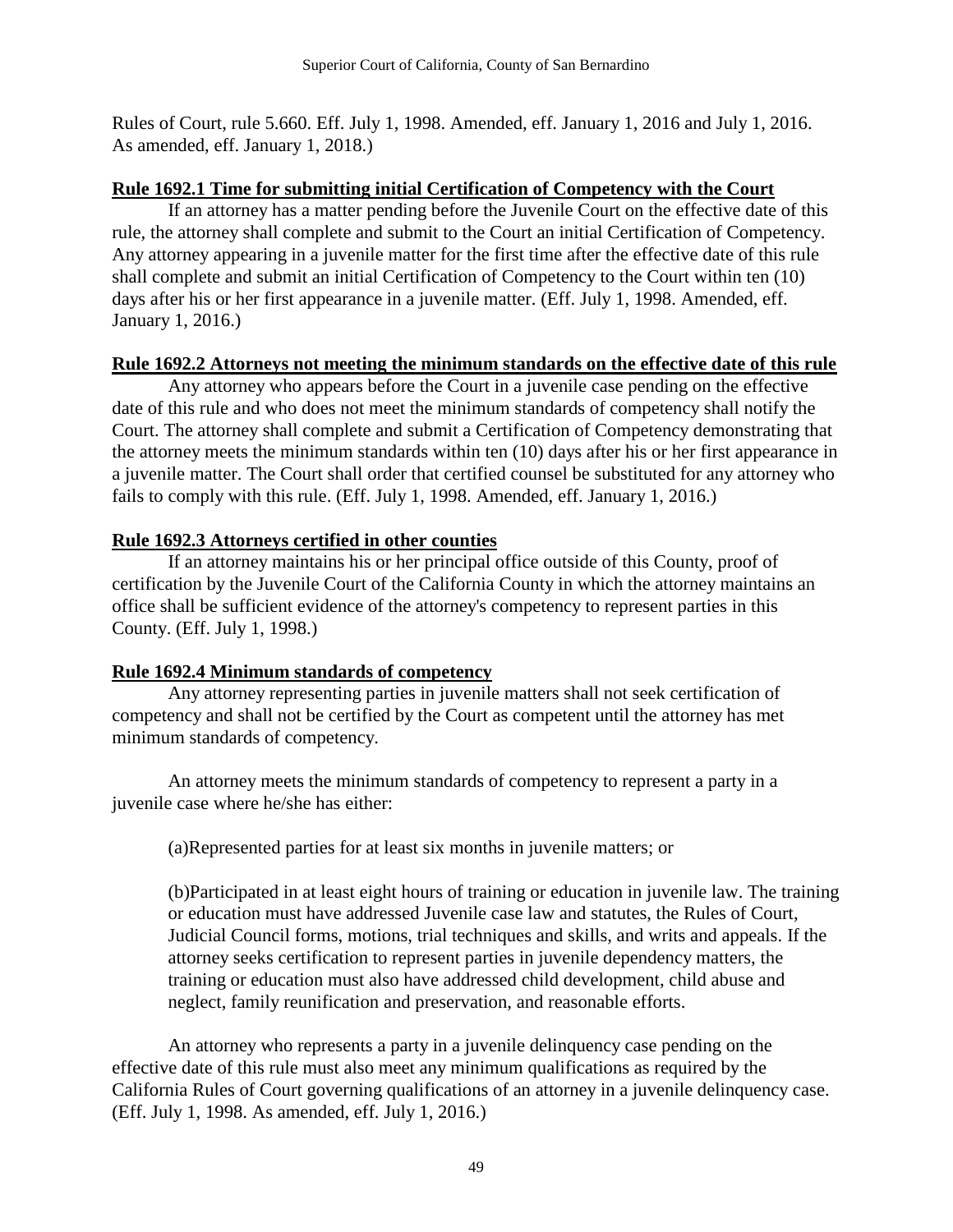## **Rule 1692.5 Recertification every three years**

In order to retain his or her certification, each attorney who has been certified previously by the Court shall submit a renewal Certificate of Competency to the Curt on or before January 31<sup>st</sup> of the third year after the year in which the attorney was first certified and then every third year thereafter. The attorney shall attach to the renewal Certificate of Competency evidence that the attorney has completed at least eight (8) hours of continuing training or education directly related to juvenile proceedings since the attorney was last certified and evidence of completion of any training required for recertification by the California Rules of Court. Evidence the required number of hours of training or education may include a copy of a certificate of attendance issued by a California MCLE provider; a certificate of attendance issued by a professional organization which provides training and/or education for its members, whether or not it is a MCLE provider; a copy of the training or education program schedule together with evidence of attendance at such program; or such other documentation as may reasonably be considered to demonstrate the attorney's attendance at such program. (Eff. July 1, 1998. As amended, eff. July 1, 2016.)

## **Rule 1692.6 Training and/or education required for recertification**

For attorneys seeking recertification to represent parties in juvenile dependency cases, the training or education required by Rule 1692.5 must be in areas specified in Rule 1692.4 or in other areas related to juvenile dependency practice, such as special education, mental health, health care, immigration, the rules of evidence, adoption and parentage, the Uniform Child Custody Jurisdiction Act, the Parental Kidnapping Prevention Act, state and federal public assistance programs, the Indian Child Welfare Act, client interviewing and counseling techniques, case investigation and settlement negotiations, mediation, basic motion practice, and the rules of civil procedure.

For attorneys seeking recertification to represent parties in juvenile delinquency cases, the training or education required by Rule 1692.5 must be in areas specified in Rule 1692.4 or in other areas related to juvenile delinquency practice, such as criminal law, client interviewing and counseling techniques, case investigation and settlement negotiations, basic motion practice, or the rules of evidence. (Eff. July 1, 1998.)

## **Rule 1692.7 Decertification**

In the event a certified attorney fails to submit a renewal Certification of Competency to the Court in the time or manner required by Rule 1692.5, the Court shall notify the attorney that she or he shall be decertified. The attorney shall have 20 days from the date of the mailing of the notice to submit a renewal Certification of Competency in compliance with these rules and the California Rules of Court. If the attorney fails to submit the certification or if the attorney submits a non-complying certification, the Court shall order that certified counsel be substituted for that attorney. (Eff. July 1, 1998. As amended, eff. July 1, 2016.)

## **Rule 1692.8 Maximum Caseload**

The attorney for a child must limit his/her caseload to the number of cases that allows him/her to competently perform the duties required by Welfare & Institutions Code section 317(e) and otherwise provide adequate representation for the child. (Eff. July 1, 2002. Amended, eff. January 1, 2016.)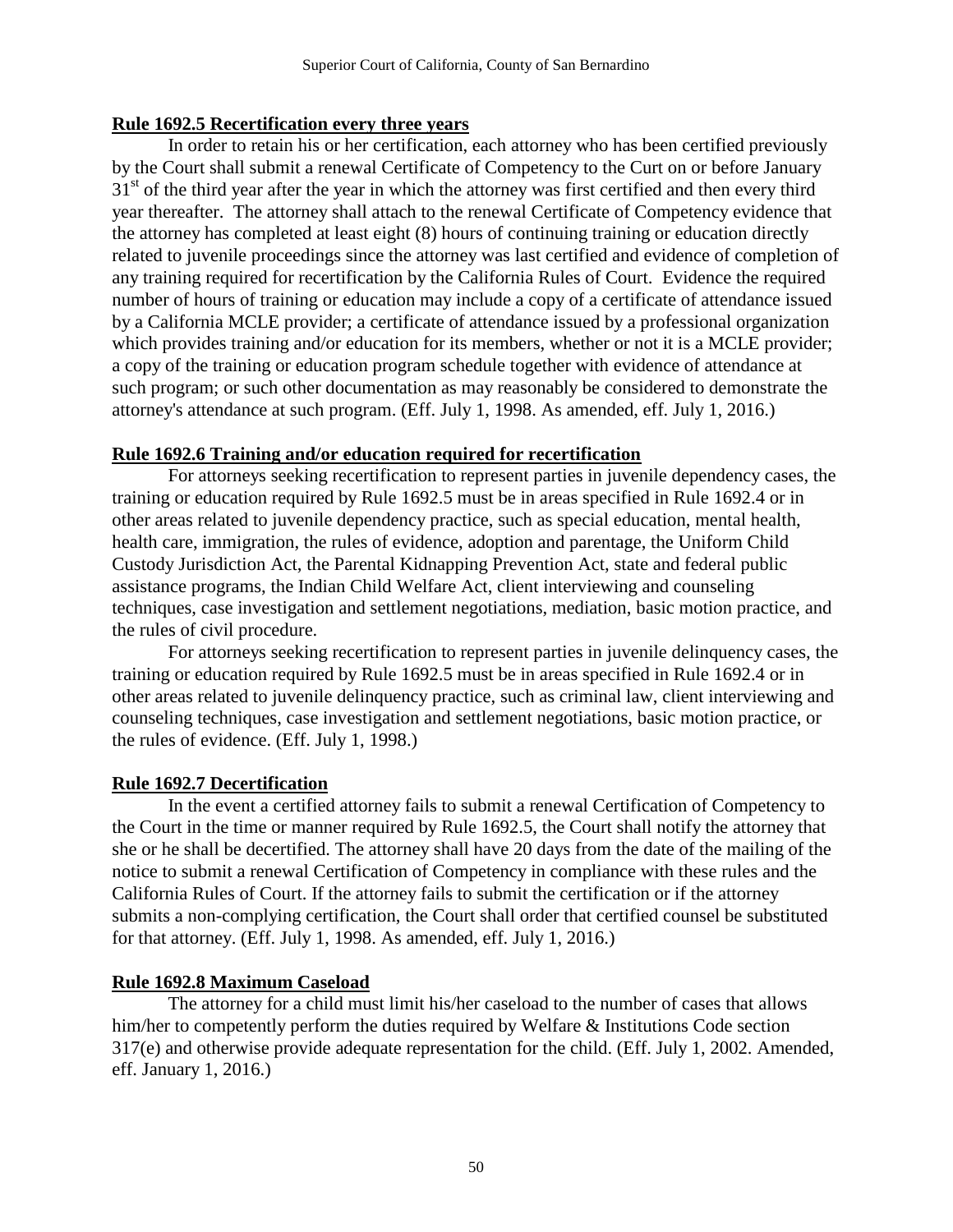## **RULE 1693 CHILD ADVOCACY PROGRAM: COURT APPOINTED SPECIAL ADVOCATE**

The *Court Appointed Special Advocates (C.A.S.A.)* is the sole local agency, which has been approved and designated by the Presiding Judge of the San Bernardino County Superior and Juvenile Courts to serve as the Court Appointed Special Advocate (C.A.S.A) program. The C.A.S.A. agency contracts with the San Bernardino County Superior Court to recruit, screen, select, train, supervise and support lay volunteers to be appointed by the Court to help define the best interests of children in juvenile Court dependency and delinquency proceedings, including actions to terminate parental rights, and adoption. The program offers the opportunity to enhance the decision-making process in juvenile Court through the development of significant and appropriate community volunteer advocacy relationships with children. (See Welfare & Institution Code, §§ 100, 356.5, 358; Cal. Rules of Court, rule 5.655. Eff. July 1, 1998. Amended, eff. January 1, 2007 and January 1, 2016.)

### **Rule 1693.1. Duties of C.A.S.A. volunteers**

C.A.S.A. volunteers serve as officers of the Court and are subject to all Court rules. Their duties and responsibilities are outlined in the policies and procedures approved by the C.A.S.A. Board of Directors and by the Superior Court contract agreement. The volunteers are under the direct guidance and supervision of the C.A.S.A. agency staff and are required to comply with the approved policies and procedures. (See Welfare & Institution Code, §§ 100-109; Cal. Rules of Court, rule 5.655. Eff. July 1, 1998. Amended, eff. January 1, 2007 and January 1, 2016.)

## **Rule 1693.2 Appeals/grievance procedure for C.A.S.A. volunteers**

All C.A.S.A. volunteers are appointed by and serve at the pleasure of the Court. The appointment is a privilege and not a right.

The Presiding Juvenile Court Judge or his/her designee has the sole authority and power to appoint and/or remove a C.A.S.A. volunteer to or from a case. There is no appeals process. Once a volunteer has been removed from a case, the volunteer shall not continue contact with any of the parties in the case. C.A.S.A. volunteers who are removed/terminated from the program shall not be reappointed on any case. The C.A.S.A Board of Directors shall establish an internal appeals/grievance process within the agency's policies and procedures. (Eff. July 1, 1998. Amended, eff. January 1, 2007 and January 1, 2016.)

### **Rule 1693.3 Referral of case to C.A.S.A. program; appointment of C.A.S.A. volunteer**

A child's juvenile Court case may be referred to the C.A.S.A. program for evaluation and consideration for acceptance into the program. Upon acceptance of the case by the agency and acceptance by an available C.A.S.A. volunteer, an application for appointment, along with a signed C.A.S.A. consent to serve, shall be submitted to the Court by the C.A.S.A. Executive Director. The application shall request appointment of the identified C.A.S.A. volunteer. Appointment may occur anytime at or after detention and shall follow the state approved guidelines for early assignment.

Criteria for referral and appointment include, but are not limited to, the following:

(a) the child is traumatized and has little or no support network of friends and extended family;

(b) the child and the family have multiple or complex service needs and coordination of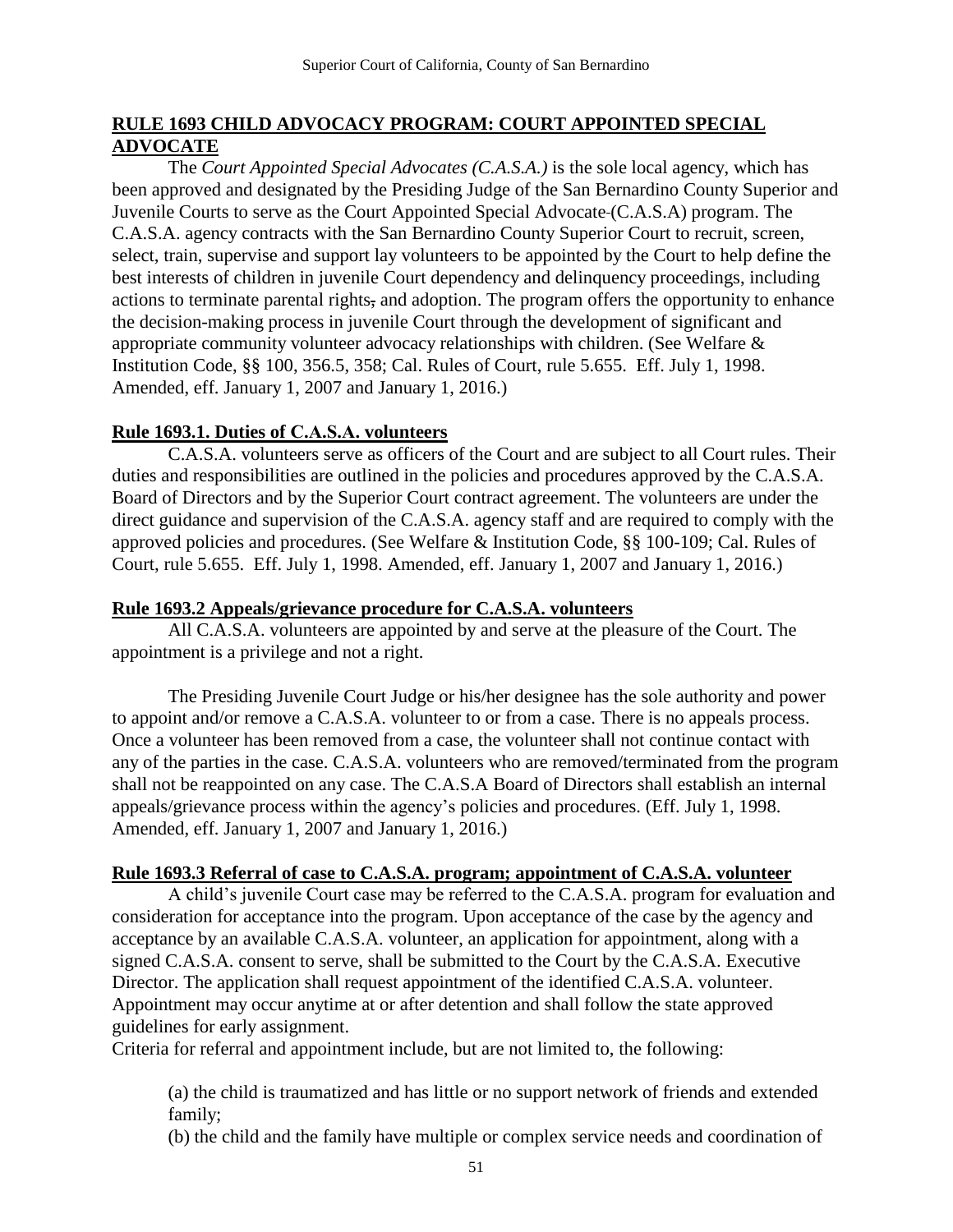services is required;

(c) the child has suffered severe physical, sexual or emotional abuse;

(d) the child has special educational, developmental, medical, mental health or other needs, particularly if there are conflicting opinions as to the assessment of or treatment for the child;

(e) the child's case involves numerous issues and interested parties;

(f) the child has experienced multiple placements;

(g) the child's parents have had multiple interventions and have consistently failed to show

progress toward or interest in fulfilling treatment plans and goals for family reunification;

(h) the child's family might be assisted by a C.A.S.A. in the preservation of the family unit or the C.A.S.A. might expedite family reunification or adoption;

(i) a delinquent child falls within the program guidelines and the child's history and family

dynamics do not represent a danger to the volunteer or the community;

(j) the Presiding Juvenile Court Judge or a designee determines referral and appointment is advisable.

(Eff. July 1, 1998. Amended, eff. January 1, 2007 and January 1, 2016.)

# **Rule 1693.5 Confidentiality of CASA records**

All CASA records, including personnel, volunteer and juvenile Court case records, are confidential. Without prior Court order or except as otherwise provided by law, only the CASA Executive Director, the Presiding Juvenile Court Judge, and her/his designee shall have access to the confidential records. The records shall not be copied or released to anyone who does not have a legal right to access these records.

Any person without a legal right to access these records may seek access through a petition requesting their release. The petition shall be submitted to the Presiding Juvenile Court Judge. (See Welfare & Institution Code, § 827; Cal. Rules of Court, rule 1423; Judicial Council form JV-570; Rules 1690, 1690.1, 1690.2, supra.)

No one in the agency shall copy or remove any records without the prior approval and authority of the Executive Director. The Executive Director is the keeper of the CASA records under the authority of the Board of Directors and the Presiding Juvenile Court Judge.

All CASA records shall be kept for a minimum of five years and then appropriately destroyed. (See Welfare & Institution Code, § 826.) (Eff. July 1, 1998. Amended, eff. January 1, 2007. As amended, eff. July 1, 2016.)

# **RULE 1694 JUVENILE RESTITUTION ORDERS**

(a) (Preparation and transmittal of juvenile restitution orders to superior court) When the Juvenile Court orders a minor and/or a minor's parents to make restitution to a victim, the court may direct the probation department, the victim, or the clerk to prepare an order on Judicial Council form JV-790 (Order for Restitution and Abstract of Judgment), to be signed by the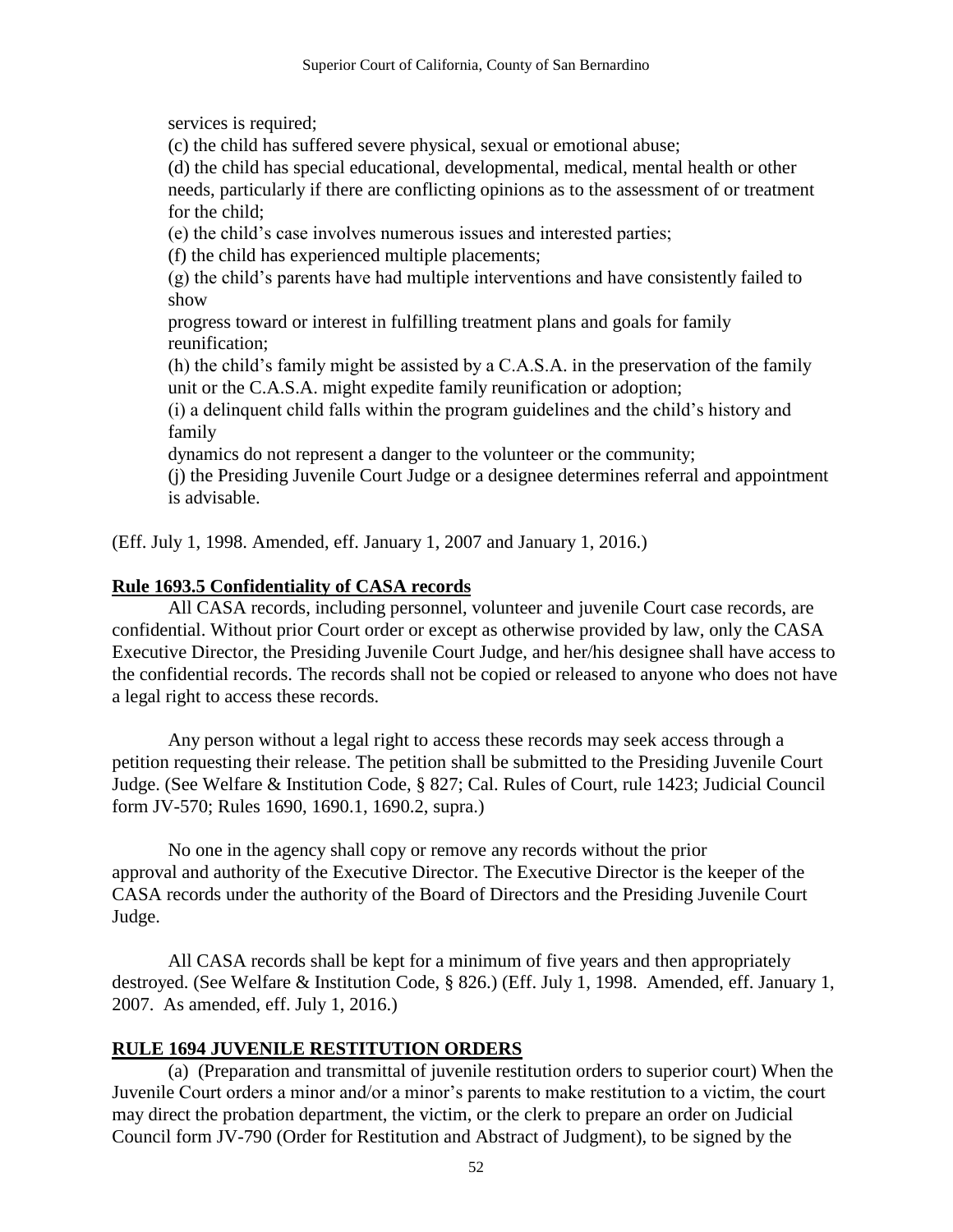judge. After signature, the order shall be filed in the Juvenile Court file, and then, within ten (10) calendar days, transmitted by the Juvenile Court clerk to nearest superior court of this county, with an order sealing the new superior court file.

(b) (Procedures for filing by superior court) Upon receipt of the juvenile restitution order, the superior court clerk shall, immediately and without charge, file the juvenile court restitution order in a new superior court file, assign a new case number, and seal the file.

(c) (Endorsed filed copy-clerk's certificate of mailing) Within 15 court days after receiving the order, the clerk of the superior court shall send by first-class mail an endorsed filed copy of the restitution order showing the new case number to (i) the persons whose names and addresses are listed on the order, and (ii) the originating juvenile court, with a completed clerk's certificate of mailing, for inclusion in the child's file.

(d) (Enforcement of restitution orders) Pursuant to provisions of the Welfare and Institute Code, any juvenile restitution order filed in the superior court has the same force and effect as a civil money judgment, may be enforced in the same manner, and remains in effect after jurisdiction of the minor terminated, whether or not the juvenile court case is sealed. After a new file is opened in the superior court pursuant to this section, the court may its usual fees for enforcement proceedings.

(e) (Effect of sealing superior court file) Any superior court file opened pursuant to this rule may only be accessed by the persons listed and procedures described in Welf. & Inst. Code section 827 and CRC Rule 1423.

(Eff. January 1, 2007.)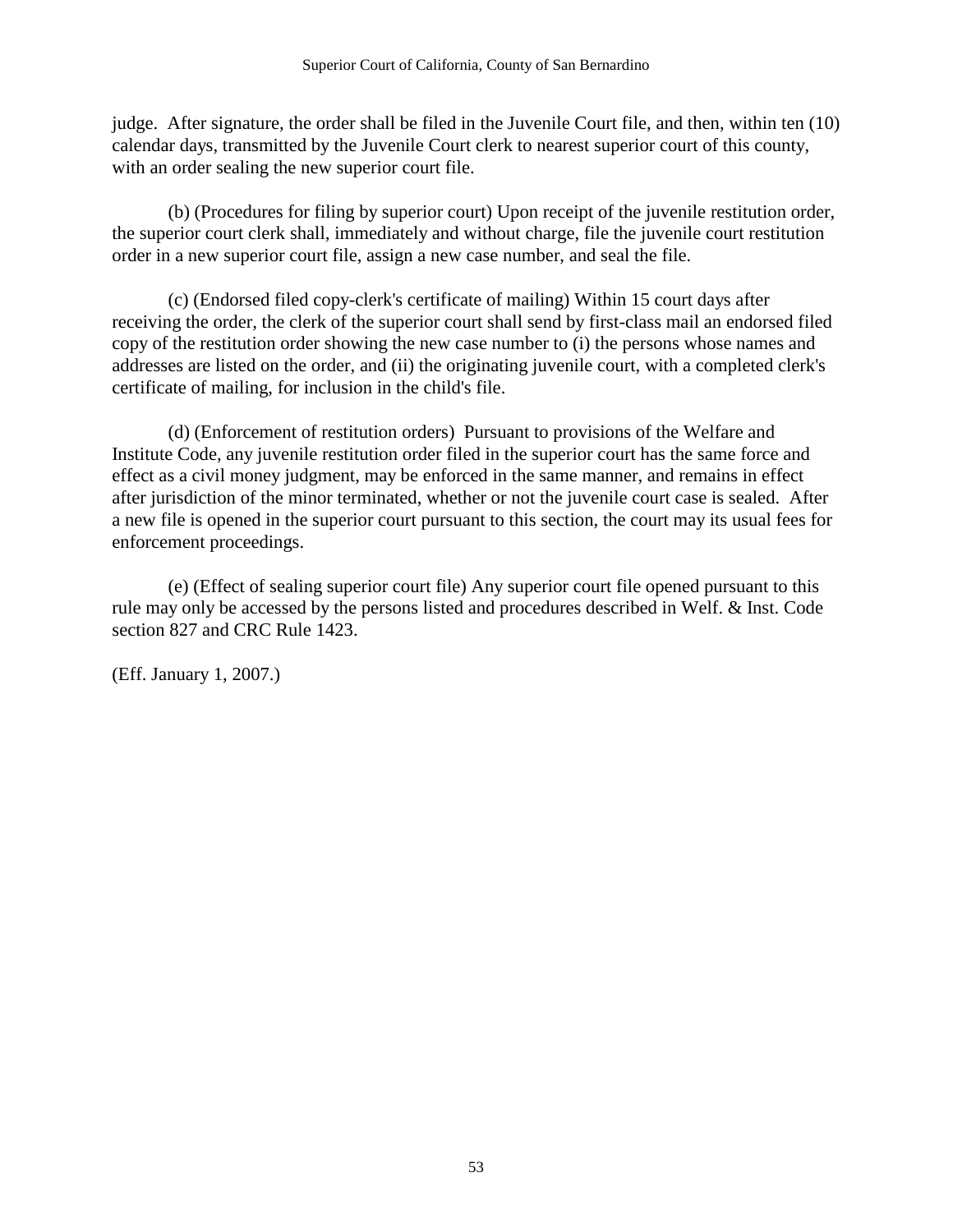Superior Court of California, County of San Bernardino

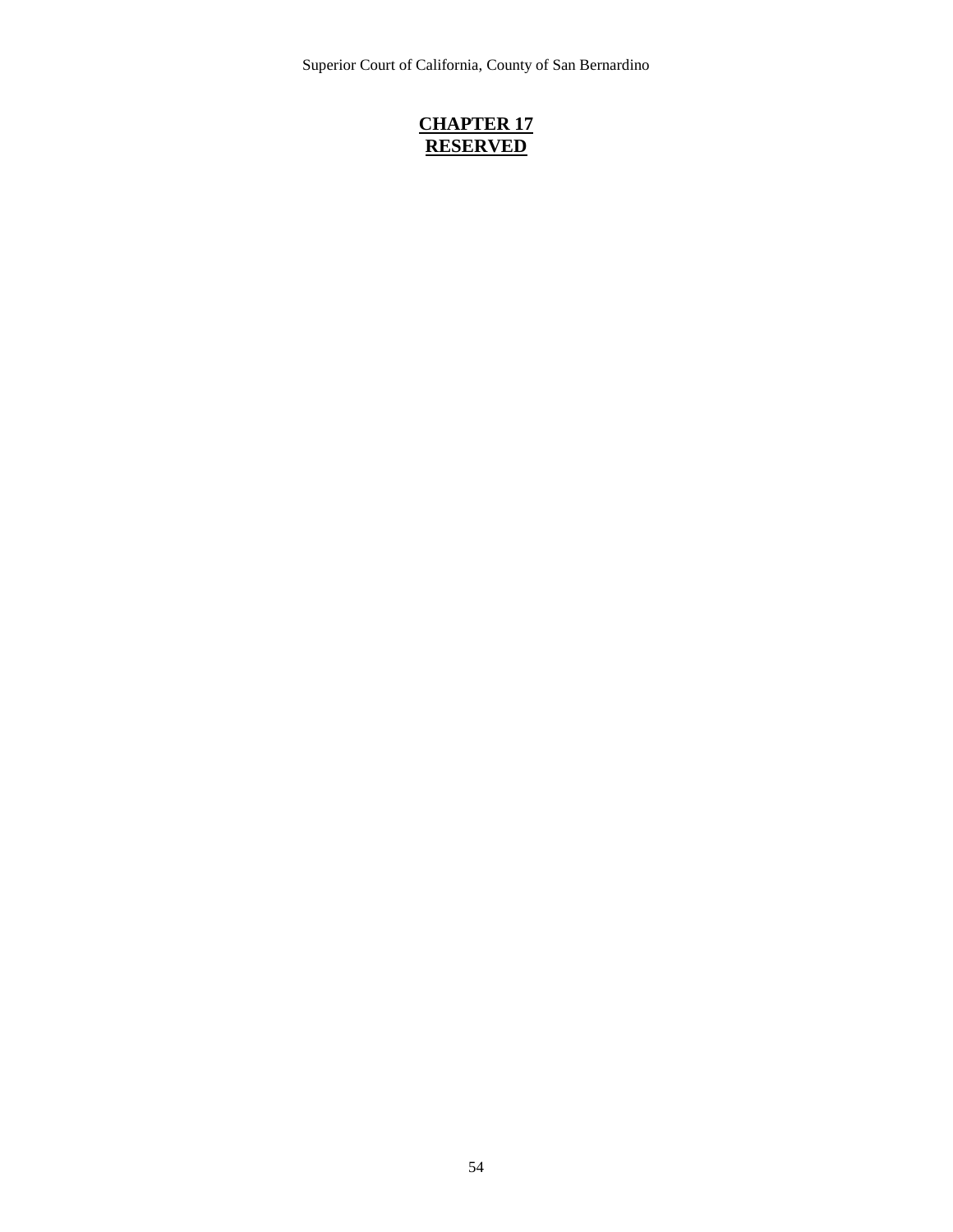### **CHAPTER 18 ELECTRONIC FILINGS AND SERVICE**

## **RULE 1800 ELECTRONIC FILING**

E-filing requirements shall be governed in accordance with CCP section 1010.6 and California Rules of Court, rules 2.250 et seq. and any policies or orders adopted by the court and posted on the court website. As amended, eff. January 1, 2018.)

## **RULE 1810 ELECTRONIC FILING PARTICIPATION**

Reserved.

(Former Rule 1820, eff. January 1, 2000. Renumbered as Rule 1810 and amended, eff. January 1, 2012. Amended, eff. July 1, 2013. As amended, eff. January 1, 2018.)

## **RULE 1820 FAX FILINGS (FACSIMILE TRANSFER TO COURT)**

The Court may receive a facsimile transmission into a computer file, rather than receiving such a transfer onto paper. For purposes of these rules, however, such a document shall not be considered an electronically filed document, but rather, shall be governed by the rules of court governing Fax Filings. (Former Rule 1830, eff. January 1, 2000. Renumbered as Rule 1820 and amended, eff. January 1, 2012. As amended, eff. January 1, 2018.)

## **RULE 1830 DATE/TIME OF FILING**

Reserved.

(Former Rule 1840(a), eff. January 1, 2000. Renumbered as Rule 1830 and amended, eff. January 1, 2012. As amended, eff. January 1, 2018.)

## **RULE 1840 RECEIPT OF DATA**

Reserved.

(Former Rules 1840(b), 1840(d) and 1840(d)(1), eff. January 1, 2000. Renumbered as Rule 1840 and amended, eff. January 1, 2012. As amended, eff. January 1, 2018.)

## **RULE 1850 ERRORS OR MALFUNCTION**

Reserved.

(Former Rule 1840(d)(2), eff. January 1, 2000. Renumbered as Rule 1850, eff. January 1, 2012. As amended, eff. January 1, 2018.)

## **RULE 1860 ELECTRONIC FILING SYSTEM INQUIRIES**

Inquiries, disputes, or complaints regarding any aspect of the Electronic Filing System may be directed to: Court Executive Office, 247 West Third Street, Eleventh Floor, San Bernardino, CA 92415. (Eff. January 1, 2000. Amended, January 1, 2008 and July 1, 2014.)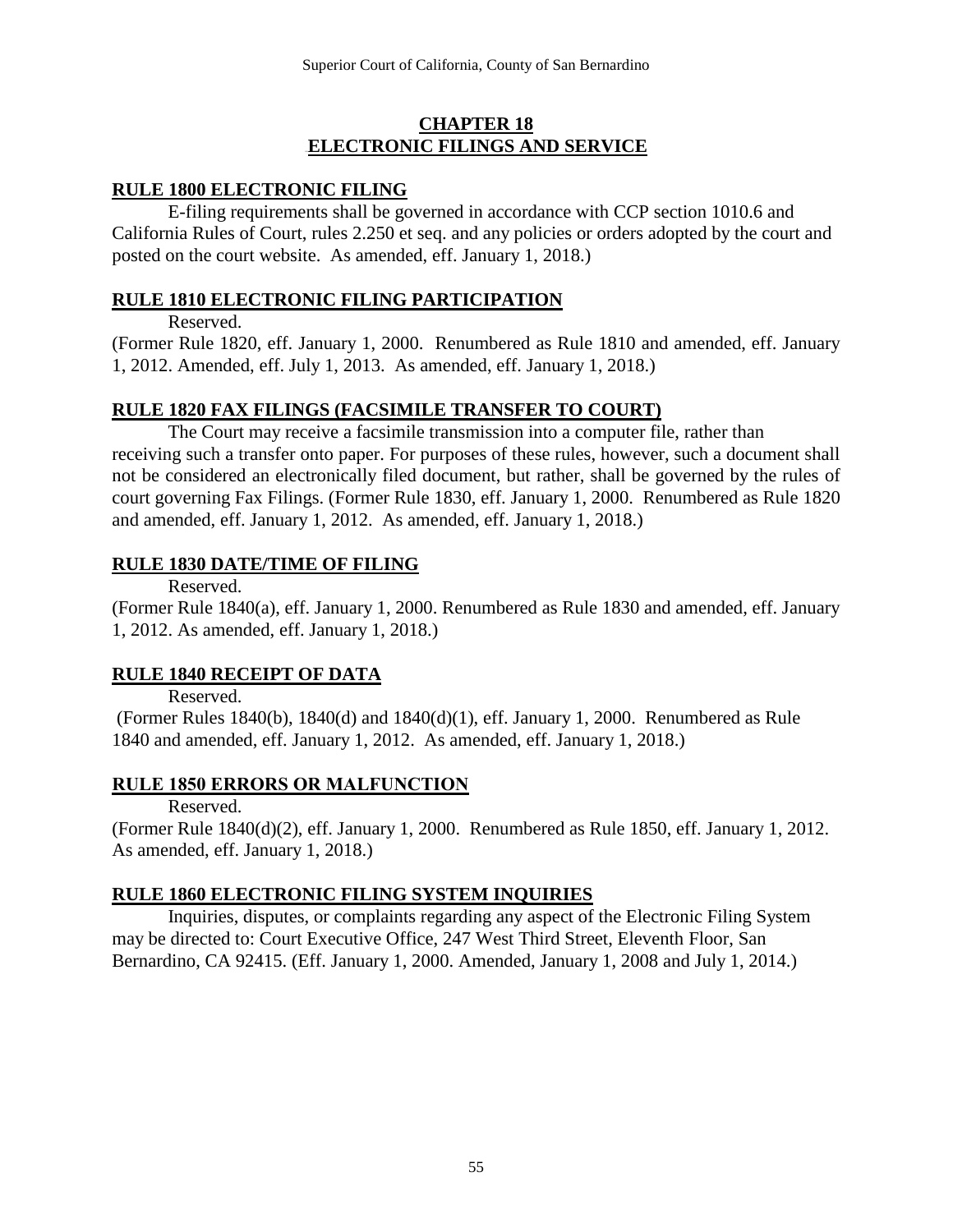Superior Court of California, County of San Bernardino

## **CHAPTER 19 RESERVED**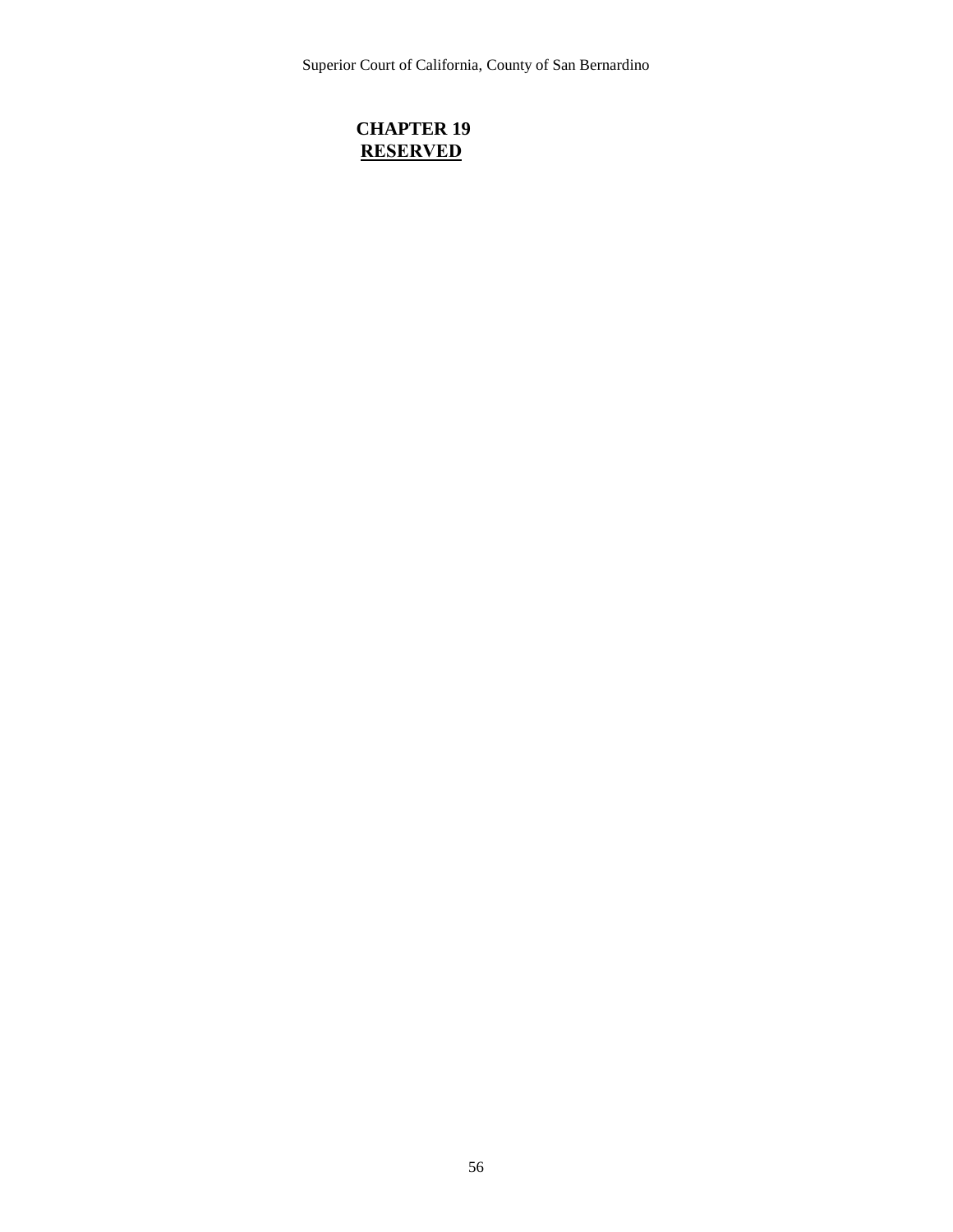### **CHAPTER 20 PART ONE GENERAL PROCEDURAL GUIDE**

#### **RULE 20-102 PROBATE NOTES**

(a) Calendar notes are usually available at least two (2) weeks before the hearing date. Notes are available at [www.sb-court.org,](http://www.sb-court.org/) select "Probate Notes").

(b) When a question arises concerning a particular note, the Probate Examiners may be contacted for clarification of the note by sending an email to [ProbateNotes@sb-court.org.](mailto:ProbateNotes@sb-court.org)

(c) When a case (except a petition for appointment of a guardian or conservator) is recommended for approval, the petitioning party or counsel may elect not to appear at the hearing. A non-appearance at the hearing by a petitioning party may be deemed to be a submission on the recommendation in the probate notes. In all instances, appearances shall be made at hearings on petitions for appointment of a guardian or conservator, including the appointment of successors.

(Eff. July 1, 1998. Amended January 1, 1999, January 1, 2003, and January 1, 2004. Renumbered as Rule 20-102 and amended, eff. July 1, 2007. Amended, eff. July 1, 2008 and July 1, 2013. As amended, eff. January 1, 2018.)

### **RULE 20-106 WRITTEN REPORT FOR APPOINTED ATTORNEYS**

Written Report. Any attorney appointed by the court must file a written report with a verified statement that:

(1) The appointed attorney is an active member of the State Bar of California and no disciplinary actions are pending and none were filed against him or her during the past twelvemonths;

(2) The appointed attorney has professional liability insurance coverage in effect with policy limits consistent with the value of the matter being handled; and

(3) The appointed attorney has not represented any party to the proceeding except as stated in the report. The statement must include the name of the party represented and a brief explanation of the representation. Cases where an appointed attorney has represented a private professional conservator or professional fiduciary in the proceeding must be included.

(4) A report must be filed with the court in each case in which the attorney is appointed and shall be filed with the court within a reasonable time prior to the applicable hearing.

(Eff. January 1, 2015. As amended, eff. January 1, 2018.)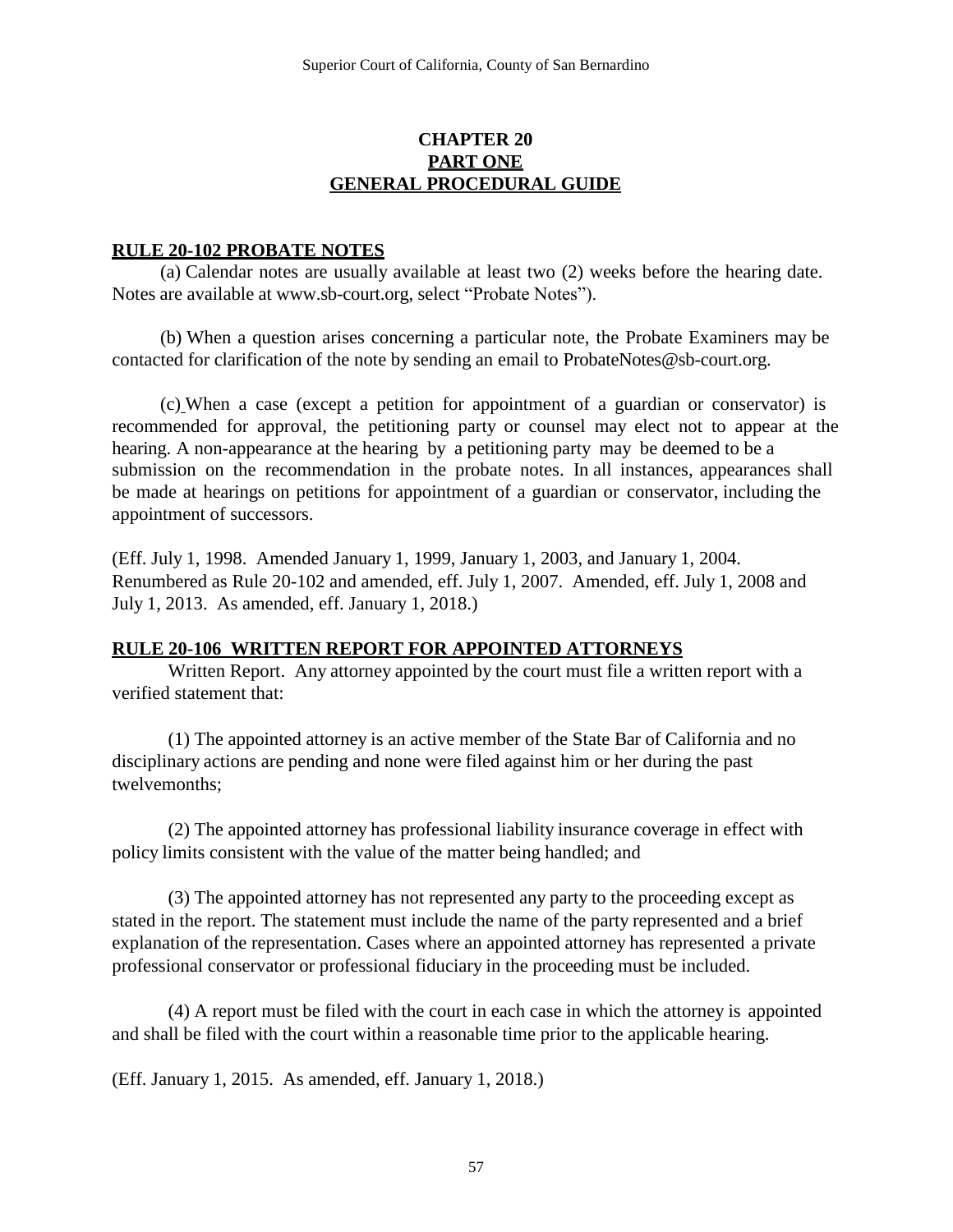### **PART TWO FORMS, NOTICES, AFFIDAVITS, AND DECLARATIONS**

#### **RULE 20-205 NOTICE OF REFUSAL TO PROBATE REJECTED WILL OR CODICAL**

(a) A petitioner who files a petition for letters of administration, letters of administration with will annexed, probate of will and for letters testamentary, to determine succession to real property, or a spousal property petition must comply with this rule if either of the following is true:

> 1. The petition requests a finding that the decedent died intestate when a will and/or codicil has been lodged as an original with the court or a copy of a will and/or codicil has been otherwise filed with the court.

2. The petition requests probate of or distribution under a will and/or codicil, and a different will and/or codicil has been lodged as an original with the court or a copy has otherwise been filed with the court.

- (b) The petitioner shall serve a copy of the rejected will and/or codicil on all heirs of the decedent or potential beneficiaries under the document at least 15 days prior to the hearing on the petition.
- (c) This rule does not apply if any of the following is true:

1. The petition requests probate of or distribution under a will that purports to have been executed after the date rejected will and/or codicil and that expressly revokes all prior wills.

2. The petition is for letters of administration or distribution under intestate succession and the rejected will and/or codicil provides for distribution that is identical to intestate succession and does not appoint a party other than petitioner to serve as executor.

(Eff. January 1, 2018.)

# **PART THREE EXECUTORS AND ADMINISTRATORS (RESERVED)**

#### **PART FOUR BONDS (RESERVED)**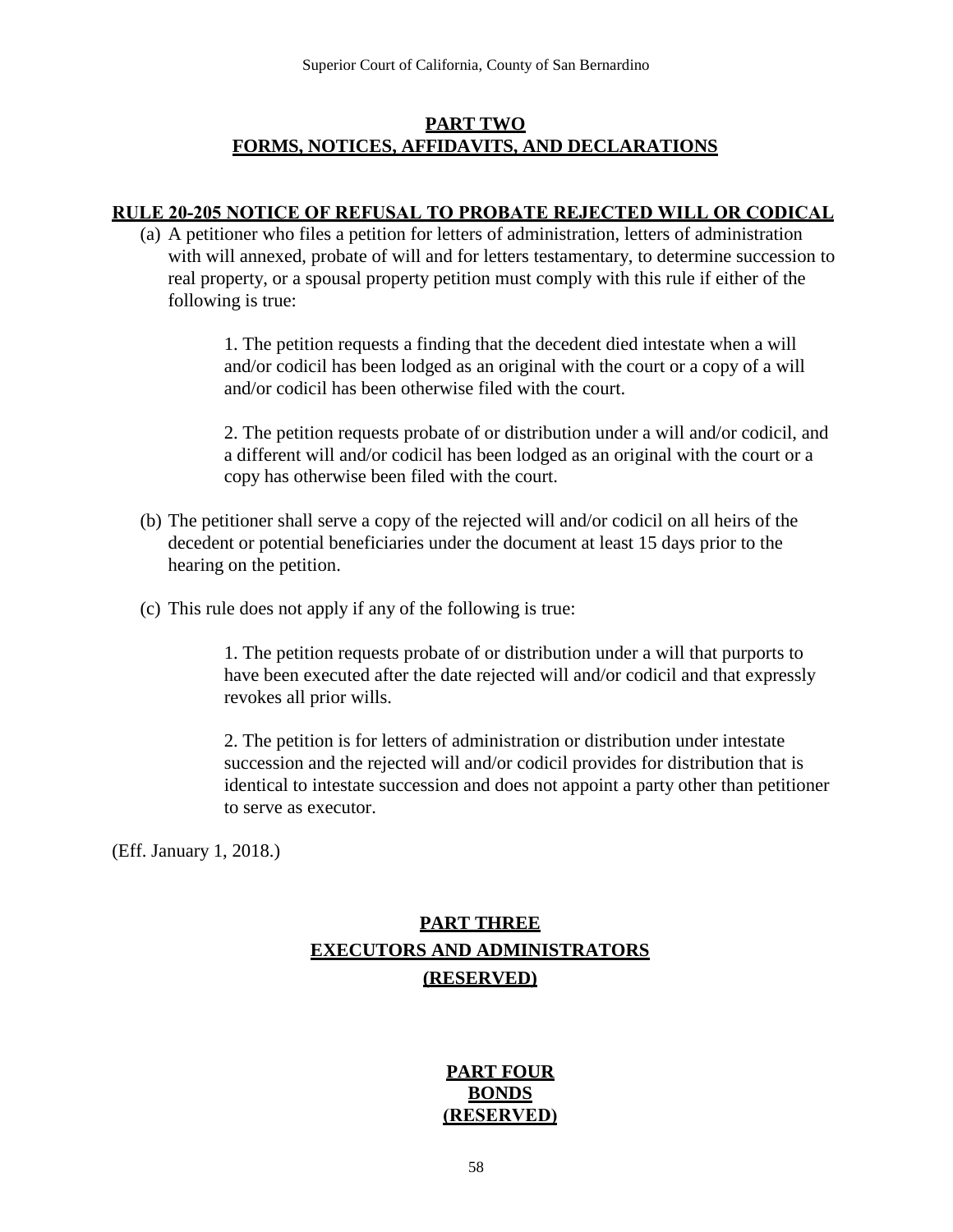### **PART FIVE INDEPENDENT ADMINISTRATION**

#### **RULE 20-501 PRELIMINARY DISTRIBUTION**

If there is to be a distribution from an estate to a trustee who has not yet been appointed, the trustee must file with the court a consent to act as trustee before the distribution is ordered. If there is a proposed distribution to a Trustee, the Trustee shall file a consent to Act prior to the court's approval of the distribution.

(Former Rule 504, rev. Dec. 1993. Renumbered as Rule 501, eff. July 1, 1998. Renumbered as Rule 20-501, eff. July 1, 2007. As amended, eff. January 1, 2018.)

## **PART SIX PETITION, MOTIONS, INVENTORIES, AND ORDERS**

#### **RULE 20-601 CAPTIONS**

All captions shall include a reference to the Probate Code section and/or any other statutory authority that authorizes the relief requested. (Rev. Dec. 1993. Renumbered as Rule 20-601, eff. July 1, 2007. Amended, eff. July 1, 2013. As amended, eff. January 1, 2018.)

#### **RULE 20-605 COMPLETE ADDRESS IN PETITION OR REPORT**

(a) When an address is required in a petition or report a full and complete mailing address should be set forth, or a special allegation made explaining why the petitioner cannot comply with this requirement.

(b) Nothing herein is intended to or should prevent an immediate filing of the original petition although complete addresses are unknown but may be ascertained within a few days. New or corrected addresses should be reported to the probate procedures clerk in writing when the fact becomes known and appropriate steps to give proper notice shall be taken.

(Rev. Dec. 1993. Renumbered as Rule 20-605 and as amended, eff. July 1, 2007.)

#### **RULE 20-609 EX PARTE ORDERS WILL NOT BE GRANTED UNLESS SPECIAL NOTICE IS WAIVED**

If any such notice has been requested, the ex parte application must contain a waiver of the request, a declaration that the requesting party was given at least twenty- four (24) hours' telephonic notice of the application, or a statement that the subject of the application is not covered by Probate Code section 1250(c). (Rev. Dec. 1993. Amended, eff. July 1, 1998. Renumbered as Rule 20-609, eff. July 1, 2007. As amended, eff. January 1, 2018.)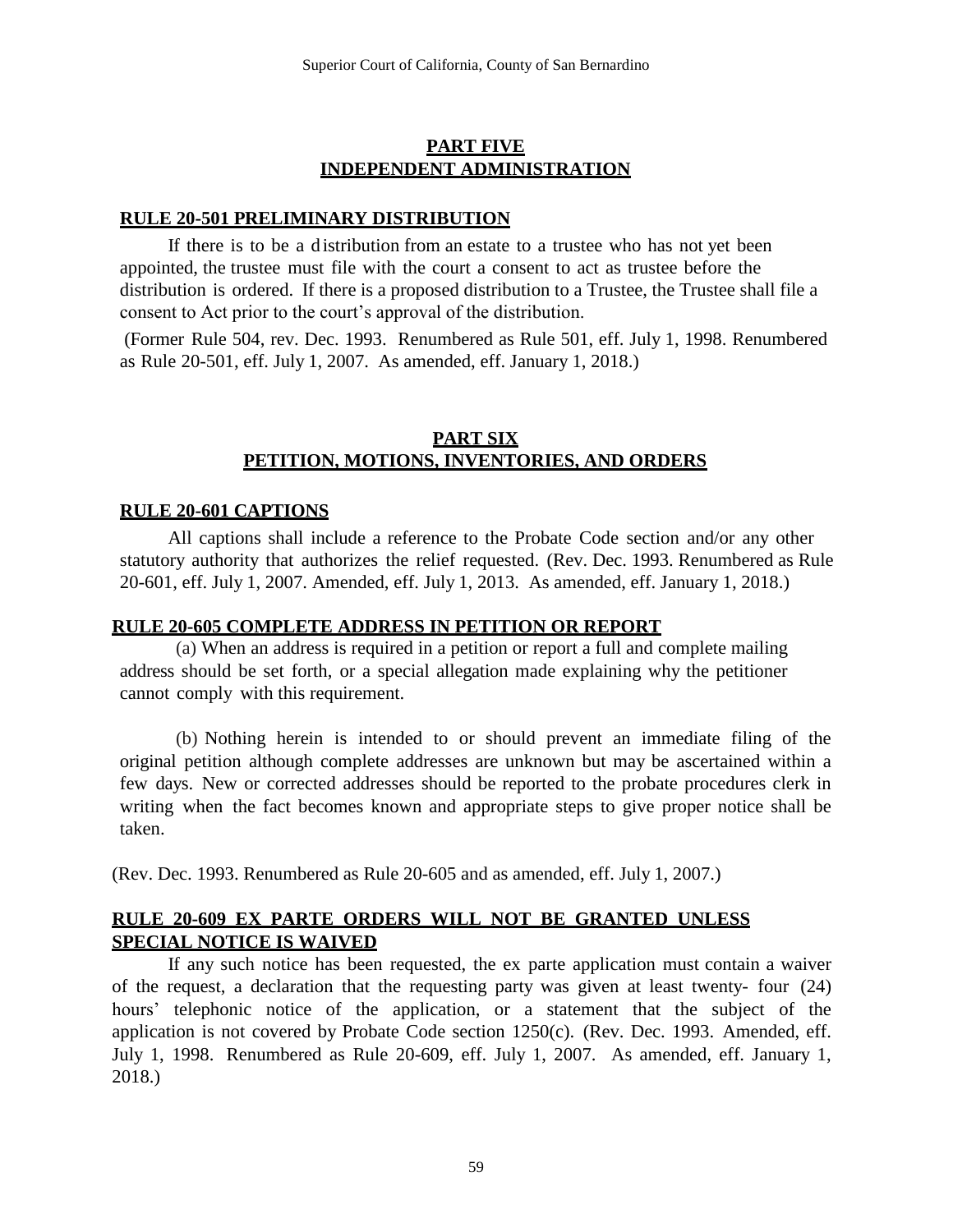#### **RULE 20-611 SPECIFICALLY BEQUEATHED PROPERTY**

A petition for sale of stock or personal property must allege whether the property is specifically bequeathed. If the property is so bequeathed, the consent of the legatee must accompany the petition. (Eff. July 1, 1998. Renumbered as Rule 20-611, eff. July 1, 2007.)

#### **RULE 20-612 REAL PROPERTY DISTRIBUTION ORDERS**

Orders containing provisions for the distribution of real property shall set forth a mailing address of the distributee. (Former Rule 614, rev. Dec. 1993. Renumbered as Rule 612 and amended eff. July 1, 1998. Renumbered as Rule 20-612, eff. July 1, 2007.)

#### **RULE 20-614 PROBATE ORDERS**

(a) All petitions, orders or decrees shall be p r e p a r e d and submitted by the petitioner or attorney involved. The caption shall clearly and fully identify its contents. A caption merely entitled "Petition" or "Order" is incomplete and shall not be used.

(b) All orders or decrees in probate matters must be complete in themselves. They shall set forth all matters actually passed upon by the court, the relief granted, the names of any persons affected, the descriptions of any property affected and the amounts of any money affected. Probate orders should be sufficiently clear that their general effect may be determined without reference to the petition on which they are based.

(c) While in orders settling accounts it is proper to use general language approving the account, the report, and the acts reported therein, it is not sufficient in any order to recite merely that the petition as presented is granted or that the relief sought in the petition on file is given. Orders settling accounts or orders made on waivers of account must also contain a statement as to the balance and description of the estate on hand, specifically noting the amount of cash included in said balance.

 (d) Three (3) lines of the contents of the order must appear on the page upon which the Judge's signature is affixed. In no case should any matter appear after the signature of the judge.

(Former Rule 613, rev. Dec. 1993. Renumbered as Rule 614 and amended, eff. July 1, 1998. Amended eff. January 1, 2004. Renumbered as Rule 20-614, eff. July 1, 2007. As amended, eff. January 1, 2018.)

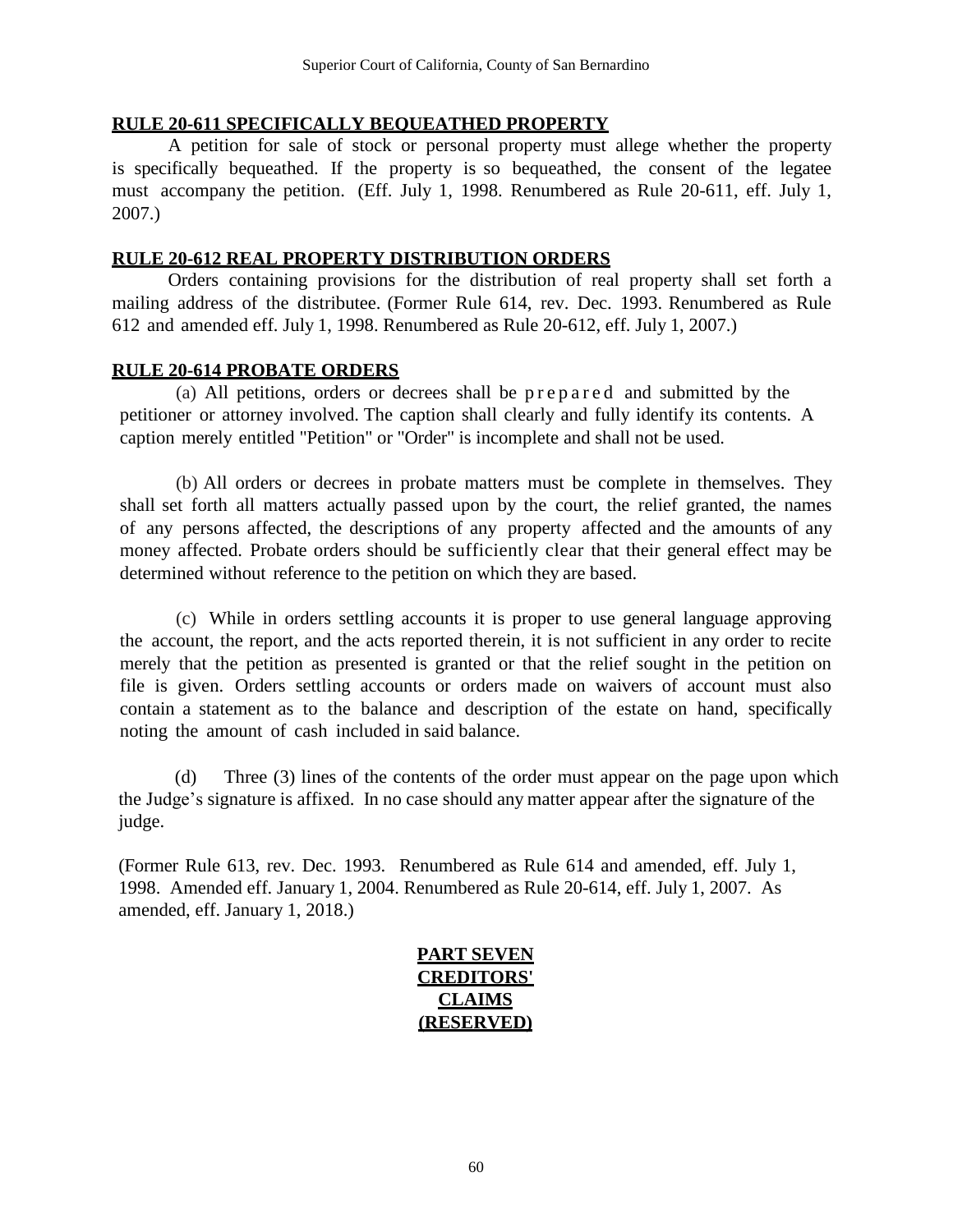# **PART EIGHT SALES**

## **RULE 20-801 CONDOMINIUMS, COMMUNITY OR COOPERATIVE APARTMENTS**

(a) A condominium, community or cooperative apartment is an interest in real property and must be sold as such. The overbid on such assets will be computed on the same basis as in sales of real property, and brokers' commissions will be allowed on the same basis as in sales of real property.

(b) The sale of a cooperative apartment must be approved by the Board of Directors or other governing body prior to court confirmation of sale. T herefore, the prospective purchaser should obtain acceptance before seeking Court confirmation.

(Former Rule 805, rev. Dec. 1993. Renumbered as Rule 801, eff. July 1, 1998 . Renumbered as Rule 20-801, eff. July 1, 2007. As amended, eff. January 1, 2018.)

## **RULE 20-803 TANGIBLE PERSONAL PROPERTY**

(a) Necessity for Appraisal. Whenever a court order is being requested to approve or confirm the sale of tangible personal property, whether such order is or is not required by the Probate Code, an appraisal by a probate referee must first be made and filed. When necessary, a partial inventory and appraisal may be filed for this purpose, or a letter appraisal may be obtained from the court appointed referee or an alternate appraiser if authorized in accordance with Probate Code Section 8903.

(b) Commissions. Commissions on sales of tangible personal property will be allowed only to one holding a broker's license authorizing him to deal in the type of property involved. A commission will be allowed on the original bid only when the commission is requested in the return of sale. The amount of the commission is within the court's discretion.

(Former Rule 811, rev. Dec. 1993. Renumbered as Rule 803, eff. July 1, 1998. Renumbered as Rule 20-803, eff. July 1, 2007. As amended, eff. January 1, 2018.)

### **RULE 20-806 BROKER'S COMMISSIONS**

(a) On sales subject to court confirmation, unless justified by special circumstances, the court will not approve payment of a broker's commission in excess of (1) six percent (6%) as to sales in which a broker procured the bid presented to court for confirmation or (2) three percent (3%) as to sales in which no broker procured the original bid presented for confirmation.

(b) Special circumstances may include the fact that the property has an appraised value or sales price of \$10,000.00 or less or the property is undeveloped land. Under such circumstances the court will not approve payment of a broker's commission in excess of (1) ten percent (10%) as to sales in which a broker procured the bid presented to court for confirmation; or, (2) five percent (5%) as to sales in which no broker procured the bid presented for confirmation.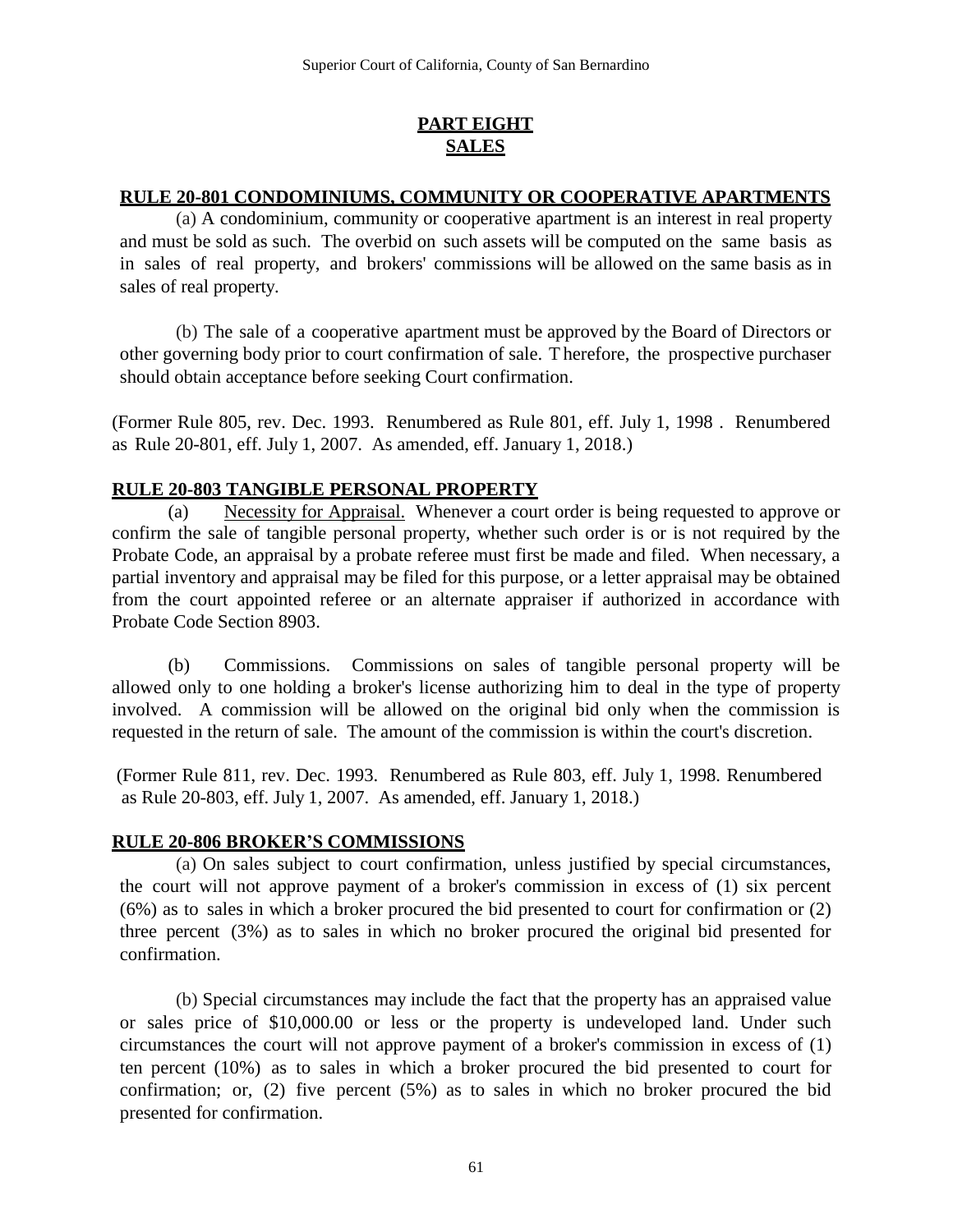(Eff. July 1, 1998. Renumbered as Rule 20-806, eff. July 1, 2007. Amended, eff. July 1, 2008.)

#### **RULE 20- 807 COURT CONFIRMATION OF PRIVATE SALES**

(a) Bid Deposit. Ten percent (10%) of the total sales price must be deposited with the personal representative. However, exception may be made under special circumstances, for example when the sale is FHA or VA financed.

(b) Junior Deeds of Trust. The court will approve the taking of a promissory note secured by a junior deed of trust upon a showing that it serves the best interests of the estate.

(c) Vesting of Title. The petition for confirmation must set forth the vesting of title in the buyer. The court will not confirm a sale to a "nominee".

(d) Specifically Devised or Bequeathed Property. A sale of specifically devised or bequeathed real or personal property ordinarily will not be confirmed unless the written consent of the specific devisee or legatee is filed with the petition for confirmation.

(e) Notice of Hearing on Report of Sale and Petition for Order Confirming Sale of Real Property. In addition to all notices of hearings on return of sale required by law, notice should be given to (1) any specific devisee of such property, (2) any agent for the bid being presented to court, and (3) all beneficiaries, heirs, or other parties entitled to notice.

(f) Earnest Money Deposit by Increased Bidder. When a sale is confirmed to an overbidder, the overbidder, at the request of the personal representative, must submit at the time of the hearing cash or a certified or cashier's check in the amount of ten percent (10%) of the initial overbid. The personal representative should notify all known anticipated overbidders of this requirement.

(g) Overbid Form. The personal representative or counsel may obtain from the court clerk a form to be completed on the overbid. This form is to be returned to the clerk before the order confirming the sale will be signed.

(Former Rule 823, rev. Dec. 1993. Renumbered as Rule 807 and amended, eff. July 1, 1998. Amended, eff. July 1, 2006. Renumbered as Rule 20-807, eff. July 1, 2007. As amended, eff. January 1, 2018.)

### **PART NINE ACCOUNTS, FEES AND DISTRIBUTIONS**

### **RULE 20-901 ACCOUNTING REVIEW DATES**

Accounting review dates are scheduled by the court in matters where an accounting is required. Accountings (or a status report in probate proceedings) shall be filed thirty (30) days prior to the accounting review date. This rule is applicable to probate, guardianship, conservatorship and trust accountings. (Eff. July 1, 1998. Amended, eff. January 1, 2003 and July 1, 2003. Renumbered as Rule 20-901 and amended, eff. July 1, 2007. Amended, eff. July 1, 2013.)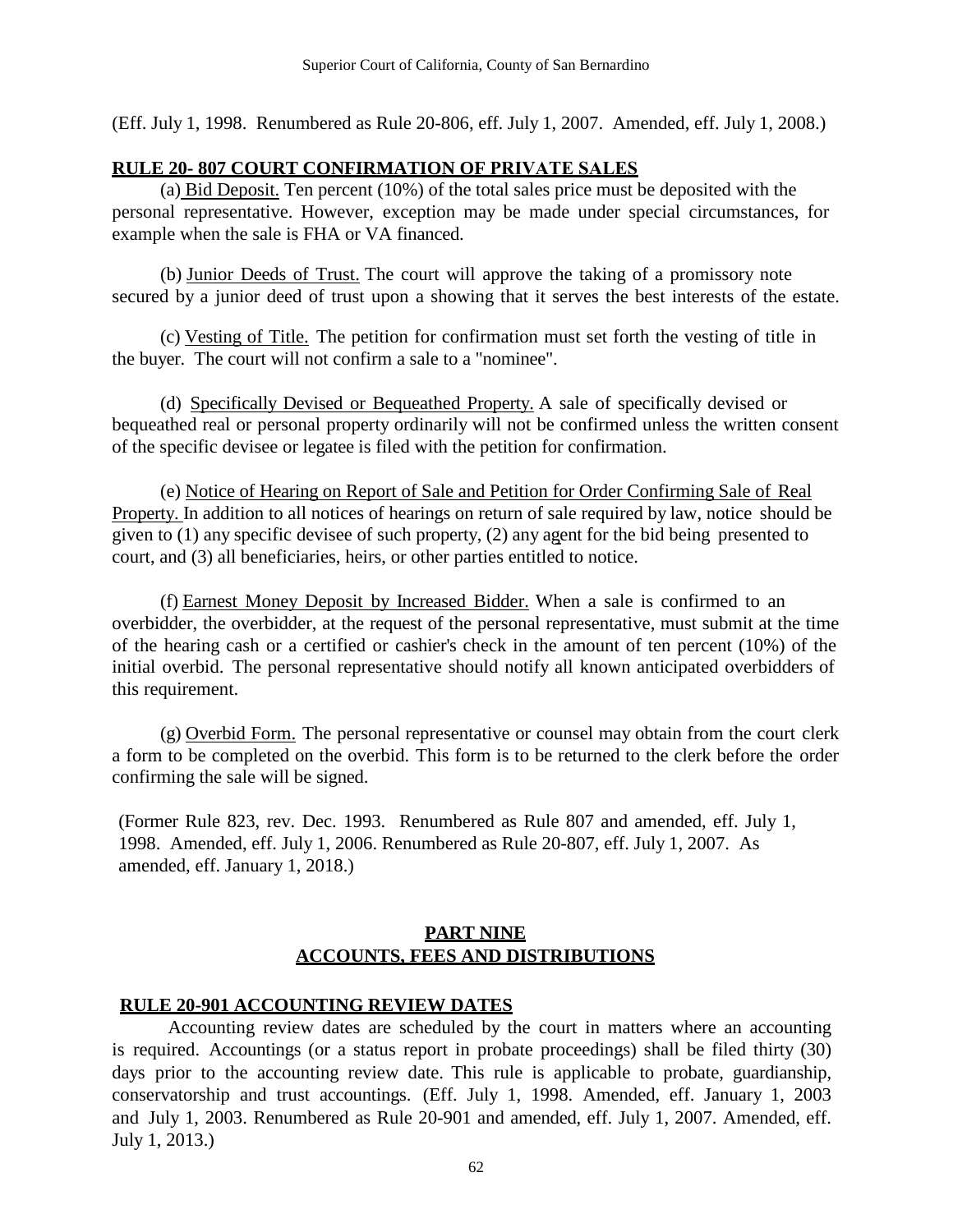## **RULE 20-904 EXTRAORDINARY COMPENSATION**

Applications for extraordinary compensation will not be considered unless both the caption and prayer of the petition, and the notice of hearing of the petition, contain a reference to

he application for extraordinary compensation. Such applications must be accompanied by an itemized description of services rendered, time expended, and hourly rate. Ordinarily, a request for extraordinary compensation is made when a petition for final distribution is filed. All requests for fees shall include separate subtotals setting forth the number of hours charged at each different hourly rate for which payment is requested. (Former Rule 907, rev. Dec. 1993. Renumbered as Rule 904 and amended eff. July 1, 1998. Amended eff. January 1, 2003 and July 1, 2003. Renumbered as Rule 20-904 and amended, eff. July 1, 2007. As amended, eff. July 1, 2016.)

### **RULE 20-906 DESCRIPTION OF ASSETS**

All petitions for distribution shall contain an allegation as to the character of the property, whether separate or community. The petition for distribution must describe in detail all property to be distributed, either in the body of the petition or in the prayer, or by a schedule incorporated in the petition for reference. (Former Rule 909, rev. Dec. 1993. Renumbered as Rule 909, eff. July 1, 1998. Renumbered as Rule 20-906, eff. July 1, 2007.)

## **RULE 20-907 MANNER OF ASSET DISTRIBUTION**

(a) Detail of proposed distribution shall be set forth in the body of the petition. Terms of the will as to disposition of property and what is to be distributed under the laws of intestate succession shall be set forth.

(b) If there are unresolved issues regarding construction of the will, heirship or succession, the petition should frame each of those issues for resolution by the court.

(c) The decree of distribution, whether or not an accounting has been waived, must set forth specifically the manner in which the estate is distributed by showing the distributee's name, address and a description of the property or cash to be distributed. The order for distribution must be prepared so the judge's signature is at the end. No exhibits or schedules shall follow the judge's signature. In the event of the distribution of real property: (1) the property must be referenced by street address (if any), Assessor's Parcel Number, and legal description; and (2) the address of the distributee must be set forth.

(Former Rule 910, rev. Dec. 1993. Renumbered as Rule 907 and amended eff. July 1, 1998. Renumbered as Rule 20-907 and amended, eff. July 1, 2007. As amended, eff. January 1, 2018.)

### **RULE 20-908 INVENTORIES AND ACCOUNTINGS (ESTATES & TRUSTS)**

Copies of investment account statements verifying the balance of cash and/or securities on hand shall be attached to all inventories and accountings. Letter verifications from the financial institution stating the balance as of the applicable date may be substituted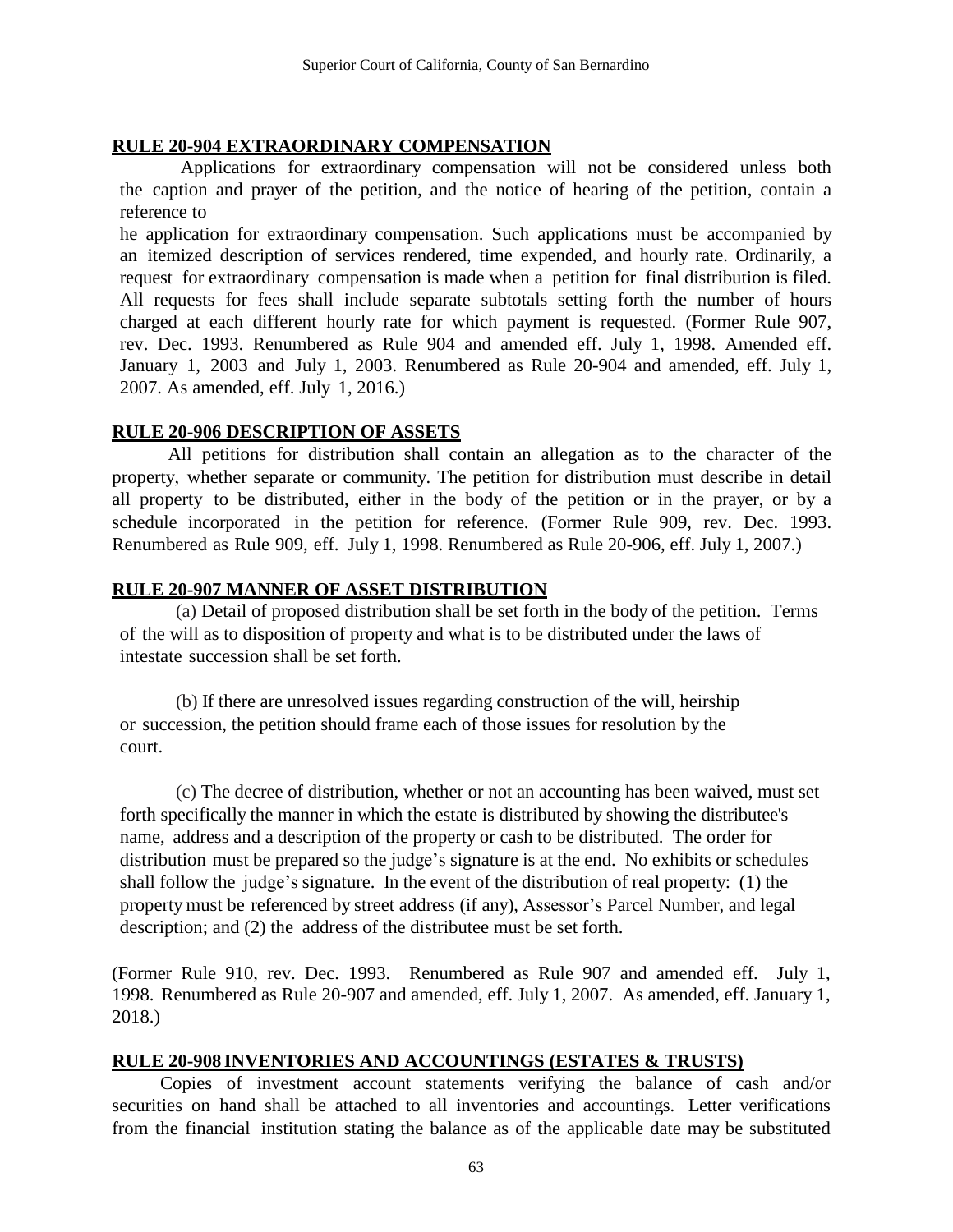for copies of statements. Substantial variation between the statement or verification and the balance reflected in the inventory or account shall be explained. (Eff. January 1, 2000. Renumbered as Rule 20- 908 and amended, eff. July 1, 2007. As amended, eff. January 1, 2018.)

## **RULE 20-909 COSTS GENERALLY NOT ALLOWED COUNSEL OR ADMINISTRATOR**

Duplicating, telephone, fax and other costs in probate and trust estates. Ordinarily the court will not allow reimbursement for costs of duplication of documents, telephone calls, postage, FAX (except court charges), parking fees or ordinary mileage incurred by the attorney, personal representative or trustee, as these are part of overhead, and should be absorbed in fees or commissions

The personal representative shall not be reimbursed for mileage, parking fees or any other travel expenses incurred in connection with their appearance before the court to qualify as the personal representative unless they have waived their statutory commission. (Eff. July 1, 2003. Amended, eff. January 1, 2005. Renumbered as Rule 20-909 and amended, eff. July 1, 2007.)

#### **RULE 20-910 ESCROW CLOSING STATEMENTS**

Copies of escrow closing statements must be filed with all accounts covering a period during which estate real property was sold. (Eff. January 1, 2007. Renumbered as Rule 20-910, eff. July 1, 2007.)

### **RULE 20-911 RESERVES AFTER FINAL ACCOUNT**

If the court, upon approval of a final account, authorizes a reserve of \$1500 or greater, an informal accounting of expenditures or distribution from the reserve, together with receipts for expenditures or distributions, shall be filed with the Ex parte Declaration and Order for Final Discharge.

(Eff. January 1, 2018.)

## **PART TEN DISPOSITION WITHOUT PROBATE AND PETITIONS TO SET ASIDE SMALL ESTATES (RESERVED)**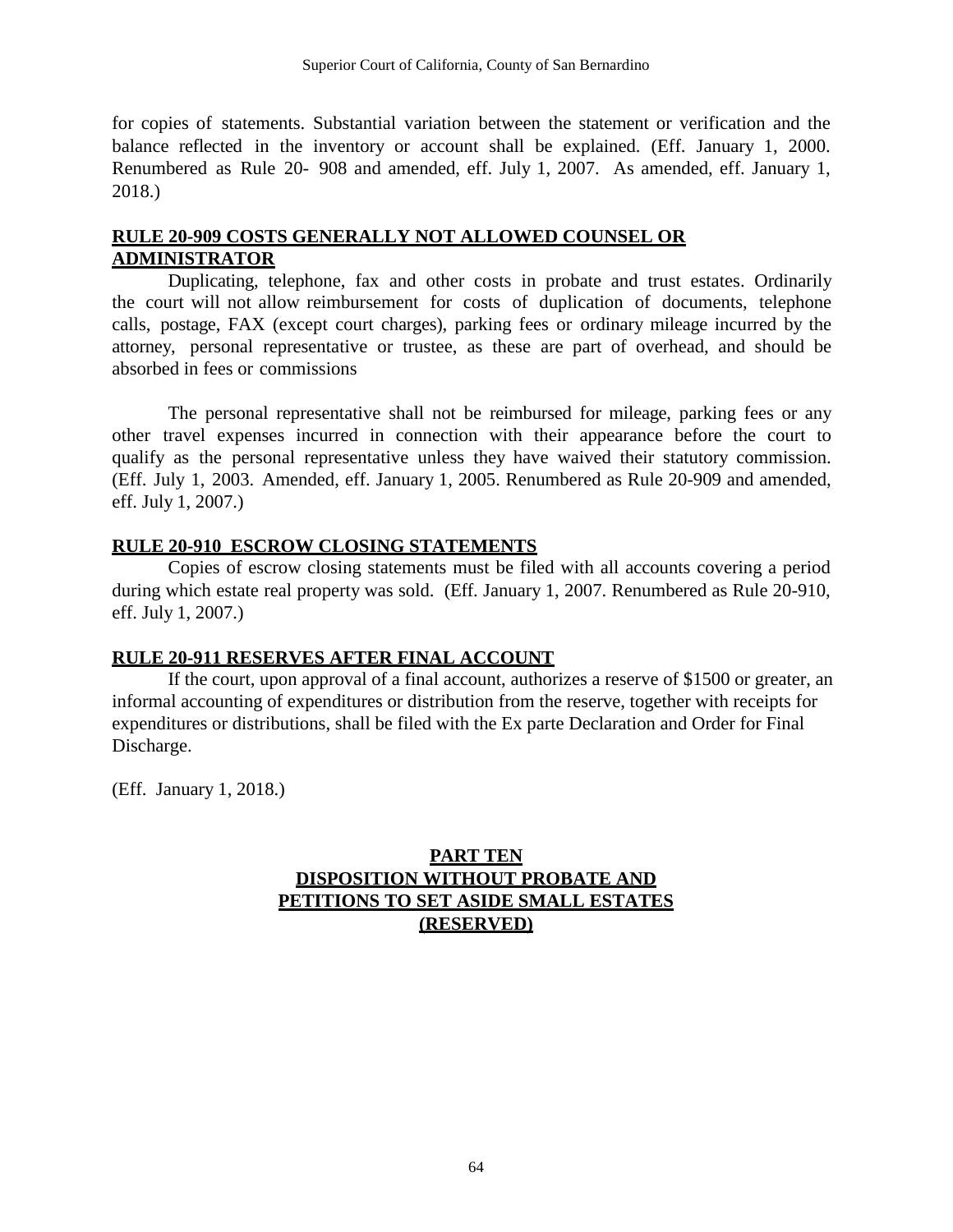## **PART ELEVEN FAMILY PROTECTION**

#### **RULE 20-1101 HOMESTEADS**

A petition for order setting apart probate homestead should contain the following information:

(a) The name and current residence address of the surviving spouse (if any) and of all surviving minor children.

(b) The date of birth of each surviving minor child.

(c) The dates of filing of all inventories, supplemental inventories, and amended inventories.

(d) As to the property on which the homestead is sought: Its legal description (or identifying data in the case of personal property); its common address (or location); the nature of the property (single family residence or other); whether it is community, quasicommunity, or separate property of the decedent; whether any third party has an interest or claim thereto; whether it is specifically devised or bequeathed and, if so, to whom; its appraised value; the nature, amount, and basic details concerning all encumbrances; the period of time during which it has been (if it has) the principal residence of the person or persons on whose behalf the homestead is sought; any other facts which will assist the Court in determining that the property is the most appropriate to be set aside.

(e) The period of time for which the homestead is sought.

(f) The needs of the surviving spouse and minor children, including a statement of what other residential facilities, if any, are available to them; whether the surviving spouse has remarried; whether the minor children are in the care and custody of someone other than the surviving spouse.

(g) The needs of the heirs or devisees of decedent.

(h) The intent and estate plan of decedent, if any, and how such was manifested.

(i) An itemization of all creditor's claims by name of claimant and amount, as well as the status of each claim. If time for filing claims has not expired, there should be a similar itemization of all known or suspected debts or claims against decedent as to which claims have not yet been filed. The extent to which (1) liquid assets, and (2) other nonexempt assets are available to satisfy claims and specific cash bequests.

(Former Rule 1201, rev. Dec. 1993. Renumbered as Rule 1101, eff. July 1, 1998. Renumbered as Rule 20-1101, eff. July 1, 2007.)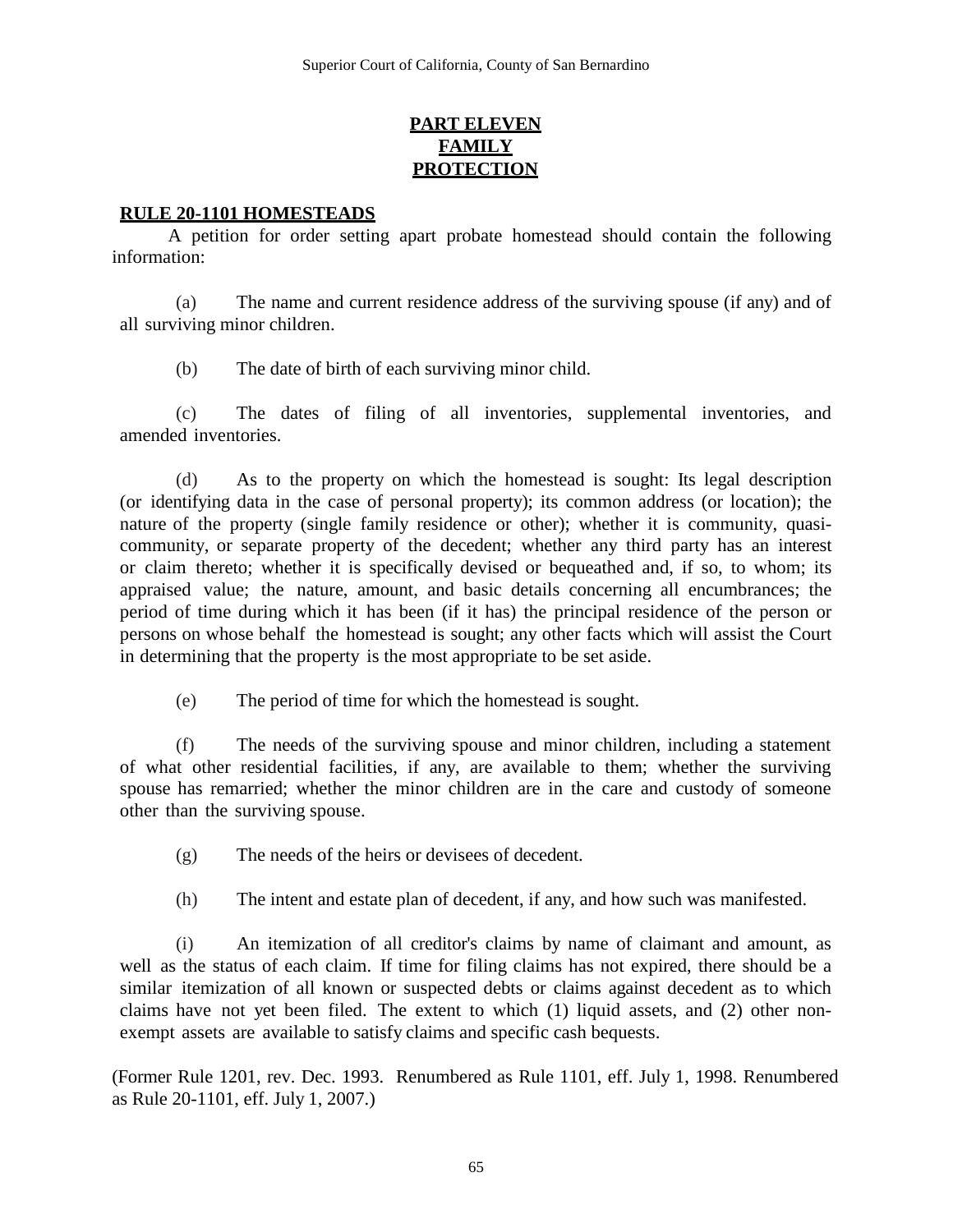## **RULE 20-1102 PETITION FOR FAMILY ALLOWANCE**

(a) Necessary Allegations. All petitions for family allowance must state facts to show that the allowance prayed for is necessary and reasonable including:

- (1) The solvency of the estate;
- (2) Whether others are entitled to family allowance;
- (3) Approximate needs of the applicant, with reference to his or her standard of living; and
- (4) A general itemization statement of the applicant's property and income.
- (b) Ex Parte Petitions Before Inventory.

(1) Petitions for family allowance presented ex parte and without notice granted before inventory will not be granted for a period in excess of six (6) months.

(2) If the petitioner is not the personal representative, consent to the allowance or a waiver of notice by the personal representative must accompany the petition.

(c) Notice of Petition Before Inventory. The court may grant the family allowance for longer than six (6) months before inventory on a noticed hearing.

(d) Petition After Inventory or Any Subsequent Petition. If application is made after the inventory has been filed, or is a second or subsequent petition, it should be noticed and placed on the calendar. Subsequent orders will be limited to a definite period.

(Former Rule 1202, rev. Dec. 1998. Renumbered as Rule 1102, eff. July 1, 1998. Renumbered as Rule 20-1102, eff. July 1, 2007.)

### **PART TWELVE PETITIONS TO SET ASIDE SPOUSAL PROPERTY**

#### **RULE 20-1201 REQUIRED ALLEGATION IN SUPPORT OF CLAIMED PROPERTY AS PASSING OR BELONGING TO SURVIVING SPOUSE**

If a community or quasi-community property claim is based on any document, a copy of the document showing signatures shall be attached to the petition. If counsel or the party reasonably believes that disclosure of the document would be detrimental to third parties, they may request the court to file the document confidentially. (Former Rule 1301, rev. Dec. 1993. Renumbered as Rule 1201 and amended, eff, July 1, 1998. Amended eff. January 1, 2003. Renumbered as Rule 20-1201 and amended, eff. July 1, 2007. Amended, eff. July 1, 2013. As amended, eff. January 1, 2018.)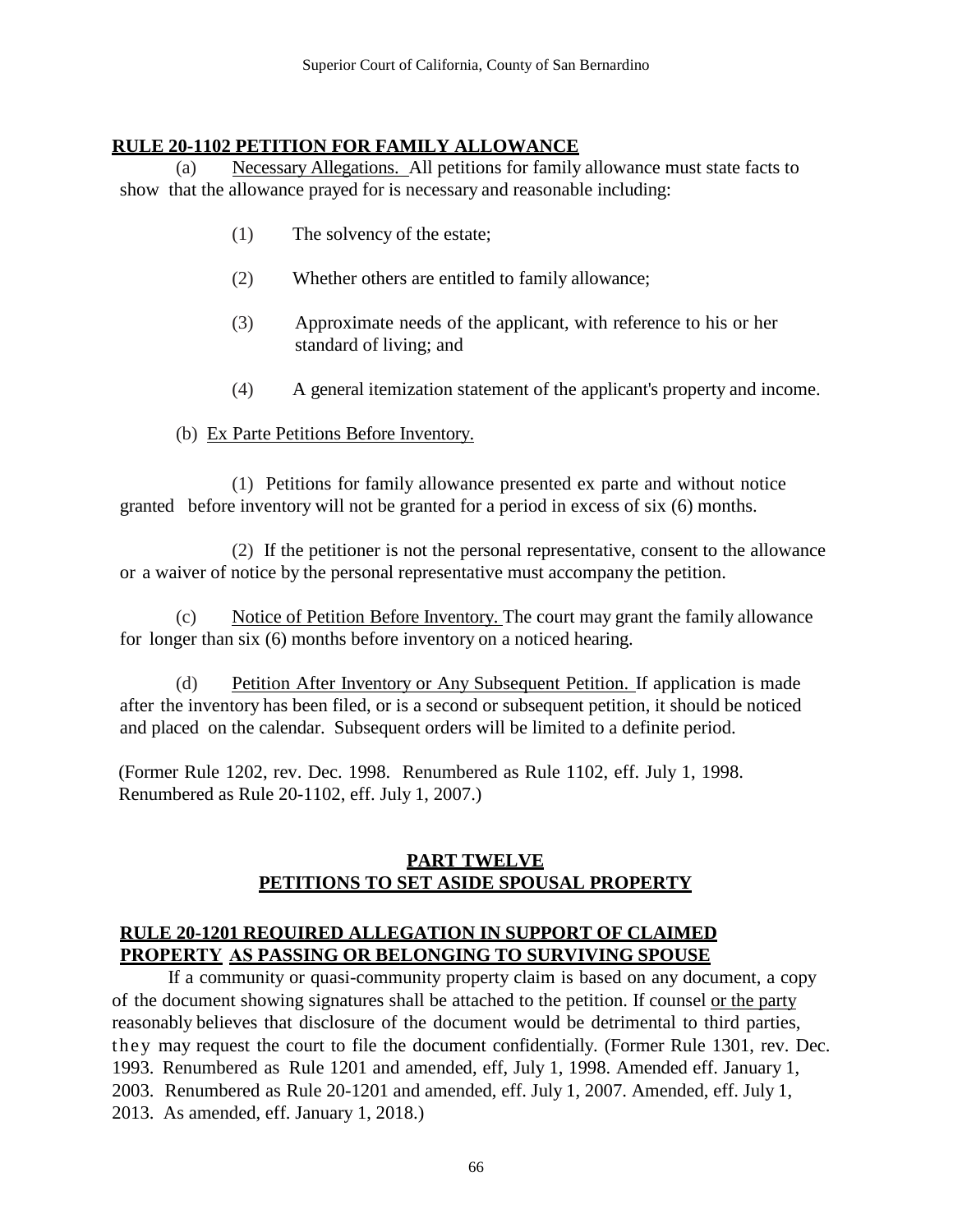## **PART THIRTEEN GUARDIANSHIPS OF MINORS**

## **RULE 20-1301 APPOINTMENT OF GUARDIAN OF MINOR**

Probate Code Section 2106 provides that the court in its discretion may issue letters of guardianship of the person or estate, or both, of more than one minor upon the same application. In proper cases the court will appoint a guardian of the person or estate of more than one minor, but only if the minors so joined have a common parent. (Former Rule 1401, rev. Dec. 1993. Renumbered as Rule 1301, eff. July 1, 1998. Renumbered as Rule 20- 1301, eff. July 1, 2007.)

## **RULE 20-1302 SUPPORTING DOCUMENTATION**

Petitions for appointment will be filed with all supporting documentation. When known, the full names, including middle names, of the petitioner(s), the minor(s), the mother and father must be set forth in all petitions for guardianship. When the father(s) is/are listed as "unknown," a copy of each minor's birth certificate shall be filed with the guardianship petition or a declaration stating why it is unavailable shall be filed. Petitioner shall make every effort to file the certificate with the court prior to or at the hearing on the appointment petition.

(Former Rule 1402, rev. Dec. 1993. Renumbered as Rule 1302, eff. July 1, 1998. Amended eff. January 1, 2003. Renumbered as Rule 20-1302, eff. July 1, 2007. Amended, eff. January 1, 2014.)

## **RULE 20-1304 ORDER PRESCRIBING AND DISPENSING NOTICE RE APPOINTMENT GUARDIAN OF MINOR**

(a) Orders Prescribing Notice are not normally submitted to the court. The court will determine which persons must be given notice based upon the requirements of the Probate Code.

(b) All requests to dispense with notice for persons who are unknown to petitioners; or are deceased; or who cannot reasonably be located after a good faith, diligent search has been completed, must be accompanied by a fully completed declaration of Due Diligence form. These forms may be obtained in the Probate Clerk's office and Probate Courthouse.

(1) Requests to dispense with notice to an unknown father require the filing of a certified copy of the minor's birth certificate with the declaration of Due Diligence. Testimony and/or a declaration under the penalty of perjury may also be required regarding any knowledge or information about the father's identity.

(Former Rule 1404, rev. Dec. 1993. Renumbered as Rule 1304 and amended, eff. July 1, 1998. Amended, eff. July 1, 2006. Renumbered as Rule 20-1304, eff. July 1, 2007. As amended, eff. January 1, 2018.)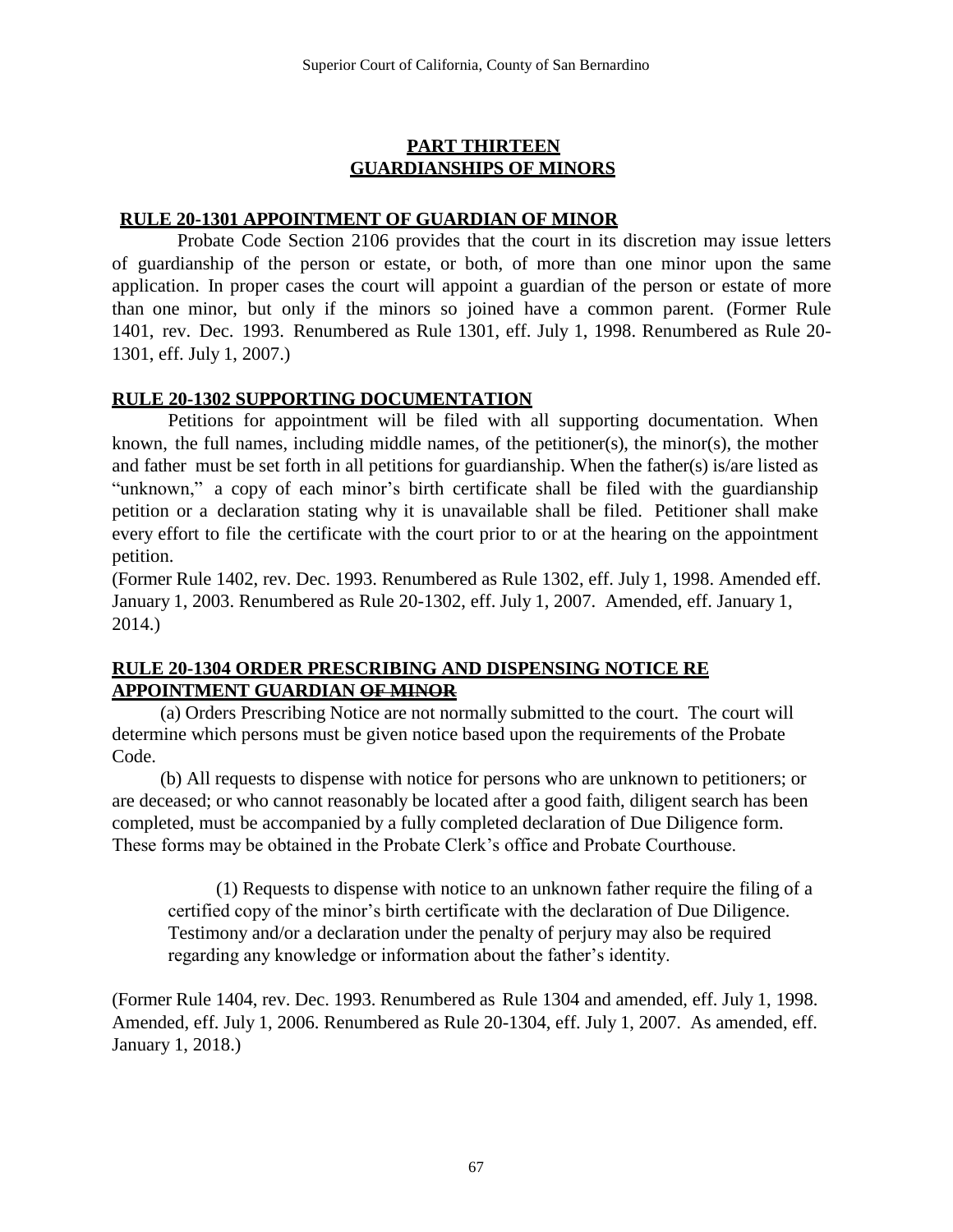## **RULE 20-1305 GUARDIANSHIP QUESTIONNAIRE AND INVESTIGATIONS**

(a) A Guardianship Questionnaire shall be completed, signed and filed with all petitions for probate guardianship. The Guardianship Questionnaire form (San Bernardino County Local Form SB-18074) is available at the court's website or the probate clerk's office. Each proposed guardian shall complete, sign and file a separate Guardianship Questionnaire, even if they are married and/or living in the same household.

(b) A Termination of Guardianship – Parent Questionnaire form shall be completed, signed and filed with all petitions to terminate probate guardianship that are filed by a parent. The Termination of Guardianship – Parent Questionnaire form (San Bernardino County Local Form 13-19740-360) is available at the court's website or the probate clerk's office. Each petitioner shall complete, sign and file a separate Termination of Guardianship – Parent Questionnaire, even if they are married and/or living in the same household.

(Former Rule 1405, rev. Dec. 1993. Renumbered as Rule 1305, eff. July 1, 1998. Amended, eff. July 1, 2006 and January 1, 2007. Renumbered as Rule 20-1305, eff. July 1, 2007. Amended, eff. July 1, 2013 and July 1, 2015. As amended, eff. January 1, 2018.)

## **RULE 20-1306 CONSULTATION WITH OTHER DEPARTMENTS RE HABEAS CORPUS OR CUSTODY PROCEEDINGS**

Where a petition for guardianship of the person of a minor is pending, and where it appears to the court that a custody proceeding or a writ of habeas corpus concerning the same minor is pending in any other department of the superior court, proceedings will be suspended until a consultation can be had between the judge of the probate department and the judge of the department in which such proceeding or writ is pending and a determination made as to whether or not such matter should be heard separately or a consolidation arranged. (Former Rule 1408, rev. Dec. 1993. Renumbered as Rule 1306, eff. July 1, 1998. Renumbered as Rule 20-1306, eff. July 1, 2007. As amended, eff. January 1, 2018.)

### **RULE 20-1307 GUARDIANS OF THE PERSON WHEN ADOPTION PROCEEDINGS ARE PENDING**

A guardian of the person of a minor will not be appointed if adoption proceedings are pending unless a report is filed under authority of Section 1513 of the Probate Code by the appropriate officer or investigator with the State Department of Social Services authorizing the granting of said guardianship. (Former Rule 1409, rev. Dec. 1993. Renumbered as Rule 1307, eff. July 1, 1998. Renumbered as Rule 20-1307, eff. July 1, 2007. As amended, eff. January 1, 2018.)

### **RULE 20-1308 INCREASING AND DECREASING BOND OF GUARDIAN**

When an increase in the guardian's bond is ordered, the court favors the filing of an additional bond rather than filing of a substitute bond; and where a decrease in the liability of the guardian's bond is ordered the court favors the use of an order decreasing liability under the existing bond rather than the filing of a substitute. (Former Rule 1410, rev. Dec. 1993. Renumbered as Rule 1308, eff. July 1, 1998. Renumbered as Rule 20-1308, eff. July 1, 2007.)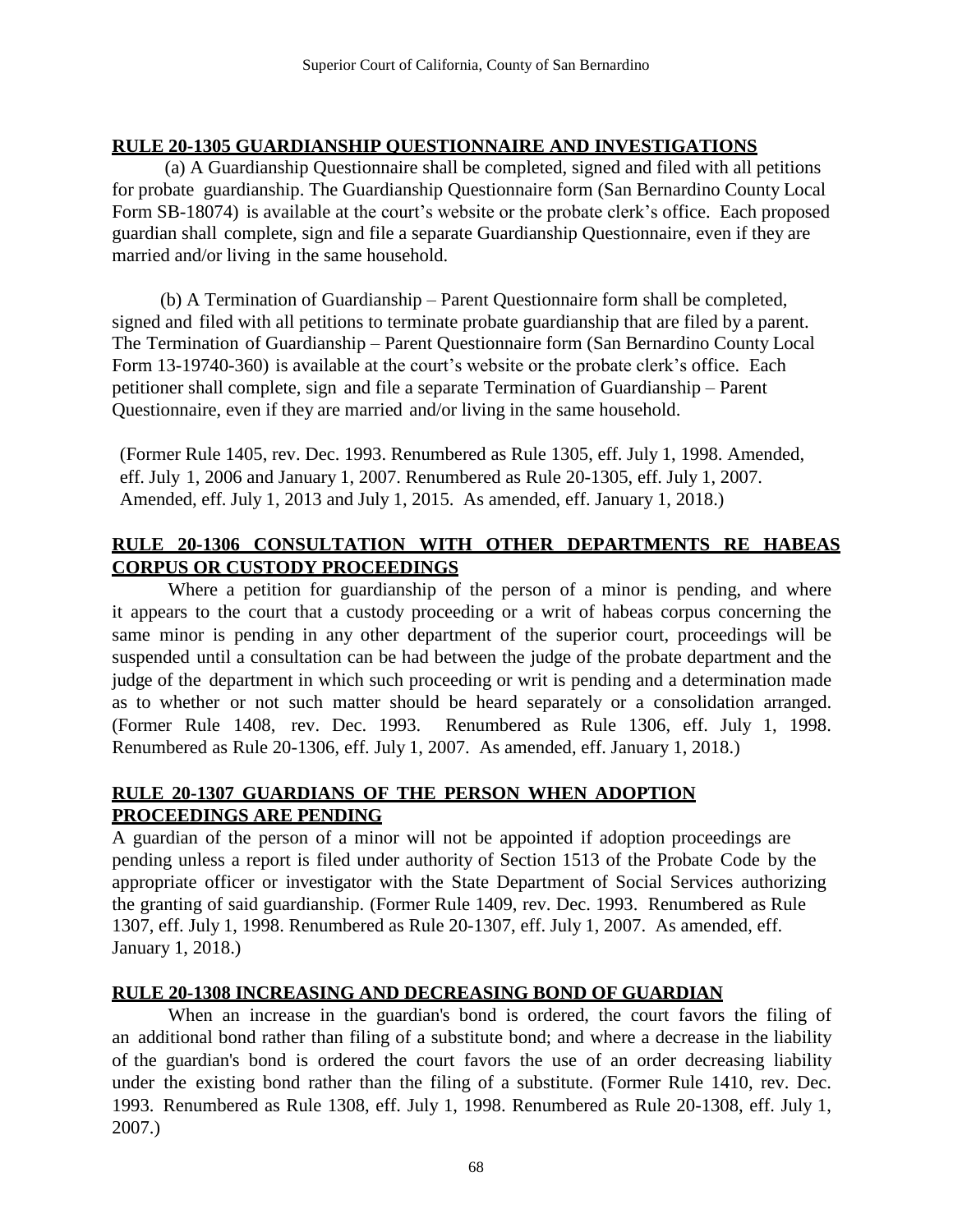## **RULE 20-1309 DUTIES OF GUARDIAN - LIABILITY OF PARENTS TO SUPPORT CHILD**

As there is a statutory liability upon the parents to support their children when one or both parents are living, the court will not permit guardianship funds to be used for the minor's benefit except upon a showing of circumstances which would justify the court in departing from this rule in the best interest of the minor. (Former Rule 1412, rev. Dec. 1993. Renumbered as Rule 1309 and amended, eff. July 1, 1998. Renumbered as Rule 20-1309, eff. July 1, 2007. As amended, eff. January 1, 2018.)

#### **RULE 20-1311 ACCOUNTS OF GUARDIANSHIP**

(a) The verified account is to be filed 30 days prior to the date set by the court for the review hearing. When a guardian accounts for the assets of more than one minor, the accounting for each minor must be set forth separately.

(b) Where payment for guardianship services is requested to be allowed to be made to third persons acting on behalf of a guardian, those persons shall sign a verification stating that they performed the services on the dates specified and received payment in the amount, if any, set forth in the account. The verification shall be attached to the account for the period in which the services were rendered.

(c) Duplicating, telephone, fax and other costs in guardianship estates - ordinarily the court will not allow reimbursement for costs of duplication of documents, telephone calls, FAX (except court charges), parking fees incurred by the attorney or guardian or ordinary mileage incurred by the attorney or guardian, as these are a part of overhead, and should be absorbed in fees or commissions.

The guardian is not reimbursed for the expenses of his or her trip to qualify, unless the guardian is waiving his or her fee.

 (d) Private professional or licensed guardians or conservators who provide bank or investment account statements pursuant to Probate Code section 2620(c) shall provide two sets of documents under separate cover. The first set shall be filed with the court and shall include the account statements for the period preceding appointment (if a first accounting) and the periods for the start and end of the accounting period pursuant to Probate Code section  $2620(c)(2)$ . The second set shall be lodged with the court separately and shall include the account statements for the rest of the accounting period pursuant to Probate Code section  $2620(c)(3)$ . The court shall retain all documents lodged pursuant to Probate Code section  $2620(c)(3)$  until the court's determination of the accounting has become final, at which time the documents shall be returned to the person who lodged them or delivered to any successor appointed by the court. The court will accept copies (as opposed to originals) of documents supporting accountings that are required by Probate Code section 2620(c). Copies of documents shall be marked and filed as exhibits to the accounting. The original documents, where available, shall be maintained by the parties and produced to the court upon its request.

(e) If all guardianship funds are held in a blocked account9s), in lieu of a formal accounting, the guardian may file Summary of Account – Standard and Simplified Accounts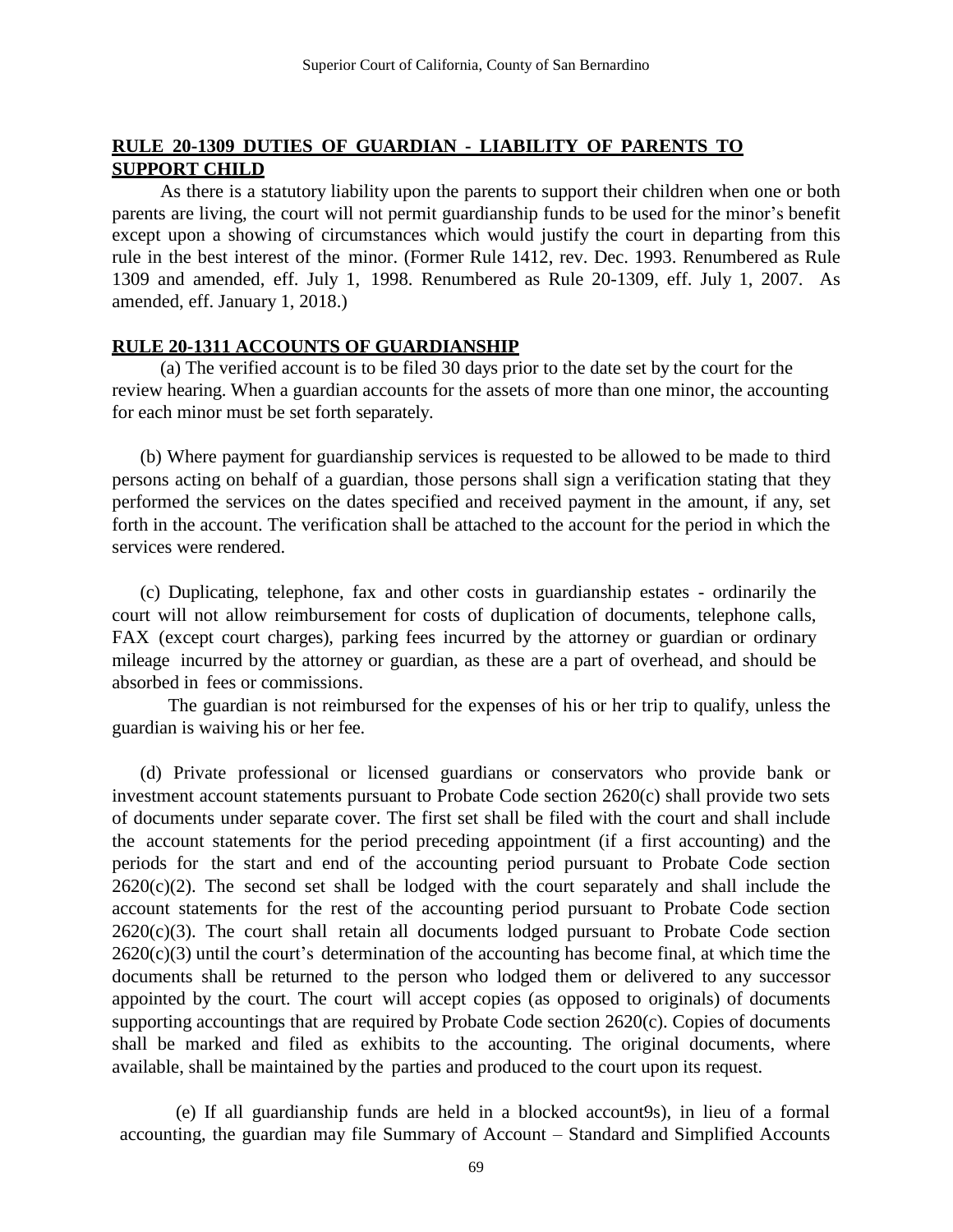(Judicial Council Form GC-400(SUM)/GC-405(SUM), and attach all bank statements for the period of the account.

(f) No account balance may be larger than the amount covered by FDIC insurance.

(g) Financial institution accounts must be vested in the name of the fiduciary (*e.g.*, [Name of Probate Guardian] as guardian of the estate of [Name of Probate Guardianship Minor]).

(Former Rule 1417, rev. Dec. 1993. Renumbered as Rule 1311 and amended, eff. July 1, 1998. Amended, January 1, 2000. January 1, 2003, July 1, 2003, January 1, 2005, July 1, 2006 and January 1, 2007. Renumbered as Rule 20-1311 and amended, eff. July 1, 2007. Amended, eff. July 1, 2008, July 1, 2013 and January 1, 2014. As amended, eff. January 1, 2018.)

## **RULE 20-1312 GUARDIANSHIP INVENTORY AND APPRAISAL**

Copies of investment account statements verifying the balance of cash and/or securities on hand must be attached to all Inventories and Appraisals. Letter verifications from the financial institution stating the balance as of the applicable date may be substituted for copies of the statements. Substantial variation between the statement or verification and the balance reflected in the inventory must be explained or reconciled. (Eff. July 1, 2008.)

### **RULE 20-1315 APPOINTMENT OF COUNSEL IN GUARDIANSHIPS OF MINORS**

(a) Appointments of counsel are personal and cannot be delegated to other attorneys. Only the attorney appointed by the court may render legal services to the client and appear at hearings. If appointed counsel intends to delegate tasks to another attorney who is under his or her direct supervision, before such delegation, counsel must obtain an amendment of the appointment order to include the name of the supervised attorney.

(b) Requests for fees by counsel for the minor in ongoing cases shall be made at least every two years.

(c) Upon the termination of the guardianship, counsel shall submit the fee requests to be heard with or before the hearing on the final accounting or petition for waiver of accounting.

(d) Requests for fees in violation of these guidelines will be denied absent a showing of good cause.

(e) All requests for fees shall include separate subtotals setting forth the number of hours charged at each different hourly rate for which payment is requested.

(Eff., July 1, 2003. Amended, eff. July 1, 2006. Renumbered as Rule 20-1315, eff. July 1, 2007. Amended, eff. January 1, 2014 and July 1, 2016. As amended, eff. January 1, 2018.)

## **RULE 20-1317 NOTICE TO INCARCERATED PERSONS**

Pursuant to Probate Code section 1460(e), when a person who is to receive personal notice of a guardianship proceeding is incarcerated in a jail or prison at the time of the filing of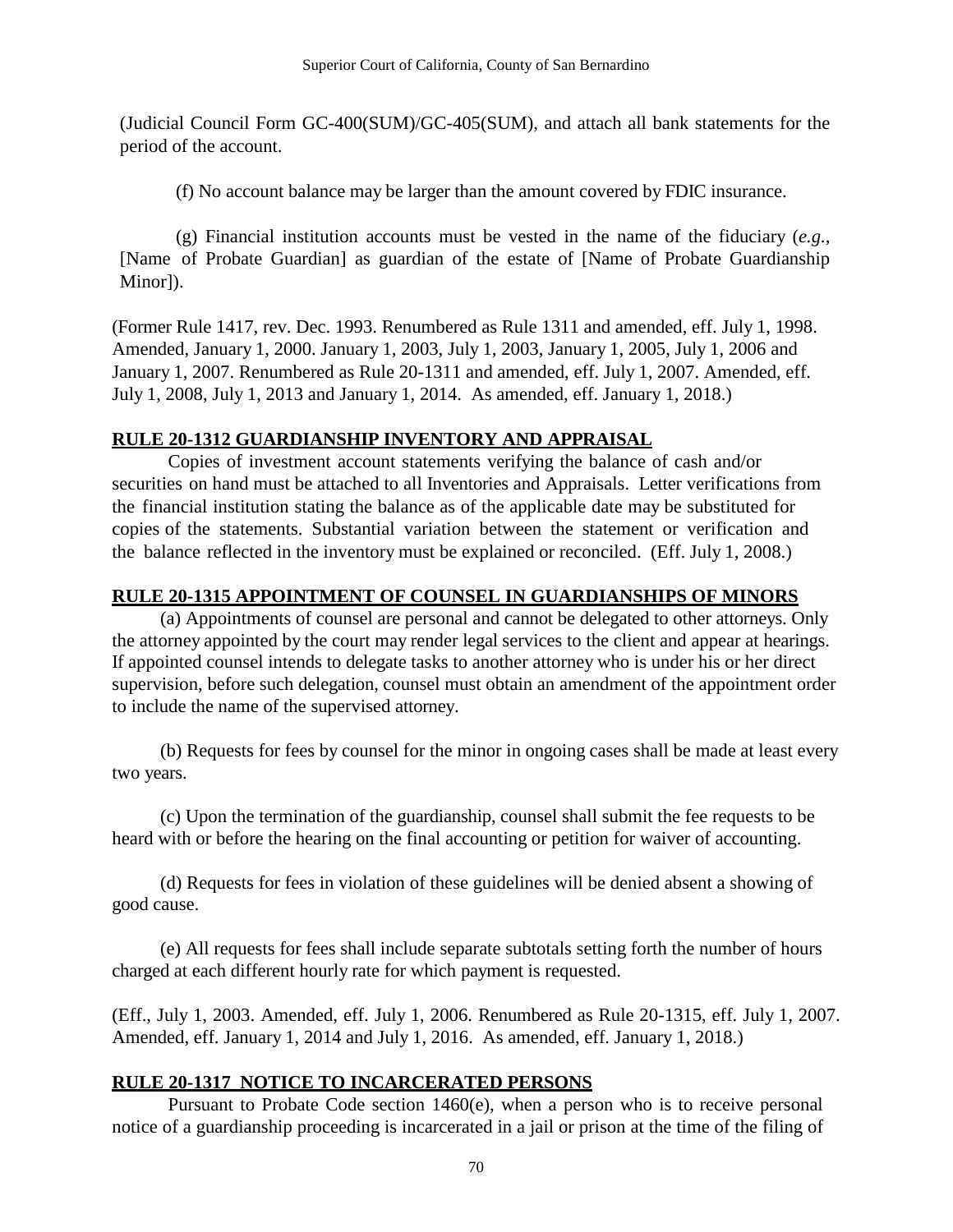the Petition for Guardianship, the court may find that service upon the incarcerated person by certified mail is legally sufficient. Such a request for alternative service shall be accompanied by a declaration explaining why it would be a hardship for the petitioner to personally serve the incarcerated person. (Eff., January 1, 2007. Renumbered as Rule 20-1317, eff. July 1, 2007.)

#### **PART FOURTEEN PROBATE CONSERVATORSHIPS**

#### **RULE 20-1401 APPOINTMENT OF COURT INVESTIGATOR**

In all conservatorship cases the court investigator will conduct an investigation. To obtain the investigation, the following forms must also be prepared and filed with the petition: Medical Capacity Declaration; an Order Appointing Court Investigator, Judicial Council Form GC-330; and a Court Investigator's referral form, Local Form SB360. (Former Rule 1501, rev. Dec. 1993. Renumbered as Rule 1401 and amended, eff. July 1, 1998. Renumbered as Rule 20-1401, eff. July 1, 2007. Amended, eff. July 1, 2013. As amended, eff. January 1, 2018.)

#### **RULE 20-1402 APPOINTMENT OF COUNSEL IN CONSERVATORSHIPS**

(a) Appointments of counsel are personal and cannot be delegated to other attorneys. Only the attorney appointed by the court may render legal services to the client and appear at hearings. If appointed counsel intends to delegate tasks to another attorney who is under his or her direct supervision, before such delegation, counsel must obtain an amendment of the appointment order to include the name of the supervised attorney.

(b) Requests for fees by counsel for the minor in ongoing cases shall be made at least every two years.

(c) All requests for fees shall include separate subtotals setting forth the number of hours charged at each different hourly rate for which payment is requested.

(Former Rule 1502, rev. Dec. 1993. Renumbered as Rule 1402, eff. July 1, 1998. Renumbered as Rule 20-1402 and amended, eff. July 1, 2007. Amended, eff. January 1, 2014 and July 1, 2016. As amended, eff. January 1, 2018.)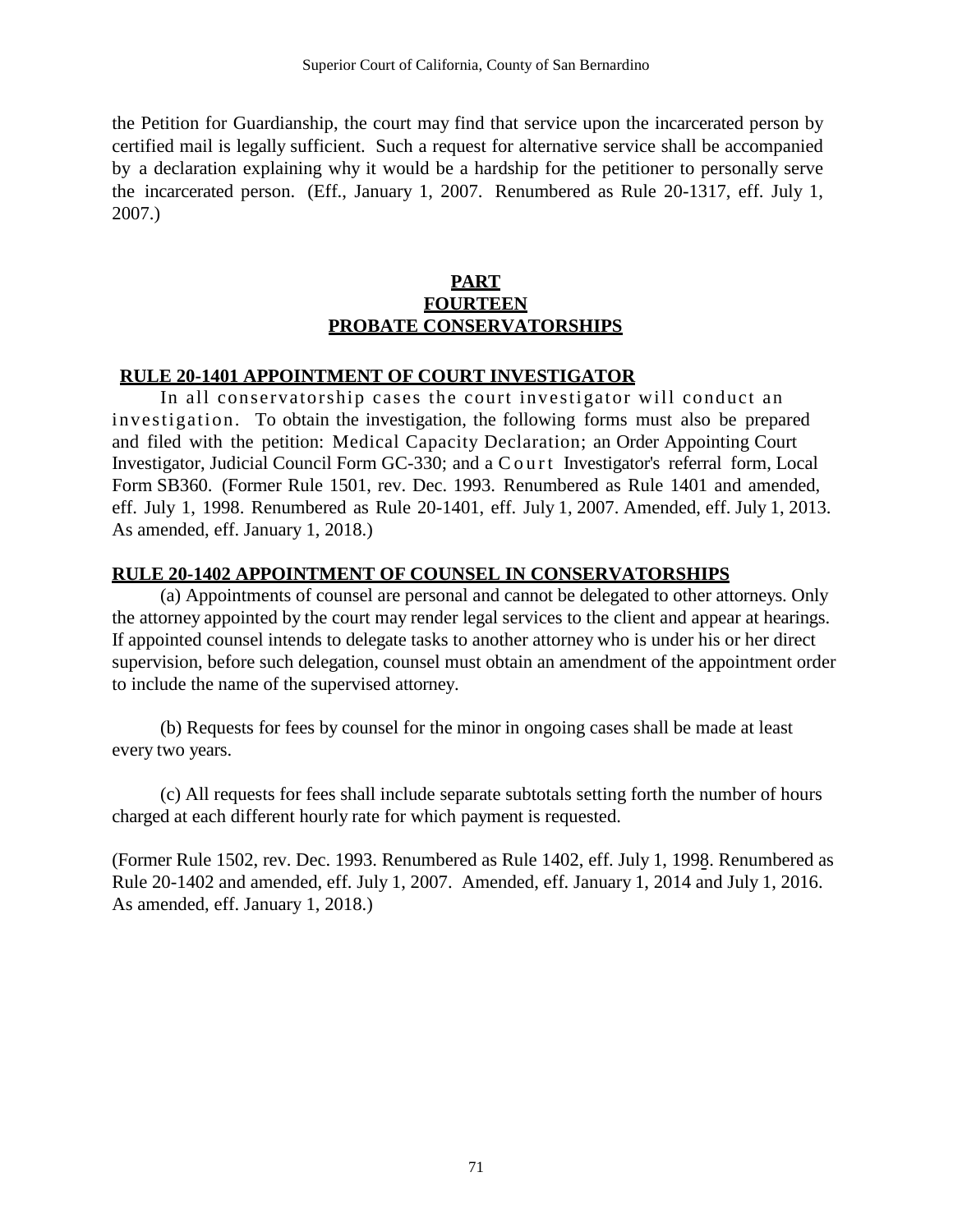### **RULE 20-1403 RESPONSIBILITIES OF THE CONSERVATOR**

(a) In addition to Determination of Conservatee's Appropriate Level of Care (Judicial Council Form GC-355), each conservator shall file, a Confidential General Care Plan for the conservatee within 60 days of appointment as conservator. The general care plan shall be on Local Form SB-101120

(b) The conservator of an estate must maintain all of the conservatee's liquid assets in the name of the conservatorship.

(c) A conservatee is not permitted to manage his estate without Court approval, except as to a reasonable allowance under Probate Code Section 2421 or as to earnings under Probate Code Section 2601. Allowances of not more than \$100.00 per month will be approved under Section 2403, without prior Court authorization. All other allowances should be presented to the Court for prior authorization under Section 2421.

(Former Rule 1504, rev. Dec. 1993. Renumbered as Rule 1403 and amended, eff. July 1, 1998. Renumbered as Rule 20-1403, eff. July 1, 2007. Amended, eff. July 1, 2016. As amended, eff. January 1, 2018. )

## **RULE 20-1404 INVENTORY AND APPRAISAL**

(a) A proof of service indicating compliance with the service requirements of Probate Code section 2610(a) must be attached to a filed Inventory and Appraisal.

(b) A successor conservator shall not be required to file an Inventory and Appraisal for assets received from the prior conservator, but instead shall sign and file a receipt for such assets. The assets listed on the receipt so filed shall constitute the beginning balance for purposes of accounting by the successor conservator. A conformed copy of the receipt shall be provided to the prior conservator.

(c) Copies of investment account statements verifying the balance of cash and/or securities on hand as of date of appointment must be attached or filed confidentially to all Inventories and Appraisals. Letter verifications from the financial institution stating the balance as of the applicable date may be substituted for copies of the statements. Substantial variation between the statement or verification and the balance reflected in the inventory must be explained or reconciled.

(Former Rule 1505, rev. Dec. 1993. Renumbered as Rule 1404, eff. July 1, 1998. Amended, eff. July 1, 2006. and January 1, 2007. Renumbered as Rule 20-1404 and amended, eff. July 1,2007. Amended, eff. July 1, 2008. As amended, eff. January 1, 2018.)

# **RULE 20-1405 SUBSTITUTED JUDGMENT - CREATION OF TRUSTS**

Refer to California Rule of Court, rule 7.903.

(Eff. July 1, 1998. Renumbered as Rule 20-1405, eff. July 1, 2007. As amended, eff. January 1, 2018.)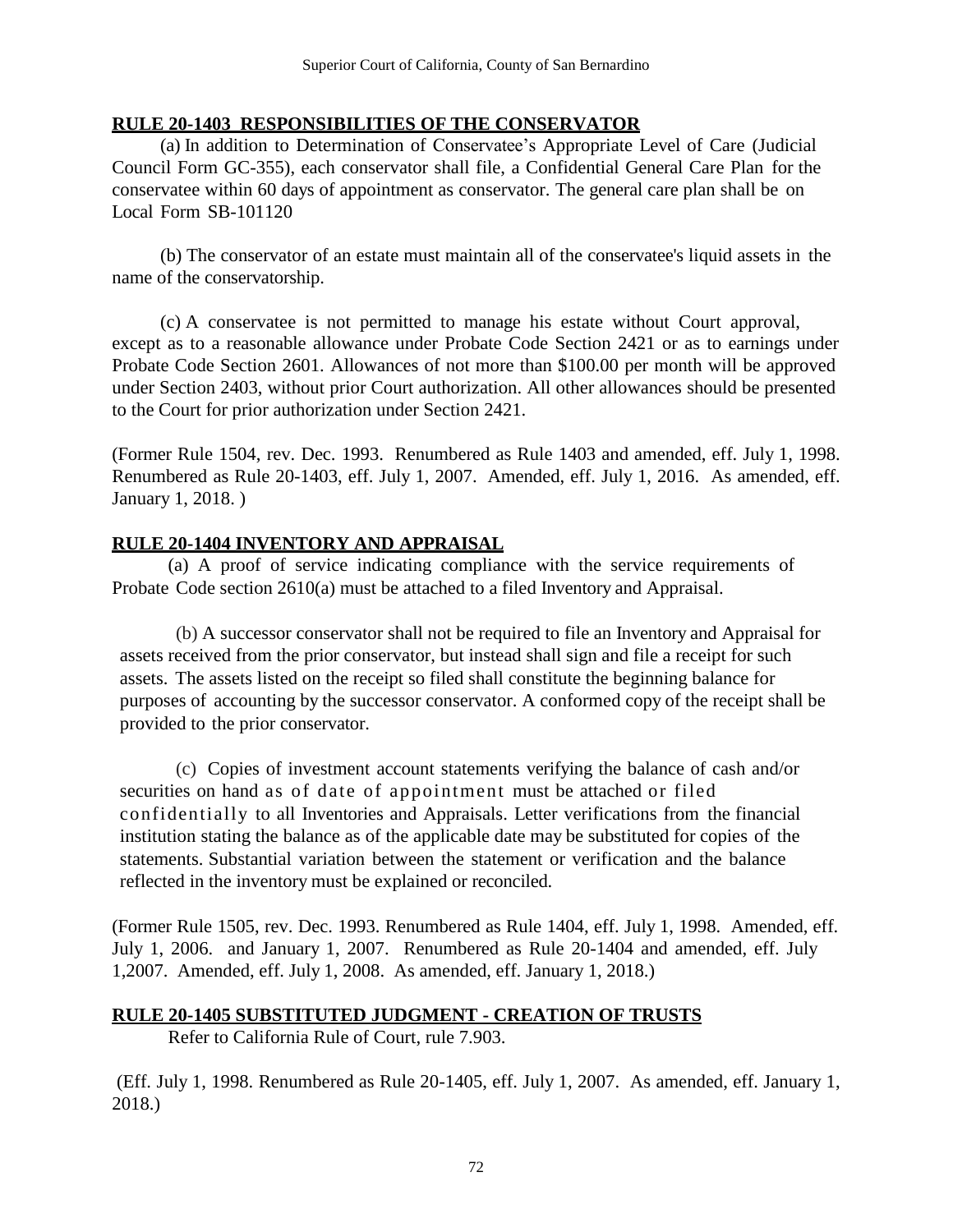#### **RULE 20-1406 ACCOUNTINGS**

(a) If the conservatorship also involves the person of the conservatee, the accounting petitions shall state the conservatee's residences during the accounting period.

(b) Requests to waive interim accountings under Probate Code section 2628 may be made on an ex parte basis. All final accountings, including estates qualifying under section 2628, shall be set for hearing. In all cases in which the conservator seeks an order dispensing with a formal accounting pursuant to section 2628, the beginning and ending dates of the accounting period sought to be waived must be specified. An order dispensing with the filing of a formal accounting does not relieve the conservator from the duty of filing subsequent 2628 petitions or, where the estate no longer qualifies, a formal accounting pursuant to section 2620. If, after payment of court approved conservator's and attorneys' fees, it appears to the satisfaction of the court that the estate will continue indefinitely to meet the requirement of section 2628, the court may dispense with future accountings.

(c) Where payment for conservatorship services is requested to be allowed to be made to third persons acting on behalf of a conservator, those persons shall sign a verification stating that they performed the services on the dates specified and received payment in the amount set forth in the account. The verification shall be attached to the account for the period in which the services were rendered.

(d) Duplicating, telephone, fax and other costs in conservatorship estates- ordinarily the court will not allow reimbursement for costs of duplication of documents, (telephone calls, postage, FAX (except court charges), parking fees or ordinary mileage incurred by the attorney or conservator, as these are part of overhead, and should be absorbed in fees or commissions. The conservator is not reimbursed for the expenses of his or her trip to qualify, unless the conservator is waiving his or her fee.

(e) The petition for approval of an account must identify any funds on deposit in a blocked account. Proof of deposit and the blocked account status must be filed with the accounting, which may include bank statements clearly indicating that the funds are held in blocked accounts or a document on letterhead of the financial institution with an original signature of a bank representative.

(f) No account balance may be larger than the amount covered by FDIC insurance.

 $(g)$  Financial institution accounts must be vested in the name of the fiduciary Conservator (*e.g.*, [Name of Conservator] as conservator of the estate of [Name of Conservatee]).

(Former Rule 1507, rev. Dec. 1993. Renumbered as Rule 1406 and amended, July 1, 1998. Amended January 1, 2000, July 1, 2003, January 1, 2005 July 1, 2005 and July 1, 2006. Renumbered as Rule 20-1406 and amended, eff. July 1, 2007. Amended, eff. July 1, 2008, July 1, 2013 and January 1, 2014. As amended, eff. January 1, 2018.)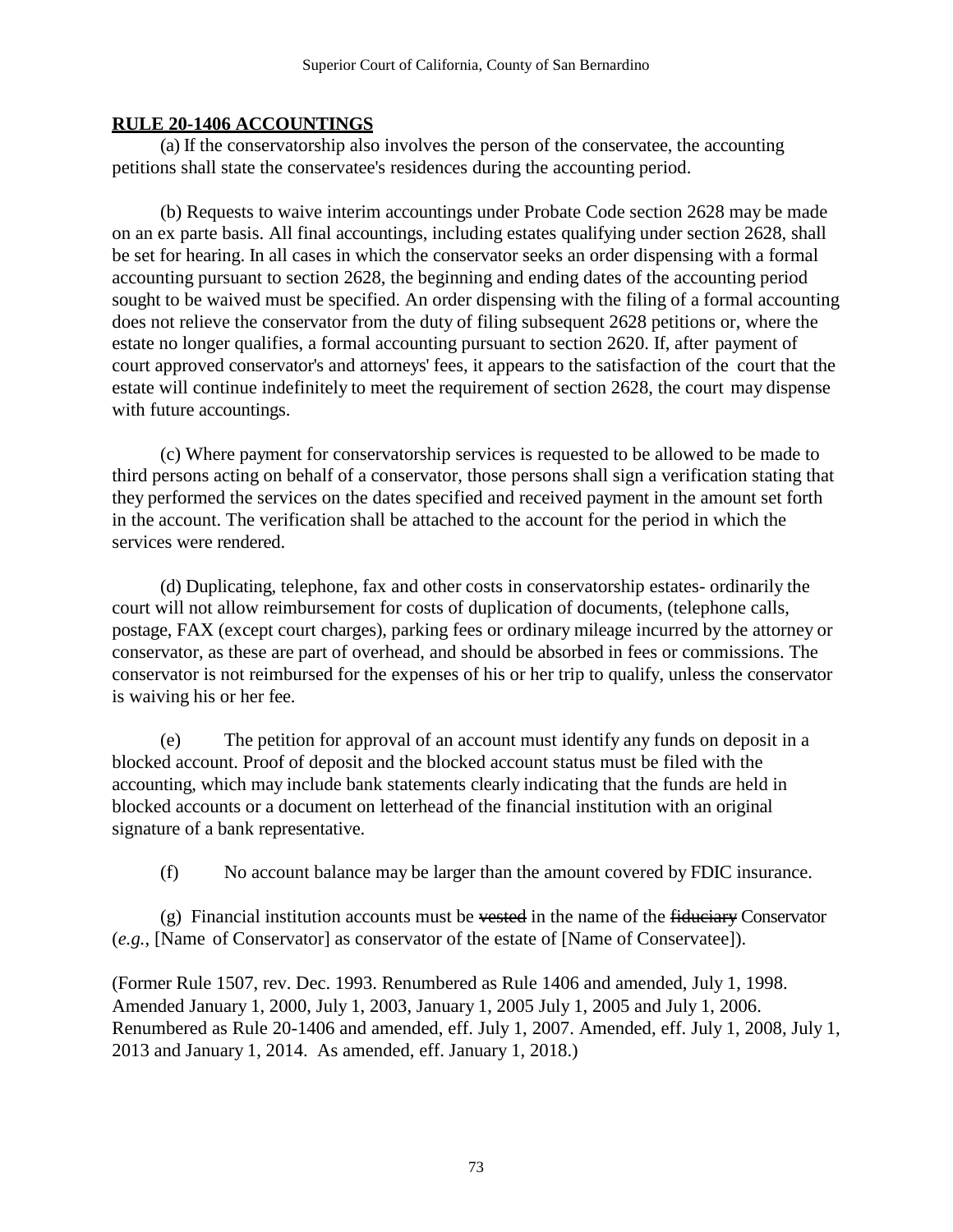#### **RULE 20-1407 COURT INVESTIGATOR REVIEW/FEES**

(a) The Court Investigator shall review all conservatorships as ordered by the court pursuant to the requirements of the Probate Code including section 1850. This review shall include a personal interview with the conservator of the estate to examine conservatorship records and assets.

(b) The court may assess the conservatee for each review conducted by the Court Investigator.

(c) Court investigator fees for reviews shall be paid within one (1) year from the date of assessment unless payment is deferred or waived by the court.

(d) Any waiver of court investigator fees ordered by the court shall be limited to the fees imposed for a specific investigation, and not for any longer or indefinite period, unless the order specifically states otherwise.

(e) The court may review an order deferring payment of court investigator fees at the conclusion of the conservatorship, or at any earlier time, to determine whether the conservatee or his/her trust should then be held responsible for payment of the court investigator fees.

(Former Rule 1509, rev. Dec. 1993. Renumbered as Rule 1407 and amended, eff. July 1, 1998. Amended, January 1, 2003. Renumbered as Rule 20-1407, eff. July 1, 2007. Amended, eff. July 1, 2013. As amended, eff. January 1, 2018.)

#### **RULE 20-1408 CHANGE OF RESIDENCE OF THE CONSERVATEE**

All notices of change of residence pursuant to Probate Code section 2352(e)(1) and 2352(e)(3) must be served upon the court investigator and filed with the Probate Clerk's Office. Such notices must include the new telephone number for the conservatee. (Former Rule 1511, rev. Dec. 1993. Renumbered as Rule 1408 and amended, eff. July 1, 1998. Renumbered as Rule 20-1408 and amended, eff. July 1, 2007. As amended, eff. January 1, 2018.)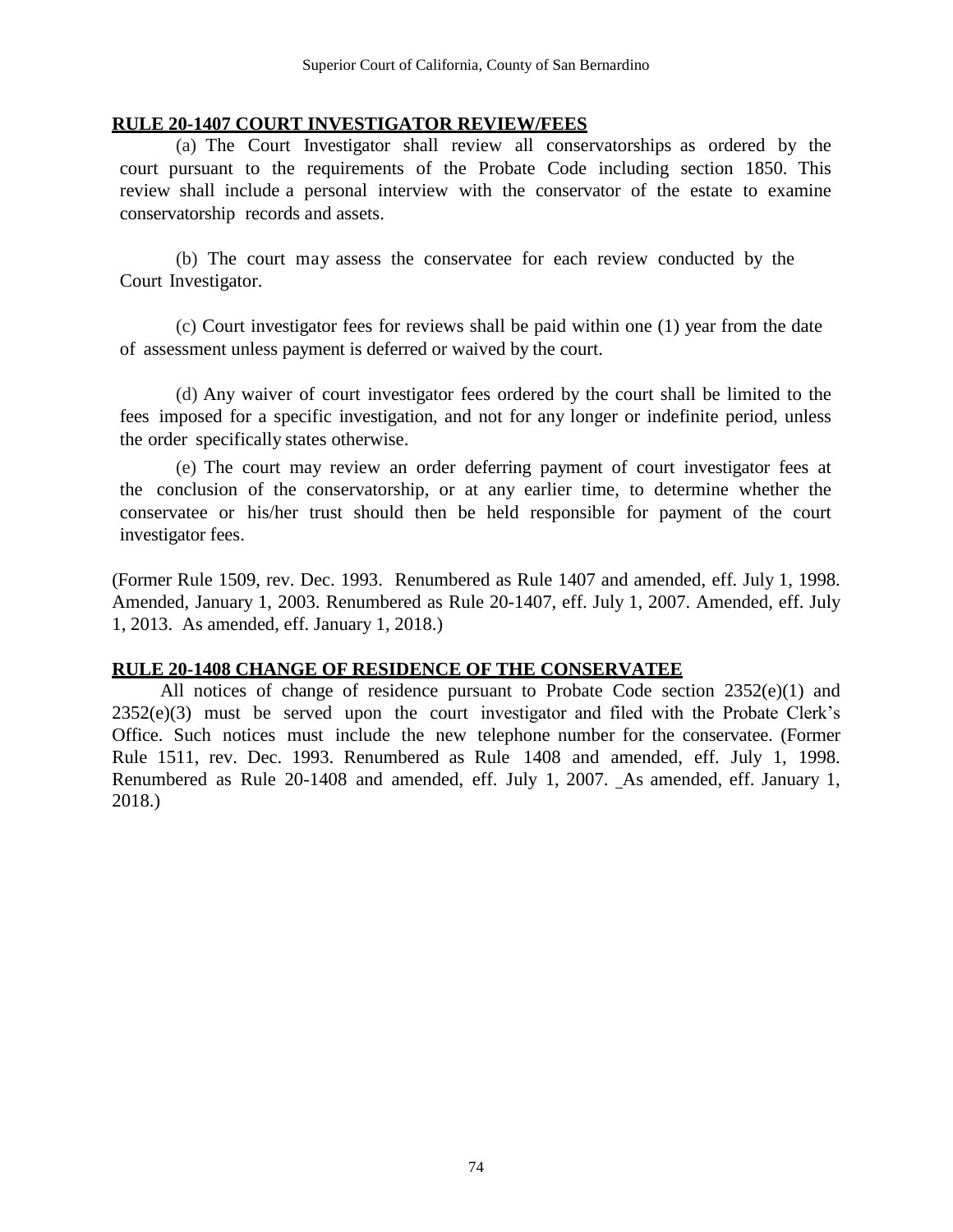#### **RULE 20-1414 CONSERVATOR ORIENTATION CLASS**

(a) Each proposed non-professional conservator must participate in and complete a conservator orientation class prior to the hearing on the petition for their his or her appointment as conservator. This class may be taken in person or online.

(b) Proof of compliance with this rule must be filed with the court before or at the time of the hearing on the petition.

(c) The Public Guardian, the Inland Regional Center, and corporate fiduciaries, banks and other entities authorized by law to conduct the business of a trust company are also exempt.

(d) Private LPS conservators are required to attend the orientation only once, prior to the hearing for approval of their initial appointment.

(Eff. July 1, 2009. As amended, eff. January 1, 2018.)

## **PART FIFTEEN TRUSTS**

#### **RULE 20-1502 REQUIRED SUBMISSION OF TRUST INSTRUMENT**

A copy of the entire subject trust instrument(s), including all amendments thereto and all attachments, schedules, and exhibits to the instrument(s), must be submitted with any petition based upon a trust filed with the court. It may be filed confidentially.

(Eff. July 1, 2006. Renumbered as Rule 20-1502, eff. July 1, 2007. Amended, eff. July 1, 2008 and July 1, 2009. As amended, eff. January 1, 2018.)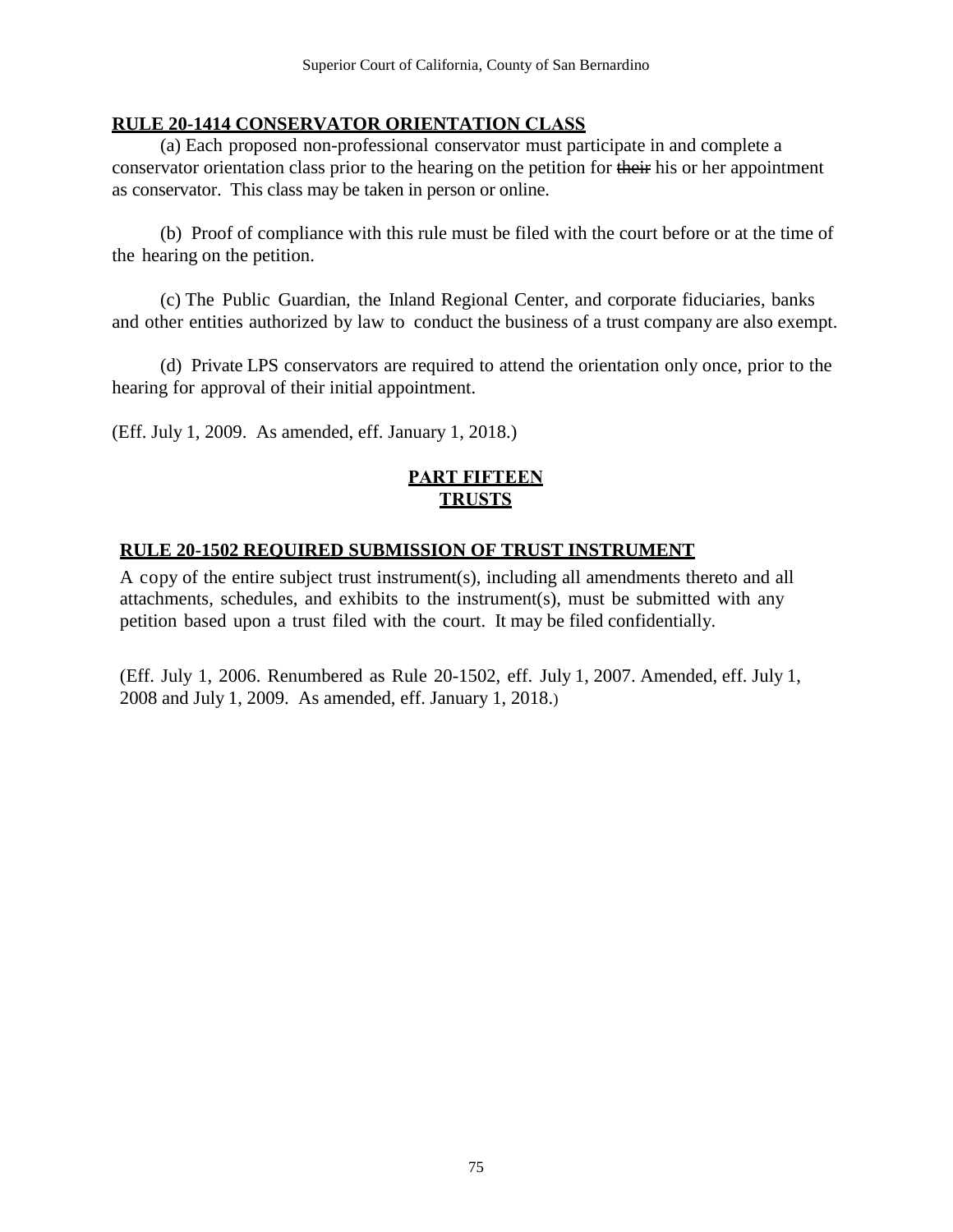#### **SUBJECT INDEX**

#### **GENERAL RULES**

#### **APPEALS AND WRITS**

Appeals Filing of, Rule 131 Hearings, Rule 901 Record, Rule 902

#### **ATTORNEY FEES AND EXPENSES**

Abandonment, mobile home, Rule 1443 Civil cases, Rules 1440-1444 Claims for payment Generally, Rules 1400-1461.3 Civil cases, Rules 1424-1444 Criminal cases, Rules 1400, 1401-1402, 1405-1406, 1410-1414, 1416-1419.7 Family law cases, Rules 1460-1461.5, 1514 Probate matters, Rules 20-904, 20-909, 20-1315, 20-1402 Contract actions, Rules 1430 – 1444 Court appointed counsel Criminal cases, Rules 1400, 1401-1402, 1405-1406, 1410-1414, 1416-1419.7 Criminal cases, Rules 1400, 1410 – 1416, 1418 – 1419, 1440, 1443, 1451.1-1451.6, 1460.1- 1460.8, 1461.1 Experts and Investigations *See,* **EXPERTS AND INVESTIGATORS** Family Law cases, Rules 1460-1461.5, 1514 Foreclosures, Rule 1443 Probate matters, Rules 20-904, 20-909, 20-1315, 20-1402 Tort cases involving a minor, incompetent or insane person, Rules 1424 **CIVIL MATTERS** Abandonment, mobile home, Rule 1443

Alternate dispute resolutions procedures, Rules, 409, 620-621 Arbitration, Rules 409, 620 Assignment of judge, Rule 403 Attorney fees *See,* **ATTORNEY FEES AND EXPENSES** California Environmental Quality Act (CEQA) cases, Rule 800

Case Management Rules Assigned judges, Rule 403 Cases, subject to, Rules 400-425 Certification of Assignment, Rule 404 Complex cases, Rule 412 Continuances, Rule 418, 550, 616 Exceptional cases, Rules 402, 412 – 413 Motions in Limine, Rule 415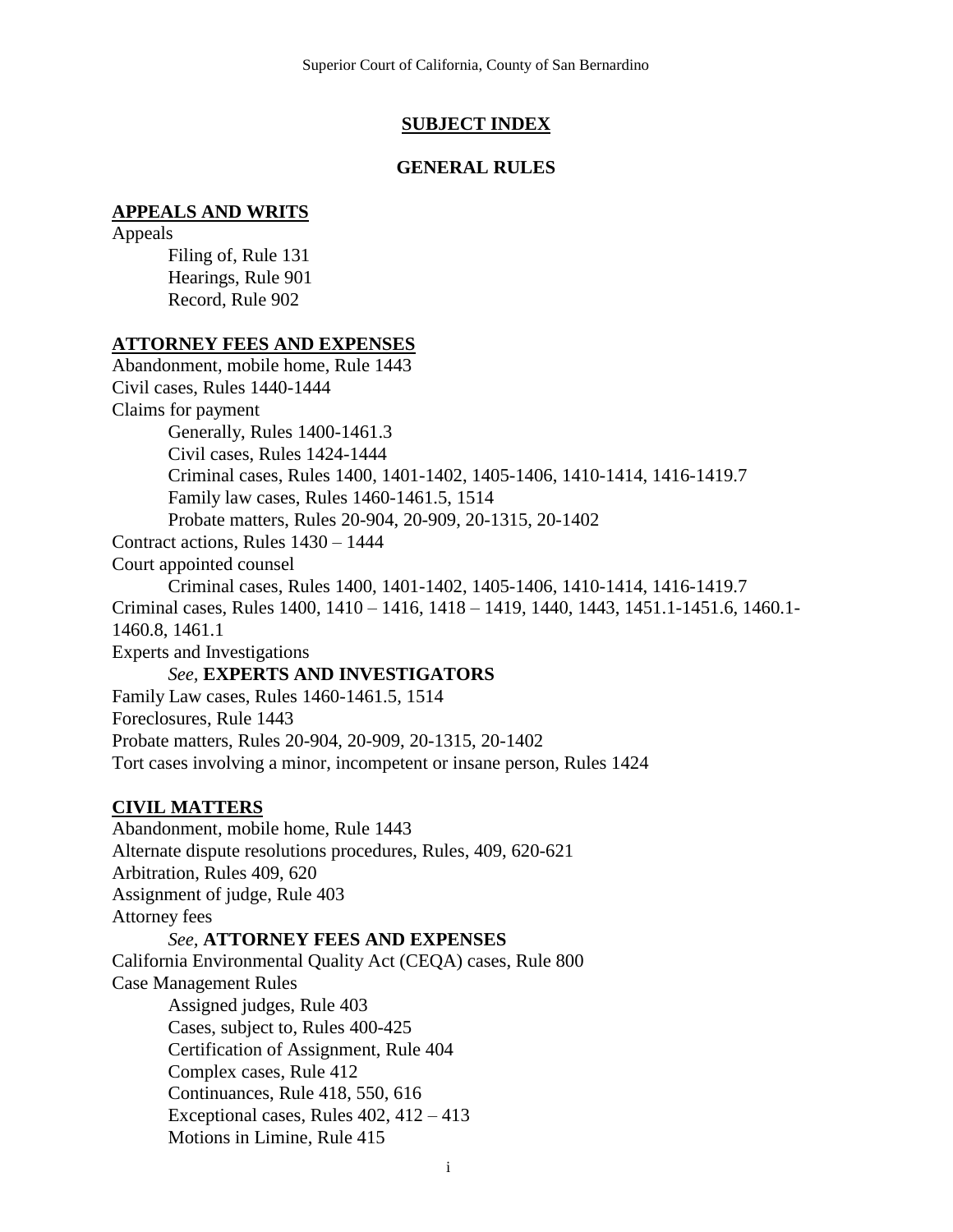Priority of Orders, Rule 419 Removal, Rule 420 Settlement conferences, Rules 410, 601-621 Trial, Rules 411, 415-416 Trial Conferences, Rule 411, 411.1-411.2 Trial Court Delay Reduction Act, Rule 400 Trial Readiness Conference, Rule 411.2 Trial Setting Conference, Rule 411.1 Complaint Copies, Rule 421 Filing of, Rule 131, 400, 403-404 Continuances, Rules 418, 550, 616 Correction fluid or tape, Rule 321 Courtroom decorum, Rule 331 Criminal protective order priority, Rules 419, 1311, 1516 **Defaults** Attorney fees, Rule 1441 Contract, Rule 1441 Hearings, Rule 424 Forms, use of, Rule 425 Note, action on Rule 1441 Ex parte applications, Rule 731-742 Exhibits, Rule 322, 571 Experts *See*, **EXPERTS AND INVESTIGATORS** Extend time, Rule 741 Guardian Ad Litem, Rule 740 Landlord-tenant actions, Chapter 10 Law and Motion Continuances, Rules 418, 550, 616 Fees, Rule 521 Filing of, Rule 510 Hearing, Rule 520 Removal from calendar, Rule 560 Judgments, Rule 591 Minute orders, Rule 591 Orders, priority, Rule 419 Records under seal, Rule 570 Mediation, Rule 601 Military personnel, counsel for, Rule 742 Sealing records, Rule 570, 571 Settlement *See,* Alternative trial proceedings*, infra See,* Arbitration*, infra See,* Settlement Conferences*, infra* Notice required, Rule 617 Settlement conferences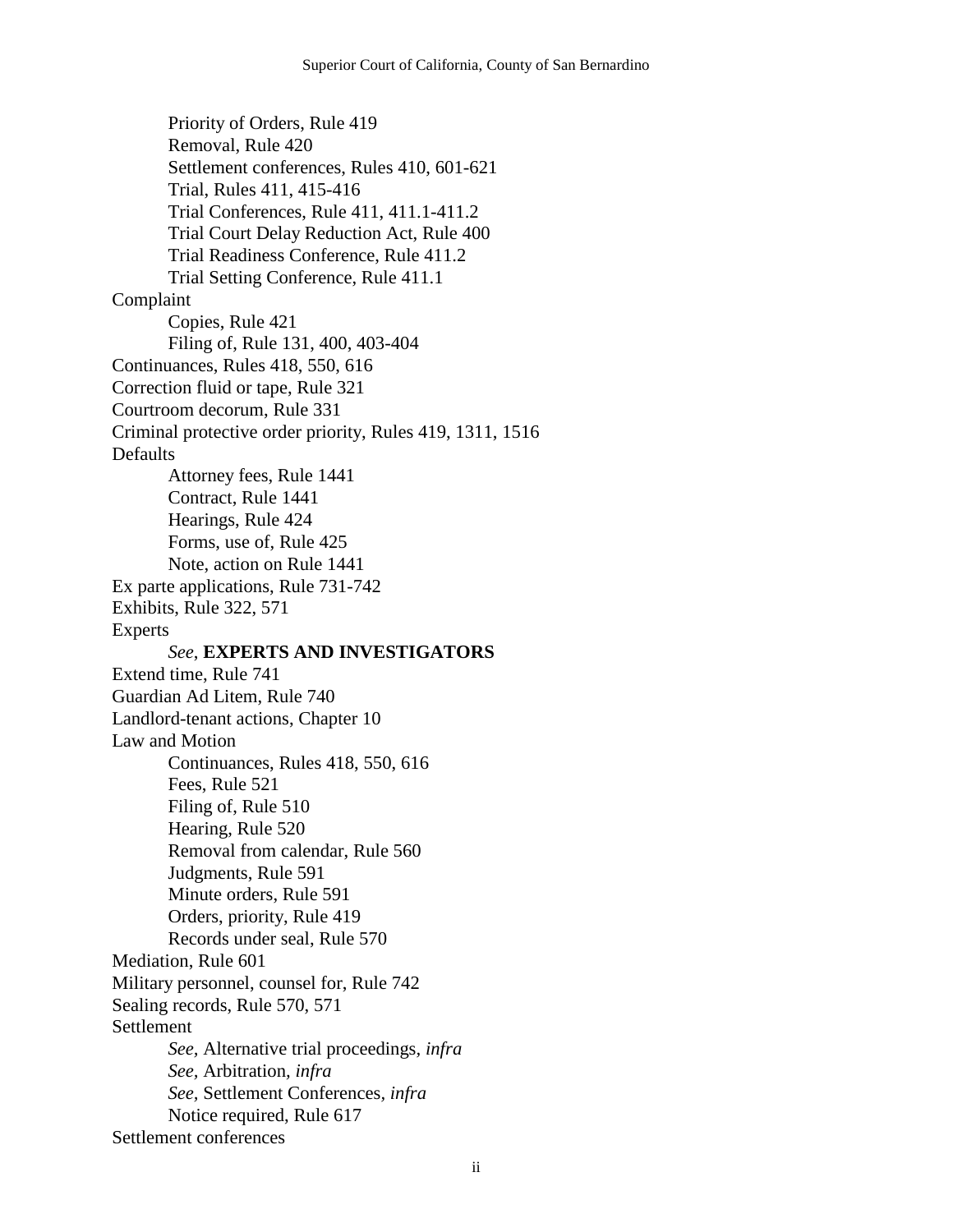Generally, Rules 410, 601-621 Attendance, Rule 611, 615 Continuances, Rules 418, 616 Shorten time, Rule 741 Small claims actions, Chapter 11 Special applications Extend time, Rule 741 Guardian Ad Litem, Rule 740 Military personnel, Rule 742 Shorten time, Rule 741 Telephonic appearances *See,* **TELEPHONIC APPEARANCES** Transfer of case, Rule 132 Trial Continuances, Rule 418 Counsel, duties of, Rule 416 Motions in Limine, Rules 411.2, 415 Trial conferences, Rules 411 Trial conferences, Rule 411 Uninsured motorist cases, Rules 402, 413 Unlawful detainer actions, Chapter 10

#### **COMMISSIONERS**

Selection and removal, Rule 260 Vacation, Rule 262

#### **COURT ADMINISTRATION**

Court Executive Officer Duties and responsibilities, Rules 241 – 242.5 Selection and removal, Rule 240 Executive Committee Action by, Rule 234 Duties of, Rules 231.1-231.4 Elections, Rule 232 Quorum, Rule 233 Judges Assignments, Rule 120 Assistant Presiding Judge *See*, Assistant Presiding Judge, *infra*  Committees other than Executive Committee, Rule 210.2 Executive Committee *See*, Executive Committee*, infra*  Meetings, Rule 220 Presiding Judge *See*, Presiding Judge, *infra*  Supervising Judge, orders of, Rule 210.1 Transfers, Rule 120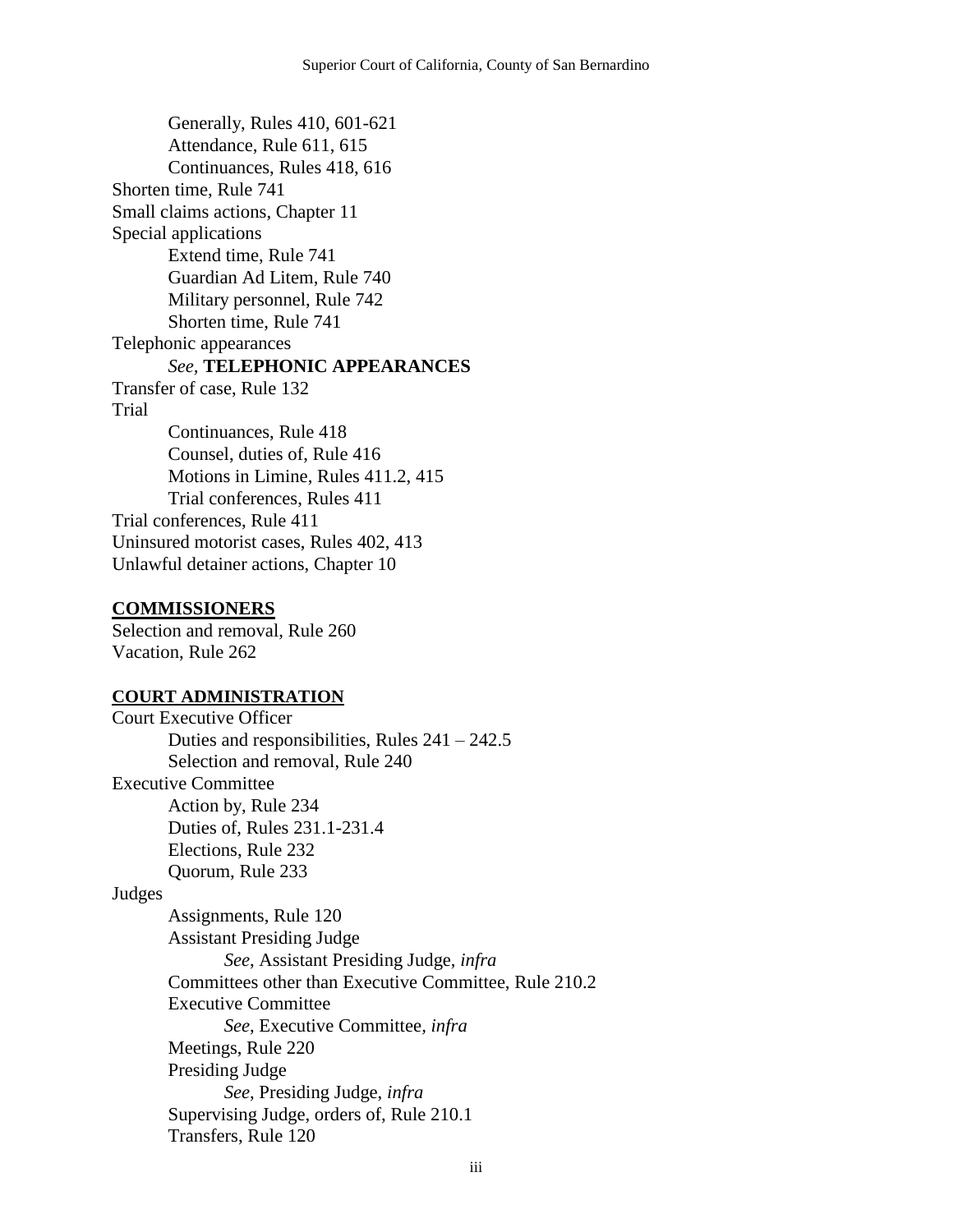Vacation, Rule 280 Assistant Presiding Judge Duties, Rule 210 Election, Rule 211 Succession, Rule 212 Presiding Judge Duties, Rules 210-210.2 Election, Rule 211 General Orders, Rule 210.1 Succession, Rule 212

#### **COURT DISTRICTS**

Filing of actions or proceedings, Rules 131, 1301 Jury venires, Rule 133 Transfer of actions or proceedings, Rules 132, 1322

#### **COURT RULES**

Amendment, Rule 113 Application of, Rule 115

### **CRIMINAL MATTERS**

Generally, Rule 1300 Attorney fees *See,* **ATTORNEY FEES AND EXPENSES** Correction fluid or tape, Rule 321 Court appointed counsel *See,* **ATTORNEY FEES AND EXPENSES** Courtroom decorum, Rule 331 Death penalty cases, Rules 1413, 1419 Exhibits, Rule 322 Expenses *See,* **ATTORNEY FEES AND EXPENSES** Experts *See*, **EXPERTS AND INVESTIGATORS** Filing case, Rule 131 Investigators *See*, **EXPERTS AND INVESTIGATORS** Law and motion Orders, Priority of, Rule 1311 Penal Code section 995 motion, Rule 1320 Protective order priority, Rules 419, 1311, 1516 Transfer of case, Rules 132, 1322 Video arraignments, Rule 1330

### **ELECTRONIC FILING**

Generally, Rule 1800, 1820, 1860 Exhibits, Rule 322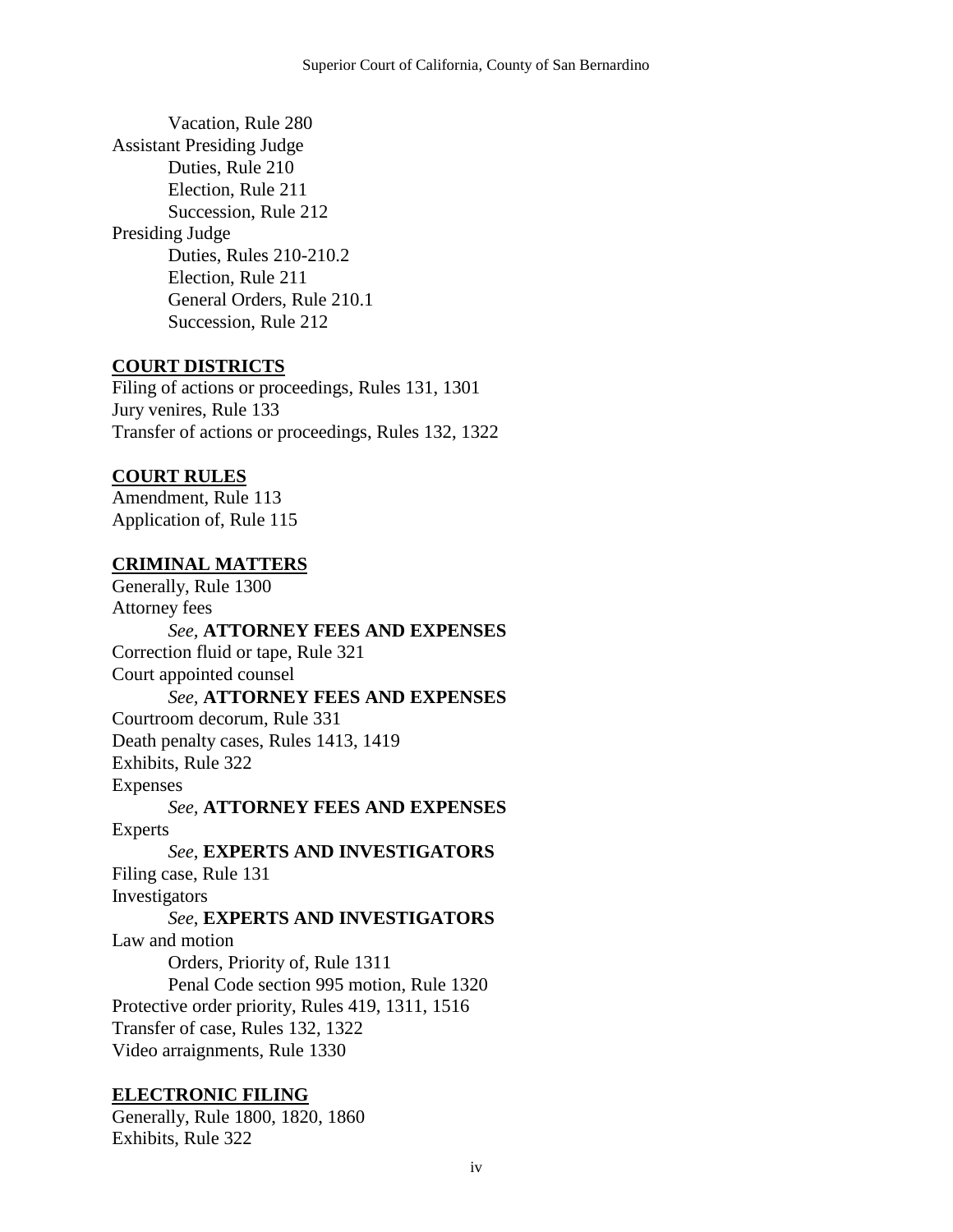Fax Filings *See* **FAX FILINGS** Public inquiries, Rule 1860

### **EX PARTE OR SPECIAL APPLICATIONS**

Civil ex parte applications, Rule 731 Extend time, Rule 741 Guardian Ad Litem, Rule 740 Military personnel, counsel for, Rule 742 Shorten time, Rule 741 Probate applications, Rules 20-609, 20-1102

#### **EXPERTS AND INVESTIGATORS**

Claims for payment, criminal cases, Rules 1419-1419.7 Court appointment of, Rules 1418-1419.7 Fees, 1418-1419.7 Probate investigator, Rule 20-1407

## **FAMILY LAW MATTERS**

Attorney fees *See*, **ATTORNEY FEES AND EXPENSES** Case assignment, Rule 1500, 1517 Child Custody Recommending Counselor, Rule 1510-1513 Criminal protective orders priority, Rules 1311, 1516 Continuances, Rule 1521 Correction fluid or tape, Rule 321 Courtroom decorum, Rule 331 Evaluation, Rule 1512 -1512.6 Exhibits, Rule 322 Evaluations, Rule 1512 Ex parte communications, Rules 1511.2, 1512.2 Family law subject matter, Rule 1500 Filing of, Rule 131 Hearings, Rules 131, 1517 - 1518 Local rules applicable, Rule 1501 Mandatory Settlement Conferences, Rule 1519 Marvin actions, Rule 1517 Mediation, Rules 1510 – 1513 Minor's counsel Generally, Rules 1513 – 1514 Complaints, Rule 1513 Orders, Priority of, Rule 1516 Payment of, Rule 1514 Status conferences, Rule 1519 Settlement, required notice, Rule 1518 Trial setting, Rule 1518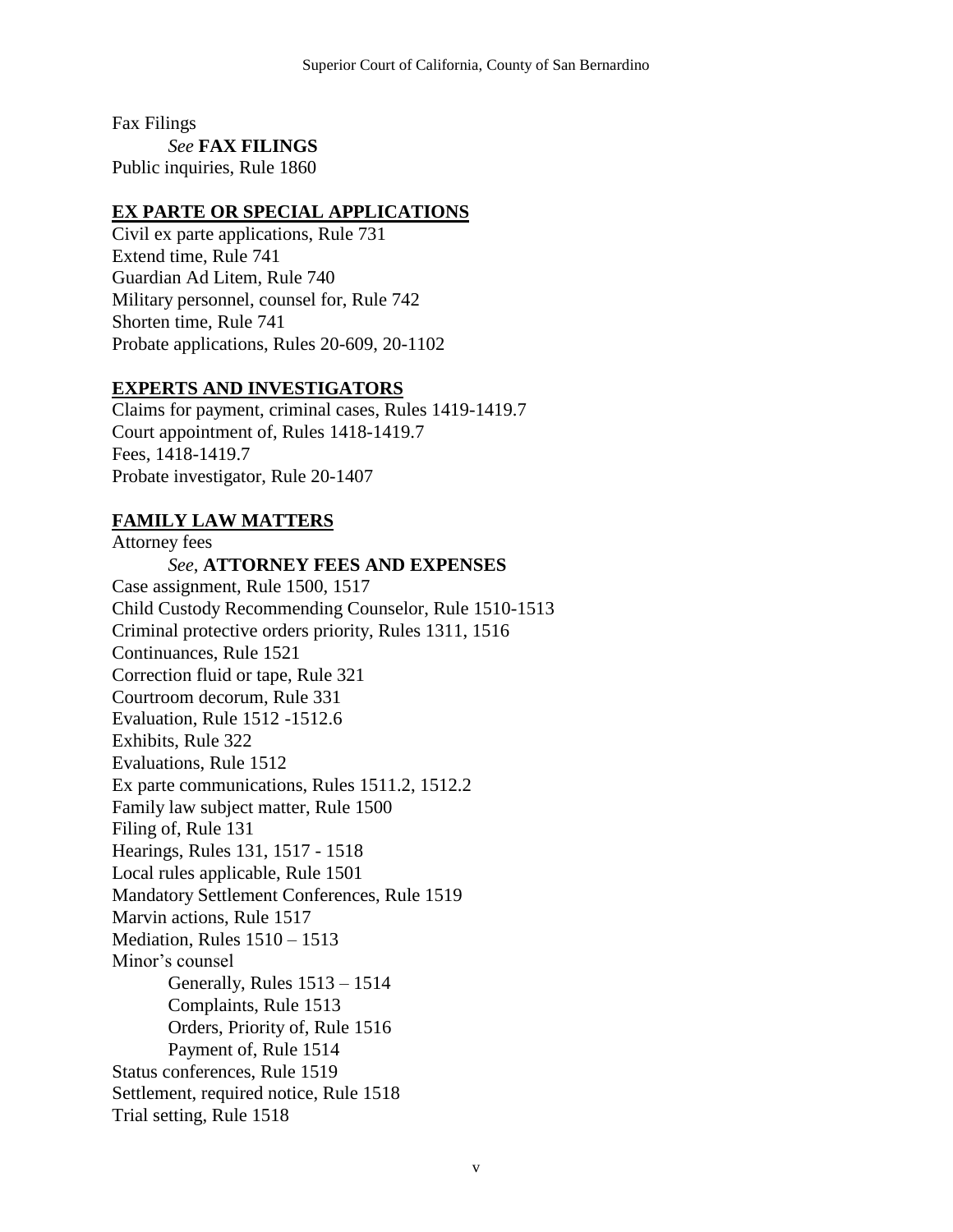## **FAX FILING**

Correction fluid or tape, Rule 321 Exhibits, Rule 322 Fax filing, Rules 320, 1820

#### **JUVENILE CASES**

Attorney fees *See*, **ATTORNEY FEES AND EXPENSES** Attorneys Attendance at hearings and settlement conferences, Rule 1630 Certification of competency, Rules 1692, 1692.1 – 1692.8 Client complaints, Rule 1691 Sanctions, Rules 1610, 1630 Child Advocacy Program *See,* Court Appointed Special Advocate/Guardian Ad Litem Program, *infra* Correction Fluid or Tape, Rule 321 Court Appointed Special Advocate/Guardian Ad Litem Program Generally, Rule 1693 Confidentiality, Rule 1693.5 Referral of cases, Rule 1693.3 Volunteers, Rules 1693.1 – 1693.3 Continuances, Rules 1640 – 1640.2, 1670.5 Courtroom decorum, Rule 1900 Criminal protective order priority, Rules 419, 1311, 1516, 1689 Discovery, Rules 1680 – 1680.1 Exhibits, Rule 322 Experts *See*, **EXPERTS AND INVESTIGATORS** Guardians ad litem *See,* Court Appointed Special Advocate/Guardian Ad Litem Program, *infra* Court investigators *See*, **EXPERTS AND INVESTIGATORS** Filing of, Rule 131 Hearings, Rules 132, 1630, 1650 **Motions** Generally, Rules 1650 – 1660 Form of papers, Rules 1650, 1650.4 Motion under Welfare & Institutions Code section 700.1, Rule 1650.4 Notice, Rules 1650, 1650.1, 1650.4 Reply papers, filing and service of, Rule 1650.3 Responsive papers, filing and service of, Rule 1650.2 Orders shortening time, Rule 1660 Sanctions, Rules 1610, 1630 Release of information relating to minor, Rules 1690 – 1690.2, 1693.5 Reports, filing of, Rule 1620 Settlement conferences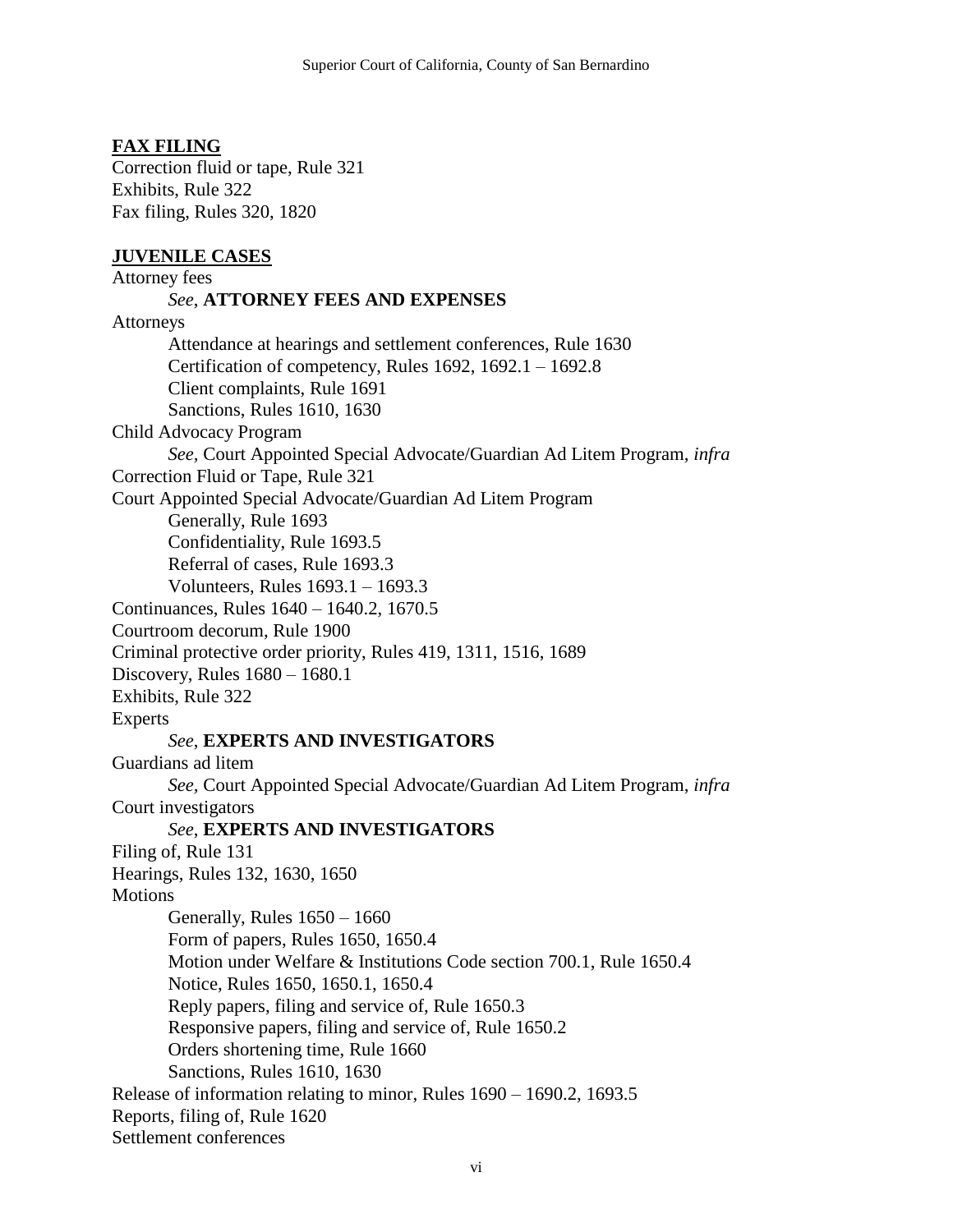Continuances, Rule 1670.5 **PROBATE MATTERS Accountings** Generally, Rules 20-901 - 20-911 Conservatorships, Rule 20-1406 Guardianships for minors, Rule 20-1311 Approved matters, Rule 20-102 Appointed attorneys, Rule 20-106 Attorney fees *See*, **ATTORNEY FEES AND EXPENSES** Correction fluid or tape, Rule 321 Courtroom decorum, Rule 331 **Distribution** Description of assets, Rule 20-906 Manner of distribution, Rule 20-907 Preliminary distribution, Rule 20-501 Real property distribution orders, Rule 20-612 Ex parte proceedings *See* **EX PARTE PROCEEDINGS** Exhibits, Rule 322 Family allowance *See*, Petitions, *infra* Guardianships of minors Generally, Rules 20-1301 – 20-1314 Accounts of guardians, Rule 20-1311 Appointment of guardian, Rule 20-1301 Bond of guardian, Rule 20-1308 Coordination with other proceedings, Rules 20-1306 – 1307 Duties of guardian, Rules 20-1309 and 20-1312 Inventory and Appraisal, Rule 20-1312 Investigation of guardian, Rule 20-1305 Petition for appointment of guardian Generally, Rules 20-1301 - 1304 Order re notice, Rule 20-1304 Homesteads, Rule 20-1101 Independent administration Preliminary distribution, Rule 20-501 Inventories and appraisement Generally, Rules 20-601 – 20-605, 20-614 and 20-1404 Conservatorships, Rule 20-1404 Form of, Rules 20-601 - 20-605 and 20-908 Guardianships, Rule 20-1312 Orders, Rules 20-614 **Notice** Conservatorship, change of residence, Rule 20-1408 Ex parte, Rule 20-609

Family allowance, Rule 20-1102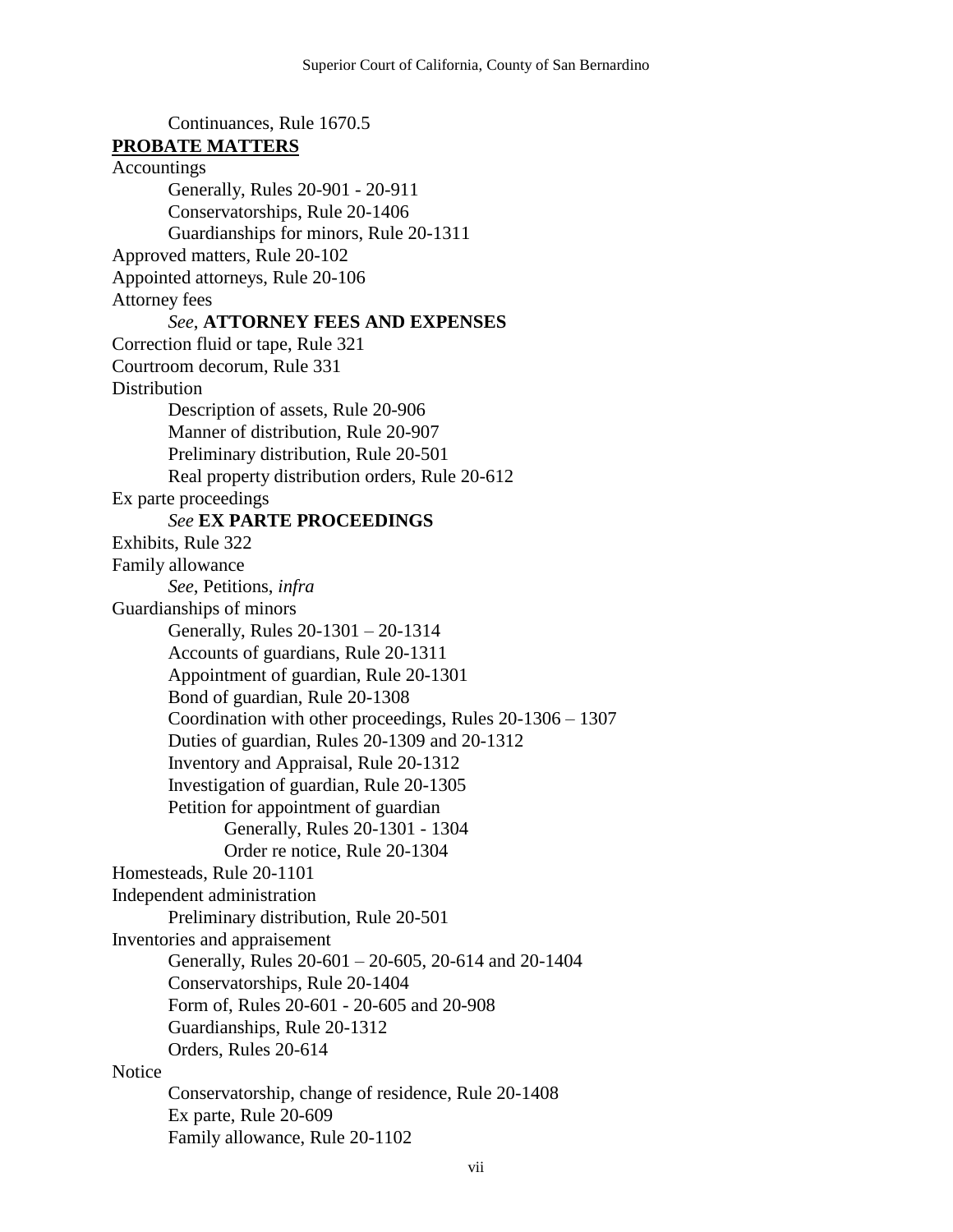Petitions for appointment of guardian *See* Guardianships of minors, *infra* Private sale, Rule 20-807 Rejected will or codicil, Rule 20-205 Orders, Rules 20-614, 20-1304 **Petitions** Generally, Rules 20-601 - 20-607 Addresses, Rule 20-605 and 20-612 Allegations re spousal property, Rule 20-1201 Assets Description of, Rule 20-906 Manner of distribution, Rule 20-907 Compensation, Rules 20-904 and 20-909 Form of, Rules 20-601 - 20-605 Petition for distribution, Rules 20-901 and 20-904 - 907 Petition for extraordinary compensation, Rule 20-904 Petition for family allowance, Rule 20-1102 Petition for sale of personal property, Rule 20-611, 20-803 Petition for sale of real property, Rule 20-612, 20-801, 20-806 – 20-807 Petition to set aside spousal property, Rule 20-1201 Probate Conservatorships Generally, Rules 20-1401 – 20-414 Accounting, Rules 20-901 – 20-911, 20-1406 Attorney for conservatee, termination of representation, Rule 20-1402 Conservator, duties of, Rules 20-1404, 20-1406, 20-1408 and 20-1414 Court investigator Appointment of, Rule 20-1401 Fees, Rule 20-1407 Review of conservatorship, Rule 20-1407 Ex parte proceedings *See* **EX PARTE PROCEEDINGS** Inventory and appraisement, Rule 20-1404 Orientation class, Rule 20-1414 Residence of conservatee, change of, Rule 20-1408 Substituted judgment, Rule 20-1405 Trust for conservatee, Rule 20-1405 **Sales** Broker's commissions, Rule 20-805 Community apartments, Rule 20-801 Condominiums, Rule 20-801 Cooperative apartments, Rule 20-801 Personal property, Rules 20-611, 20-803 - 807 Petition for sale of personal property, Rules 20-611, 20-801, 20-807 Private sales, Rule 20-807 Real property, Rules 20-801, 20-806 – 20-807 Torts involving minor, incompetent or insane person, Rules 1424